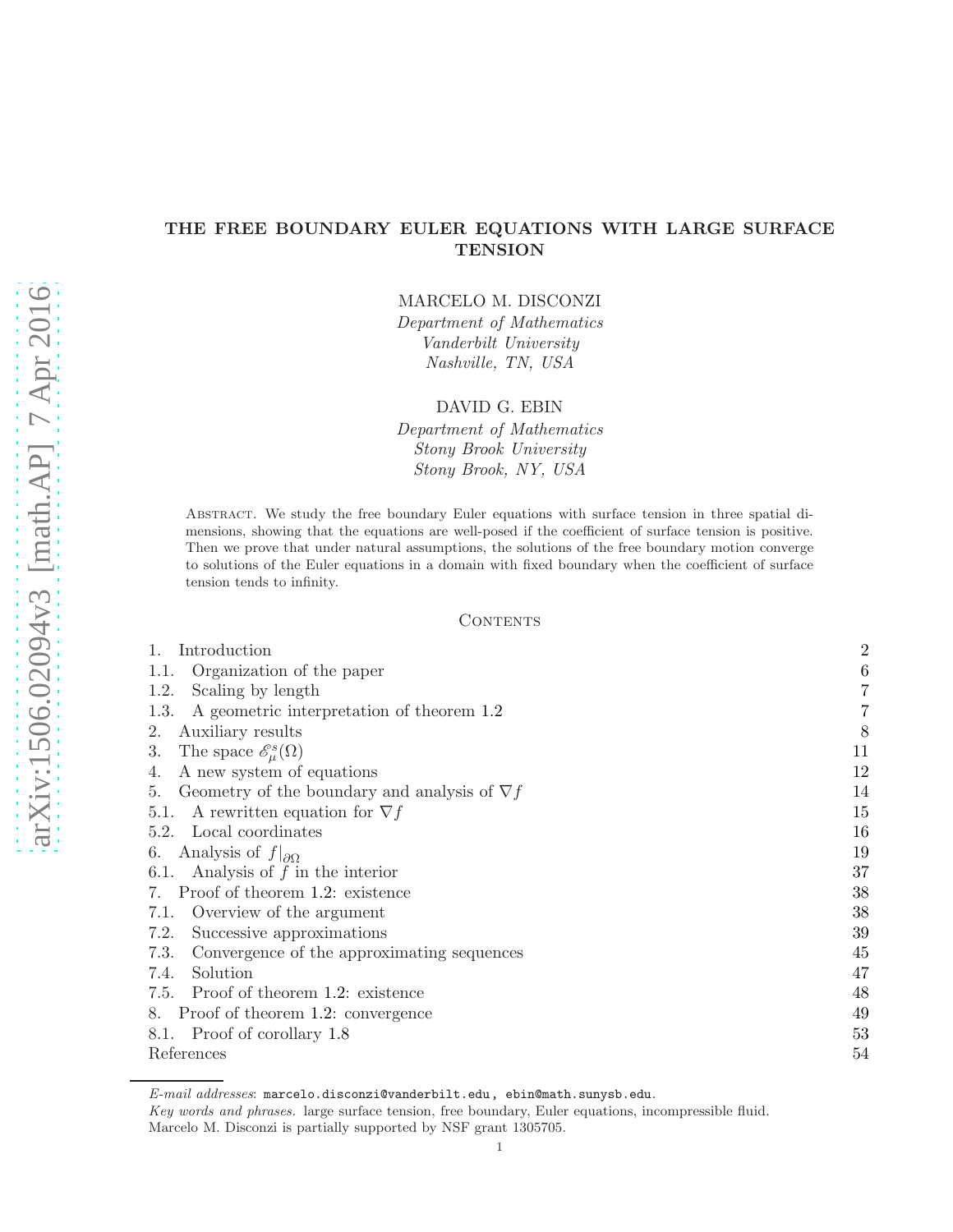## 1. INTRODUCTION

<span id="page-1-0"></span>Consider the initial value problem for the motion of an incompressible inviscid fluid with free boundary whose equations of motion are given in Lagrangian coordinates by (see below for the equations in Eulerian coordinates)

$$
\int \ddot{\eta} = -\nabla p \circ \eta \qquad \text{in } \Omega,
$$
\n(1.1a)  
\ndiv(u) = 0 \qquad \text{in } \eta(\Omega), \qquad (1.1b)

$$
\operatorname{div}(u) = 0 \qquad \qquad \text{in } \eta(\Omega), \tag{1.1b}
$$

$$
\begin{cases}\n p|_{\partial \eta(\Omega)} = \kappa \mathcal{A} & \text{on } \partial \eta(\Omega), \\
 \eta(0) = \text{id}, \ \dot{\eta}(0) = u_0,\n\end{cases}
$$
\n(1.1c)

$$
\eta(0) = id, \ \dot{\eta}(0) = u_0,\tag{1.1d}
$$

<span id="page-1-1"></span>where  $\Omega$  is a domain in  $\mathbb{R}^n$ ;  $\eta(t, \cdot)$  is, for each t, a volume preserving embedding  $\eta(t) : \Omega \to \mathbb{R}^n$ representing the fluid motion, with t thought of as the time variable  $(\eta(t, x))$  is the position at time t of the fluid particle that at time zero was at x); "" denotes derivative with respect to t;  $\Omega(t) = \eta(t)(\Omega); u: \Omega(t) \to \mathbb{R}^n$  is a vector field on  $\Omega(t)$  defined by  $u = \eta \circ \eta^{-1}$  (it represents the fluid velocity); A is the mean curvature of the boundary of the domain  $\Omega(t)$ ; p is a real valued function on  $\Omega(t)$  called the pressure; finally,  $\kappa$  is a non-negative constant known as the coefficient of surface tension. id denotes the identity map,  $u_0$  is a given divergence free vector field on  $\Omega$ , and div means divergence. The unknowns are the fluid motion  $\eta$  and the pressure  $p$ , but notice that the system  $(1.1)$  is coupled in a non-trivial fashion in the sense that the other quantities appearing in  $(1.1)$ , namely u, A, and  $\Omega(t)$ , depend explicitly or implicitly on  $\eta$  and p.

With suitable assumptions, we shall prove the following result, concerning the existence of solutions to [\(1.1\)](#page-1-0) and the behavior of solutions when the coefficient of surface tension is large, i.e., in the limit  $\kappa \to \infty$ . A precise statement is given in theorem [1.2](#page-3-0) below.

Theorem (Main Result, see theorem [1.2](#page-3-0) for precise statements). Under appropriate conditions on the initial condition  $u_0$  and on  $\partial\Omega$ , we have:

1) If  $\kappa > 0$ , then  $(1.1)$  is well posed.

2) Consider a family of initial conditions  $u_{0\kappa}$  parametrized by the coefficient of surface tension that converges, when  $\kappa \to \infty$ , to a divergence free and tangent to the boundary vector field  $\vartheta_0$ . Then, the corresponding solutions  $\eta_{\kappa}$  to [\(1.1\)](#page-1-0) converge to the solution of the incompressible Euler equations on the fixed domain  $\Omega$ , given by

$$
\int \ddot{\zeta} = -\nabla \pi \circ \zeta,\tag{1.2a}
$$

$$
\operatorname{div}(\dot{\zeta} \circ \zeta^{-1}) = 0,\tag{1.2b}
$$

$$
\zeta(0) = id, \dot{\zeta}(0) = \vartheta_0.
$$
\n(1.2c)

Here,  $\zeta(t, \cdot)$  is, for each t, a volume preserving diffeomorphism  $\zeta(t) : \Omega \to \Omega$ .

**Remark 1.1.** It is well known that the pressure  $\pi$  in the incompressible Euler equations is not an independent quantity, since it is completely determined by the velocity vector field  $\vartheta = \dot{\zeta} \circ \zeta^{-1}$  (see, e.g., [\[26\]](#page-53-1)).

We remind the reader that in Eulerian coordinates, equations  $(1.1)$  and  $(1.2)$  take, respectively, the following forms:

$$
\begin{cases}\n\frac{\partial u}{\partial t} + \nabla_u u = -\nabla p & \text{in } \bigcup_{0 \le t \le T} \{t\} \times \Omega(t), \\
\text{div}(u) = 0 & \text{in } \Omega(t), \\
p = \kappa \mathcal{A} & \text{on } \partial\Omega(t), \\
u(0) = u_0,\n\end{cases}
$$
\n(1.3)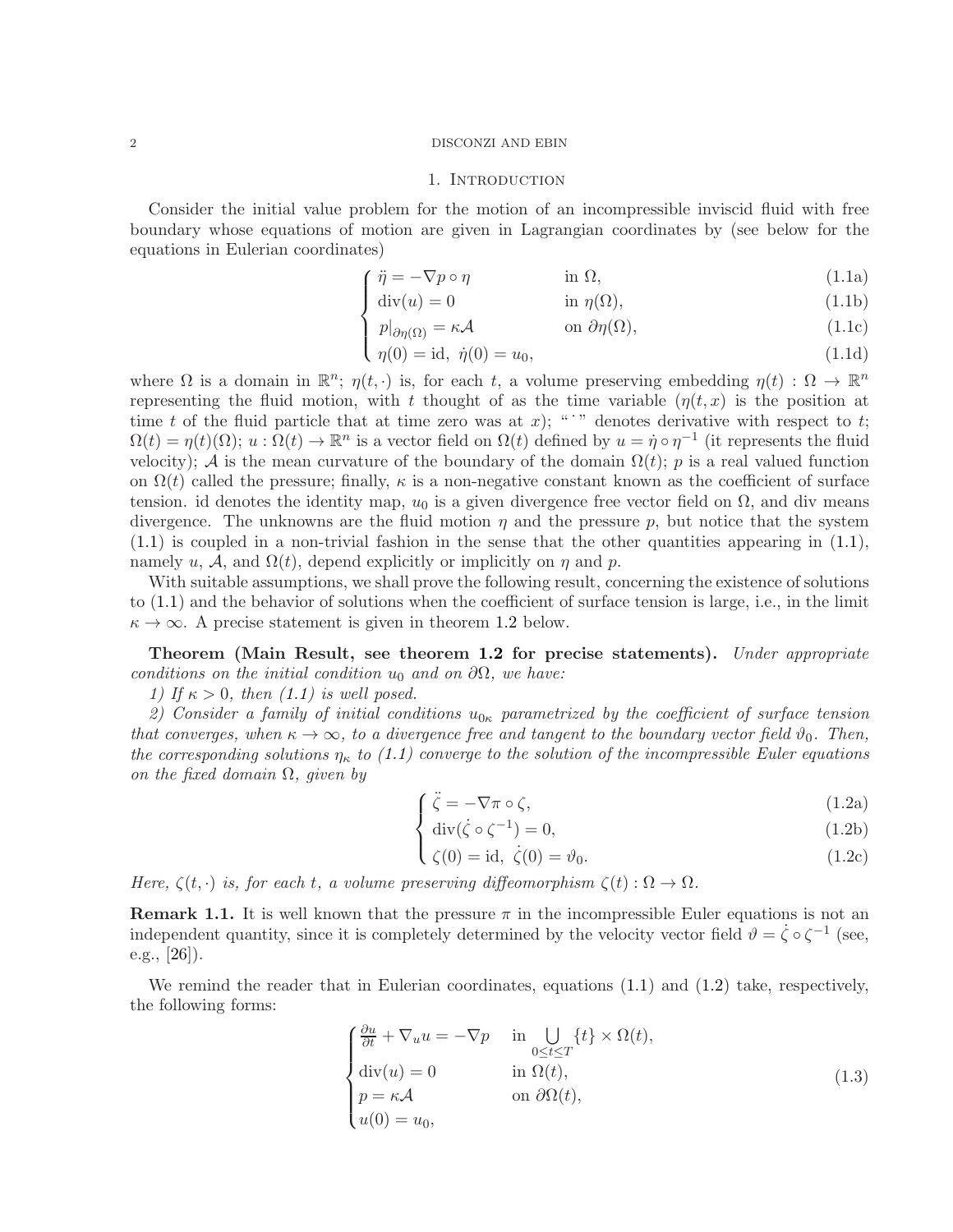and

<span id="page-2-1"></span>
$$
\begin{cases}\n\frac{\partial \vartheta}{\partial t} + \nabla_{\vartheta} \vartheta = -\nabla \pi & \text{in } [0, T] \times \Omega, \\
\text{div}(\vartheta) = 0 & \text{in } \Omega, \\
\langle \vartheta, \nu \rangle = 0 & \text{on } \partial \Omega, \\
\vartheta(0) = \vartheta_0,\n\end{cases}
$$
\n(1.4)

where in the free boundary case,  $p, \kappa, \mathcal{A}$  and  $\pi$ , are as before, u is the velocity field with  $u_0$  as its initial value. In the fixed boundary case u is replaced by  $\vartheta$  which has an initial value  $\vartheta_0$ . The other symbols have the same meaning, except  $\nu$  which is the unit outer normal to  $\partial Ω$ . In this case, our theorem states that u converges to  $\vartheta$  as  $\kappa$  goes to infinity.

In Eulerian coordinates, the free boundary Euler equations also carry a boundary condition stating that the normal speed of the moving boundary equals to  $\langle u, N \rangle$ , where N is the unit outer normal to  $\partial\Omega(t)$ . This is the same as saying that the vector field  $\partial_t + \nabla_u$  is tangent to  $\bigcup_{\alpha\in\Omega}$  $0 \le t \le T$  $\{t\}\times\Omega(t).$ 

In order to state the main result, we need to introduce some definitions. Given manifolds M and N, denote by  $H<sup>s</sup>(M, N)$  the space of maps of Sobolev class s between M and N; that is, maps with derivatives up to order s in  $L^2$ . For  $s > \frac{n}{2} + 2$  define

$$
\mathcal{E}^s_\mu(\Omega) = \mathcal{E}^s_\mu = \left\{ \eta \in H^s(\Omega, \mathbb{R}^n) \middle| J(\eta) = 1, \eta^{-1} \text{ exists and belongs to } H^s(\eta(\Omega), \Omega) \right\},\
$$

where J is the Jacobian.  $\mathcal{E}_{\mu}^{s}(\Omega)$  is therefore the space of  $H^{s}$ -volume-preserving embeddings of  $\Omega$  into  $\mathbb{R}^n$ . Define also

$$
\mathcal{D}_{\mu}^{s}(\Omega) = \mathcal{D}_{\mu}^{s} = \left\{ \eta \in H^{s}(\Omega, \mathbb{R}^{n}) \middle| J(\eta) = 1, \eta : \Omega \to \Omega \text{ is bijective and } \eta^{-1} \text{ belongs to } H^{s} \right\},\
$$

so that  $\mathcal{D}_{\mu}^{s}(\Omega)$  is the space of  $H^{s}$ -volume-preserving diffeomorphisms of  $\Omega$ . Notice that  $\mathcal{D}_{\mu}^{s}(\Omega) \subseteq$  $\mathcal{E}_{\mu}^{s}(\Omega).$ 

Let  $\mathcal{B}_{\delta_0}^{s+2}$  $\delta_0^{s+2}(\partial\Omega)$  be the open ball about zero of radius  $\delta_0$  inside  $H^{s+2}(\partial\Omega)$ . We shall prove that if  $\delta_0$ is sufficiently small, then the map

$$
\varphi: \mathcal{B}_{\delta_0}^{s+2}(\partial\Omega) \to H^{s+\frac{5}{2}}(\Omega),
$$
  

$$
\varphi(h) = f,
$$

<span id="page-2-0"></span>where  $f$  satisfies

$$
\int J(\mathrm{id} + \nabla f) = 1 \qquad \text{in } \Omega,\tag{1.5a}
$$

<span id="page-2-2"></span>
$$
\int f = h \qquad \text{on } \partial \Omega,\tag{1.5b}
$$

is a well defined  $C^1$  map, and  $\varphi(\mathcal{B}_{\delta_0}^{s+2})$  $S_{\delta_0}^{s+2}(\partial\Omega)$  is a smooth submanifold of  $H^{s+\frac{5}{2}}(\Omega)$ .

We note that the map  $\varphi$  solves a non-linear analog of the Dirichlet problem, that of extending h from  $\partial\Omega$  to a function on  $\Omega$ . In fact if  $\Omega \subseteq \mathbb{R}^3$  with standard coordinates then [\(1.5a\)](#page-2-0) can be written

$$
\Delta f + f_{xx}f_{yy} + f_{xx}f_{zz} + f_{yy}f_{zz} - f_{xy}^2 - f_{xz}^2 - f_{yz}^2 + \det(D^2 f) = 0,
$$

so the difference between [\(1.5\)](#page-2-1) and the Dirichlet problem are the non-linear terms, which will be shown to be small. The purpose of [\(1.5a\)](#page-2-0) is to ensure that id  $+\nabla f$  is volume preserving.

Using  $\varphi$  we then construct another map

$$
\Phi: \mathcal{D}_{\mu}^{s}(\Omega) \times \varphi(\mathcal{B}_{\delta_{0}}^{s+2}(\partial \Omega)) \to \mathcal{E}_{\mu}^{s}(\Omega),
$$
  
defined by  $\Phi(\beta, f) = (\text{id} + \nabla f) \circ \beta.$  (1.6)

Thus  $\Phi(\beta, f)$  is the composition of two volume preserving maps.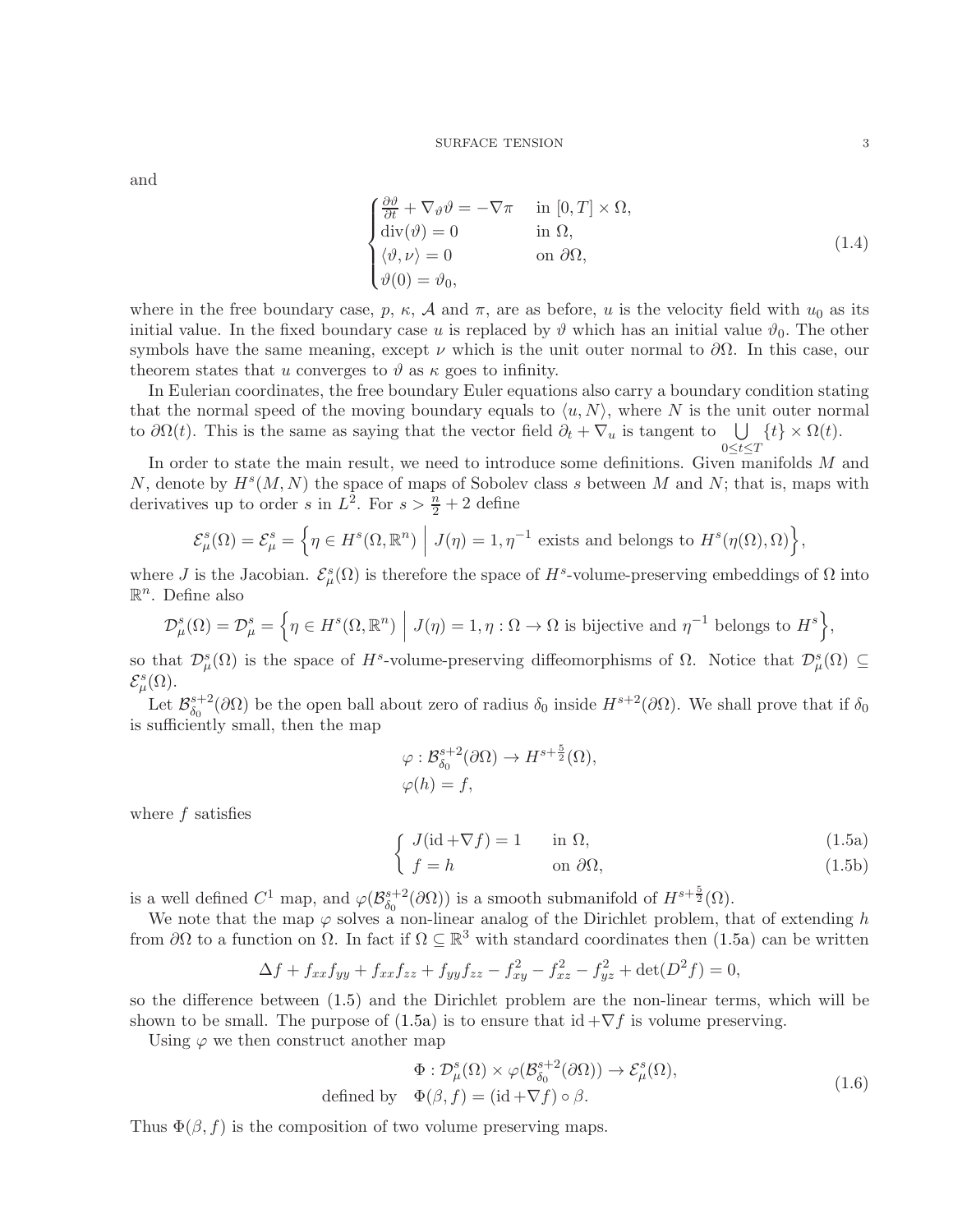We define  $\mathscr{E}_{\mu}^{s}(\Omega) \subseteq \mathcal{E}_{\mu}^{s}(\Omega)$  by

$$
\mathscr{E}^s_{\mu}(\Omega)=\Phi\big(\mathcal{D}^s_{\mu}(\Omega)\times \varphi(\mathcal{B}^{s+2}_{\delta_0}(\partial \Omega))\big).
$$

Notice that since  $\beta \in \mathcal{D}_{\mu}^{s}(\Omega)$ , we have  $\beta(\partial\Omega) = \partial\Omega$ . Therefore, solutions  $\eta$  to [\(1.1\)](#page-1-0) that belong to  $\mathscr{E}_{\mu}^{s}(\Omega)$  decompose to a part fixing the boundary and a boundary displacement, i.e.,

<span id="page-3-1"></span>
$$
\eta = (\text{id} + \nabla f) \circ \beta. \tag{1.7}
$$

The decomposition [\(1.7\)](#page-3-1) is one of the main ingredients of our proof, and establishing that  $\eta \to \zeta$  as  $\kappa \to \infty$  will be done by showing that the boundary displacement  $\nabla f$  goes to zero as  $\kappa \to \infty$ . We shall also show that, under our hypotheses,  $\nabla f$  is in fact  $\frac{3}{2}$  degree smoother than  $\eta$  (though  $\beta$  is as regular as  $\eta$ ). In this sense, we work with embeddings which have smoother boundary values. A more detailed discussion for the motivation for introducing  $\mathscr{E}_{\mu}^{s}(\Omega)$  is given in [\[19\]](#page-53-2).

We are now ready to state our main result. The usual decomposition of a vector field  $X$  into its gradient part,  $QX$ , and divergence free and tangent to the boundary part,  $PX$ , which appears in the hypotheses of the theorem, is reviewed in section [2.](#page-7-0) We note that if  $X$  is not tangent to the boundary, we will have  $QX \neq 0$  even if  $\text{div}(X) = 0$ . We let  $\|\cdot\|_s$  denote the Sobolev norm. We shall state and prove the theorem only in three-spatial dimensions, since this is the case of primary interest. We point out, however, that basically the same proof works in higher dimensions, except that the calculations increase significantly in complexity.

<span id="page-3-0"></span>**Theorem 1.2.** Let  $s > \frac{3}{2} + 2$ ,  $\Omega$  be a bounded domain in  $\mathbb{R}^3$  with a smooth boundary and  $u_0 \in$  $H^{s}(\Omega,\mathbb{R}^{3})$  be a divergence free vector field. Denote by  $Qu_{0}$  the gradient part of  $u_{0}$ .

1) If  $\kappa > 0$ , then there exist a  $T_{\kappa} > 0$  and a unique solution  $(\eta_{\kappa}, p_{\kappa})$  to [\(1.1\)](#page-1-0), with initial condition  $u_0$ . The solution satisfies:

$$
\eta_{\kappa} \in C^{0}([0, T_{\kappa}), \mathcal{E}_{\mu}^{s}(\Omega)), \ \dot{\eta}_{\kappa} \in L^{\infty}([0, T_{\kappa}), H^{s}(\Omega)), \ \ddot{\eta}_{\kappa} \in L^{\infty}([0, T_{\kappa}), H^{s-\frac{3}{2}}(\Omega)),
$$
  

$$
p_{\kappa} \in L^{\infty}([0, T_{\kappa}), H^{s-\frac{1}{2}}(\Omega_{\kappa}(t))), \ \text{where} \ \Omega_{\kappa}(t) = \eta_{\kappa}(t)(\Omega).
$$

Moreover, for each  $t \in [0, T_{\kappa}),$ 

$$
\eta_{\kappa}(t)
$$
 is in  $\mathscr{E}_{\mu}^{s}(\Omega)$ .

2) Let  $\{u_{0\kappa}\}\subset H^s(\Omega,\mathbb{R}^3)$  be a family of divergence free vector fields parametrized by the coefficient of surface tension  $\kappa$ , satisfying  $||Qu_{0\kappa}||_{s} \leq \frac{C}{\sqrt{k}}$  $\frac{d}{d\kappa}$  for some constant C, and such that  $u_{0\kappa}$  converges in  $H^s(\Omega,\mathbb{R}^3)$ , as  $\kappa \to \infty$ , to a divergence free vector field  $\vartheta_0$  which is tangent to the boundary. Let  $\zeta \in C^1([0,T],\mathcal{D}^s_\mu(\Omega))$  $\zeta \in C^1([0,T],\mathcal{D}^s_\mu(\Omega))$  $\zeta \in C^1([0,T],\mathcal{D}^s_\mu(\Omega))$  be the solution to  $(1.2)$  with initial condition  $\vartheta_0$ , defined on some time interval [0, T]. Assume that the mean curvature of  $\partial\Omega$  is constant, and let  $(\eta_{\kappa}, p_{\kappa})$  be the solution to [\(1.1\)](#page-1-0) with initial condition  $u_{0\kappa}$  and defined on a time interval  $[0, T_{\kappa})$ , as stated in part (1) above. Finally, assume that  $[0, T_{\kappa})$  is taken as the maximal interval of existence for the solution  $(\eta_{\kappa}, p_{\kappa})$ . Then, if T is sufficiently small, we find that  $T_{\kappa} \geq T$  for all  $\kappa$  sufficiently large, and  $\eta_{\kappa}(t) \to \zeta(t)$  as a continuous curve in  $\mathcal{E}_{\mu}^{s}(\Omega)$  as  $\kappa \to \infty$ . Also,  $\dot{\eta}_{\kappa}(t) \to \dot{\zeta}(t)$  in  $H^{s}(\Omega)$  as  $\kappa \to \infty$ .

**Remark 1.3.** We stress that  $\zeta$  in the theorem exists and is unique by [\[26\]](#page-53-1).

**Remark 1.4.** Note that since  $\eta_{\kappa}(t) \in \mathcal{E}_{\mu}^{s}(\Omega)$ , in particular  $\eta_{\kappa}$  satisfies decomposition [\(1.7\)](#page-3-1), and  $\Omega(t)$ has a  $H^{s+1}$ -regular boundary.

<span id="page-3-2"></span><sup>&</sup>lt;sup>1</sup>Notice that  $[0, T)$  is not a maximal interval of existence since the solution  $\zeta$  exists on the closed interval  $[0, T]$ . It can however be arbitrarily close to the maximum.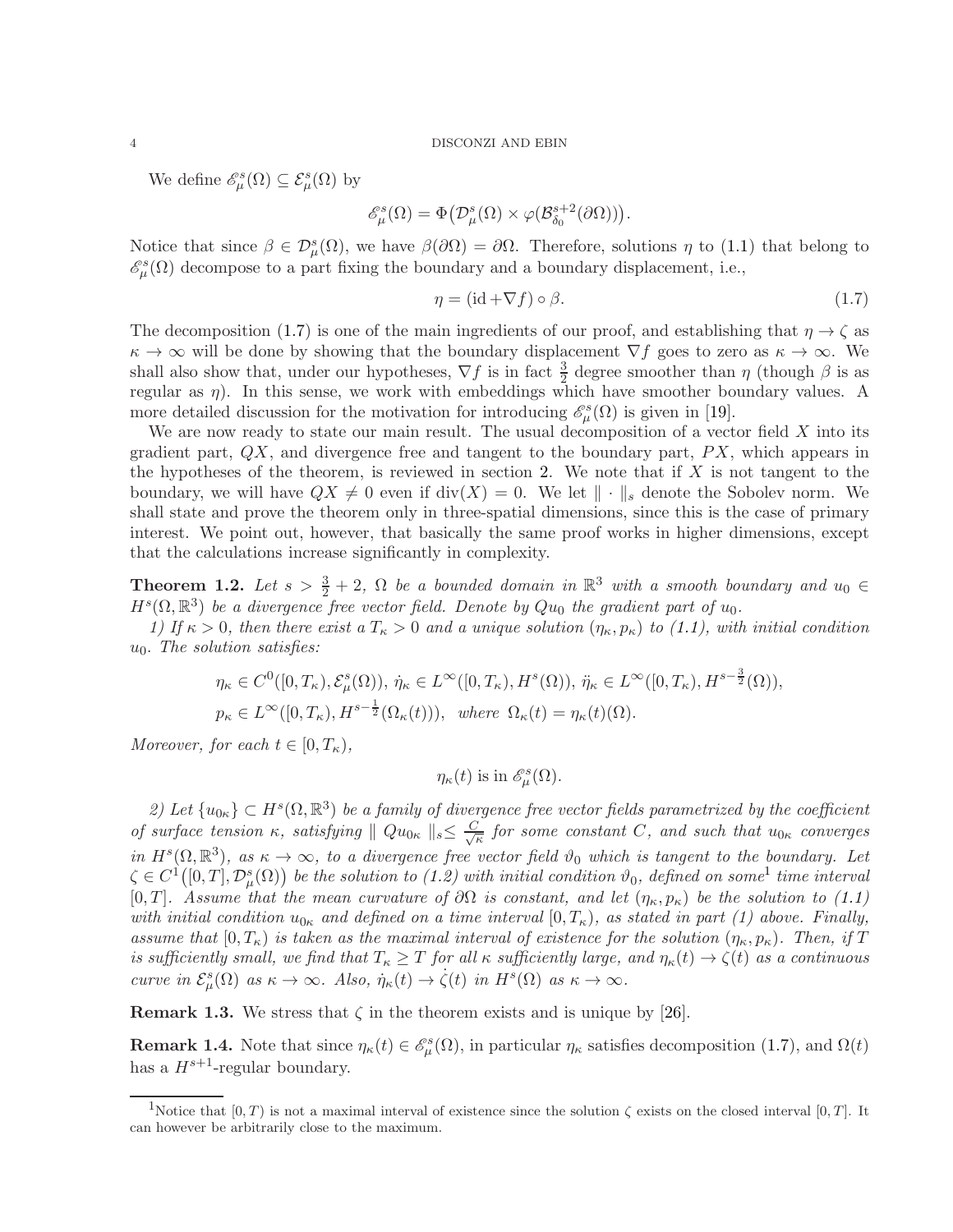Since existence of solutions to  $(1.1)$  has already been established in the literature (see [\[10,](#page-53-3) [40\]](#page-54-0) and comments below), the main result of this paper is the study of the singular limit  $\kappa \to \infty$  and the corresponding convergence of solutions, i.e., part (2) of theorem [1.2.](#page-3-0) It should be stressed that, in this regard, the hypothesis of constant mean curvature at time zero cannot be removed. Indeed, on physical grounds, if the mean curvature  $\mathcal{A}_{\partial\Omega}$  of  $\partial\Omega$  is not constant, one expects that  $\Omega(t)$  will develop high-frequency oscillation for large  $\kappa$ , but solutions will not converge in the limit  $\kappa \to \infty$ . This is because the dynamics  $\eta_{\kappa}$  can be thought of as mimicking the behavior of motions with a strong constraining force, as we explain in section [1.3](#page-6-1) (see also remark  $6.1$ ). We also notice that, from the point of view of  $\kappa \to \infty$ , the assumption that  $Qu_0$  be small in part (2) of theorem [1.2](#page-3-0) is natural, since  $Qu_0$  has to be small if  $u_0$  is near  $\vartheta_0$ .

Despite the fact that, as mentioned above, well-posedness of [\(1.1\)](#page-1-0) is known in the literature, our methods are entirely different than previous works, thus of independent interest.

Remark 1.5. In this paper we treat exclusively the three-dimensional case, but the same proof works in  $n = 2$ . In fact, the calculations of section [5](#page-13-0) simplify in two dimensions.

Remark 1.6. In terms of the more familiar Eulerian coordinates, theorem [1.2](#page-3-0) asserts, in particular, the convergence of  $u_{\kappa}(t) \circ \eta_{\kappa}(t)$  to  $\vartheta(t) \circ \zeta(t)$  in  $H^{s}(\Omega)$ . We believe, however, that in this problem the statement in Lagrangian coordinates looks more natural. This is because  $u_{\kappa}$  and  $\vartheta$  are defined in different domains, and therefore only the convergence of  $u_{\kappa} \circ \eta_{\kappa}$  to  $\vartheta \circ \zeta$ , and not of  $u_{\kappa}$  to  $\vartheta$ , makes sense. In other words, to state the convergence in Eulerian coordinates, we still need to invoke the flows  $\eta_{\kappa}$  and  $\zeta$ .

**Remark 1.7.** We point out that, due to a classical result of Aleksandrov [\[2\]](#page-53-4), if  $\mathcal{A}_{\partial\Omega}$  is constant then  $\partial\Omega$  is a sphere. This fact, however, is not used directly in our proof. Had we not known of Aleksandrov's result, our proof would still follow solely from the constancy of  $\mathcal{A}_{\partial\Omega}$ . In particular, we expect theorem [1.2](#page-3-0) to hold in the more general situation where  $\partial\Omega$  is the boundary of a region inside a Riemannian manifold with constant mean curvature with respect to the corresponding Riemannian metric.

Theorem [1.2](#page-3-0) gives some interesting insight into the structure of solutions to the free boundary Euler equations: by uniqueness, any solution to [\(1.1\)](#page-1-0) satisfying our hypotheses will obey decomposition [\(1.7\)](#page-3-1), regardless of the method employed to construct such solutions.

As already pointed out, one wishes to show that  $\nabla f_{\kappa}$  in decomposition [\(1.7\)](#page-3-1) goes to zero when  $\kappa \to \infty$  in order to establish theorem [1.2.](#page-3-0) Since in [\(1.7\)](#page-3-1)  $\beta_{\kappa} \in \mathcal{D}_{\mu}^{s}(\Omega)$ , one expects that not only does  $\eta_{\kappa} \to \zeta$ , but  $\beta_{\kappa} \to \zeta$  as well. This is in fact the case:

<span id="page-4-0"></span>Corollary 1.8. With the same assumptions and notation of theorem [1.2,](#page-3-0) consider the convergence  $\eta_{\kappa} \to \zeta$ . Then we also get  $\beta_{\kappa}(t) \to \zeta(t)$  and  $\dot{\beta}_{\kappa}(t) \to \dot{\zeta}(t)$  in  $H^s(\Omega)$ ,  $\nabla f_{\kappa}(t) \to 0$  in  $H^{s+\frac{3}{2}}(\Omega)$ , and  $\nabla \dot{f}_{\kappa}(t) \to 0$  in  $H^{s}(\Omega)$ .

It is interesting to note that while  $\eta_{\kappa} \to \zeta$  and  $\dot{\eta}_{\kappa} \to \dot{\zeta}$ , in general the corresponding pressures do not converge, even if the initial data are  $C^{\infty}$ . To see this, we first point out that since  $\pi$  is defined up to an additive constant, and thus only  $\nabla \pi$  is well-defined, one can only speak of convergence of  $\nabla p_{\kappa}$  to  $\nabla \pi$ , and not of  $p_{\kappa}$  to  $\pi$ . Consider the two-dimensional case for simplicity, pick any function f which is constant on  $\partial\Omega$  and let  $u_0 = (f_y, -f_x)$ . Then  $u_0$  will be divergence free and tangent to the boundary. The pressure for  $(1.2)$  at time zero will then satisfy:

$$
-\Delta \pi = 2(f_{xy}^2 - f_{xx}f_{yy}),
$$

and  $\nabla_{\nu}\pi$  will equal zero on  $\partial\Omega$ . Thus  $\pi$  in general will not be constant on  $\partial\Omega$ , so one cannot expect that  $\nabla p_{\kappa}$ , the solution of [\(1.1\)](#page-1-0) will converge to  $\nabla \pi$ , as  $\kappa \to \infty$ , even at time zero. As a consequence,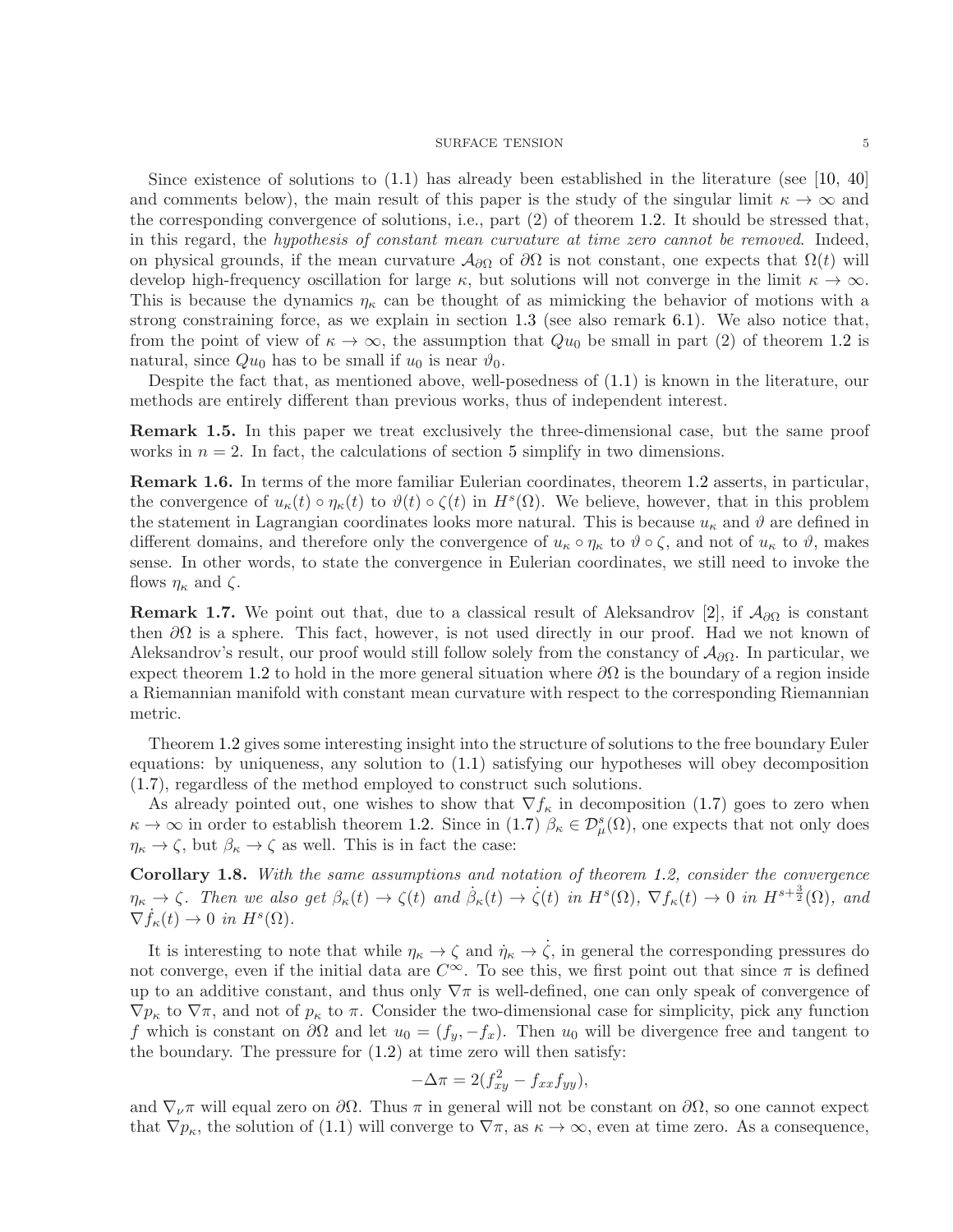convergence of the second time derivatives, i.e.,  $\ddot{\eta}_{\kappa} \to \ddot{\zeta}$ , generally fails (see the analogous results in [\[23,](#page-53-5) [25\]](#page-53-6)). However, due to the convergence of the first time derivatives, the pressures over any positive time interval converge:

**Corollary 1.9.** Under the same assumptions and notation of theorem [1.2,](#page-3-0) one has  $\int_{t_a}^{t_b} \nabla p_{\kappa} \circ \eta_{\kappa} \to$  $\int_{t_a}^{t_b} \nabla \pi \circ \zeta$  in  $H^s(\Omega)$ , for any  $0 \le t_a < t_b \le T$ .

The convergence part of theorem [1.2,](#page-3-0) namely, part (2), was proven by the authors in two spatial dimensions in [\[19\]](#page-53-2). However, compared to [\[19\]](#page-53-2), theorem [1.2](#page-3-0) is self-contained, in the sense that the existence of  $\eta_{\kappa}$  is established before proving the convergence  $\eta_{\kappa} \to \zeta$ , whereas in [\[19\]](#page-53-2) we relied on the existence results in Coutand and Shkoller [\[10\]](#page-53-3) in order to obtain the convergence.

The mathematical study of equations [\(1.1\)](#page-1-0) has a long history, although for a long time results only under restrictive conditions had been achieved. In particular, a great deal of work has been devoted to irrotational flows, in which case the free boundary Euler equations reduce to the wellknown water-wave equations. See [\[3,](#page-53-7) [4,](#page-53-8) [8,](#page-53-9) [39,](#page-54-1) [44,](#page-54-2) [66,](#page-55-0) [68\]](#page-55-1). More recent results addressing the question of global existence can be found in [\[30,](#page-54-3) [32,](#page-54-4) [67\]](#page-55-2) and references therein.

Not surprisingly, when equations [\(1.1\)](#page-1-0) are considered in full generality, well-posedness becomes a yet more delicate issue, and most of the results are quite recent. In this regard, Ebin has showed that the problem is ill-posed if  $\kappa = 0$  [\[21\]](#page-53-10), although Lindblad proved well-posedness for  $\kappa = 0$  when the socalled "Taylor sign condition" holds [\[40,](#page-54-0) [42\]](#page-54-5); see also [\[9\]](#page-53-11) (the linearized problem was also investigated by Lindblad in [\[41\]](#page-54-6)). When  $\kappa > 0$ , a priori estimates have been obtained by Shatah and Zeng [\[53\]](#page-54-7), with well-posedness being finally established by Coutand and Shkoller [\[10,](#page-53-3) [11\]](#page-53-12) (see also [\[49\]](#page-54-8)). See also [\[54\]](#page-54-9). Coutand and Shkoller also established the convergence of solutions in the limit  $\kappa \to 0^+$ in the case that the Taylor sign condition holds. Other recent results, including the study of the compressible free boundary Euler equations and singularity formation, are [\[6,](#page-53-13) [7,](#page-53-14) [12,](#page-53-15) [13,](#page-53-16) [14,](#page-53-17) [15,](#page-53-18) [16,](#page-53-19) [31\]](#page-54-10). We point out that the analogous free boundary problem for viscous fluids was first and extensively studied by Solonnikov [\[43,](#page-54-11) [55,](#page-54-12) [56,](#page-54-13) [57,](#page-54-14) [58,](#page-54-15) [59,](#page-55-3) [60,](#page-55-4) [61\]](#page-55-5), with some more recent advances found in [\[37,](#page-54-16) [47,](#page-54-17) [50,](#page-54-18) [51,](#page-54-19) [52\]](#page-54-20) and references therein.

Lindblad's result [\[40\]](#page-54-0) is based on a Nash-Moser iteration, while Coutand and Shkoller [\[10\]](#page-53-3) obtained existence and convergence when  $\kappa \to 0^+$  by developing a technique they call convolution by layers. The results here presented, based on the decomposition defined by [\(1.6\)](#page-2-2), provide yet a third, different method of proof (valid for  $\kappa > 0$ ). We point out that, with exception of the authors' work [\[19\]](#page-53-2) in two-dimensions, the limit  $\kappa \to \infty$  does not seem to have been investigated in the literature before.

**Notation 1.10.** We reserve Ω for the *fixed* domain, with  $Ω(t)$  being always the domain at time t, i.e.,  $\Omega(t) = \eta(t)(\Omega)$ . Of course,  $\Omega(0) = \Omega$ . In several parts of the paper the subscript  $\kappa$  will be dropped for the sake of notational simplicity.

**Notation 1.11.**  $H^s(\Omega)$  and  $H^s(\partial\Omega)$  denote, respectively, the Sobolev spaces of functions on  $\Omega$  and  $\partial\Omega$ , with norms  $\|\cdot\|_s$  and  $\|\cdot\|_{s,\partial}$ .  $H^s(\Omega,\mathbb{R}^n)$  etc are similarly understood, although when the manifolds are clear from the context, we simply write  $H^s$  or  $H^s(M)$  for  $H^s(M, N)$ . Notice that  $H^0$  denotes the  $L^2$  space, with norm  $\|\cdot\|_0$ .  $H^s_0$  denotes the Sobolev space modulo constants. We use both  $\nabla$  and D to denote the derivative.  $D_w$  is the directional derivative in the direction of w, w a vector. The letter C will be used to denote several different constants that appear in the estimates. Sometimes we write  $C = C(a, b, \dots)$  to indicate the dependence of C on  $a, b, \dots$ . We use the following abridged notation for partial derivatives:  $\frac{\partial}{\partial x^i} \equiv \partial_i$ ,  $\frac{\partial^2}{\partial x^i \partial x^j} \equiv \partial_{ij}$ ,  $\frac{\partial^3}{\partial x^i \partial x^j x^k} \equiv \partial_{ijk}$ , etc.

<span id="page-5-0"></span>1.1. Organization of the paper. This paper is organized as follows. In section [1.2](#page-6-0) we make some remarks about the role of surface tension. In section [1.3](#page-6-1) we give a geometric interpretation of our theorem in terms of curves in the group of volume preserving diffeomorphisms and volume preserving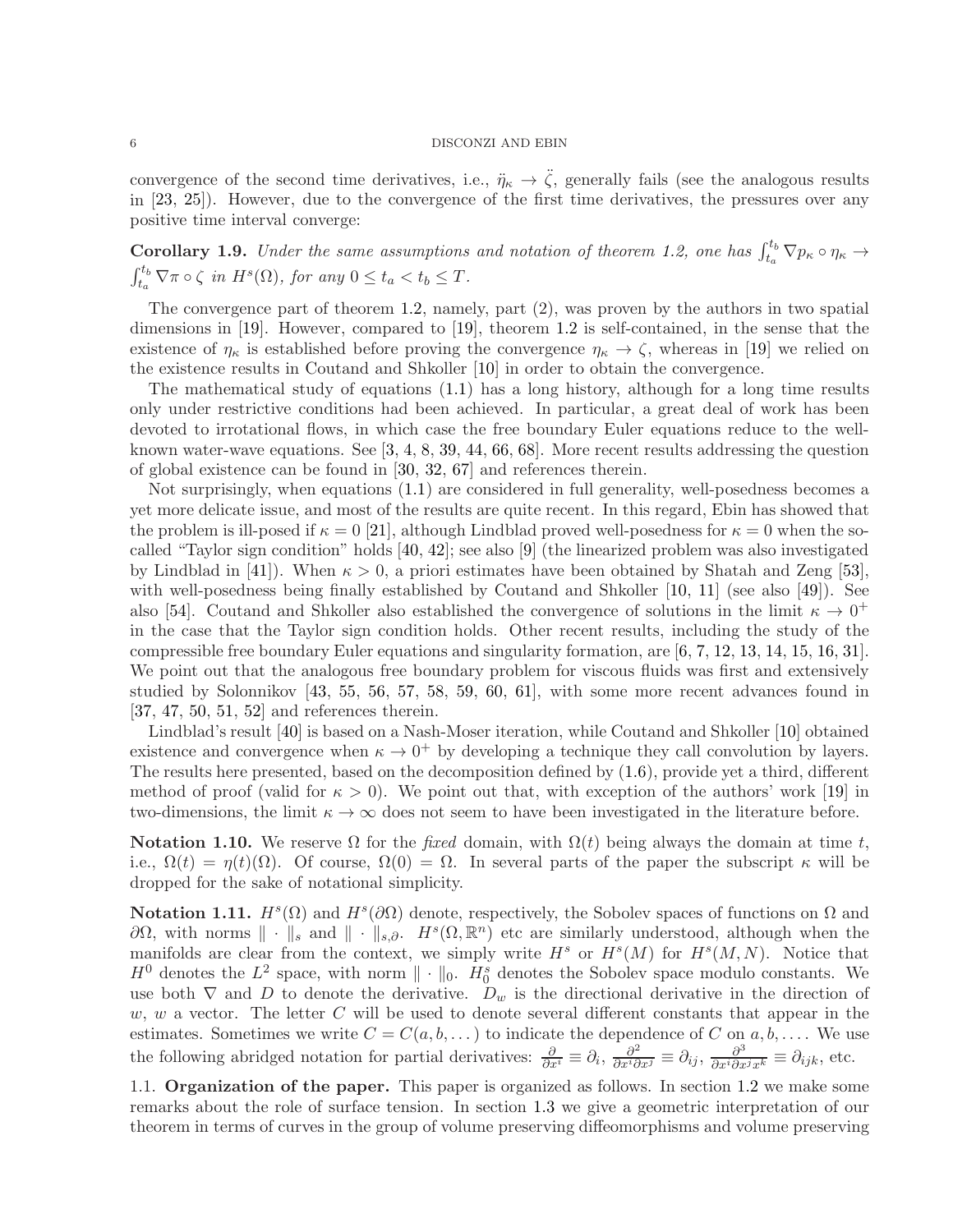embeddings. In section [2,](#page-7-0) we state several known results that will be used and fix some notation. In section [3,](#page-10-0) we carry out the construction of the space  $\mathscr{E}_{\mu}^{s}(\Omega)$  as outlined in the introduction. In section [4,](#page-11-0) we derive a new set of equations that splits the dynamics into an equation for a function  $f$ that controls the boundary motion, and an equation for a diffeomorphism  $\beta$  that fixes the boundary setwise.  $f$  is determined by its boundary values. Thus in section [5,](#page-13-0) we derive a further equation for  $f|_{\partial\Omega}$ . Section [5](#page-13-0) consists solely of a series of calculations necessary to analyze  $f|_{\partial\Omega}$  and some readers may want to skip it. Section [6](#page-18-0) is the core of the paper, where the existence of  $f|_{\partial\Omega}$  is established and estimates for f in terms of  $\frac{1}{\kappa}$  are obtained. Section [7](#page-37-0) establishes the existence of solutions to [\(1.1\)](#page-1-0) via an iteration scheme. Section [8](#page-48-0) shows the convergence  $\eta_{\kappa} \to \zeta$  in the limit  $\kappa \to \infty$ .

<span id="page-6-4"></span>Remark 1.12. Throughout sections [3](#page-10-0) to [7.4](#page-46-0) we work under the hypotheses of part (2) of theorem [1.2,](#page-3-0) i.e., we assume that  $\kappa$  is large,  $\partial\Omega$  has constant mean curvature, and  $||Qu_0||_{s} \leq \frac{C}{\sqrt{l}}$  $\frac{1}{\kappa}$ . In section [7.5](#page-47-0) we show how to prove the existence result under the general assumptions of part (1) of theorem [1.2.](#page-3-0)

<span id="page-6-0"></span>1.2. Scaling by length. When we speak of large surface tension or large  $\kappa$ , we should take into account the size of the domain  $\Omega$ . It seems clear that surface tension should have more of an effect in a small domain than in a large one. To clarify this we examine the effect of scaling the length of the domain.

Let  $\lambda$  be a positive scale factor and assume  $\eta(t)$  is some motion satisfying [\(1.1\)](#page-1-0). Then on the scaled domain  $\lambda \Omega$  define  $\zeta(t)$  by  $\zeta(t)(\lambda x) = \lambda \eta(t)(x)$ . Then letting  $y = \lambda x$  we find that

$$
\ddot{\zeta}(t)(y) = \lambda \ddot{\eta}(t)(x).
$$

A routine computation shows that  $\zeta$  satisfies [\(1.1\)](#page-1-0) on  $\lambda\Omega$  with p replaced by q where q is defined by  $q(y) = \lambda^2 p(x)$ . However the mean curvature of  $\partial \zeta(\lambda \Omega) = \partial \lambda \eta(\Omega)$  is  $(1/\lambda)A$ , where A is the mean curvature of  $\partial \eta(\Omega)$ . Thus  $q = \lambda^2 p = \lambda^2 \kappa A = \lambda^3 \kappa (1/\lambda) A$  so the scaled motion has an effective coefficient of surface tension of  $\lambda^3 \kappa$ . Hence, when we study the effect of surface tension we really should consider  $\kappa$  divided by a typical length cubed or  $\kappa$  divided by the volume of the domain. For a given  $\kappa$ , the surface tension will have a much greater effect on a drop of liquid than it will on a large body.

<span id="page-6-1"></span>1.3. A geometric interpretation of theorem [1.2.](#page-3-0) Theorem [1.2](#page-3-0) not only gives a satisfactory answer to the natural question of the dependence of solutions on the parameter  $\kappa$ ; it also addresses a well motivated problem in Applied Science, namely, when one can, by considering a sufficiently high surface tension, neglect the motion of the boundary in favor of the simpler description in terms of the equations within a fixed domain.

The physical intuition behind theorem [1.2](#page-3-0) is very simple, as we now explain. The system  $(1.1)$ can be derived from an action principle with Lagrangian

$$
\mathcal{L}(\eta) = K(\eta) - V(\eta),\tag{1.8}
$$

where

<span id="page-6-3"></span><span id="page-6-2"></span>
$$
K(\eta, \dot{\eta}) = \frac{1}{2} \int_{\Omega} |\dot{\eta}|^2 \tag{1.9}
$$

is the kinetic energy and

$$
V(\eta) = \kappa |\partial \Omega(t)| - \kappa |\partial \Omega(0)| = \kappa \Big( \text{Area}(\partial \Omega(t)) - \text{Area}(\partial \Omega(0)) \Big)
$$
 (1.10)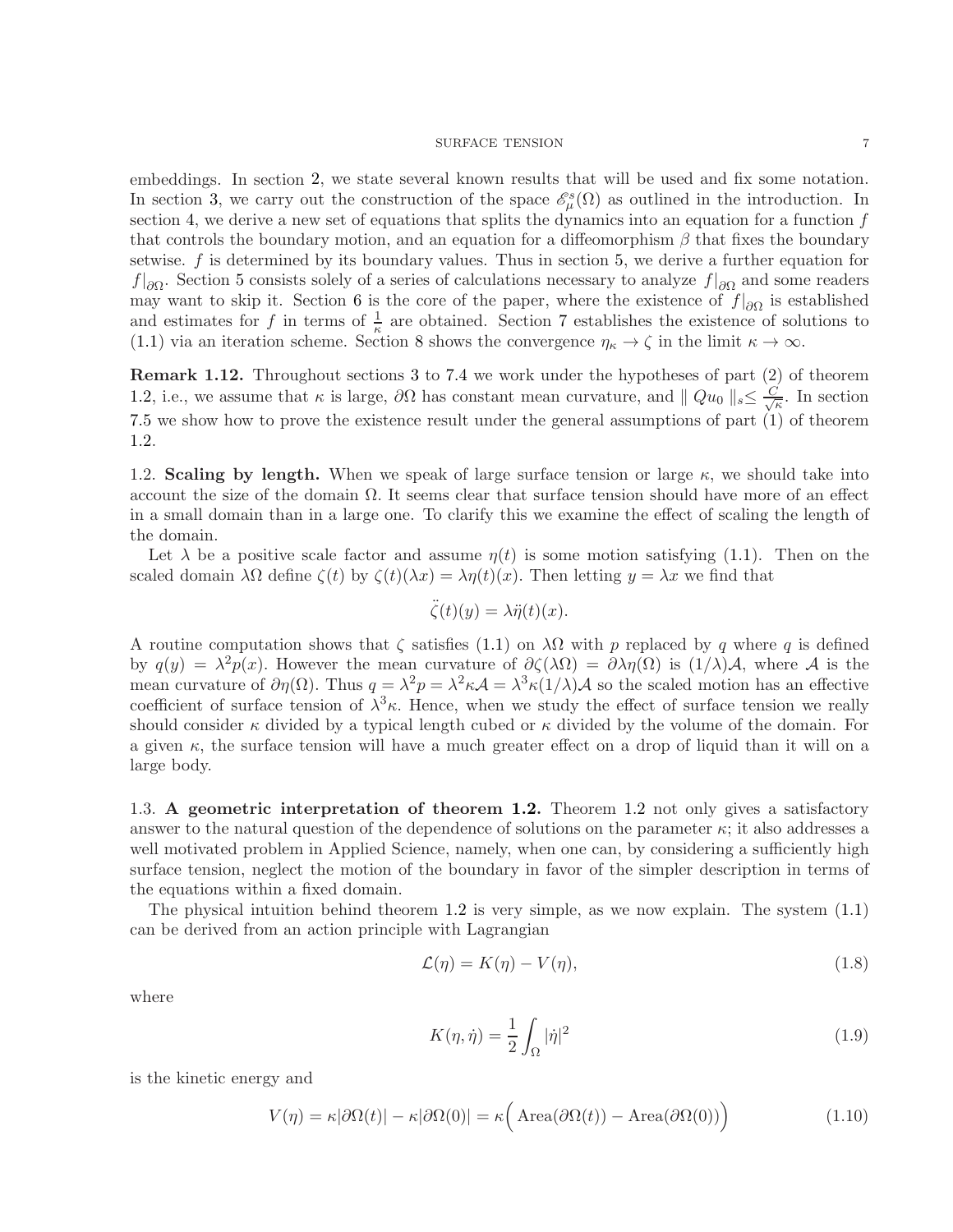is the potential energy<sup>[2](#page-7-1)</sup>, and with  $\eta:[0,T) \to \mathcal{E}_{\mu}^{s}(\Omega)$ . The energy for the fluid motion [\(1.1\)](#page-1-0) is given by the sum of the kinetic and potential energies [\(1.9\)](#page-6-2) and [\(1.10\)](#page-6-3), respectively,

$$
E(t) = K(\eta, \dot{\eta}) + V(\eta)
$$
  
=  $\frac{1}{2} \int_{\Omega} |\dot{\eta}|^2 + k \Big( |\partial \Omega(t)| - |\partial \Omega| \Big),$  (1.11)

This energy is conserved, and therefore

$$
E(t) = \frac{1}{2} \| u_0 \|_0^2
$$
 (1.12)

where we have used  $\dot{\eta} = u \circ \eta$  and  $\eta(0) = id$ .

Our theorem [1.2](#page-3-0) is almost an example of a general theorem on motion with a strong constraining force [\[23\]](#page-53-5). For the general theorem we are given a Riemannian manifold  $M$  and a submanifold  $N$ . Also given is a function  $V : M \to \mathbb{R}$  which has N as a strict local minimum in the sense that  $\nabla V = 0$ on N and  $D^2V$  is a positive definite bilinear form on the normal bundle of N in M. Then if  $\eta_{\kappa}(t)$  is a motion given by the Lagrangian  $\mathcal{L}(\eta, \dot{\eta}) = \frac{1}{2} \langle \dot{\eta}, \dot{\eta} \rangle - \kappa V(\eta)$  where  $\langle , \rangle$  is the Riemannian metric, and if  $\zeta(t)$  is a Lagrangian motion in N of  $\frac{1}{2}\langle \dot{\zeta}, \dot{\zeta} \rangle$  with the same initial conditions as  $\eta_{\kappa}(t)$ , the theorem says that  $\eta_{\kappa}(t)$  converges to  $\zeta(t)$  as  $\kappa \to \infty$ . Also  $\dot{\eta}_k \to \dot{\zeta}$ , but the second derivative in general does not converge. For our theorem,  $M = \mathcal{E}_{\mu}^{s}(\Omega), N = \mathcal{D}_{\mu}^{s}(\Omega), \langle , \rangle$  is the  $L^{2}$  inner product on tangent vectors and  $V(\eta)$  is given by [\(1.10\)](#page-6-3).

Our theorem [1.2](#page-3-0) is not actually an example of the general theorem for two reasons:

a) The  $L^2$  inner product on tangent spaces is only a weak Riemannian metric<sup>[3](#page-7-2)</sup>. The topology that it induces is weaker than the  $H^s$  topology of  $\mathcal{E}_{\mu}^s(\Omega)$ .

b) The bi-linear form  $D^2V$  is only weakly positive definite on each normal space; it gives a topology weaker than the  $H^s$  topology.

Thus, while theorem [1.2](#page-3-0) is not a particular case of established results about the behavior of the Euler-Lagrange equations near a submanifold which minimizes the potential energy [\[23\]](#page-53-5), it can be viewed to be in the spirit of those results. Here, as in [\[23,](#page-53-5) [24,](#page-53-20) [25\]](#page-53-6), the manifold minimizing the potential energy is  $\mathcal{D}_{\mu}^{s}(\Omega)$ ; see also [\[18\]](#page-53-21).

## <span id="page-7-4"></span>2. Auxiliary results

<span id="page-7-0"></span>Here we recall some well known facts which will be used throughout the paper. For their proof, see e.g. [\[1,](#page-53-22) [5,](#page-53-23) [17,](#page-53-24) [22,](#page-53-25) [46\]](#page-54-21).

**Proposition 2.1.** Let 
$$
s > \frac{n}{2} + 2
$$
,  $g \in \mathcal{E}_{\mu}^{s}(\Omega)$ ,  $f \in H^{s}(g(\Omega))$ . Then  $f \circ g \in H^{s}(\Omega)$  and  

$$
\parallel f \circ g \parallel_{s} \leq C \parallel f \parallel_{s} (1 + \parallel g \parallel_{s}^{s}),
$$
(2.1)

where  $C = C(n, s, \Omega)$ .

We shall make use of the following well-known bilinear inequality

<span id="page-7-3"></span>
$$
\| \; u \; v \; \|_r \leq \; C \; \| \; u \; \|_r \| \; v \; \|_s,\tag{2.2}
$$

for  $s > \frac{n}{2}$ ,  $s \ge r \ge 0$ , where  $C = C(n, s, r, \Omega)$ .

<span id="page-7-1"></span><sup>&</sup>lt;sup>2</sup>Many authors consider instead  $V(\eta) = \kappa |\partial \Omega(t)|$ . As the equations of motion remain unchanged by adding a constant, we choose to normalize the potential energy to make  $V = 0$  at time zero. Such a normalization is convenient for our purposes as we are interested in taking  $\kappa \to \infty$ , in which case, if we did not subtract the contribution at time zero,  $V(\eta)$  would diverge to infinity.

<span id="page-7-2"></span><sup>&</sup>lt;sup>3</sup>We recall that a weak Riemannian metric is one which induces, on each tangent space, a weaker topology than the one given by the local charts. This is a feature exclusive to infinite dimensional manifolds; see [\[20,](#page-53-26) [22,](#page-53-25) [38\]](#page-54-22) for details.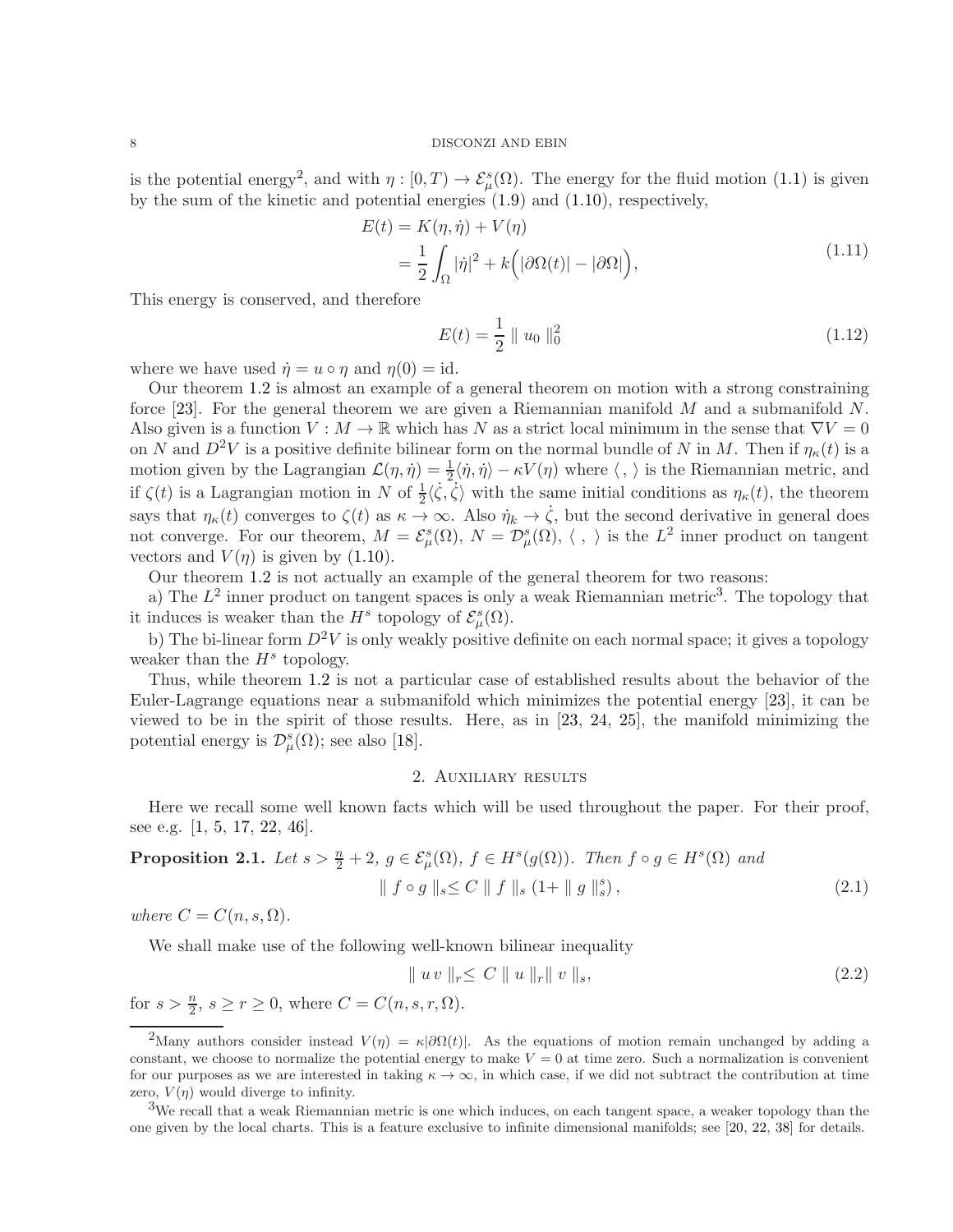For future reference, we remark that [\(2.2\)](#page-7-3) still holds true in negative norm Sobolev spaces (in a compact domain without boundary). Indeed, if  $a \in H^{-r_1}$ ,  $r_1 \ge 0$ ,  $b \in H^{r_2}$ ,  $r_2 > \frac{n}{2}$  $\frac{n}{2}$ , then

$$
\| ab \|_{-r_1} = \sup_{\omega \in H^{r_1}} \frac{|(ab, \omega)_0|}{\| \omega \|_{r_1}} = \sup_{\omega \in H^{r_1}} \frac{|(a, b\omega)_0|}{\| \omega \|_{r_1}}
$$
  

$$
\leq \sup_{\omega \in H^{r_1}} \frac{\| a \|_{-r_1} \| b\omega \|_{r_1}}{\| \omega \|_{r_1}} \leq C \| a \|_{-r_1} \| b \|_{r_2},
$$

after using [\(2.2\)](#page-7-3) in the last step to estimate  $||b\omega||_{r_1} \leq C ||\omega||_{r_1} ||b||_{r_2}$ .

**Notation 2.2.** Although the dimension  $n = 3$  is fixed throughout, we sometimes write n instead of 3 in order to make it easier to read off conditions such as  $s > \frac{n}{2}$  that are necessary for the application of [\(2.2\)](#page-7-3) and other dimension dependent results.

Recall also that restriction to the boundary gives rise to a bounded linear map,

<span id="page-8-0"></span>
$$
\|u\|_{s,\partial} \le C \|u\|_{s+\frac{1}{2}}, \ s > 0,
$$
\n
$$
(2.3)
$$

with  $C = C(n, s, \Omega)$ . Estimates [\(2.2\)](#page-7-3) and [\(2.3\)](#page-8-0) will be used throughout the paper, so we shall not explicitly refer to them in every instance.

The following div – curl estimate is well-known (see, e.g., [\[63\]](#page-55-6)): let  $\Omega$  be a domain with an  $H^r$ boundary,  $r \geq 3$ , v be a vector field on  $\Omega$  such that  $v \in H^0(\Omega)$ , curl  $v \in H^{s-1}(\Omega)$ , div  $v \in H^{s-1}(\Omega)$ , and  $\langle v, v \rangle \in H^{s-\frac{1}{2}}(\partial \Omega)$ , where  $\nu$  is the unit vector normal to  $\partial \Omega$ . Then,  $v \in H^s(\Omega)$ , and we have the following estimate

$$
\| v \|_{s} \leq C(\| v \|_{0} + \| \operatorname{curl} v \|_{s-1} + \| \operatorname{div} v \|_{s-1} + \| \langle v, \nu \rangle \|_{s-\frac{1}{2}, \partial}). \tag{2.4}
$$

Next we recall the decomposition of a vector field into its gradient and divergence free part. Given an  $H^s$  vector field  $\omega$  on  $\Omega$ , define the operator  $Q: H^s(\Omega, \mathbb{R}^n) \to \nabla H^{s+1}(\Omega, \mathbb{R}^n)$  by  $Q(\omega) = \nabla g$ , where  $g$  solves

<span id="page-8-2"></span>
$$
\begin{cases}\n\Delta g = \text{div}(\omega) & \text{in } \Omega, \\
\frac{\partial g}{\partial \nu} = \langle \omega, \nu \rangle \text{ on } \partial \Omega.\n\end{cases}
$$
\n(2.5)

Since solutions to the Neumann problem are unique up to additive constants,  $\nabla g$  is uniquely determined by  $\omega$ , so Q is well defined. Define  $P: H^s(\Omega, \mathbb{R}^n) \to \text{div}^{-1}(0)_{\nu}$ , where  $\text{div}^{-1}(0)_{\nu}$  denotes divergence free vector fields tangent to  $\partial\Omega$ , by  $P = I - Q$ , where I is the identity map. Then Q and P are orthogonal projections in  $L^2$ .

We shall make use of the following:

<span id="page-8-1"></span>Notation 2.3. If  $\eta : \Omega \to \mathbb{R}^n$  is a sufficiently regular embedding and  $\mathcal O$  is a pseudo-differential operator defined on functions on  $\eta(\Omega)$ , we let  $\mathcal{O}_{\eta}$ , which acts on functions defined on  $\Omega$ , be given by

$$
\mathcal{O}_{\eta}(h) = (\mathcal{O}(h \circ \eta^{-1})) \circ \eta.
$$

We remark that using notation [2.3,](#page-8-1) equations [\(1.1\)](#page-1-0) can be written as

$$
\int \ddot{\eta} = -\nabla p \circ \eta \qquad \text{in } \Omega,\tag{2.6a}
$$

$$
\int \operatorname{div}_{\eta}(\dot{\eta}) = 0 \qquad \text{in } \Omega,\tag{2.6b}
$$

$$
q|_{\partial\Omega} = \kappa \mathcal{B} \qquad \text{on } \partial\Omega,\tag{2.6c}
$$

$$
\begin{cases}\nq_{\partial\Omega} - \kappa \mathcal{B} & \text{on } \partial\Omega, \\
\eta(0) = \text{id}, \ \dot{\eta}(0) = u_0,\n\end{cases}
$$
\n(2.6c)

where  $q = p \circ \eta$  and  $\mathcal{B} = \mathcal{A} \circ \eta$ . Equations [\(2.6\)](#page-8-1) reveal yet another advantage of Lagrangian coordinates, as all equations are now written in terms of the fixed domain  $\Omega$ .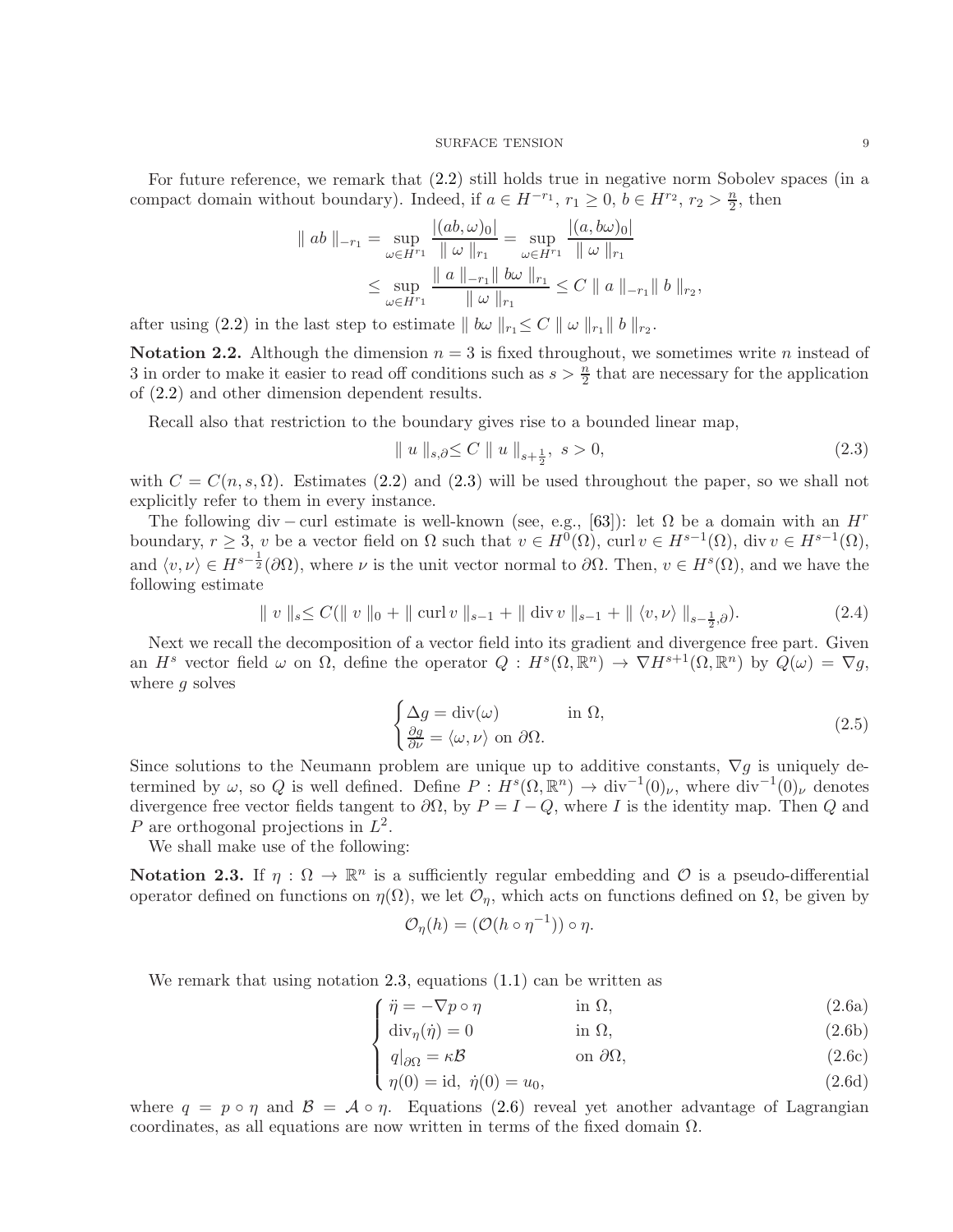Finally, theorems related to one-parameter groups of operators and abstract differential equations will be needed. We also state them here for the reader's convenience.

<span id="page-9-1"></span>**Theorem 2.4.** Let X be a Banach space and let Z be a densely defined closed operator on X. Assume that every real  $\lambda$  is in the resolvent of Z and that

$$
\parallel (Z+\lambda)^{-1}\parallel \leq \frac{c_1}{\vert \lambda \vert},
$$

for some constant  $c_1 > 0$ . Then, Z generates a  $C^0$  semi-group of transformations  $e^{tZ}: X \to X$ , such that  $\parallel e^{tZ} \parallel \leq c_1$ . If Z' is a bounded operator with norm  $\parallel Z' \parallel \leq c_2$ , then  $Z + Z'$  also generates a C 0 semi-group and

$$
\parallel e^{tZ} \parallel \leq c_1 e^{c_2|t|},
$$

<span id="page-9-0"></span>**Theorem 2.5.** Let X and Y be Hilbert spaces such that Y is densely and continuously embedded in X. Let  $\{Z(t) | 0 \le t \le T\}$  be a family of operators on X, each of which generates a  $C^0$ -semi-group and assume that:

(i) There exist constants  $\alpha$  and  $\beta$  such that, for each t and for all positive  $\tau$ ,

$$
\parallel e^{\tau Z(t)} \parallel \leq \alpha e^{\beta \tau},
$$

(ii) For each t,  $e^{\tau Z(t)}$  restricted to Y is a  $C^0$  semi-group on Y. There exist constants  $\gamma$  and  $\delta$  such that, for each t, there exists an inner product on Y, whose norm  $_{t}$  $\|\cdot\|$  gives the topology of Y, and such that

$$
\parallel e^{\tau Z(t)} \parallel_{\text{Op}(t)} \leq \delta e^{\gamma \tau},
$$

where  $\text{Op}(t)$  is the operator norm on  $B(Y)$  induced by  $_t\|\cdot\|$ . Furthermore, there exist constants  $\mu$ and  $\nu$  such that, for any  $t_1, t_2 \in [0, T]$  and any  $y \in Y$ ,

$$
t_2 \| y \| \le \mu e^{\nu |t_2 - t_1|} t_1 \| y \|.
$$

(iii) Y is included in the domains of each  $Z(t)$ , and  $Z(t)$  is continuous as a map from [0, T] to  $B(Y, X)$ .

(iv)  $Z(t)$  is reversible in the sense that  $\widehat{Z}(t) = -Z(T-t)$  also satisfies (i), (ii), and (iii).

Then, there exists a unique family of operators  $U(t, \tau) \in B(X)$ , defined for  $t, \tau \in [0, T]$ , such that (a)  $U(t, \tau)$  is strongly continuous as a function of  $\tau$  and t,  $U(\tau, \tau) = I$  (the identity operator), and

$$
\parallel U(t,\tau) \parallel \leq c_1 e^{c_2|t-\tau|},
$$

for some constants  $c_1, c_2$  depending only on  $\alpha, \beta, \gamma, \delta, \mu$ , and  $\nu$ .

(b)  $U(t, \tau) = U(t, \tau')U(\tau', \tau)$ .

(c) For all  $y \in Y$ ,

$$
\frac{\partial}{\partial t} (U(t,\tau)y) = Z(t)U(t,\tau)y,
$$

where  $\frac{\partial}{\partial t}$  means right derivative at  $t = 0$  and left derivative at  $t = T$ . (d) For all  $y \in Y$ ,

$$
\frac{\partial}{\partial \tau} (U(t,\tau)y) = -U(t,\tau)Z(\tau)y,
$$

where  $\frac{\partial}{\partial \tau}$  means right derivative at  $\tau = 0$  and left derivative at  $\tau = T$ .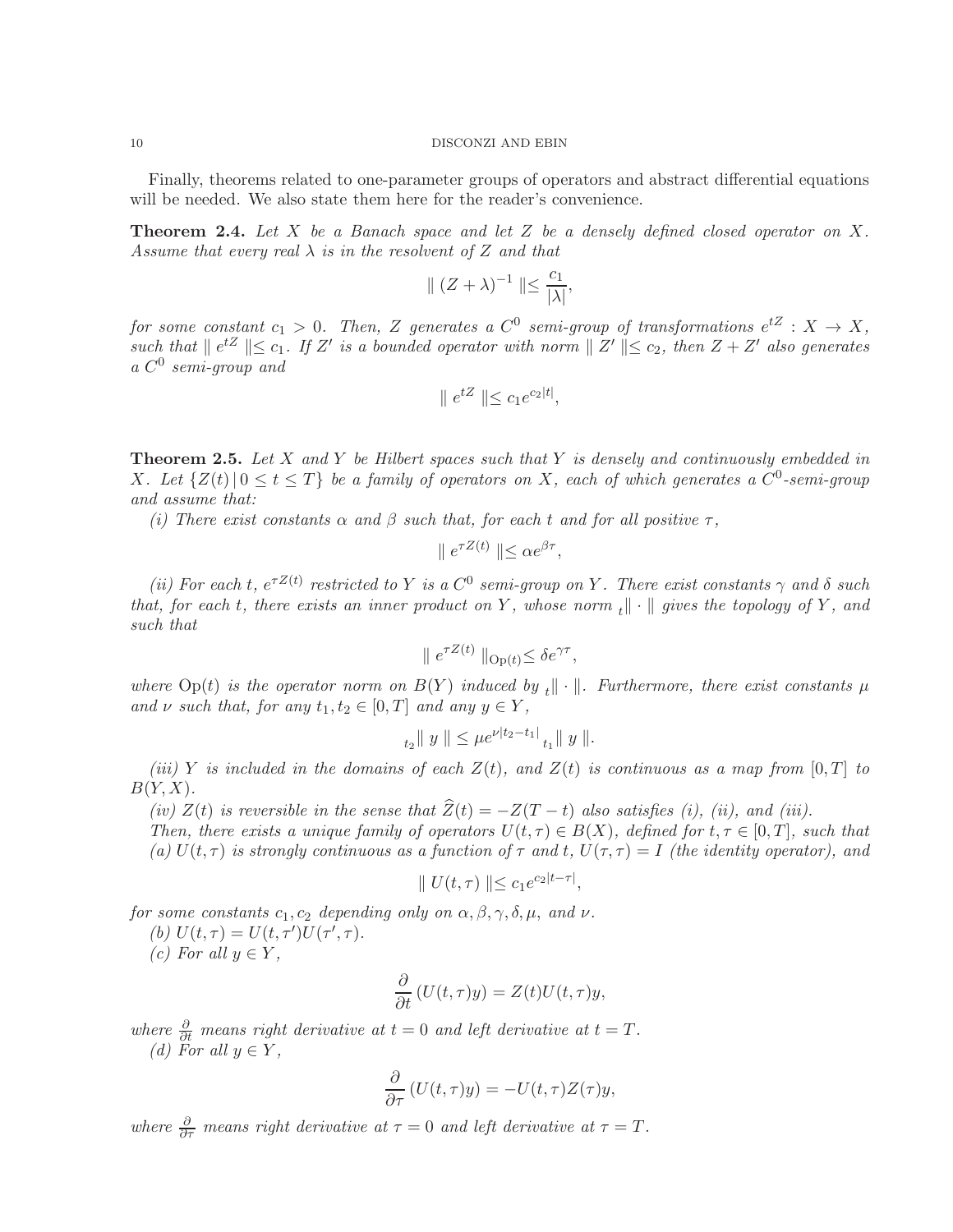(e)  $U(t,\tau)Y \subseteq Y$  and for any  $t, \tau \in [0,T]$ ,

$$
|| U(t,\tau) ||_{\text{Op}(t)} \leq c_3 e^{c_4 T} e^{c_5|t-\tau|},
$$

for some constants  $c_3, c_4, c_5$  depending only on  $\alpha, \beta, \gamma, \delta, \mu$ , and  $\nu$ .

(f)  $U(t, \tau)$  is strongly continuous into Y, as a function of t and  $\tau$ , and therefore

$$
\frac{\partial}{\partial t}(U(t,\tau)y) = Z(t)U(t,\tau)y
$$

is continuous in X as a function of t and  $\tau$ .

<span id="page-10-1"></span>**Theorem 2.6.** Let X, Y and  $Z(t)$  be as in theorem [2.5.](#page-9-0) Let  $e(t)$  be a continuous curve in Y and define  $y(t)$  to be

$$
y(t) = U(t,0)y_0 + \int_0^t U(t,\tau)e(\tau) d\tau,
$$

for  $0 \le t \le T$ ,  $y_0 \in Y$ . U is the evolution operator given by theorem [2.5.](#page-9-0) Then  $y(t)$  is a continuous curve in Y which is  $C^1$  in X, and it is the unique solution to the equation

$$
\dot{y}(t) = Z(t)y(t) + e(t)
$$

such that  $y(0) = y_0$ .

The proof of theorem [2.4](#page-9-1) can be found, for instance, in chapter 12 of [\[29\]](#page-54-23). Theorems [2.5](#page-9-0) and [2.6](#page-10-1) are proven in [\[33\]](#page-54-24) (see also [\[34\]](#page-54-25)). We remark that the results of [\[33\]](#page-54-24) are much more general than the above. Here, we stated them in a form suitable for our purposes. See also [\[23\]](#page-53-5).

3. THE SPACE  $\mathscr{E}_{\mu}^{s}(\Omega)$ 

<span id="page-10-0"></span>Here we construct the space  $\mathscr{E}_{\mu}^{s}(\Omega)$ , as outlined in the introduction. We assume that  $s > \frac{n}{2} + 2$ . To start we note that the equation

<span id="page-10-2"></span> $J(\mathrm{id} + \nabla f) = 1$ 

can be written as

<span id="page-10-3"></span>
$$
\Delta f + \mathcal{N}(f) = 0,\tag{3.1}
$$

where

$$
\mathcal{N}(f) = f_{xx}f_{yy} + f_{xx}f_{zz} + f_{yy}f_{zz} - f_{xy}^2 - f_{xz}^2 - f_{yz}^2 + \det(D^2 f). \tag{3.2}
$$

Equation [\(3.1\)](#page-10-2) can be considered as a non-linear Dirichlet problem for f, and so for f small, f should be determined by its boundary values. We shall present the argument for three dimensions, which is the main case of interest in this work. The interested reader can generalize the construction of  $\mathscr{E}_{\mu}^{s}(\Omega)$  to higher dimensions.

Given  $h \in H^{s+2}(\partial\Omega)$ , we are interested in solving

$$
\begin{cases}\n\Delta f + \mathcal{N}(f) = 0 & \text{in } \Omega, \\
f_{\text{tot}} & \text{in } \Omega.\n\end{cases}
$$
\n(3.3a)

$$
(3.3b)
$$
 on  $\partial\Omega$ .

<span id="page-10-4"></span>Define a map

$$
F: H^{s+2}(\partial\Omega) \times H^{s+\frac{5}{2}}(\Omega) \to H^{s+2}(\partial\Omega) \times H^{s+\frac{1}{2}}(\Omega),
$$
  
by 
$$
F(h, f) = (f|_{\partial\Omega} - h, \Delta f + \mathcal{N}(f)).
$$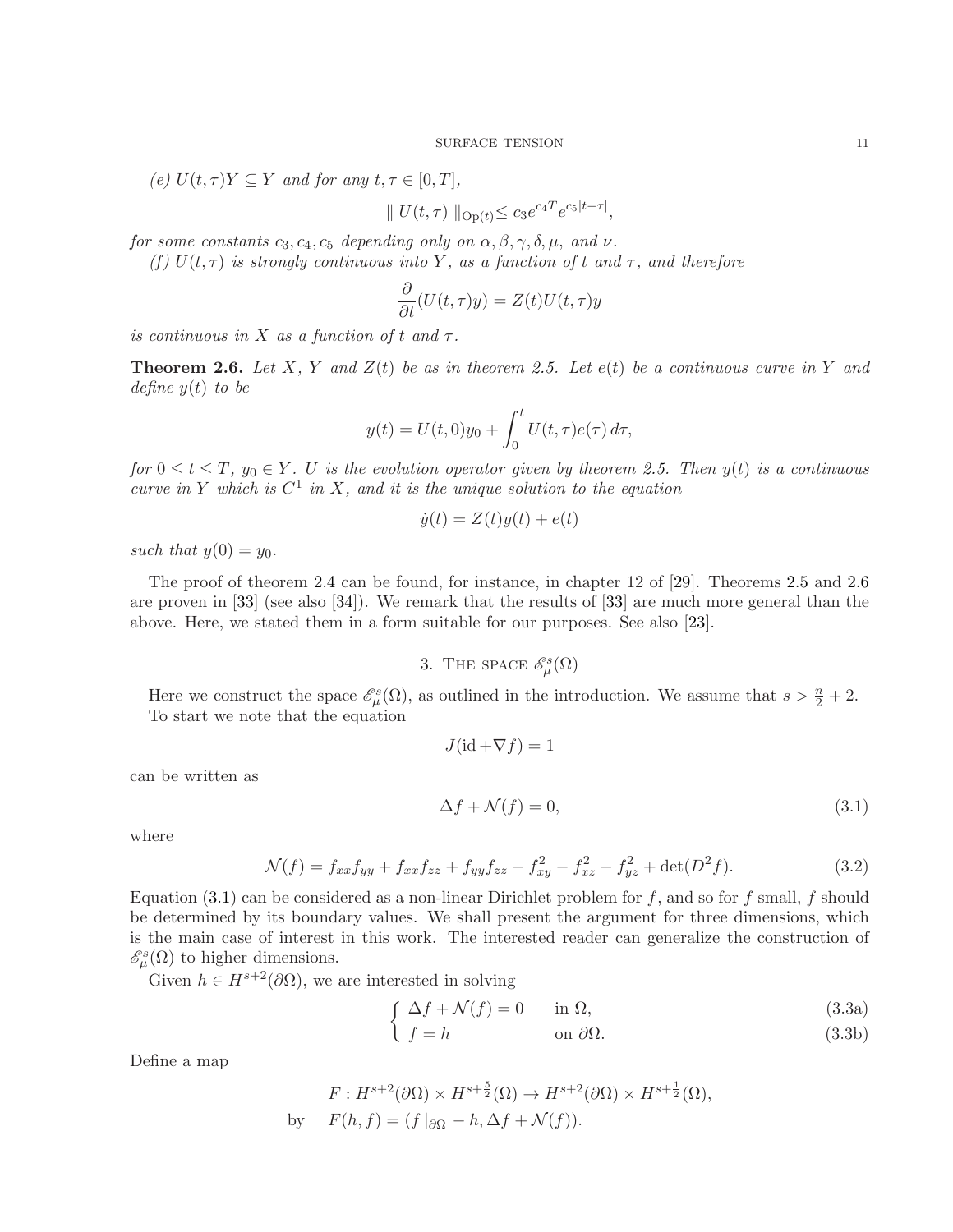Notice that F is  $C^1$  in the neighborhood of the origin and  $F(0,0) = 0$ , where we denote by 0 the origin in the product Hilbert space  $H^{s+2}(\partial\Omega) \times H^{s+\frac{5}{2}}(\Omega)$ . Letting  $w \in H^{s+2}(\Omega)$ , we obtain

<span id="page-11-4"></span>
$$
D_2F(0,0)(w) = (w|_{\partial\Omega}, \Delta w),\tag{3.4}
$$

where  $D_2$  is the partial derivative of F with respect to its second argument. From the uniqueness of solutions to the Dirichlet problem it follows that  $D_2F(0,0)$  is an isomorphism, and therefore by the implicit function theorem there exists a neighborhood of zero in  $H^{s+2}(\partial\Omega)$ , (which we can take without loss of generality to be a ball  $\mathcal{B}_{\delta_{0}}^{s+2}$  $\delta_0^{s+2}(\partial\Omega)$  and a  $C^1$  map  $\varphi: \mathcal{B}_{\delta_0}^{s+2}$  $s_0^{s+2}(\partial\Omega) \to H^{s+\frac{5}{2}}(\Omega)$  satisfying  $\varphi(0) = 0$ , and such that  $F(h, \varphi(h)) = 0$  for all  $h \in \mathcal{B}_{\delta_0}^{s+2}(\Omega)$ . In other words,  $f = \varphi(h)$  solves [\(3.3\)](#page-10-3).

Furthermore,  $D\varphi = -(D_2F)^{-1}D_1F$ . Thus  $D\varphi$  is injective at the origin (in fact, it is not difficult to see that the derivative  $D\varphi(0)$  is the harmonic extension map), and so  $\varphi$  is injective near zero. From this and the above it then follows that  $\varphi(\mathcal{B}_{\delta_0}^{s+2})$  $\delta_{\delta_0}^{s+2}(\partial\Omega)$  is a submanifold of  $H^{s+\frac{5}{2}}(\Omega)$ .

Recall now the definition [\(1.6\)](#page-2-2). Notice that  $\Phi$  is well defined (if  $\delta_0$  is small) and its image belongs to  $\mathcal{E}_{\mu}^{s}(\Omega)$  since  $J(\beta) = 1$  and, by construction,  $J(\mathrm{id} + \nabla f) = 1$ .

We have therefore proven:

<span id="page-11-1"></span>**Proposition 3.1.** Let  $s > \frac{n}{2} + 2$  and let  $B_{\delta_0}^{s+2}$  $\delta_0^{s+2}(\partial\Omega)$  be the open ball of radius  $\delta_0$  in  $H^{s+2}(\partial\Omega)$ . Then, if  $\delta_0$  is sufficiently small, there exists an embedding  $\varphi : B_{\delta_0}^{s+2}$  $\delta_0^{s+2}(\partial\Omega) \to H^{s+\frac{5}{2}}(\Omega)$ , given explicitly by  $\varphi(h) = f$ , where f solves [\(3.3\)](#page-10-3). Moreover, the map  $\Phi$  given by [\(1.6\)](#page-2-2) is well defined.

**Definition 3.2.** Under the hypotheses of proposition [3.1,](#page-11-1) we define  $\mathscr{E}_{\mu}^{s}(\Omega) \subseteq \mathscr{E}_{\mu}^{s}(\Omega)$  by

$$
\mathscr{E}^s_{\mu}(\Omega)=\Phi\big(\mathcal{D}_{\mu}^s(\Omega)\times \varphi(\mathcal{B}_{\delta_0}^{s+2}(\partial \Omega))\big).
$$

## 4. A new system of equations

<span id="page-11-0"></span>In this section, we shall derive a different set of equations for the free boundary problem [\(1.1\)](#page-1-0). In what follows, we shall make use of the well known decomposition of a vector field into its gradient and divergence free parts, as presented in section [2.](#page-7-0) Hence, recall that  $Q: H^s(\Omega, \mathbb{R}^n) \to \nabla H^{s+1}(\Omega, \mathbb{R}^n)$ and  $P: H^s(\Omega, \mathbb{R}^n) \to \text{div}^{-1}(0)_\nu$  (where  $\text{div}^{-1}(0)_\nu$  denotes divergence free vector fields tangent to  $\partial \Omega$ ) are the operators realizing this decomposition. They satisfy  $P + Q = I$ , where I is the identity map, and since  $\nabla H^{s+1}(\Omega,\mathbb{R}^n)$  and div<sup>-1</sup>(0)<sub>v</sub> are L<sup>2</sup>-orthogonal, it follows that Q and P are orthogonal projections in  $L^2$ .

To derive the new system, assume that solutions  $\eta$  to [\(1.1\)](#page-1-0) can be written as

<span id="page-11-2"></span>
$$
\eta = (\text{id} + \nabla f) \circ \beta,\tag{4.1}
$$

with  $\beta \in \mathcal{D}_{\mu}^{s}(\Omega)$ ,  $\nabla f \in H^{s}(\Omega)$  and with f satisfying [\(3.3a\)](#page-10-4). In this case we also observe that

$$
\beta(0) = \mathrm{id}, \ \nabla f(0) = 0.
$$

It is customary to write the pressure as a sum of an interior and a boundary term, namely,

<span id="page-11-3"></span>
$$
p = p_0 + \kappa \mathcal{A}_H,\tag{4.2}
$$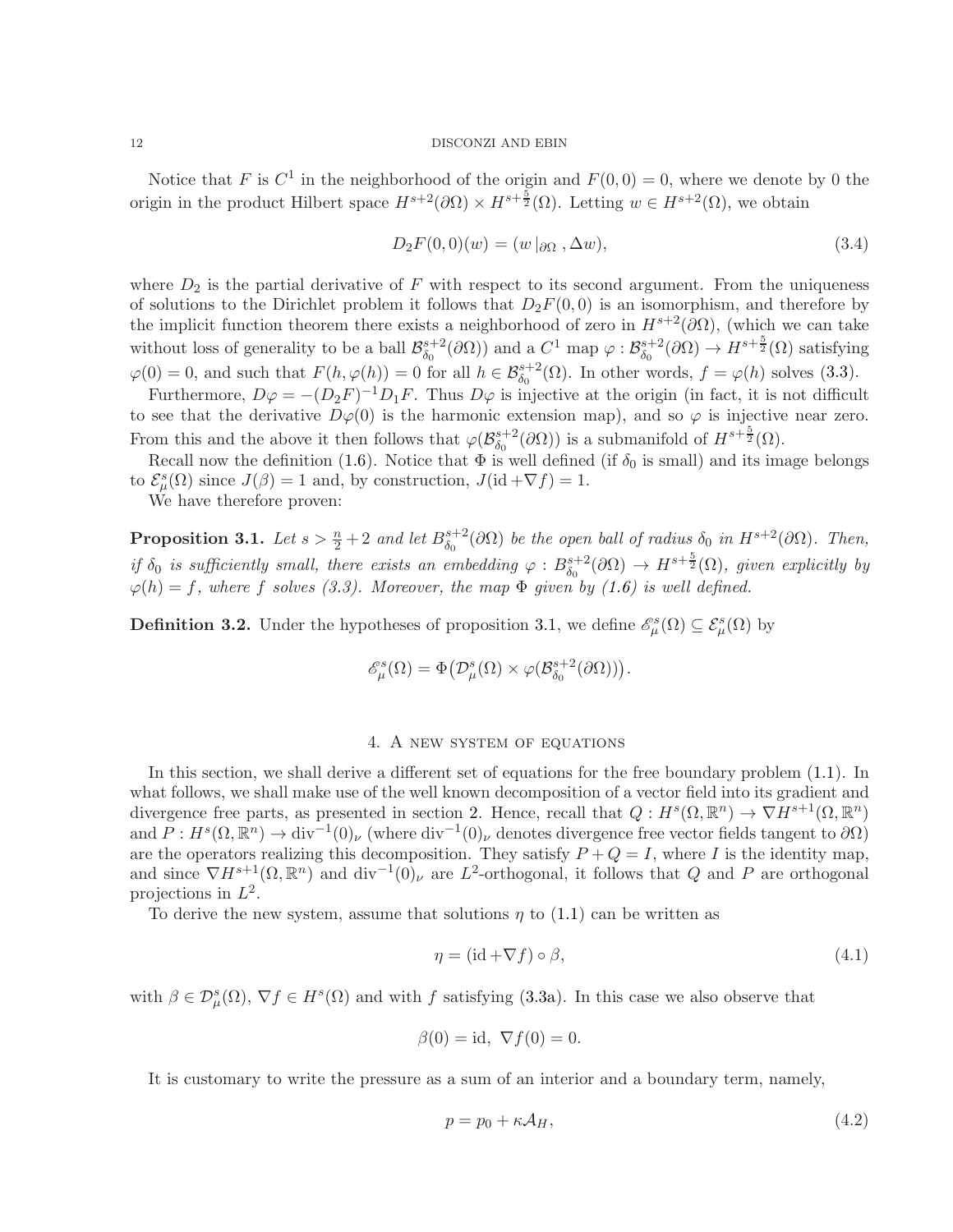<span id="page-12-1"></span>so that the system [\(1.1\)](#page-1-0) takes the form

$$
\begin{cases}\n\ddot{\eta} = -\nabla p \circ \eta = -(\nabla p_0 + \kappa \nabla A_H) \circ \eta & \text{in } \Omega, \\
\text{div}(\dot{\eta} \circ \eta^{-1}) = 0 & \text{in } \eta(\Omega), \\
\Delta p_0 = -\text{div}(\nabla_u u) & \text{in } \eta(\Omega),\n\end{cases}
$$
\n(4.3a)  
\n
$$
\text{in } \eta(\Omega),
$$
\n(4.3c)  
\n
$$
\text{on } \partial p(\Omega)
$$
\n(4.3d)

$$
\Delta p_0 = -\operatorname{div}(\nabla_u u) \qquad \qquad \text{in } \eta(\Omega) , \qquad (4.3c)
$$

$$
p_0|_{\partial \eta(\Omega)} = 0 \qquad \text{on } \partial \eta(\Omega), \tag{4.3d}
$$

$$
\Delta \mathcal{A}_H = 0 \qquad \text{in } \eta(\Omega), \tag{4.3e}
$$

$$
\begin{cases}\n\Delta \mathcal{A}_H = 0 & \text{in } \eta(\Omega), \\
\mathcal{A}_H|_{\partial \eta(\Omega)} = \mathcal{A} & \text{on } \partial \eta(\Omega), \\
\eta(0) = \text{id}, \ \dot{\eta}(0) = u_0.\n\end{cases}
$$
\n(4.3e)  
\n(4.3f)  
\n(4.3g)

$$
\eta(0) = id, \quad \dot{\eta}(0) = u_0. \tag{4.3g}
$$

Differentiating [\(4.1\)](#page-11-2) in time gives

$$
\dot{\eta} = (\nabla \dot{f} + v \cdot D \nabla f + v) \circ \beta,\tag{4.4}
$$

where  $v$  is defined by

<span id="page-12-0"></span>
$$
\dot{\beta} = v \circ \beta. \tag{4.5}
$$

Using  $\eta(0) = id$  and  $\dot{\eta}(0) = u_0$ , from [\(4.4\)](#page-12-0) we obtain

$$
u_0 = \nabla \dot{f}(0) + v_0.
$$

We therefore obtain

<span id="page-12-2"></span>
$$
v_0 = Pu_0,
$$

and

$$
\nabla \dot{f}(0) = Qu_0.
$$

Differentiating [\(4.4\)](#page-12-0) again and using [\(4.3a\)](#page-12-1) gives the following equation:

$$
\nabla \ddot{f} + 2D_v \nabla \dot{f} + D_{vv}^2 \nabla f + (\dot{v} + v \cdot \nabla v) D \nabla f + \dot{v} + v \cdot \nabla v = -\nabla p \circ (\text{id} + \nabla f), \tag{4.6}
$$

where the operator  $D_{vv}^2$ , acting on a vector w, is given in coordinates by

$$
(D_{vv}^2 w)^i = v^j v^l \partial_j \partial_l w^i,\tag{4.7}
$$

or in invariant form by

$$
D_{vv}^2 w = D_v \nabla_v w - D_{\nabla_v v} w.
$$

Define L on the space of maps from  $\Omega$  to  $\mathbb{R}^n$  by

$$
L = id + D^2 f,\tag{4.8}
$$

and let

<span id="page-12-5"></span><span id="page-12-4"></span>
$$
L_1 = PL,\t\t(4.9)
$$

and

<span id="page-12-6"></span><span id="page-12-3"></span>
$$
L_2 = QL,\tag{4.10}
$$

where P and Q are as in section [2.](#page-7-0) Notice that  $L_1$  is invertible on the image of P if f is small, since in this case it will be close to the identity. Then we can write an arbitrary vector field  $X$  as

$$
X = LL_1^{-1}P(X) + (Q - L_2L_1^{-1}P)(X),
$$
\n(4.11)

and thus effect the decomposition

$$
H^s(\Omega, \mathbb{R}^n) = LP(H^s(\Omega, \mathbb{R}^n)) \oplus Q(H^s(\Omega, \mathbb{R}^n)).
$$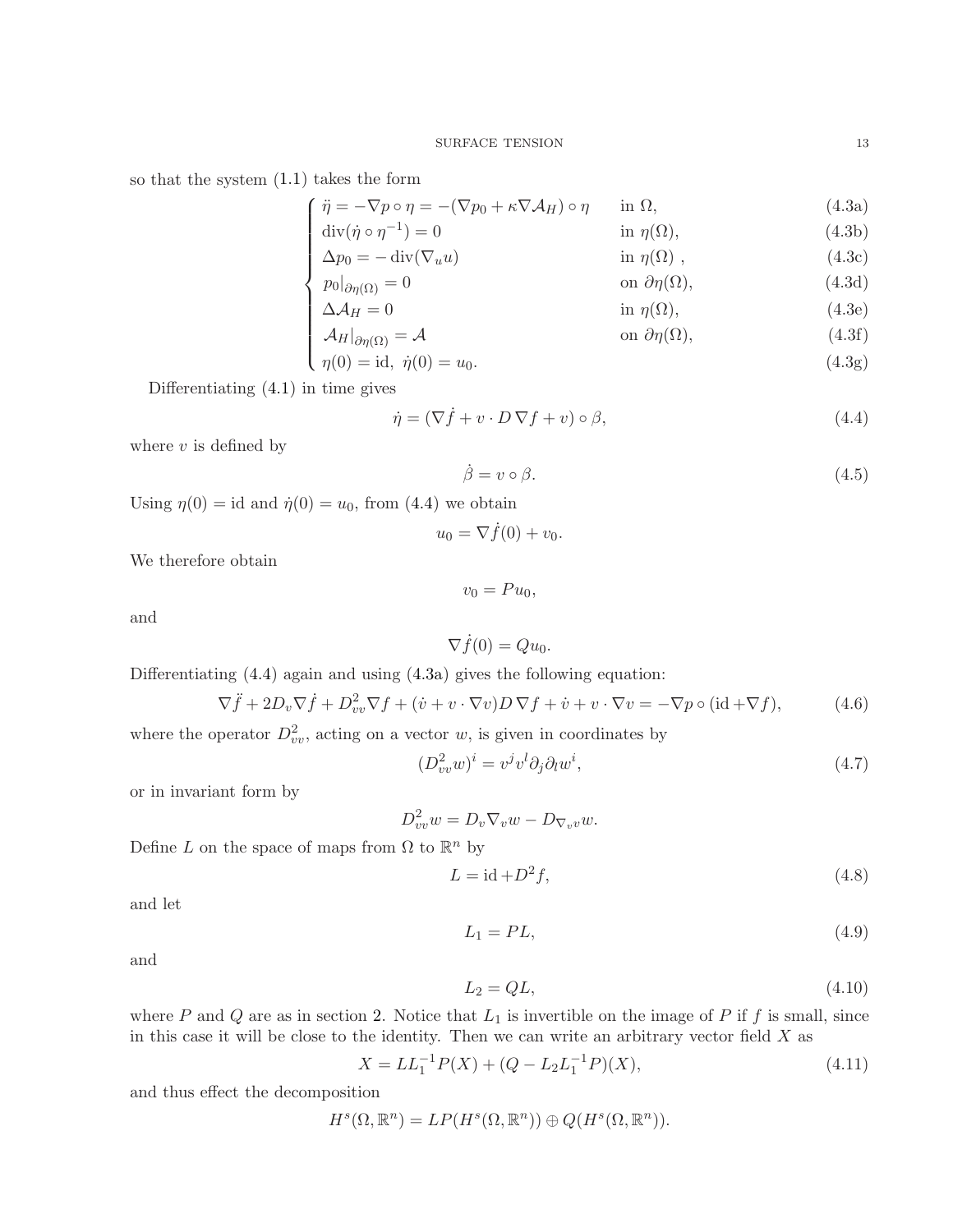<span id="page-13-1"></span>Decomposing  $(4.6)$  in this fashion, and recalling that f also has to satisfy  $(3.1)$ , we obtain

$$
\begin{cases}\n\nabla \ddot{f} + (Q - L_2 L_1^{-1} P)(2D_v \nabla \dot{f} + D_{vv}^2 \nabla f + LQ(\nabla_v v)) \\
= -(Q - L_2 L_1^{-1} P)(\nabla p \circ (\mathrm{id} + \nabla f)) \\
\Delta f + \mathcal{N}(f) = 0\n\end{cases}
$$
\nin  $\Omega$ , (4.12a)  
\nin  $\Omega$ , (4.12b)

$$
\Delta f + \mathcal{N}(f) = 0 \qquad \text{in } \Omega, \qquad (4.12b)
$$

$$
\begin{cases}\n\dot{v} + P(\nabla_v v) + L_1^{-1} P(2D_v \nabla \dot{f} + D_{vv}^2 \nabla f) + L_1^{-1} P(LQ(\nabla_v v)) \\
= -L_1^{-1} P(\nabla p \circ (\text{id} + \nabla f)) \quad \text{in } \Omega, \\
\nabla f(0) = 0, \ \nabla \dot{f}(0) = Qu_0, \ v(0) = Pu_0,\n\end{cases} \tag{4.12c}
$$

$$
\nabla f(0) = 0, \ \nabla \dot{f}(0) = Qu_0, \ v(0) = Pu_0,
$$
\n(4.12d)

where N is given by [\(3.2\)](#page-10-3). Equation [\(4.12c\)](#page-13-1) implies that v also satisfies  $\text{div}(v) = 0$  and  $\langle v, \nu \rangle = 0$ , where  $\nu$  is the unit outer normal to  $\partial\Omega$ , as v is in the image of P. The system [\(4.12\)](#page-12-3) contains two equations for  $f$ , namely,  $(4.12a)$  and  $(4.12b)$ , but no boundary condition. We shall transform these into a more standard evolution equation for f by restricting [\(4.12a\)](#page-13-1) to  $\partial\Omega$ , obtaining an evolution equation for  $f|_{\partial\Omega}$ , with an extension to  $\Omega$  given via [\(4.12b\)](#page-13-1).

It is illustrative to point out that [\(4.12c\)](#page-13-1) formally reduces to the Euler equations in the fixed domain when  $\nabla f \equiv 0$  and thus, formally,  $\zeta = \beta$ . This is in agreement with the intuition discussed in the introduction that if the boundary displacements controlled by  $\nabla f$  approach zero when  $\kappa \to \infty$ , the solution  $\eta$  should approach  $\zeta$ . Such an intuitive appeal notwithstanding, equation [\(4.12c\)](#page-13-1) will not be used directly in our proof. There are two reasons for this. First, as explained in the introduction, there is no reason to suspect that the pressure will converge when we take the limit  $\kappa \to \infty$ , hence no good control of the right-hand side of [\(4.12c\)](#page-13-1) can be expected. Second, in view of the regularity of p stated in theorem [\(1.2\)](#page-3-0), the right hand side of [\(4.12c\)](#page-13-1) will be in  $H^{s-\frac{3}{2}}$ . Known techniques, therefore, can only yield v, and hence  $\beta$ , in  $H^{s-\frac{3}{2}}$ . However,  $\beta \in H^s(\Omega)$  is required for  $\eta \in H^s(\Omega)$ , see [\(4.1\)](#page-11-2). Our proof overcomes these difficulties by making the most of the Lagrangian description of the fluid, which is consistent with the general idea that Lagrangian coordinates are "better behaved" than Eulerian ones (see similar discussion in [\[23\]](#page-53-5) and [\[25\]](#page-53-6)).

## 5. GEOMETRY OF THE BOUNDARY AND ANALYSIS OF  $\nabla f$

<span id="page-13-0"></span>In light of proposition [3.1,](#page-11-1)  $f_{\kappa}$  is determined by its boundary values, provided it is small. In this section, we shall show that  $f_{\kappa}|_{\partial\Omega}$  obeys an equation of the form

$$
\begin{cases} \ddot{f}_{\kappa} = \mathscr{A}_{\kappa}(\beta_{\kappa}, v_{\kappa}, p_{\kappa}, f_{\kappa}) + \mathscr{B}_{\kappa}(\beta_{\kappa}, v_{\kappa}, p_{\kappa}, \dot{f}_{\kappa}) + \mathscr{C}_{\kappa}(\beta_{\kappa}, v_{\kappa}, p_{\kappa}) & \text{on } \partial\Omega \\ f_{\kappa}(0) = 0, \dot{f}_{\kappa}(0) = f_1, \end{cases}
$$

where  $\mathscr{A}_{\kappa}$  is a third order pseudo-differential operator on  $f_{\kappa}$ ,  $\mathscr{B}_{\kappa}$  is first order,  $\mathscr{C}_{\kappa}$  is a zeroth order operator on  $v_{\kappa}$ , and  $f_0$  and  $f_1$  are known functions. The desired equation will be equation [\(6.1\)](#page-19-1) below, and the present section is a derivation of [\(6.1\)](#page-19-1) from [\(4.12a\)](#page-13-1). This amounts essentially to a series of lengthy calculations, and some readers may want to skip them and move directly to section [6.](#page-18-0)

From now on, the subscript  $\kappa$  will be omitted in all quantities. Throughout this sections we assume we are given a sufficiently regular solution of [\(4.12\)](#page-12-3). Moreover, as many of the derivations below are valid provided that  $f$  is sufficiently small, we shall assume so throughout this section. This smallness condition will be made precise in section [6.](#page-18-0) Several standard geometric constructions will be employed below. They can be found, for example, in [\[28,](#page-54-26) [62\]](#page-55-7).

Notation 5.1. Let

$$
\widetilde{\eta} = \eta \circ \beta^{-1} \equiv \mathrm{id} + \nabla f.
$$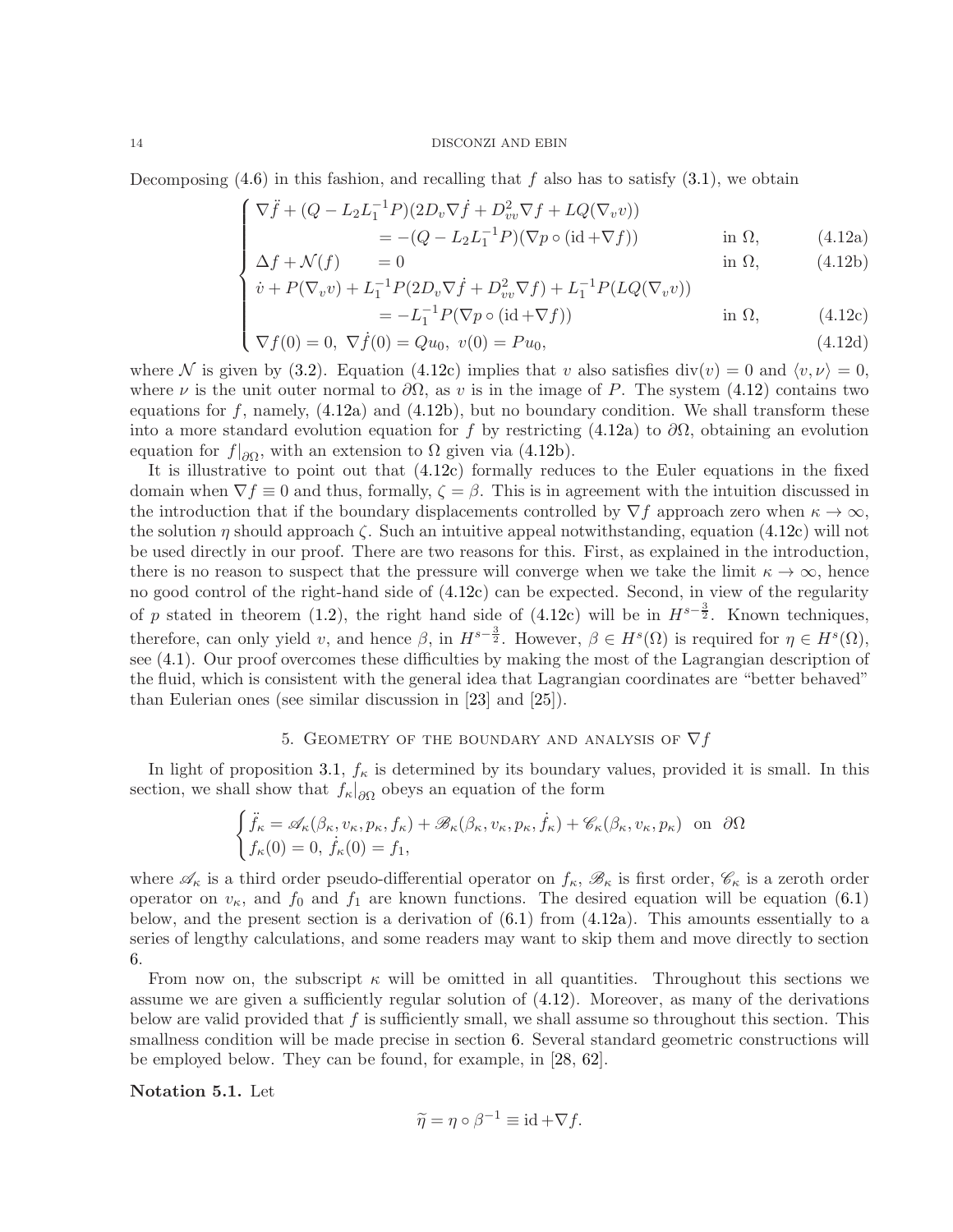Unless stated otherwise, from now on quantities with  $\tilde{a}$  are defined on the domain  $\tilde{\eta}(0)$ . For example, if N denotes the normal to  $\partial \eta(\Omega)$ , then  $\widetilde{N}$  is the normal to  $\partial \widetilde{\eta}(\Omega)$ .

# <span id="page-14-0"></span>5.1. A rewritten equation for  $\nabla f$ . From [\(4.8\)](#page-12-4), [\(4.9\)](#page-12-5), and [\(4.10\)](#page-12-6), we see that

$$
Q - L_2 L_1^{-1} P = Q \left( \operatorname{id} - (\operatorname{id} + D^2 f) L_1^{-1} P \right)
$$
  
=  $Q - Q D^2 f L^{-1} P$ ,

where we used the fact that  $Q$  vanishes on the image of  $P$ .

Let

<span id="page-14-1"></span>
$$
\widetilde{F} = \mathcal{A}_H \circ \widetilde{\eta}.\tag{5.1}
$$

and

<span id="page-14-4"></span><span id="page-14-3"></span><span id="page-14-2"></span>
$$
\widetilde{q}_0 = p_0 \circ \widetilde{\eta}.\tag{5.2}
$$

Notice that  $\widetilde{F}$  depends on f. A calculation gives

$$
\nabla \mathcal{A}_H \circ \widetilde{\eta} = \nabla \widetilde{F}(D\widetilde{\eta})^{-1},\tag{5.3}
$$

and

$$
\nabla p_0 \circ \widetilde{\eta} = \nabla \widetilde{q}_0 (D\widetilde{\eta})^{-1},\tag{5.4}
$$

Then  $(5.1)$ ,  $(5.2)$ ,  $(5.3)$ ,  $(5.4)$ , and  $(4.2)$  give

$$
\nabla p \circ \widetilde{\eta} = \nabla \widetilde{q}_0 + \nabla \widetilde{q}_0 \left( (D\widetilde{\eta})^{-1} - \mathrm{id} \right) + \kappa \nabla \widetilde{F} + \kappa \nabla \widetilde{F} (-\mathrm{id} + (D\widetilde{\eta})^{-1}).
$$

Using the above, [\(4.12a\)](#page-13-1) can be written as

$$
\nabla \ddot{f} + \kappa \nabla \widetilde{F} + \kappa \nabla \Delta_{\nu}^{-1} \operatorname{div} \left( \nabla \widetilde{F}(-\operatorname{id} + (D\widetilde{\eta})^{-1}) \right) - \kappa \nabla \Delta_{\nu}^{-1} \operatorname{div} \left( D^{2} f L_{1}^{-1} P (\nabla \widetilde{F} (D\widetilde{\eta})^{-1}) \right) + 2 \nabla \Delta_{\nu}^{-1} \operatorname{div} \left( D_{v} \nabla \dot{f} \right) - 2 \nabla \Delta_{\nu}^{-1} \operatorname{div} \left( D^{2} f L_{1}^{-1} P D_{v} \nabla \dot{f} \right) + \nabla \Delta_{\nu}^{-1} \operatorname{div} \left( D_{v}^{2} \nabla f \right) - \nabla \Delta_{\nu}^{-1} \operatorname{div} \left( D^{2} f L_{1}^{-1} P D_{v}^{2} \nabla f \right) + \nabla \Delta_{\nu}^{-1} \operatorname{div} \left( D^{2} f Q (\nabla_{v} v) \right) - \nabla \Delta_{\nu}^{-1} \operatorname{div} \left( D^{2} f L_{1}^{-1} P D^{2} f Q (\nabla_{v} v) \right) + \nabla \Delta_{\nu}^{-1} \operatorname{div} \left( \nabla \widetilde{q}_{0} \left( (D\widetilde{\eta})^{-1} - \operatorname{id} \right) \right) - \nabla \Delta_{\nu}^{-1} \operatorname{div} \left( D^{2} f L_{1}^{-1} P \left( \nabla \widetilde{q}_{0} ((D\widetilde{\eta})^{-1} - \operatorname{id} \right) \right) \right) = - \nabla \widetilde{q}_{0} - \nabla \Delta_{\nu}^{-1} \operatorname{div} (\nabla_{v} v).
$$
\n(5.5)

In the above, the terms in  $\nabla \Delta_{\nu}^{-1}$  div appear upon writing Q explicitly. The operator  $\Delta_{\nu}^{-1} \circ$  div is given by

<span id="page-14-5"></span>
$$
\Delta_{\nu}^{-1} \operatorname{div} (w) = g,
$$

where  $q$  solves

$$
\begin{cases} \Delta g = \text{div}(w), & \text{ in } \Omega, \\ \frac{\partial g}{\partial \nu} = \langle w, \nu \rangle, & \text{ on } \partial \Omega. \end{cases}
$$

Notice that  $\Delta_{\nu}^{-1} \circ \text{div}$  is defined up to an additive constant, so  $\nabla \Delta_{\nu}^{-1} \circ \text{div}$  is defined uniquely.

Remark 5.2. We notice for further reference, that in [\(5.5\)](#page-14-5) the first term in every line, except for the last and the next-to-the last lines, is linear in  $f$ , with the remaining terms being non-linear (in  $f$ ).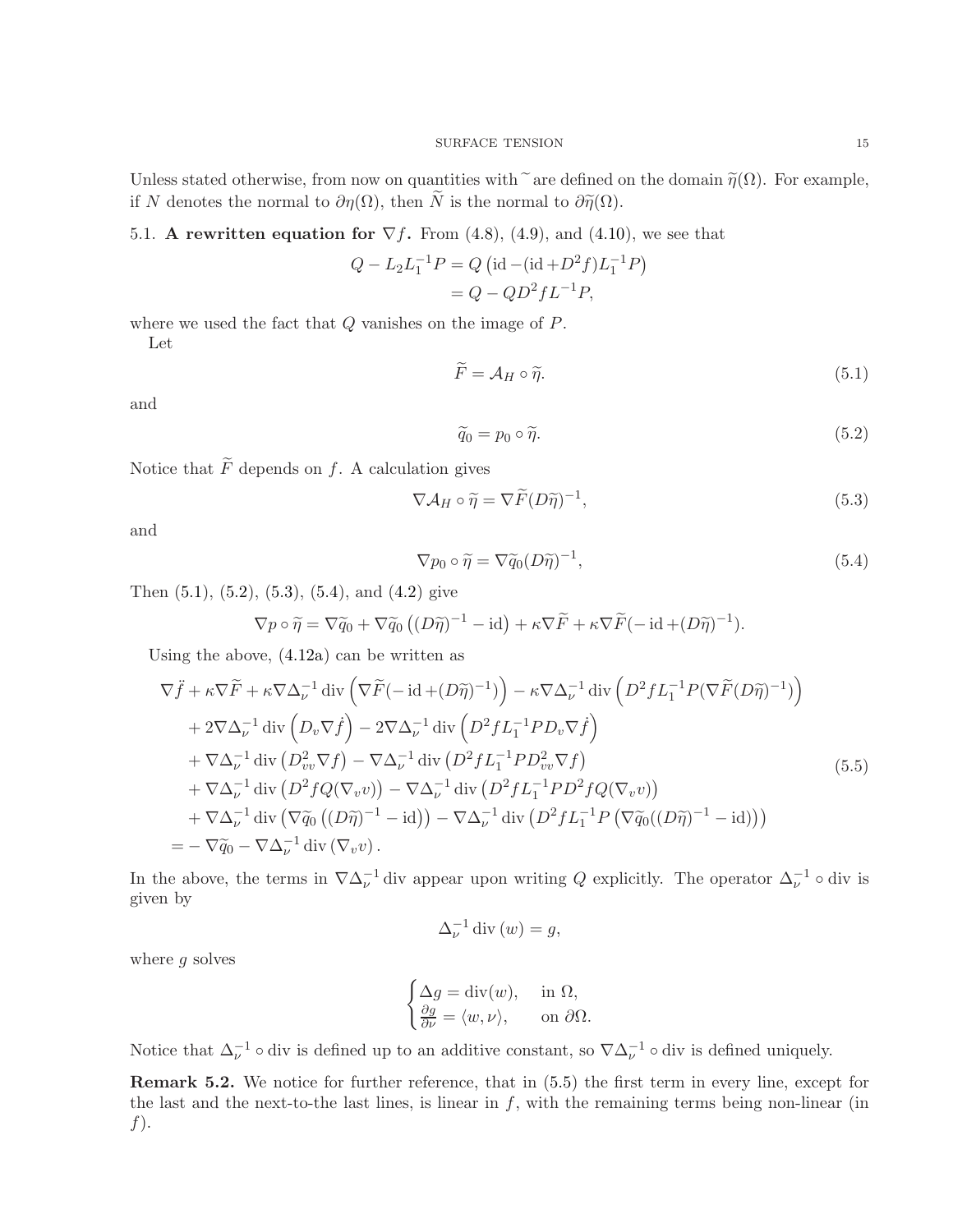5.2. Local coordinates. In order to have a more explicit description of the operator  $\widetilde{F}$  acting on f, we employ local coordinates.

Working locally, we choose coordinates  $(x^1, x^2, x^3)$  near  $\partial\Omega$  such that the domain and its boundary are given by

$$
\Omega = \{x^3 > 0\}, \quad \partial\Omega = \{x^3 = 0\},\
$$

so that

$$
\left.\frac{\partial}{\partial x^1}\right|_{x^3=0}\qquad\text{and}\qquad \left.\frac{\partial}{\partial x^2}\right|_{x^3=0}
$$

are tangent to  $\partial\Omega$ . We write  $x = (x', x^3)$ . In these coordinates, the Euclidean metric is represented by the matrix

$$
g = (g_{\alpha\beta}), \alpha, \beta = 1, 2, 3,
$$

with the induced metric on  $\partial\Omega$  being simply

$$
g_{ij}(x',0), i,j=1,2.
$$

Also we can assume that  $g_{33} = 1$  and  $g_{i3} = 0$ ,  $i = 1, 2$ .

<span id="page-15-1"></span>Notation 5.3. Unless stated otherwise, Greek indices will run over 1,2,3 and Latin indices over 1, 2.  $(\alpha\beta)$  means symmetrization on  $\alpha$ ,  $\beta$ , i.e.,  $t_{(\alpha\beta)} = \frac{1}{2}$  $\frac{1}{2}(t_{\alpha\beta}+t_{\beta\alpha})$ . The summation convention is assumed throughout.

If U is the coordinate chart, we always assume  $x \in V \subset\subset U$  so that  $\eta(x) \in U$  and  $\tilde{\eta}(x) \in U$ ; this is always possible when  $\tilde{\eta}$  is near the identity, which will be the case of interest below. Let

$$
r=\left.\eta\right|_{\partial\Omega},
$$

i.e.

$$
r(x') = \eta(x', 0),
$$

and write  $r = (r^1, r^2, r^3)$ . Analogously we have  $\tilde{r}$ . With  $\beta = (\beta^1, \beta^2, \beta^3)$ , it follows that

$$
r^{\alpha}(x') = \beta^{\alpha}(x', 0) + \nabla f^{\alpha} \circ \beta(x', 0),
$$

where

$$
\nabla f^{\alpha} = g^{\alpha \mu} \partial_{\mu} f.
$$

Notice that since  $\beta(\partial\Omega) = \partial\Omega$ ,

$$
\beta^3(x',0) = 0.
$$

A basis  $\{X_1, X_2\}$  for the tangent space of  $r(\partial\Omega) = \partial\eta(\Omega)$  is given by

$$
X_i = \partial_i r = Dr \left( \left. \frac{\partial}{\partial x^i} \right|_{x^3 = 0} \right),
$$

where  $Dr$  is the derivative of  $r$ . Component-wise,

$$
X_i^{\alpha} = g^{\alpha\mu}\partial_{\mu\nu}f \circ \beta\partial_i \beta^{\nu} + \partial_i g^{\alpha\mu}\partial_{\mu}f \circ \beta + \delta_j^{\alpha}\partial_i \beta^j,
$$

where we have used  $\beta^3(x',0) = 0$  and  $\delta^\alpha_\beta$  is the Kronecker delta.

The unit (inward) normal to  $r(\partial\Omega)$  is

$$
N^{\alpha} = \frac{\varepsilon^{\alpha}{}_{\beta\gamma}X_1^{\beta}X_2^{\gamma}}{\sqrt{\varepsilon^{\lambda}{}_{\mu\nu}\varepsilon_{\lambda\sigma\tau}X_1^{\mu}X_1^{\sigma}X_2^{\nu}X_2^{\tau}}},
$$

<span id="page-15-0"></span>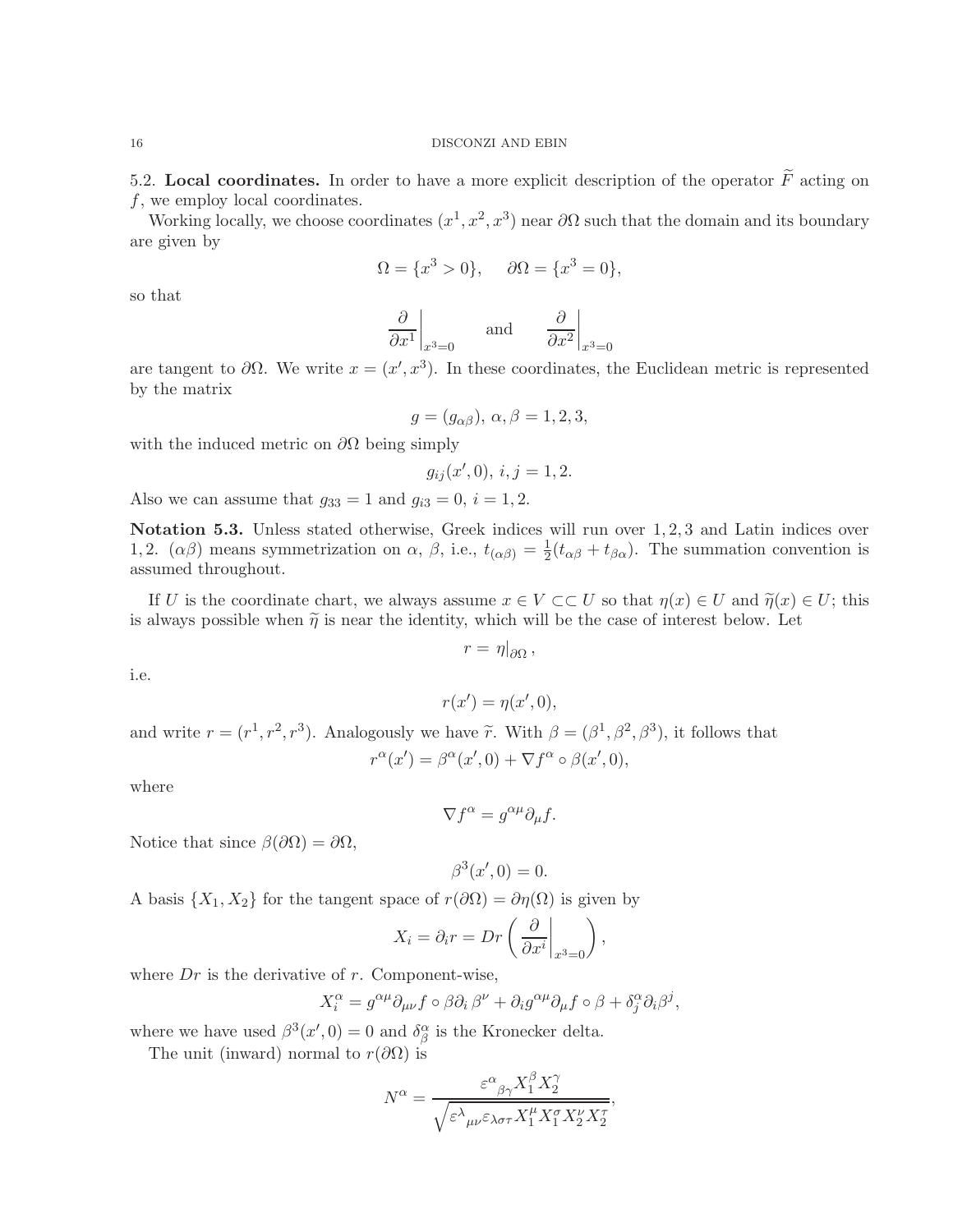where  $\varepsilon_{\alpha\beta\gamma}$  is the totally anti-symmetric tensor (with the convention  $\varepsilon_{123} = 1$ ). The metric  $\overline{g}$  induced on  $r(\partial\Omega)$  is

$$
\overline{g}_{ij} = g(X_i, X_j) = g_{\alpha\beta} X_i^{\alpha} X_j^{\beta}.
$$

More explicitly,

$$
\overline{g}_{ij} = g^{\alpha\beta}\partial_{\beta\nu}f \circ \beta\partial_{\alpha\lambda}f \circ \beta\partial_i\beta^\nu\partial_j\beta^\lambda + 2\partial_{k\nu}f \circ \beta\partial_{(i}\beta^\nu\partial_j)\beta^k + 2\partial_{\alpha\nu}f \circ \beta\partial_\mu f \circ \beta\partial_{(i}g^{\alpha\mu}\partial_j)\beta^\nu + 2g_{\alpha k}\partial_\mu f \circ \beta\partial_{(i}g^{\alpha\mu}\partial_j)\beta^k + g_{\alpha\beta}\partial_i g^{\alpha\mu}\partial_j g^{\beta\lambda}\partial_\mu f \circ \beta\partial_\lambda f \circ \beta + g_{kl}\partial_i\beta^k\partial_j\beta^l,
$$

where (ij) means symmetrization in i, j (see notation [5.3\)](#page-15-1). The second fundamental form of  $\partial \eta(\Omega)$ is defined by the equivalent expressions

$$
\mathcal{A}_{ij} = -g(\nabla_i N, X_j) = g(N, \nabla_i X_j),
$$

where  $\nabla$  is the Levi-Civita connection, and the negative sign on the first equality occurs because N is the inner normal. Component-wise

$$
\mathcal{A}_{ij} = g_{\alpha\beta} N^{\alpha} \nabla_i X_j^{\beta}
$$
  
=  $g_{\alpha\beta} \partial_i X_j^{\beta} N^{\alpha} + g_{\alpha\beta} \Gamma_{i\mu}^{\beta} X_j^{\mu} N^{\alpha}$ , (5.6)

where  $\Gamma^{\gamma}_{\alpha\beta}$  are the Christoffel symbols. Computing get

$$
\partial_i X_j^{\alpha} = g^{\alpha \mu} \partial_{\mu \lambda \nu} f \circ \beta \partial_i \beta^{\nu} \partial_j \beta^{\lambda} + g^{\alpha \mu} \partial_{\mu \nu} f \circ \beta \partial_{ij} \beta^{\nu} + 2 \partial_{(i} \beta^{\nu} \partial_j) g^{\alpha \mu} \partial_{\mu \nu} f \circ \beta + \partial_{ij} g^{\alpha \mu} \partial_{\mu} f \circ \beta + \delta^{\alpha}{}_{k} \partial_{ij} \beta^{k}.
$$

Also the mean curvature is defined by

<span id="page-16-6"></span><span id="page-16-5"></span><span id="page-16-4"></span><span id="page-16-3"></span><span id="page-16-2"></span><span id="page-16-0"></span>
$$
\mathcal{A} = \overline{g}^{ij} \mathcal{A}_{ij}.\tag{5.7}
$$

Note that the pressure splits into an interior term and a boundary term,  $p = p_0 + \kappa A_H$  (see [\(4.3\)](#page-11-3)), and since [\(4.12a\)](#page-13-1) involves  $\nabla A_H \circ \tilde{\eta}$  rather than  $\nabla A_H \circ \eta$ , we shall need expressions for quantities on the boundary  $\tilde{r}(\partial\Omega) = \partial \tilde{\eta}(\Omega)$ . This amounts to setting  $\beta = id$  in the above expressions, leading to

$$
\widetilde{X}_i^{\alpha} = g^{\alpha \mu} \partial_{\mu i} f + \partial_i g^{\alpha \mu} \partial_{\mu} f + \delta^{\alpha}{}_i,\tag{5.8}
$$

$$
\partial_i \widetilde{X}_j^\alpha = g^{\alpha\mu} \partial_{\mu ij} f + 2 \partial_{(i} g^{\alpha\mu} \partial_{j)\mu} f + \partial_{ij} g^{\alpha\mu} \partial_\mu f,\tag{5.9}
$$

<span id="page-16-1"></span>
$$
\widetilde{N}^{\alpha} = \frac{g^{\alpha 3} + T^{\alpha}(f)}{\sqrt{1 + 2g^{\lambda 3}T_{\lambda}(f) + T_{\lambda}(f)T^{\lambda}(f)}},\tag{5.10}
$$

and

$$
\widetilde{g}_{ij} = g^{\mu\nu}\partial_{\mu i}f \partial_{\nu j}f + 2\partial_{ij}f + 2\partial_{\mu (i}f \partial_{j)}g^{\mu\nu}\partial_{\nu}f + g_{\alpha\beta}\partial_{i}g^{\alpha\mu}\partial_{\mu}f \partial_{j}g^{\beta\nu}\partial_{\nu}f \n+ g_{\alpha j}\partial_{i}g^{\alpha\mu}\partial_{\mu}f + g_{\beta i}\partial_{j}g^{\beta\mu}\partial_{\mu}f + g_{ij},
$$
\n(5.11)

where  $\tilde{g}$  is the induced metric on  $\tilde{r}(\partial\Omega)$  and

$$
T_{\alpha}(f) = \varepsilon_{\alpha\beta\gamma}(g^{\beta\mu}\partial_{\mu1}f + \partial_1g^{\beta\mu}\partial_{\mu}f)(g^{\gamma\mu}\partial_{\mu2}f + \partial_2g^{\gamma\mu}\partial_{\mu}f) + \varepsilon_{\alpha\beta 2}(g^{\beta\mu}\partial_{\mu1}f + \partial_1g^{\beta\mu}\partial_{\mu}f) + \varepsilon_{\alpha 1\gamma}(g^{\gamma\mu}\partial_{\mu2}f + \partial_2g^{\gamma\mu}\partial_{\mu}f).
$$
\n(5.12)

Recall that  $g_{33} = 1$  and  $g_{3i} = 0$ . Had this not been the case, the first term inside the square root in the expression for  $\tilde{N}$  would be  $g^{33}$ .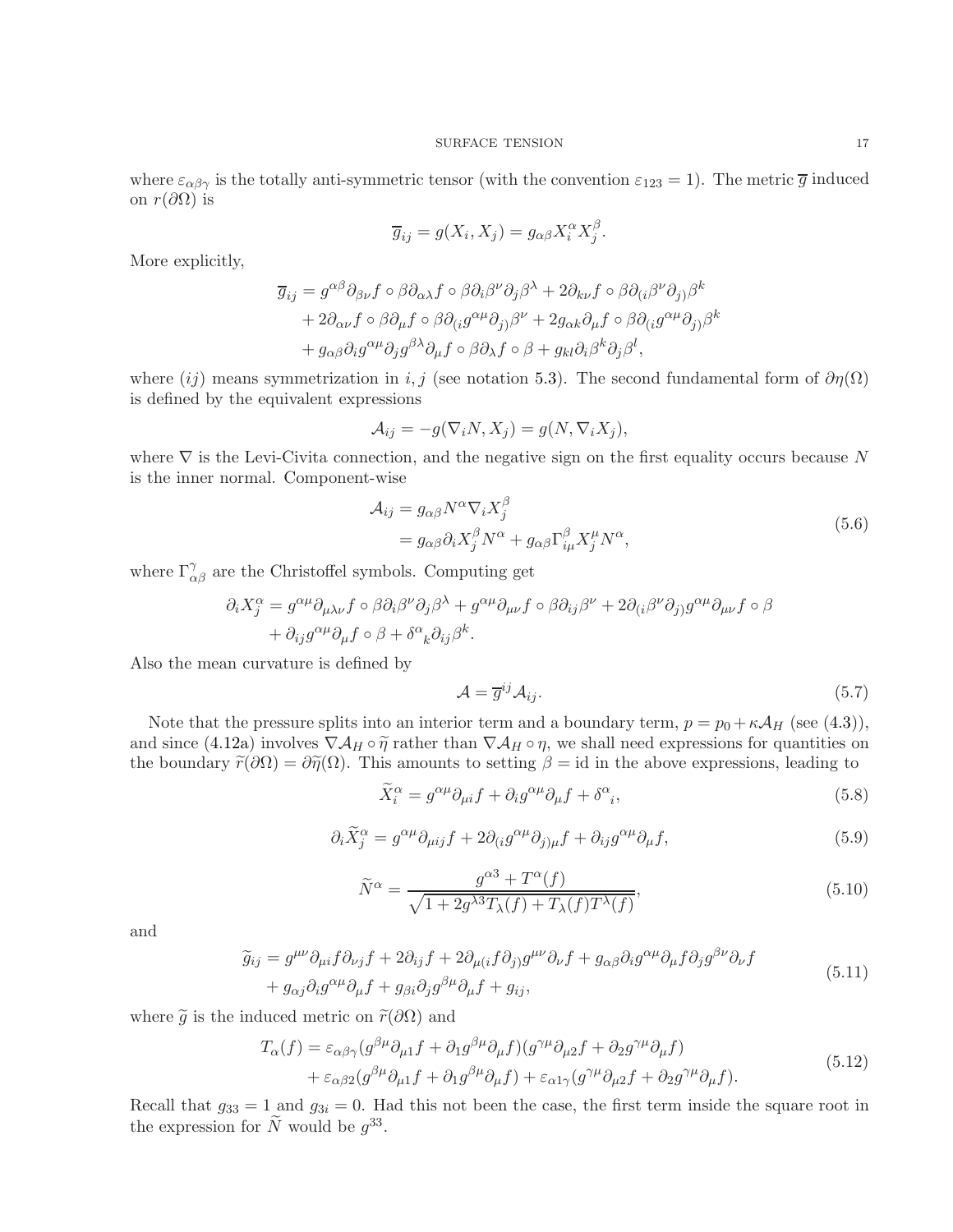We shall also need the inverse of the induced metric  $\tilde{g}$ , which is given by

<span id="page-17-1"></span>
$$
\widetilde{g}^{-1} = \frac{1}{\det \widetilde{g}} \begin{pmatrix} \widetilde{g}_{22} & -\widetilde{g}_{12} \\ -\widetilde{g}_{21} & \widetilde{g}_{11} \end{pmatrix} . \tag{5.13}
$$

We proceed to obtain more manageable expressions than those above. Using Taylor's theorem with integral remainder,

$$
\frac{1}{\sqrt{1+2g^{\lambda 3}T_{\lambda}(f)+T_{\lambda}(f)T^{\lambda}(f)}}
$$
\n
$$
=1-\left(g^{\lambda 3}T_{\lambda}(f)+\frac{1}{2}T_{\lambda}(f)T^{\lambda}(f)\right)\int_{0}^{1}\frac{1-t}{\left[1+t(2g^{\lambda 3}T_{\lambda}(f)+T_{\lambda}(f)T^{\lambda}(f))\right]^{\frac{3}{2}}}dt
$$
\n
$$
=1+\mathcal{M}(f),\tag{5.14}
$$

where  $\mathcal{M}(f)$  is defined by the above expression. Combining [\(5.10\)](#page-16-0), [\(5.12\)](#page-16-1), and [\(5.14\)](#page-17-0),

<span id="page-17-0"></span>
$$
\widetilde{N}^{\alpha} = (g^{\alpha 3} + T^{\alpha}(f))(1 + \mathcal{M}(f))
$$
  
=  $g^{\alpha 3} + \mathcal{M}^{\alpha}(f),$  (5.15)

where  $M^{\alpha}(f)$  is defined by the above expression.

We write  $(5.11)$  as

<span id="page-17-4"></span><span id="page-17-2"></span>
$$
\widetilde{g}_{ij} = g_{ij} + \mathcal{N}_{ij}(f),\tag{5.16}
$$

with  $\mathcal{N}_{ij}(f)$  defined in an obvious way. From this,

<span id="page-17-3"></span>
$$
\det(\widetilde{g}) = \det(g) + \mathcal{D}(f),
$$

where  $\mathcal{D}(f)$  contains all terms in  $\det(\tilde{g})$  that depend on f. Using Taylor's theorem again,

$$
\frac{1}{\det(\widetilde{g})} = \frac{1}{\det(g)} - \frac{\mathcal{D}(f)}{(\det(g))^2} \int_0^1 \frac{1-t}{\left(1 + t \frac{\mathcal{D}(f)}{\det(g)}\right)^2} dt.
$$
\n(5.17)

From [\(5.13\)](#page-17-1), [\(5.16\)](#page-17-2), and [\(5.17\)](#page-17-3), we find

$$
\widetilde{g}^{-1} = \left(\frac{1}{\det(g)} - \frac{\mathcal{D}(f)}{(\det(g))^2} \int_0^1 \frac{1-t}{\left(1 + t\frac{\mathcal{D}(f)}{\det(g)}\right)^2} dt\right) \left(\begin{array}{cc} g_{22} + \mathcal{N}_{22}(f) & -g_{12} - \mathcal{N}_{12}(f) \\ -g_{21} - \mathcal{N}_{21}(f) & g_{11} + \mathcal{N}_{11}(f) \end{array}\right)
$$
  
=  $g^{-1} + \mathcal{F}(f),$ 

where the matrix  $\mathcal{F}(f)$  is defined by this expression and contains all contributions in f. We write the above component-wise as

<span id="page-17-5"></span>
$$
\widetilde{g}^{ij} = g^{ij} + \mathcal{F}^{ij}(f). \tag{5.18}
$$

We remark that  $-g^{\alpha 3}\partial_{\alpha}f = \partial_{\nu}f$  (the outer normal derivative of f). Also, since the boundary Laplacian  $\overline{\Delta}$  is given by (see remark [5.3\)](#page-15-1)

$$
\overline{\Delta} = \frac{1}{\sqrt{|g|}} \partial_i \left( \sqrt{|g|} g^{ij} \partial_j \right),
$$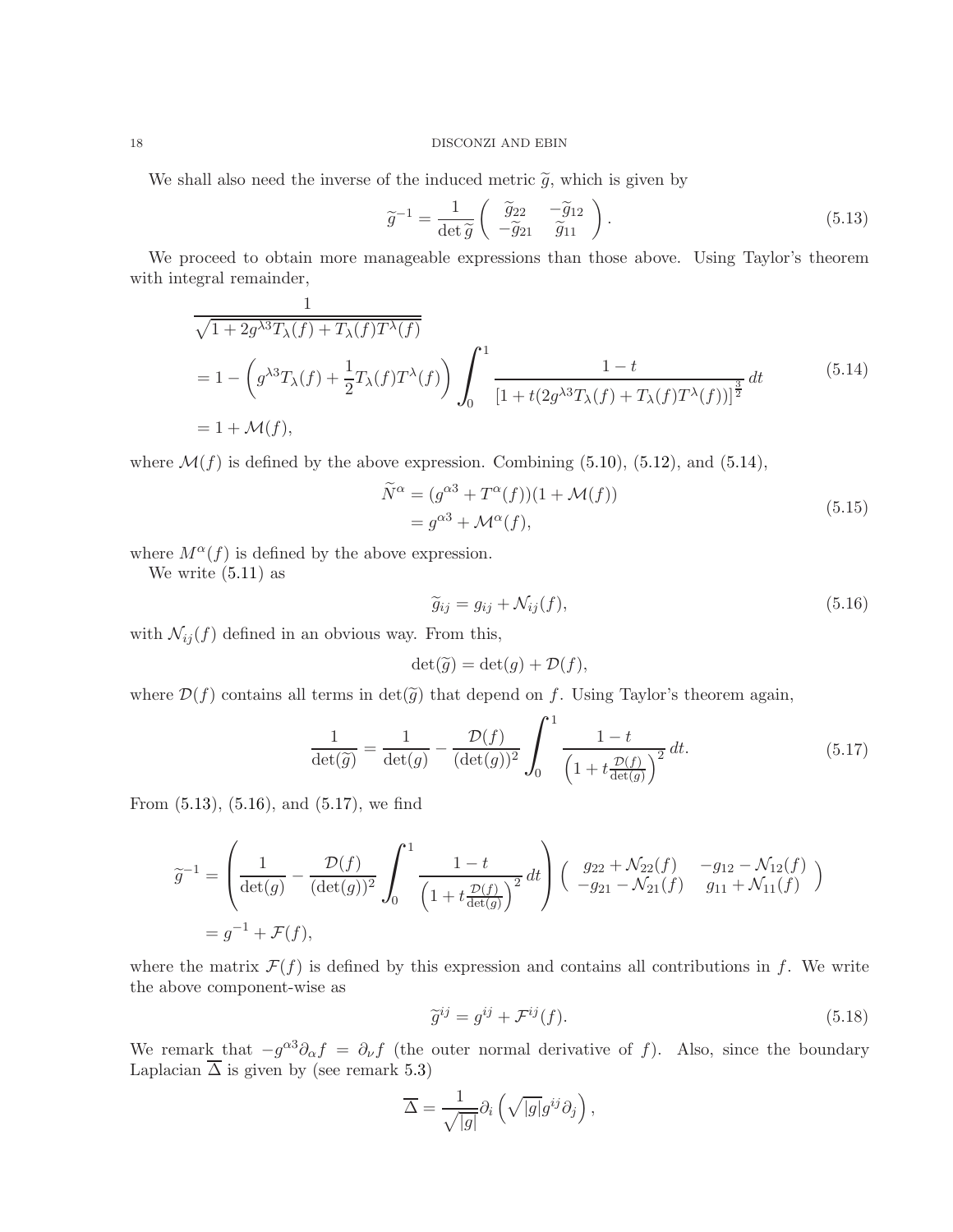with  $|g| = \det(g_{ij}),$  we can write

<span id="page-18-2"></span><span id="page-18-1"></span>
$$
g^{ij}g^{\alpha 3}\partial_{ij\alpha}f = -\overline{\Delta}\partial_{\nu}f + \mathcal{X}(f),
$$

where  $\mathcal{X}(f)$ , which is defined by this expression, involves at most second derivatives of f. We also note that in the present system of coordinates, the second fundamental form of  $\partial\Omega$  is simply  $\Gamma_{ij}^3$ , where  $\Gamma$  are the Christoffel symbols, and the mean curvature of  $\partial\Omega$ , which we denote  $\mathcal{A}_{\partial\Omega}$ , is  $g^{ij}\Gamma_{ij}^3$ . From these observations,  $(5.6)$ ,  $(5.7)$ ,  $(5.8)$ ,  $(5.9)$ ,  $(5.15)$ , and  $(5.18)$ , we conclude that

$$
\widetilde{F} = \mathcal{A} \circ \widetilde{\eta} = -\overline{\Delta} \partial_{\nu} f - \frac{1}{2} \mathcal{A}_{\partial \Omega} \overline{\Delta} f + \mathcal{Q}^{(3)} (\partial^2 f, \partial^3) f + \mathcal{Q}^{(2)} (\partial^2 f, \partial^2) f + \mathcal{A}_{\partial \Omega} \text{ on } \partial \Omega,
$$
\n(5.19)

where  $\mathcal{Q}^{(3)}(\partial^2 f, \partial^3)$  and  $\mathcal{Q}^{(2)}(\partial^2 f, \partial^2)$  are, respectively, third- and second-order pseudo-differential operators. In the present coordinate system, they take the following form

$$
\mathcal{Q}^{(3)}(\partial^2 f, \partial^3)h = \left(\mathcal{F}^{ij}(f)g^{\alpha 3} + g^{ij}\mathcal{M}^{\alpha}(f) + \mathcal{F}^{ij}(f)\mathcal{M}^{\alpha}(f)\right)\partial_{\alpha ij}h,\tag{5.20}
$$

and

$$
\mathcal{Q}^{(2)}(\partial^2 f, \partial^2)h = \left(\mathcal{F}^{ij}(f) + g^{ij}\mathcal{M}^\alpha g_{\alpha\beta} + g_{\alpha\beta}\mathcal{F}^{ij}(f)\mathcal{M}^\alpha(f)\right)\left(2\partial_{(i}g^{3\mu}\partial_j)h + \partial_{ij}g^{3\mu}\partial_\mu h\right) + \left(\Gamma^3_{i\mu}\mathcal{F}^{ij}(f) + g^{ij}g_{\alpha\beta}\Gamma^\beta_{i\mu}\mathcal{M}^\alpha(f) + g_{\alpha\beta}\Gamma^\beta_{i\mu}\mathcal{F}^{ij}(f)\mathcal{M}^\alpha(f)\right)\left(g^{\mu\lambda}\partial_{\lambda j}h\right) + \partial_j g^{\mu\lambda}\partial_\lambda h\right) + \mathcal{Q}^{ij}(h).
$$
\n(5.21)

In the above,  $\mathcal{Q}^{ij}(h)$  is the linear operator in h with f-dependent coefficients, naturally associated with the term  $g_{\alpha\beta}\Gamma_{ij}^{\beta}\mathcal{F}^{ij}(f)\mathcal{M}^{\alpha}(f)+\Gamma_{ij}^{3}\mathcal{F}^{ij}(f)+g_{\alpha\beta}g^{ij}\Gamma_{ij}^{3}\mathcal{M}^{\alpha}(f)$  that figures in the mean curvature. More precisely, from our definitions it follows that

$$
g_{\alpha\beta}\Gamma_{ij}^{\beta}\mathcal{F}^{ij}(f)\mathcal{M}^{\alpha}(f) + \Gamma_{ij}^{3}\mathcal{F}^{ij}(f) + g_{\alpha\beta}g^{ij}\Gamma_{ij}^{3}\mathcal{M}^{\alpha}(f) = a^{i}(f)\partial_{i3}f + b^{ij}(f)\partial_{ij}f + c^{\alpha}(f)\partial_{\alpha}f,
$$

where  $a^i$ ,  $b^{ij}$ , and  $c^{\alpha}$  are smooth functions of f and its derivatives of order at most two, provided that  $f$  is small (see the beginning of this section). Then,

<span id="page-18-3"></span>
$$
\mathcal{Q}^{ij}(h) = a^i(f)\partial_{i3}h + b^{ij}(f)\partial_{ij}h + c^{\alpha}(f)\partial_{\alpha}h.
$$

The explicit form of of  $\mathcal{Q}^{ij}$  is too long and cumbersome, and will not be necessary for our purposes.

Summing up,  $\mathcal{Q}^{(3)}(\partial^2 f, \partial^3)$  and  $\mathcal{Q}^{(2)}(\partial^2 f, \partial^2)$  are, respectively, third- and second-order pseudodifferential operators whose coefficients depend smoothly on  $f$  and its derivatives of at most second order, and such that  $\mathcal{Q}^{(3)}(\partial^2 f, \partial^3) = \mathcal{Q}^{(2)}(\partial^2 f, \partial^2) = 0$  if  $f = 0$  (in particular,  $\mathcal{Q}^{(3)}(\partial^2 f, \partial^3)$  and  $\mathcal{Q}^{(2)}(\partial^2 f, \partial^2)$  contain no zeroth order terms in f)

## 6. ANALYSIS OF  $f|_{\partial\Omega}$

<span id="page-18-0"></span>We shall now work modulo constants. This suffices to our purposes since we are interested in obtaining estimates for  $\nabla f$ . Doing so, we can drop the gradient in front of every term [\(5.5\)](#page-14-5), obtaining an equation for f which, upon restriction to the boundary, gives an equation for  $f|_{\partial\Omega}$ . It reads, after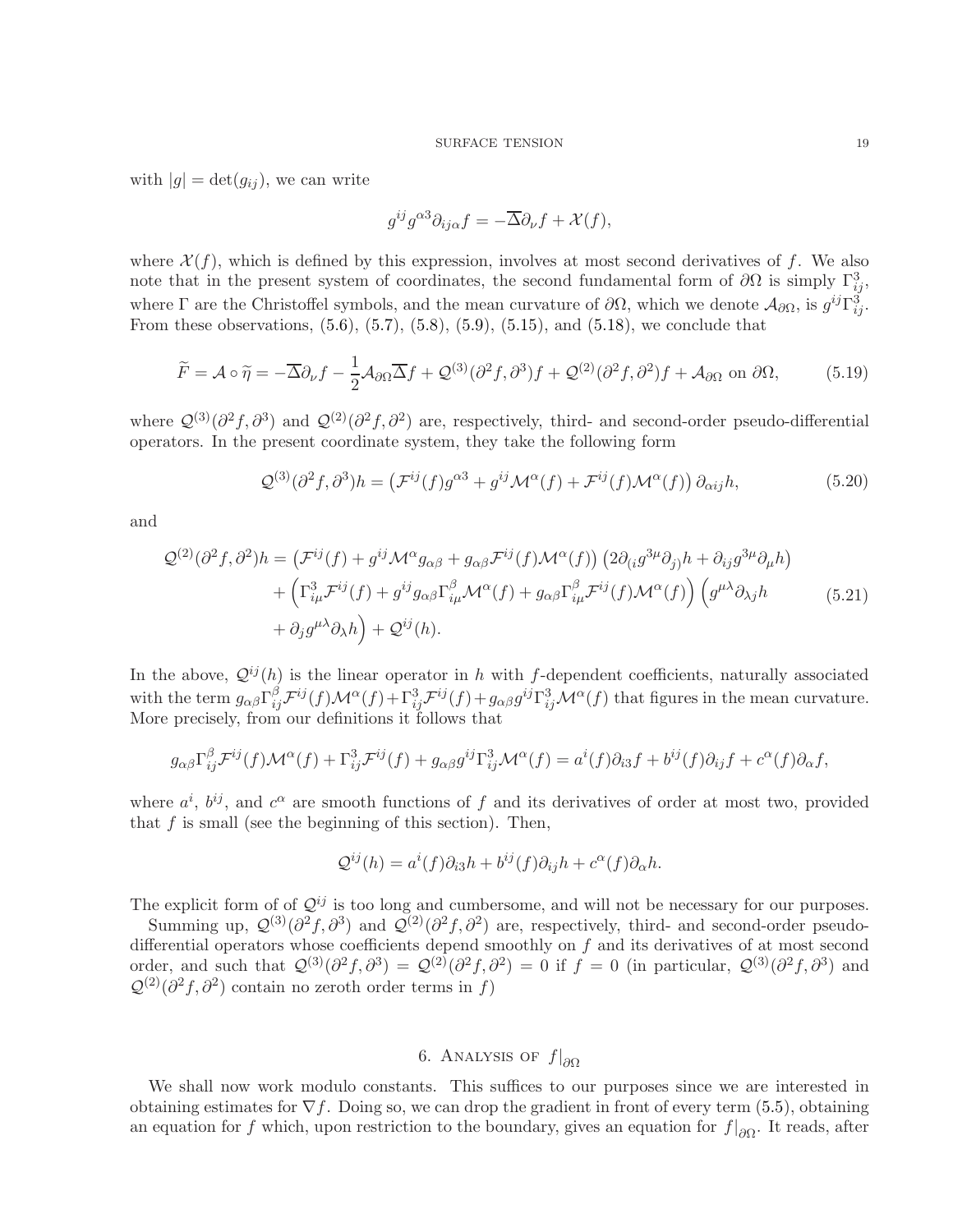using [\(5.19\)](#page-18-1),

$$
\ddot{f} - \kappa \overline{\Delta} \partial_{\nu} f - \frac{1}{2} \kappa \mathcal{A}_{\partial \Omega} \overline{\Delta} f + \kappa \mathcal{Q}^{(3)} (\partial^2 f, \partial^3) f + \kappa \mathcal{Q}^{(2)} (\partial^2 f, \partial^2) f \n+ \kappa \Delta_{\nu}^{-1} \operatorname{div} \left[ \left( \nabla \mathcal{H}_{\eta} (-\overline{\Delta} \partial_{\nu} f - \frac{1}{2} \mathcal{A}_{\partial \Omega} \overline{\Delta} f + \mathcal{Q}^{(3)} (\partial^2 f, \partial^3) f \right) \right. \n+ \mathcal{Q}^{(2)} (\partial^2 f, \partial^2) f) \right) (- \operatorname{id} + (D\tilde{\eta})^{-1}) \Big] \n- \kappa \Delta_{\nu}^{-1} \operatorname{div} \left[ D^2 f L_1^{-1} P \left( \left( \nabla \mathcal{H}_{\tilde{\eta}} (-\overline{\Delta} \partial_{\nu} f - \frac{1}{2} \mathcal{A}_{\partial \Omega} \overline{\Delta} f + \mathcal{Q}^{(3)} (\partial^2 f, \partial^3) f \right) \right. \n+ \mathcal{Q}^{(2)} (\partial^2 f, \partial^2) f) \right) (D\tilde{\eta})^{-1} ) \Big] \n+ 2 \Delta_{\nu}^{-1} \operatorname{div} (D_{\nu} \nabla \dot{f}) - 2 \Delta_{\nu}^{-1} \operatorname{div} (D^2 f L_1^{-1} P D_{\nu} \nabla \dot{f}) \n+ \Delta_{\nu}^{-1} \operatorname{div} (D_{\nu}^2 \nabla f) - \Delta_{\nu}^{-1} \operatorname{div} (D^2 f L_1^{-1} P D_{\nu}^2 \nabla f) \n+ \Delta_{\nu}^{-1} \operatorname{div} (D^2 f Q (\nabla_{\nu} v)) - \Delta_{\nu}^{-1} \operatorname{div} (D^2 f L_1^{-1} P D^2 f Q (\nabla_{\nu} v)) \n+ \Delta_{\nu}^{-1} \operatorname{div} (\nabla \tilde{q}_0 ((D\tilde{\eta})^{-1} - \operatorname{id}) ) - \Delta_{\nu}^{-1} \operatorname{div} (D^2 f L_1^{-1} P (\nabla \tilde
$$

Above, H is the harmonic extension operator in the domain  $\partial \widetilde{\eta}( \Omega) \equiv \partial (id + \nabla f)(\Omega)$ , and we recall that  $\mathcal{H}_{\tilde{\eta}}$  is given by (see notation [2.3\)](#page-8-1)

<span id="page-19-1"></span>
$$
\mathcal{H}_{\widetilde{\eta}}(h)=(\mathcal{H}(h\circ\widetilde{\eta}^{-1}))\circ\widetilde{\eta},
$$

for  $h : \partial\Omega \to \mathbb{R}$ . In [\(6.1\)](#page-19-1), the function h in the argument of  $\mathcal{H}_{\tilde{\eta}}$  is

$$
-\overline{\Delta}\partial_{\nu}f - \frac{1}{2}\mathcal{A}_{\partial\Omega}\overline{\Delta}f + \mathcal{Q}^{(3)}(\partial^2f, \partial^3)f + \mathcal{Q}^{(2)}(\partial^2f, \partial^2)f.
$$

The operators  $\mathcal{Q}^{(3)}(\partial^2 f, \partial^3)$  and  $\mathcal{Q}^{(2)}(\partial^2 f, \partial^2)$  were defined in section [5.2,](#page-15-0) although their precise form will not be important here. Rather, it will be important that

$$
\parallel \mathcal{Q}^{(3)}(\partial^2 f, \partial^3)h \parallel_{s,\partial} \leq C \parallel f \parallel_{s+2,\partial} \parallel h \parallel_{s+3,\partial},
$$

and

$$
\| \mathcal{Q}^{(2)}(\partial^2 f, \partial^2) h \|_{s,\partial} \leq C \| f \|_{s+2,\partial} \| h \|_{s+2,\partial}.
$$

<span id="page-19-0"></span>**Remark 6.1.** In [\(6.1\)](#page-19-1), the terms in  $\kappa \mathcal{A}_{\partial\Omega}$  have been dropped because  $\mathcal{A}_{\partial\Omega}$  is assumed constant, and therefore these terms do not contribute in [\(5.5\)](#page-14-5). Had  $\mathcal{A}_{\partial\Omega}$  not been constant, such terms, linear in κ, would grow without bound in the limit κ → ∞, agreeing with the intuitive idea discussed in the introduction that no convergence should be obtained in this case. The term  $-\tilde{q}_0$  corresponding to  $-\nabla \widetilde{q}_0$  does not figure in equation [\(6.1\)](#page-19-1) either in that  $\widetilde{q}_0$  vanishes on  $\partial \Omega$ , since  $p_0$  vanishes on  $\partial \eta(\Omega)$ .

 $(6.1)$  was derived under the assumption that f is a sufficiently regular and small solution to [\(4.12\)](#page-12-3). In particular, f was thought of as defined over  $\Omega$ . When viewing [\(6.1\)](#page-19-1) as an equation for  $f|_{\partial\Omega}$ , it is important to realize that it depends on the way  $f|_{\partial\Omega}$  is extended to  $\Omega$ . We are ultimately interested in the case when such an extension is carried out using proposition [3.1.](#page-11-1) However, in order to apply techniques of continuous semi-groups, we need the extension to be defined for any function in  $H^{s+2}(\partial\Omega)$ ,  $s > \frac{3}{2} + 2$ , and not only for those that are sufficiently small.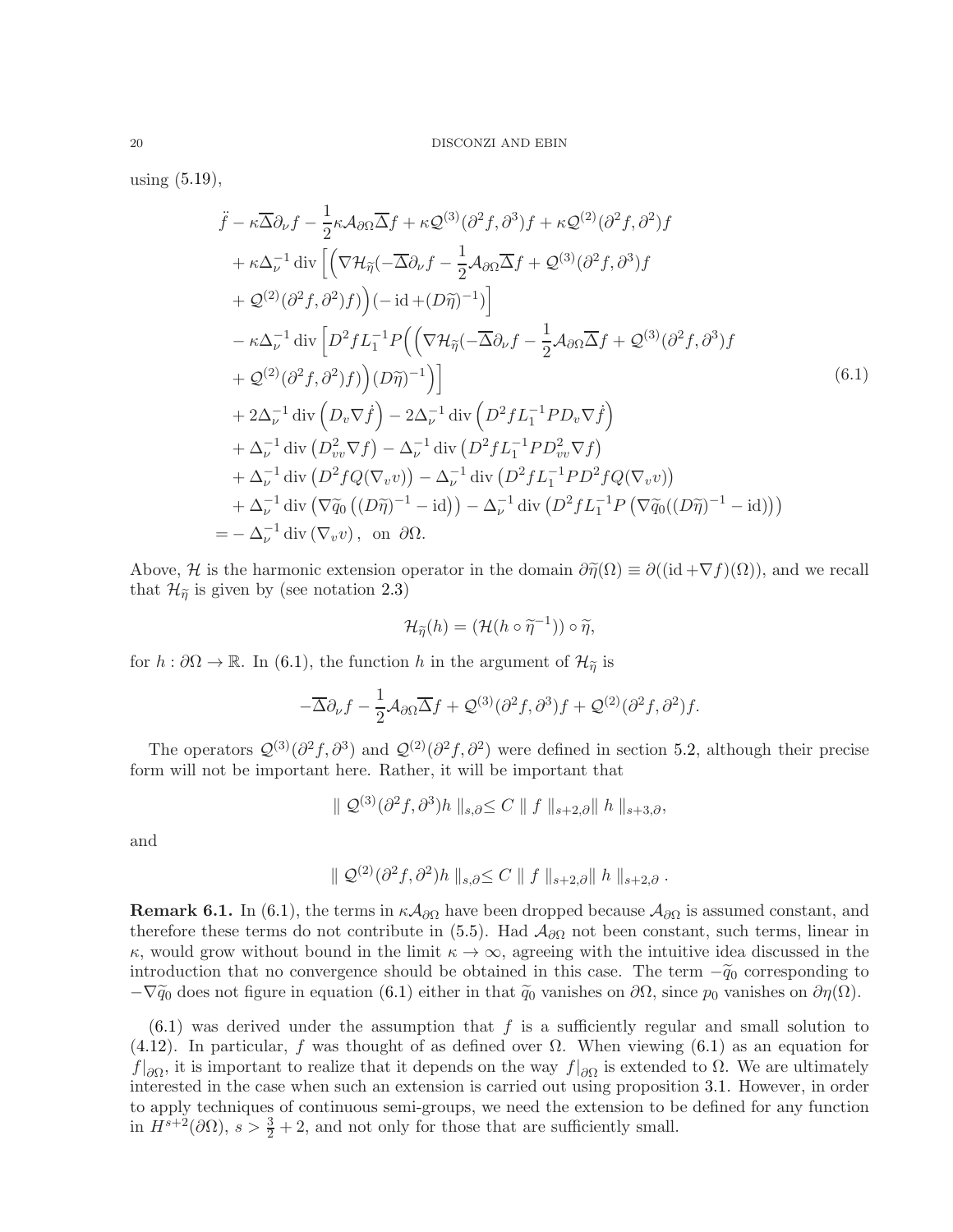Let  $\psi : \mathbb{R} \to [0,1]$  be a smooth monotone function such that  $\psi = 1$  on  $(-\infty, \frac{\delta_0}{3}]$  $\frac{\partial}{\partial 3}$ , and  $\psi = 0$  on  $[2\frac{\delta_0}{3}, \infty)$ , where  $\delta_0$  is given by propostion [3.1.](#page-11-1) Given  $h \in H^{s+2}(\partial\Omega)$ , consider the problem

$$
\begin{cases} \Delta f + \psi(\|h\|_{s+2,\partial}^2) \mathcal{N}(f) = 0 & \text{in } \Omega, \end{cases}
$$
 (6.2a)

$$
\int f = h \qquad \text{on } \partial \Omega. \tag{6.2b}
$$

<span id="page-20-3"></span>where  $\mathcal N$  is as in [\(3.2\)](#page-10-3).

To solve [\(6.2\)](#page-19-0), we argue as in the proof of proposition [3.1.](#page-11-1) We define a map

$$
F: H^{s+2}(\partial \Omega) \times H^{s+\frac{5}{2}}(\Omega) \to H^{s+2}(\partial \Omega) \times H^{s+\frac{1}{2}}(\Omega),
$$
  
by 
$$
F(h, f) = (f|_{\partial \Omega} - h, \Delta f + \psi(\|h\|_{s+2,\partial}^2) \mathcal{N}(f)),
$$

and notice that  $F$  is  $C<sup>1</sup>$ , since in a Hilbert space the square norm function is continuously differentiable. Moreover, its linearization is given by [\(3.4\)](#page-11-4). Thus, arguing as in proposition [3.1,](#page-11-1) we find a small  $r > 0$  and a map  $\varphi : \mathcal{B}_r^{s+2}(\partial \Omega) \to H^{s+\frac{5}{2}}(\Omega)$ , where  $\varphi(h) = f$  gives a unique solution to [\(6.2\)](#page-19-0). Noticing that  $(3.4)$  does not involve  $\psi$ , if  $\delta_0 > 0$  in proposition [3.1](#page-11-1) is sufficiently small, we can take  $r \ge \delta_0$ . Solutions to [\(6.2\)](#page-19-0) agree with those of [\(3.3\)](#page-10-3) if  $||h||_{s+2,\partial} < \sqrt{\frac{\delta_0}{3}}$  $\frac{\partial}{\partial 3}$ , and with the harmonic extension of h if  $|| h ||_{s+2,\partial} > \sqrt{\frac{2\delta_0}{3}}$  $\frac{\delta_0}{3}$ . Defining  $\varphi$  as the harmonic extension when  $|| h ||_{s+2,\partial} > \sqrt{\frac{2\delta_0}{3}}$  $\frac{\delta_0}{3},$ we obtain a map  $\varphi: H^{s+2}(\partial\Omega) \to H^{s+\frac{5}{2}}(\Omega)$ , given by  $\varphi(h) = f$ , where f solves [\(6.2\)](#page-19-0), and agrees with the solution of  $(3.3)$  if h is sufficiently small.

Furthermore, since  $\varphi$  is continuous, given  $\epsilon > 0$  we can choose  $\delta_0$  so small that  $\|\varphi(h)\|_{s+\frac{5}{2}} < \epsilon$ . But if f is a solution of [\(6.2\)](#page-19-0) with  $|| f ||_{s+\frac{5}{2}} \leq \epsilon$ , and  $\epsilon$  is sufficiently small, then by elliptic theory the solution obeys the estimate

<span id="page-20-0"></span>
$$
\| f \|_{s + \frac{5}{2}} \le C \| h \|_{s + 2, \partial}, \tag{6.3}
$$

where the constant C depends only on  $\epsilon$ , s,  $\Omega$ . Finally, if  $h_H$  is the harmonic extension of h, from standard elliptic theory we have the estimate

$$
\| f - h_H \|_{s + \frac{5}{2}} \le C \| f \|_{s + \frac{5}{2}}^2 \le C \| f \|_{s + 2, \partial}^2,
$$
\n(6.4)

where the last inequality follows by [\(6.3\)](#page-20-0). In particular

<span id="page-20-1"></span>
$$
\| f - h_H \|_{s + \frac{5}{2}} \le C \delta_0^2,\tag{6.5}
$$

**Definition 6.2.** We shall call the solution f of  $(6.2)$  constructed above the  $\psi$ -harmonic extension of h.

Notice that the  $\psi$ -harmonic extension depends on the choice of  $\psi$  which, in turns, depends on  $\delta_0$ . We fix these quantities once and for all.

Notation 6.3. Recall that  $H_0(\partial\Omega)$  denotes the Sobolev space modulo constants, and that  $\mathcal{A}_{\partial\Omega}$  is the mean curvature of  $\partial\Omega$ .

<span id="page-20-2"></span>**Lemma 6.4.** If  $\delta_0$  is sufficiently small, where  $\delta_0$  is defined as above, then the operator (which depends  $\lim_{\delta \to 0} \delta_0$   $-\overline{\Delta} \partial_{\nu} - \frac{1}{2} \mathcal{A}_{\partial \Omega} \overline{\Delta} : H_0^{s+2}(\partial \Omega) \subset H_0^0(\partial \Omega) \to H_0^s(\partial \Omega) \subset H_0^0(\partial \Omega)$ , where  $s > \frac{n}{2} + 2 = \frac{3}{2} + 2$  and  $\partial_{\nu}$  is computed using the  $\psi$ -harmonic extension to  $\Omega$ , is an elliptic, positive, invertible, third-order pseudo-differential operator.

*Proof.* If  $\partial_{\nu}$  is computed using the harmonic extension, then by known properties of the Neumann operator [\[65\]](#page-55-8),  $-\overline{\Delta} \partial_{\nu}$  is an elliptic, invertible, third-order pseudo-differential operator. Thus, the same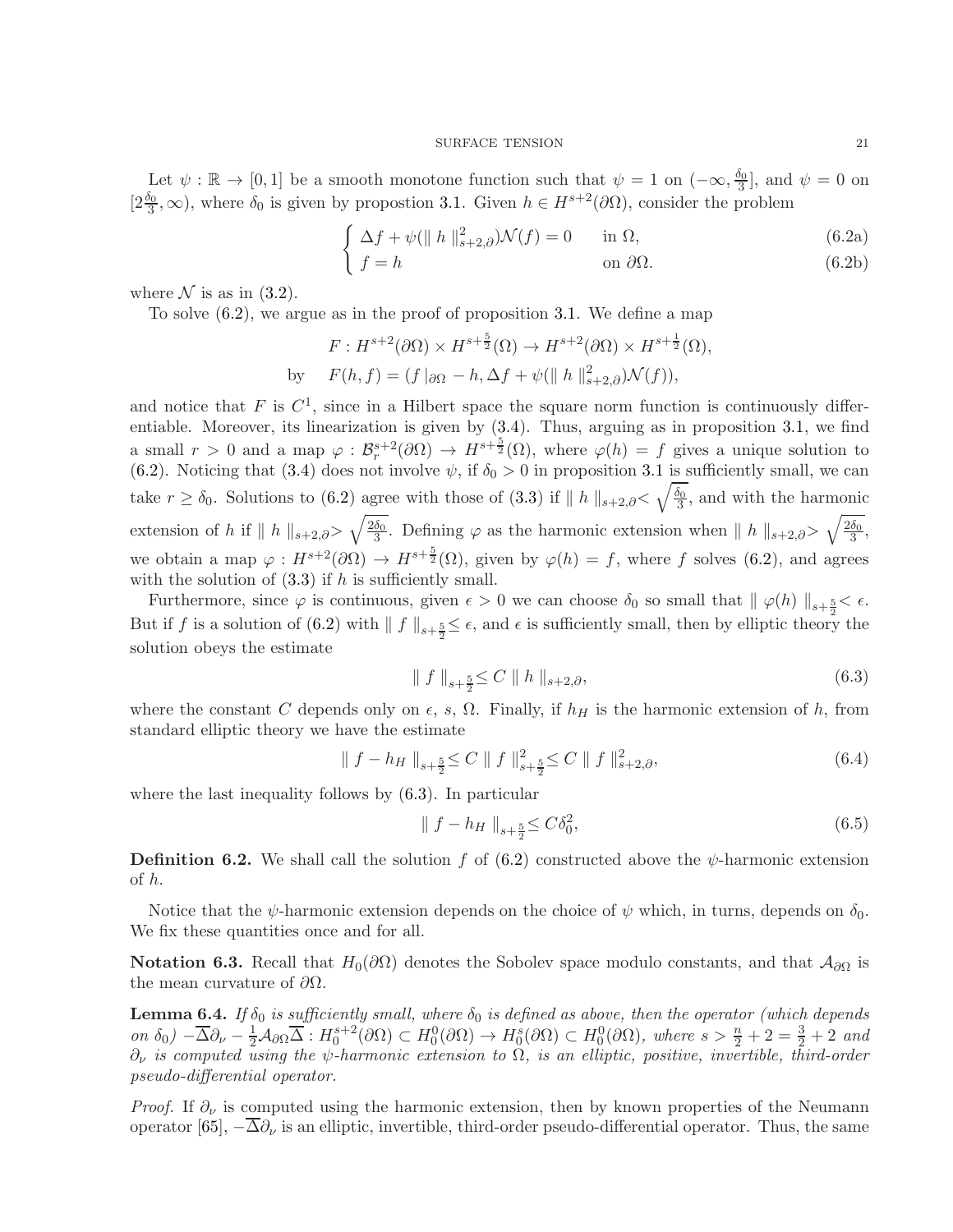holds true when the  $\psi$ -harmonic extension is used because of [\(6.5\)](#page-20-1), and in particular  $-\overline{\Delta}\partial_{\nu} - \frac{1}{2}\mathcal{A}_{\partial\Omega}\overline{\Delta}$ is also a third-order pseudo-differential operator.

For what follows, recall that the constancy of  $\mathcal{A}_{\partial\Omega}$  implies that  $\partial\Omega$  is a sphere [\[2\]](#page-53-4), and therefore  $\mathcal{A}_{\partial\Omega}>0.$ 

Suppose that  $-\overline{\Delta} \partial_{\nu} f - \frac{1}{2} \overline{\Delta} A_{\partial \Omega} f = 0$ . Since the kernel of  $-\overline{\Delta}$  is zero in  $H_0^{s+2}(\partial \Omega)$ , we have

<span id="page-21-0"></span>
$$
\partial_{\nu}f + \frac{1}{2}\mathcal{A}_{\partial\Omega}f = 0.
$$

Using integration by parts,

$$
0 = \int_{\partial\Omega} f(\partial_{\nu} f + \frac{1}{2} \mathcal{A}_{\partial\Omega} f) = \int_{\Omega} |\nabla f|^2 - \int_{\Omega} f\psi(\|f\|_{s+2,\partial}^2) \mathcal{N}(f) + \frac{1}{2} \int_{\partial\Omega} \mathcal{A}_{\partial\Omega} f^2,\tag{6.6}
$$

where we recall that N is given by [\(3.2\)](#page-10-3). Using the Cauchy-Schwarz inequality, [\(2.2\)](#page-7-3), (3.2),  $|\psi| \leq 1$ , the interpolation inequality, and the fact that under our assumptions  $s + \frac{5}{2} > 6$ , we see that

$$
\left| \int_{\Omega} f \psi(\| f \|_{s+2,\partial}^2) \mathcal{N}(f) \right| \le C \| f \|_{1} \| f \|_{2} \| f \|_{4} \le C \| f \|_{1}^{1+\frac{6}{5}} \| f \|_{6}^{\frac{4}{5}}.
$$
 (6.7)

Also since we are working modulo constants:

<span id="page-21-2"></span><span id="page-21-1"></span>
$$
\parallel f \parallel_0 \leq C \parallel \nabla f \parallel_0. \tag{6.8}
$$

Combining  $(6.6)$ ,  $(6.7)$ , and  $(6.8)$ , we find

$$
0 \geq \frac{\mathcal{A}_{\partial\Omega}}{2} \| f \|_{0}^{2} + \| f \|_{1}^{2} (1 - \| f \|_{1}^{\frac{1}{5}} \| f \|_{6}^{\frac{4}{5}}),
$$

and thus we conclude that  $f = 0$  if  $\delta_0$  is very small (recall [\(6.3\)](#page-20-0)). The invertibility result now follows from the Fredholm alternative, and positivity from that of  $\overline{\Delta} \partial_{\nu}$ .

**Remark 6.5.** In what follows, we will use the fact that  $\Delta_{\nu}^{-1} \circ \text{div}$  is a bounded linear map between  $H_0^s(\Omega)$  and  $H_0^{s+1}(\Omega)$ .

In order to study  $(6.1)$ , we first consider a linear equation, with  $f$ -dependent coefficients, naturally associated with [\(6.1\)](#page-19-1). Since the map  $f \mapsto (D\tilde{\eta})^{-1} = (\text{id} + D^2f)^{-1}$  is not linear, we consider the following linear map connected to  $(D\tilde{\eta})^{-1}$ . For f small in  $H^{s+\frac{5}{2}}(\Omega)$ , the Sobolev embedding theorem tells us that  $(D\tilde{\eta})^{-1}$  is well-defined, and one can write

$$
(D\widetilde{\eta})^{-1} - id = (D\widetilde{\eta})^{-1} (id - D\widetilde{\eta}) = -(D\widetilde{\eta})^{-1} D^2 f.
$$

This suggests considering the linear map

$$
B_f(h) = -(D\widetilde{\eta})^{-1}D^2h,
$$

which satisfies the estimate

$$
\parallel B_f(h) \parallel_{s+\frac{1}{2}} \leq C \left(1+\parallel f \parallel_{s+\frac{5}{2}}\right) \parallel h \parallel_{s+\frac{5}{2}} \leq C \parallel h \parallel_{s+\frac{5}{2}},
$$

provided that f is small.

**Notation 6.6.** It is convenient to write  $B_f(D^2h)$  for  $B_f(h)$  to facilitate keeping track of the number of derivatives.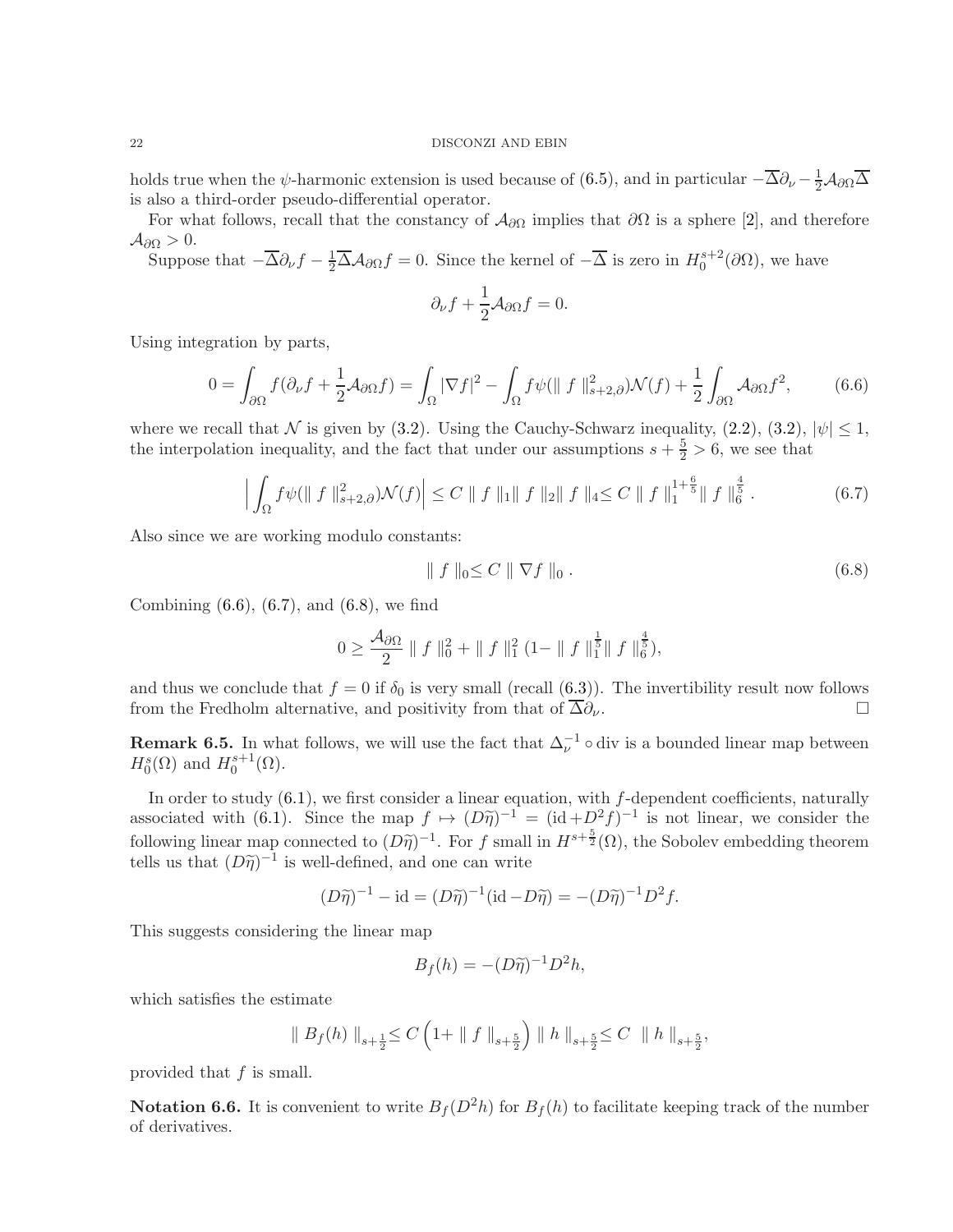We are thus led to the following linear equation for  $h$ :

$$
\ddot{h} - \kappa \overline{\Delta} \partial_{\nu} h - \frac{1}{2} \kappa \mathcal{A}_{\partial \Omega} \overline{\Delta} h + \kappa \mathcal{Q}^{(3)} (\partial^2 f, \partial^3) h + \kappa \mathcal{Q}^{(2)} (\partial^2 f, \partial^2) h \n+ \kappa \Delta_{\nu}^{-1} \operatorname{div} \left[ \left( \nabla \mathcal{H}_{\widetilde{\eta}} (-\overline{\Delta} \partial_{\nu} h - \frac{1}{2} \mathcal{A}_{\partial \Omega} \overline{\Delta} h + \mathcal{Q}^{(3)} (\partial^2 f, \partial^3) h \n+ \mathcal{Q}^{(2)} (\partial^2 f, \partial^2) h \right) (-\operatorname{id} + (D\widetilde{\eta})^{-1}) \right] \n- \kappa \Delta_{\nu}^{-1} \operatorname{div} \left[ D^2 f L_1^{-1} P \left( \left( \nabla \mathcal{H}_{\widetilde{\eta}} (-\overline{\Delta} \partial_{\nu} h - \frac{1}{2} \mathcal{A}_{\partial \Omega} \overline{\Delta} h + \mathcal{Q}^{(3)} (\partial^2 f, \partial^3) h \right) \right. \n+ \mathcal{Q}^{(2)} (\partial^2 f, \partial^2) h) \right) (D\widetilde{\eta})^{-1} \Big) \right] \n+ 2\Delta_{\nu}^{-1} \operatorname{div} \left( D_{\nu} \nabla \dot{h} \right) - 2\Delta_{\nu}^{-1} \operatorname{div} \left( D^2 f L_1^{-1} P D_{\nu} \nabla \dot{h} \right) \n+ \Delta_{\nu}^{-1} \operatorname{div} (D_{\nu}^2 \nabla h) - \Delta_{\nu}^{-1} \operatorname{div} (D^2 f L_1^{-1} P D_{\nu}^2 \nabla h) \n+ \Delta_{\nu}^{-1} \operatorname{div} (D^2 h Q (\nabla_{\nu} v)) - \Delta_{\nu}^{-1} \operatorname{div} (D^2 f L_1^{-1} P D^2 h Q (\nabla_{\nu} v)) \n+ \Delta_{\nu}^{-1} \operatorname{div} (\nabla \widetilde{q}_0 B_f (D^2 h)) - \Delta_{\nu}^{-1} \operatorname{div} (D^2 f L_1^{-1} P (\nabla
$$

In [\(6.9\)](#page-22-0), it is still understood, as before, that  $\tilde{\eta} = id + Df$ . A simpler, also linear, problem connected to  $(1.1)$  and  $(6.1)$ , was studied by the first author in [\[18\]](#page-53-21).

We shall write [\(6.9\)](#page-22-0) as a first order system. In view of lemma [6.4,](#page-20-2) the operator  $\mathcal{L}: H_0^{s+3}(\partial\Omega) \to$  $H_0^s(\partial\Omega)$  given by

<span id="page-22-0"></span>
$$
\mathcal{L} = -\overline{\Delta}\partial_{\nu} - \frac{1}{2}\mathcal{A}_{\partial\Omega}\overline{\Delta},
$$

(where  $\partial_{\nu}$  is computed using the  $\psi$ -harmonic extension to  $\Omega$ ) has a square root  $\mathcal{S}: H_0^{s+\frac{3}{2}}(\partial\Omega) \to$  $H_0^s(\partial\Omega)$ , i.e.,

<span id="page-22-3"></span><span id="page-22-2"></span><span id="page-22-1"></span>
$$
S^2 = \mathcal{L}.\tag{6.10}
$$

(see, e.g., [\[36\]](#page-54-27)). Lemma [6.4](#page-20-2) also implies that  $S^{-1}$  exists.

Letting  $z = (\sqrt{\kappa} \mathcal{S}h, \dot{h})$  we will construct solutions to [\(6.9\)](#page-22-0) by analyzing the following system for z:

$$
\partial_t z + A_\kappa(t) z = \mathcal{G}, \text{ on } \partial\Omega,
$$
\n(6.11)

where

$$
\mathcal{G} \in C^0([0,T],H^{s+\frac{1}{2}}_0(\partial\Omega)\times H^{s+\frac{1}{2}}_0(\partial\Omega))\cap C^1([0,T],H^{s-1}_0(\partial\Omega)\times H^{s-1}_0(\partial\Omega)),
$$

 $T > 0$ , is given by

$$
\mathcal{G} = (0, -\Delta_{\nu}^{-1} \operatorname{div} (\nabla_v v)). \tag{6.12}
$$

With

$$
f \in L^{\infty}([0,T], H^{s+2}(\partial \Omega)) \cap C^0([0,T], H^{s+1}(\partial \Omega)),
$$

and 
$$
f
$$
 extended to  $\Omega$  via the  $\psi$ -harmonic extension,

 $v \in C^{0}([0, T], H^{s}(\Omega, \mathbb{R}^{3}))$  with  $\text{div}(v) = 0$ ,

and

$$
\widetilde{q}_0 \in C^0([0,T], H^{s+1}(\Omega, \mathbb{R})),
$$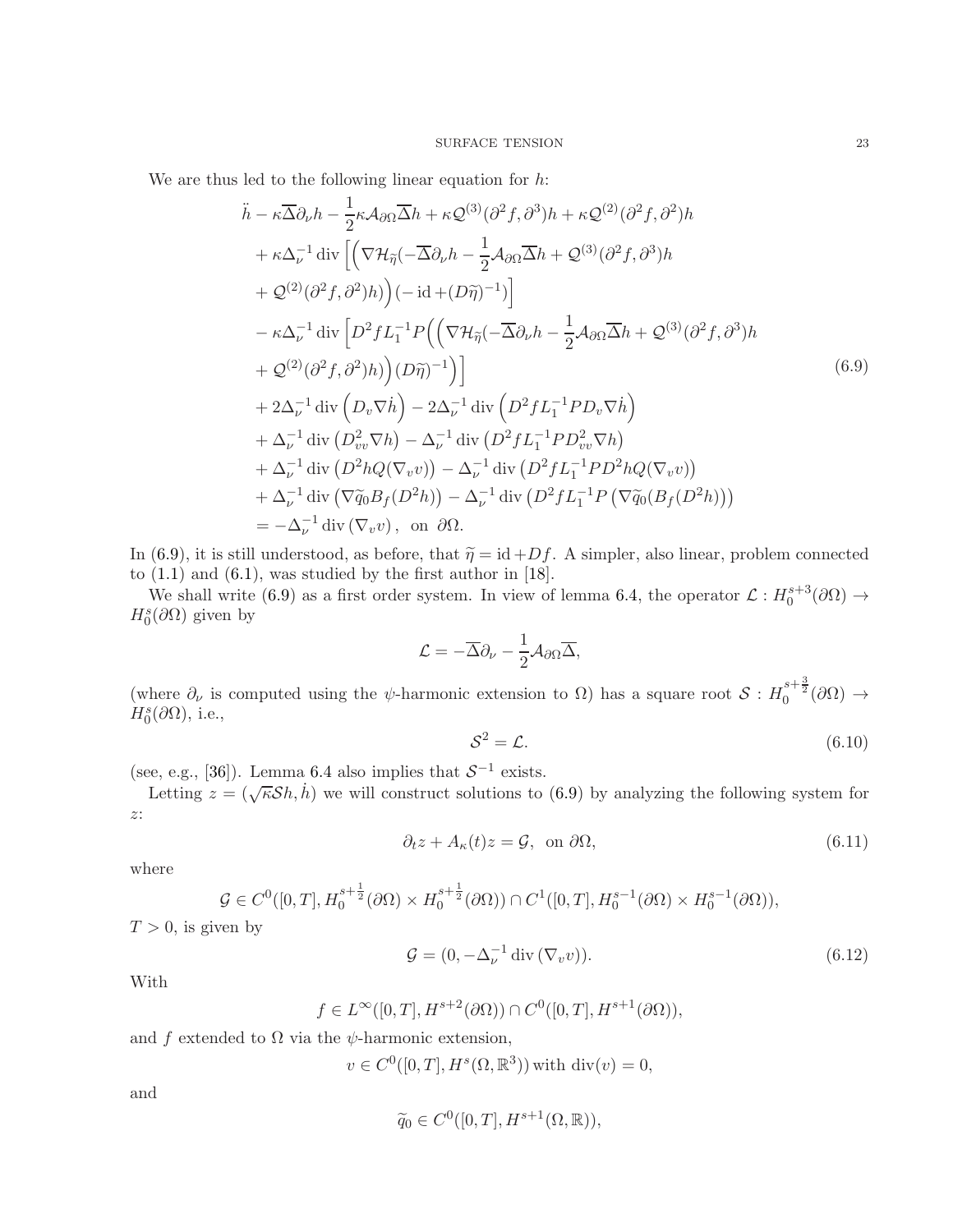$s > \frac{3}{2} + 2$ ,  $A(t) = A_{\kappa}(t)$  is a one-parameter family of operators  $A(t) : H_0^{s + \frac{1}{2}}(\partial \Omega) \to H_0^{s-1}(\partial \Omega)$  written as a finite sum

$$
A = \sum_{i=0}^{12} \mathcal{Z}_i,
$$

with the operators  $\mathcal{Z}_i = \mathcal{Z}_i(t)$ , in turn, given as follows.

$$
\mathcal{Z}_0 = \sqrt{\kappa} \begin{pmatrix} 0 & -1 \\ 1 & 0 \end{pmatrix} \mathcal{S}.
$$

$$
\mathcal{Z}_1 = \sqrt{\kappa} \begin{pmatrix} 0 & 0 \\ 1 & 0 \end{pmatrix} \mathcal{W}_1,
$$

where

$$
\mathcal{W}_1: H_0^{s+\frac{1}{2}}(\partial \Omega) \to H_0^{s-1}(\partial \Omega),
$$
  

$$
h \mapsto \left( \mathcal{Q}^{(3)}(\partial^2 f, \partial^3) \mathcal{S}^{-1} h \right) \Big|_{\partial \Omega}.
$$
  

$$
\mathcal{Z}_2 = \sqrt{\kappa} \begin{pmatrix} 0 & 0 \\ 1 & 0 \end{pmatrix} \mathcal{W}_2,
$$

where

$$
\mathcal{W}_2: H_0^{s+\frac{1}{2}}(\partial \Omega) \to H_0^s(\partial \Omega),
$$
  
\n
$$
h \mapsto \left( \mathcal{Q}^{(2)}(\partial^2 f, \partial^2) \mathcal{S}^{-1} h \right) \Big|_{\partial \Omega}.
$$
  
\n
$$
\mathcal{Z}_3 = \sqrt{\kappa} \begin{pmatrix} 0 & 0 \\ 1 & 0 \end{pmatrix} \mathcal{W}_3,
$$

where

$$
\mathcal{W}_3: H_0^{s+\frac{1}{2}}(\partial\Omega) \to H_0^{s-1}(\partial\Omega),
$$
  
\n
$$
h \mapsto \left(\Delta_{\nu}^{-1} \operatorname{div} \left[ \left( \nabla \mathcal{H}_{\tilde{\eta}} (\mathcal{S}h + \mathcal{Q}^{(3)}(\partial^2 f, \partial^3) \mathcal{S}^{-1} h + \mathcal{Q}^{(2)}(\partial^2 f, \partial^2) \mathcal{S}^{-1} h) \right) (-\operatorname{id} + (D\tilde{\eta})^{-1}) \right] \Big) \Big|_{\partial\Omega}.
$$
  
\n
$$
\mathcal{Z}_4 = -\sqrt{\kappa} \begin{pmatrix} 0 & 0 \\ 1 & 0 \end{pmatrix} \mathcal{W}_4,
$$

where

$$
\mathcal{W}_4: H_0^{s+\frac{1}{2}}(\partial\Omega) \to H_0^{s-1}(\partial\Omega),
$$
  
\n
$$
h \mapsto \left(\Delta_{\nu}^{-1} \operatorname{div} \left[ D^2 f L_1^{-1} P \Big( \Big( \nabla \mathcal{H}_{\tilde{\eta}}(Sh + \mathcal{Q}^{(3)}(\partial^2 f, \partial^3) \mathcal{S}^{-1} h + \mathcal{Q}^{(2)}(\partial^2 f, \partial^2) \mathcal{S}^{-1} h) \Big) (D\tilde{\eta})^{-1} \Big) \right] \Big) \Big|_{\partial\Omega}.
$$
  
\n
$$
\mathcal{Z}_5 = 2 \begin{pmatrix} 0 & 0 \\ 0 & 1 \end{pmatrix} \mathcal{W}_5,
$$

where

$$
\mathcal{W}_5: H_0^{s+\frac{1}{2}}(\partial\Omega) \to H_0^{s-\frac{1}{2}}(\partial\Omega),
$$
  

$$
h \mapsto (\Delta_{\nu}^{-1} \operatorname{div} (D_v \nabla h))|_{\partial\Omega}.
$$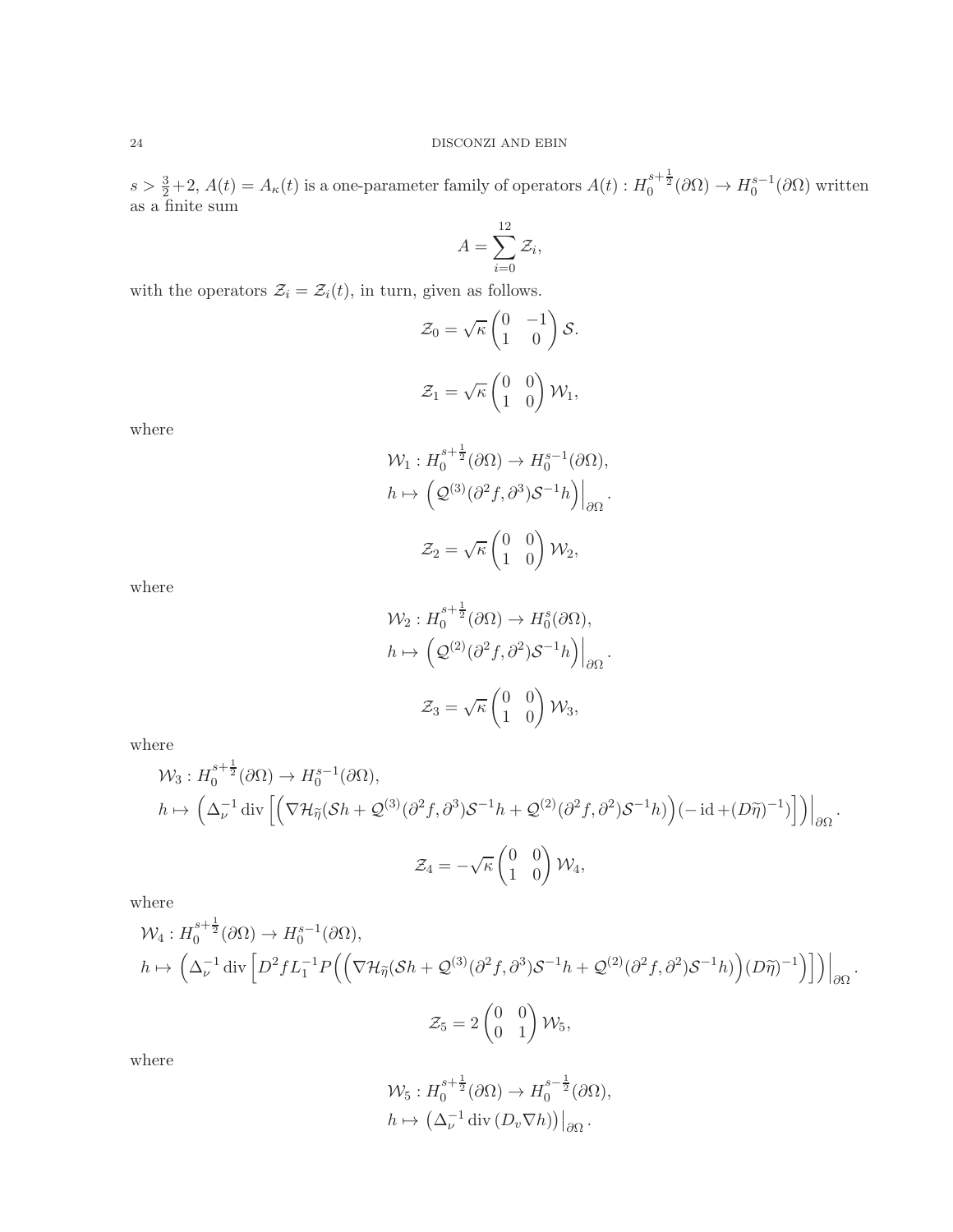$$
\mathcal{Z}_6 = -2 \begin{pmatrix} 0 & 0 \\ 0 & 1 \end{pmatrix} \mathcal{W}_6,
$$

where

$$
\mathcal{W}_6: H_0^{s+\frac{1}{2}}(\partial\Omega) \to H_0^{s-\frac{1}{2}}(\partial\Omega),
$$
  

$$
h \mapsto (\Delta_{\nu}^{-1} \operatorname{div} (D^2 f L_1^{-1} P D_{\nu} \nabla h))|_{\partial\Omega}.
$$

$$
\mathcal{Z}_7 = \frac{1}{\sqrt{\kappa}} \begin{pmatrix} 0 & 0 \\ 1 & 0 \end{pmatrix} \mathcal{W}_7,
$$

where

$$
\mathcal{W}_7: H_0^{s+\frac{1}{2}}(\partial\Omega) \to H_0^s(\partial\Omega),
$$
  

$$
h \mapsto (\Delta_{\nu}^{-1} \operatorname{div} (D_{\nu\nu}^2 \nabla \mathcal{S}^{-1} h))|_{\partial\Omega}.
$$

$$
\mathcal{Z}_8 = -\frac{1}{\sqrt{\kappa}} \begin{pmatrix} 0 & 0 \\ 1 & 0 \end{pmatrix} \mathcal{W}_8,
$$

where

$$
\mathcal{W}_8: H_0^{s+\frac{1}{2}}(\partial \Omega) \to H_0^s(\partial \Omega),
$$
  
\n
$$
h \mapsto \left(\Delta_{\nu}^{-1} \operatorname{div} \left(D^2 f L_1^{-1} P D_{vv}^2 \nabla \mathcal{S}^{-1} h\right)\right)|_{\partial \Omega}.
$$
  
\n
$$
\mathcal{Z}_9 = \frac{1}{\sqrt{\kappa}} \begin{pmatrix} 0 & 0 \\ 1 & 0 \end{pmatrix} \mathcal{W}_9,
$$

where

$$
\mathcal{W}_9: H_0^{s+\frac{1}{2}}(\partial\Omega) \to H_0^{s+\frac{1}{2}}(\partial\Omega),
$$
  

$$
h \mapsto (\Delta_{\nu}^{-1} \operatorname{div} ((D^2 \mathcal{S}^{-1} h) Q(\nabla_v v)))|_{\partial\Omega}.
$$

$$
\mathcal{Z}_{10} = -\frac{1}{\sqrt{\kappa}} \begin{pmatrix} 0 & 0 \\ 1 & 0 \end{pmatrix} \mathcal{W}_{10},
$$

where

$$
\mathcal{W}_{10}: H_0^{s+\frac{1}{2}}(\partial\Omega) \to H_0^{s+\frac{1}{2}}(\partial\Omega),
$$
  

$$
h \mapsto \left(\Delta_{\nu}^{-1} \operatorname{div} \left( (D^2 f L_1^{-1} P D^2 \mathcal{S}^{-1} h) Q(\nabla_v v) \right) \right) |_{\partial\Omega}.
$$

$$
\mathcal{Z}_{11} = \frac{1}{\sqrt{\kappa}} \begin{pmatrix} 0 & 0 \\ 1 & 0 \end{pmatrix} \mathcal{W}_{11},
$$

where

$$
\mathcal{W}_{11}: H_0^{s+\frac{1}{2}}(\partial\Omega) \to H_0^{s+\frac{1}{2}}(\partial\Omega),
$$
  
\n
$$
h \mapsto \left(\Delta_{\nu}^{-1} \operatorname{div} \left(\nabla \widetilde{q}_0 B_f(D^2 \mathcal{S}^{-1} h)\right)\right)|_{\partial\Omega}.
$$
  
\n
$$
\mathcal{Z}_{12} = -\frac{1}{\sqrt{\kappa}} \begin{pmatrix} 0 & 0 \\ 1 & 0 \end{pmatrix} \mathcal{W}_{12},
$$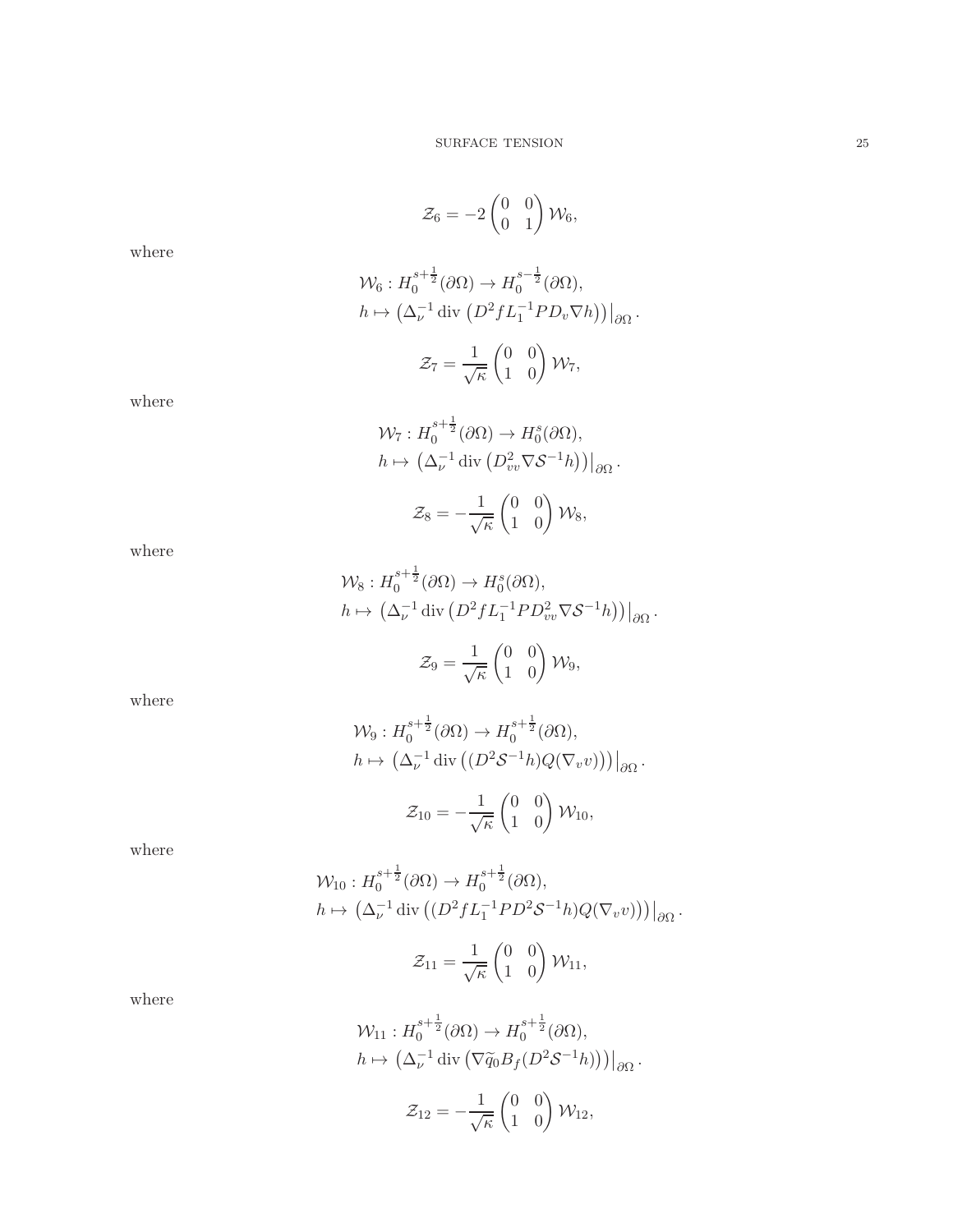where

$$
\mathcal{W}_{12}: H_0^{s+\frac{1}{2}}(\partial\Omega) \to H_0^{s+\frac{1}{2}}(\partial\Omega),
$$
  
\n
$$
h \mapsto (\Delta_{\nu}^{-1} \operatorname{div} (D^2 f L_1^{-1} P (\nabla \widetilde{q}_0 (B_f (D^2 S^{-1} h))))|_{\partial\Omega}.
$$

In the above, we use the fact that  $\text{div}(v) = 0$  implies  $Q(\nabla_v v) \in H^s(\Omega)$ . In these expression, again we assume that quantities are extended to  $\Omega$  via the  $\psi$ -harmonic extension when necessary.

<span id="page-25-3"></span>**Notation 6.7.** We denote by  $\mathcal{M} \equiv \mathcal{M}_{R,\ell,T,s+2}$  the set of functions  $f : [0,T] \to H_0^{s+2}(\partial\Omega,\mathbb{R})$  such that

$$
|| f(t) ||_{s+2,\partial} \leq R
$$
, and  $|| f(t) - f(t') ||_{s+\frac{1}{2},\partial} \leq \ell |t-t'|$ ,

 $0 \leq t, t' \leq T$ , where  $s > \frac{n}{2} + 2$ .

<span id="page-25-0"></span>**Remark 6.8.** For future reference, we note that  $f \in C^0([0,T], H^{s+1}(\partial\Omega))$  if  $f \in \mathcal{M}$ . Indeed, an application of the interpolation inequality gives

$$
\| f(t) - f(t') \|_{s+1, \partial} \le \| f(t) - f(t') \|_{s+\frac{1}{2}, \partial}^{\frac{2}{3}} \| f(t) - f(t') \|_{s+2, \partial}^{\frac{1}{3}}
$$
  

$$
\le (2\ell^2 R)^{\frac{1}{3}} |t - t'|^{\frac{2}{3}}.
$$

**Remark 6.9.** In the proofs below, we make extensive use of  $(2.2)$  to estimate the several products involved. We do not mention the application of [\(2.2\)](#page-7-3) at every step in order to avoid repetition.

<span id="page-25-2"></span>Notation 6.10. In the ensuing estimates, it will be important to keep track of the dependence of several constants on the constants  $K_0$ ,  $K'_0$  and  $K_3$  that appear in the hypotheses of the statements. This is done by writing  $C = C(K_0)$  and similar expressions. The dependence on fixed quantities such as s,  $\Omega$  etc, however, will not be indicated, nor will be the dependence on  $\tilde{q}_0$ ,  $\tilde{q}_0$ , v, and  $\dot{v}$ , which are fixed throughout the theorems of this section.

<span id="page-25-1"></span>Proposition 6.11. Assume that

$$
v \in C^{0} ([0, T], H^{s}(\Omega, \mathbb{R}^{3}))
$$
, div $(v) = 0$ ,

and

$$
\widetilde{q}_0 \in C^0\left([0,T], H^{s+1}(\Omega, \mathbb{R})\right),\,
$$

 $s > \frac{3}{2} + 2$ ,  $T > 0$ . Let  $f \in \mathcal{M}$  satisfy

$$
\parallel f \parallel_{s+2,\partial} \leq \frac{K_0}{\sqrt{\kappa}},
$$

for some constant  $K_0$ ,  $0 \le t \le T$ , and assume that f is extended to  $\Omega$  via its  $\psi$ -harmonic extension. Finally, let

$$
\mathcal{G} \in C^0([0,T], H_0^{s+\frac{1}{2}}(\partial \Omega) \times H_0^{s+\frac{1}{2}}(\partial \Omega)) \cap C^1([0,T], H_0^{s-1}(\partial \Omega) \times H_0^{s-1}(\partial \Omega)),
$$

and  $z_0 \in H_0^{s+\frac{1}{2}}(\partial\Omega,\mathbb{R}) \times H_0^{s+\frac{1}{2}}(\partial\Omega,\mathbb{R})$  be given. Then, if  $\kappa$  is sufficiently large, there exists a unique solution

$$
z \in C^0([0,T], H_0^{s + \frac{1}{2}}(\partial \Omega, \mathbb{R})) \cap C^1([0,T], H_0^{s-1}(\partial \Omega, \mathbb{R}))
$$

of [\(6.11\)](#page-22-1), satisfying  $z(0) = z_0$ . (we note that the operators in equation (6.11) are constructed with the help of the  $\psi$ -harmonic extension.)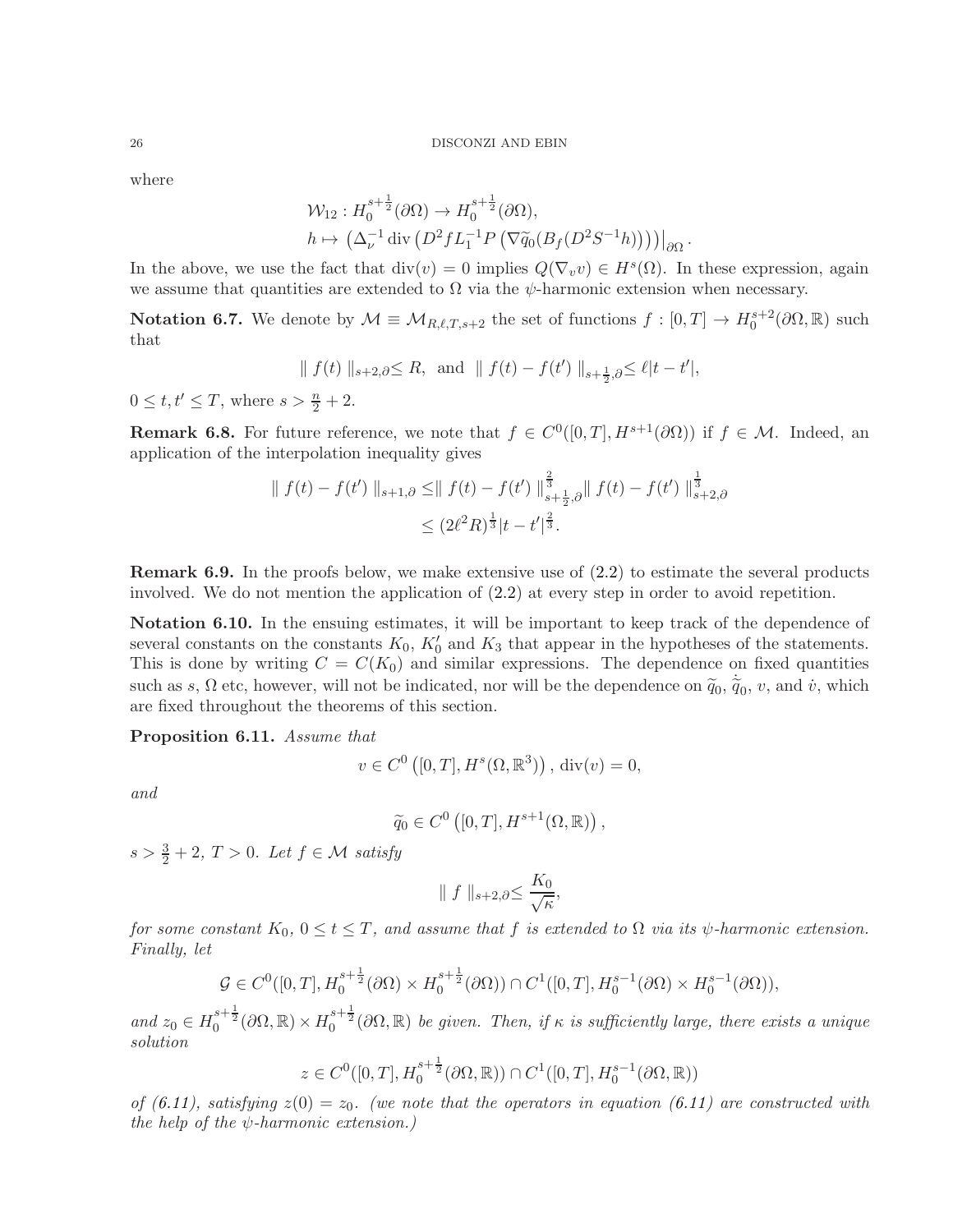*Proof.* Since f is defined on  $\Omega$  by its  $\psi$ -harmonic extension, we find that (using [\(6.3\)](#page-20-0))

$$
\| f \|_{r + \frac{1}{2}} \leq C \| f \|_{r, \partial},
$$

and thus

$$
\| f(t) \|_{s + \frac{5}{2}} \le \frac{K_0}{\sqrt{\kappa}}
$$

<span id="page-26-3"></span><span id="page-26-0"></span>.

We consider [\(6.11\)](#page-22-1) as an abstract evolution equation in  $X = H_0^0(\partial\Omega) \times H_0^0(\partial\Omega)$  for the unknown z. Our goal is to verify that the operator  $-\hat{A(t)}$  satisfies the conditions of theorem [2.5,](#page-9-0) and then to apply theorem [2.6.](#page-10-1) For this, we take Y in that theorem as  $Y = H_0^{s + \frac{1}{2}}(\partial \Omega) \times H_0^{s + \frac{1}{2}}(\partial \Omega)$ , and let  $H_0^{\frac{3}{2}}(\partial\Omega) \times H_0^{\frac{3}{2}}(\partial\Omega)$  be the domain of  $A(t)$ . Denote

$$
\widehat{A}_{\kappa}(t) \equiv \widehat{A}(t) \equiv \widehat{A} = \frac{1}{\sqrt{\kappa}} A_{\kappa}(t).
$$

As f is small in  $H^{s+\frac{5}{2}}(\Omega)$  if  $\kappa$  is large, the Sobolev embedding theorem guarantees that  $(D\tilde{\eta})^{-1} =$  $(\mathrm{id} + D_{\alpha}^2 f)^{-1}$  and  $L_1^{-1}$  are well-defined. Using Taylor's theorem with integral remainder to estimate  $(id + D^2f)^{-1}$ , similarly to what was done in the calculations of section [5.2,](#page-15-0) we obtain

$$
\| (D\tilde{\eta})^{-1} \|_{r-1} \le C(1 + \| f \|_{r+1}), \tag{6.13}
$$

 $1 \leq r \leq s$ . In the above, and in what follows, we assume that  $\kappa$  is sufficiently large to allow us to bound powers of norms of  $f$  by terms linear (in the norms of)  $f$ . A similar application of Taylor's theorem also yields

<span id="page-26-1"></span>
$$
\| - \mathrm{id} + (D\widetilde{\eta})^{-1} \|_{r-1} \le C \| f \|_{r+1}, \tag{6.14}
$$

 $1 \leq r \leq s$ . From  $(5.20), (5.21),$  $(5.20), (5.21),$  $(5.20), (5.21),$  and lemma [6.4,](#page-20-2) we obtain the estimates

$$
\| W_1 h \|_{r-1,\partial} = \| Q^{(3)}(\partial^2 f, \partial^3) S^{-1} h \|_{r-1,\partial} \le C \| f \|_{r+\frac{3}{2}} \| h \|_{r+\frac{1}{2},\partial},
$$
\n(6.15)

and

$$
\| \mathcal{W}_2 h \|_{r-1,\partial} = \| \mathcal{Q}^{(2)}(\partial^2 f, \partial^2) \mathcal{S}^{-1} h \|_{r-1,\partial} \le C \| f \|_{r+\frac{3}{2}} \| h \|_{r-\frac{1}{2},\partial}, \tag{6.16}
$$

 $1 \leq r \leq s.$ 

We claim that if  $g \in H^{s-1}(\partial\Omega)$ , then  $\mathcal{H}_{\tilde{\eta}}(g) \in H^{s-\frac{1}{2}}(\Omega)$ . To see this, notice that  $\tilde{G} = \mathcal{H}_{\tilde{\eta}}(g)$  means  $\widetilde{G} = G \circ \widetilde{\eta}$ , where G solves

<span id="page-26-2"></span>
$$
\begin{cases} \Delta G=0, &\text{in }\widetilde{\eta}(\Omega),\\ G=g\circ\widetilde{\eta}^{-1}, &\text{on }\partial\widetilde{\eta}(\Omega). \end{cases}
$$

But using notation [2.3,](#page-8-1) this can be rewritten as

$$
\begin{cases} \Delta_{\widetilde{\eta}}\widetilde{G}=0,& \text{in }\Omega,\\ \widetilde{G}=g,& \text{on }\partial\Omega. \end{cases}
$$

If  $\tilde{G}$  is defined over  $\Omega$ , we compute,

$$
\Delta_{\widetilde{\eta}}\widetilde{G} = ((D\widetilde{\eta})^{-1})^{\alpha}_{\beta}(\partial_{\alpha\gamma}\widetilde{G})((D\widetilde{\eta})^{-1})^{\beta\gamma} + \partial_{\alpha}((D\widetilde{\eta})^{-1})^{\alpha\beta}\partial_{\beta}\widetilde{G},
$$

where  $((D\tilde{\eta})^{-1})^{\alpha}_{\beta}$  are the entries of  $(D\tilde{\eta})^{-1}$ . Thus,  $\Delta_{\tilde{\eta}}$  has the form

$$
\Delta_{\widetilde{\eta}}G = a^{\alpha\beta}\partial_{\alpha\beta}G + b^{\alpha}\partial_{\alpha}G.
$$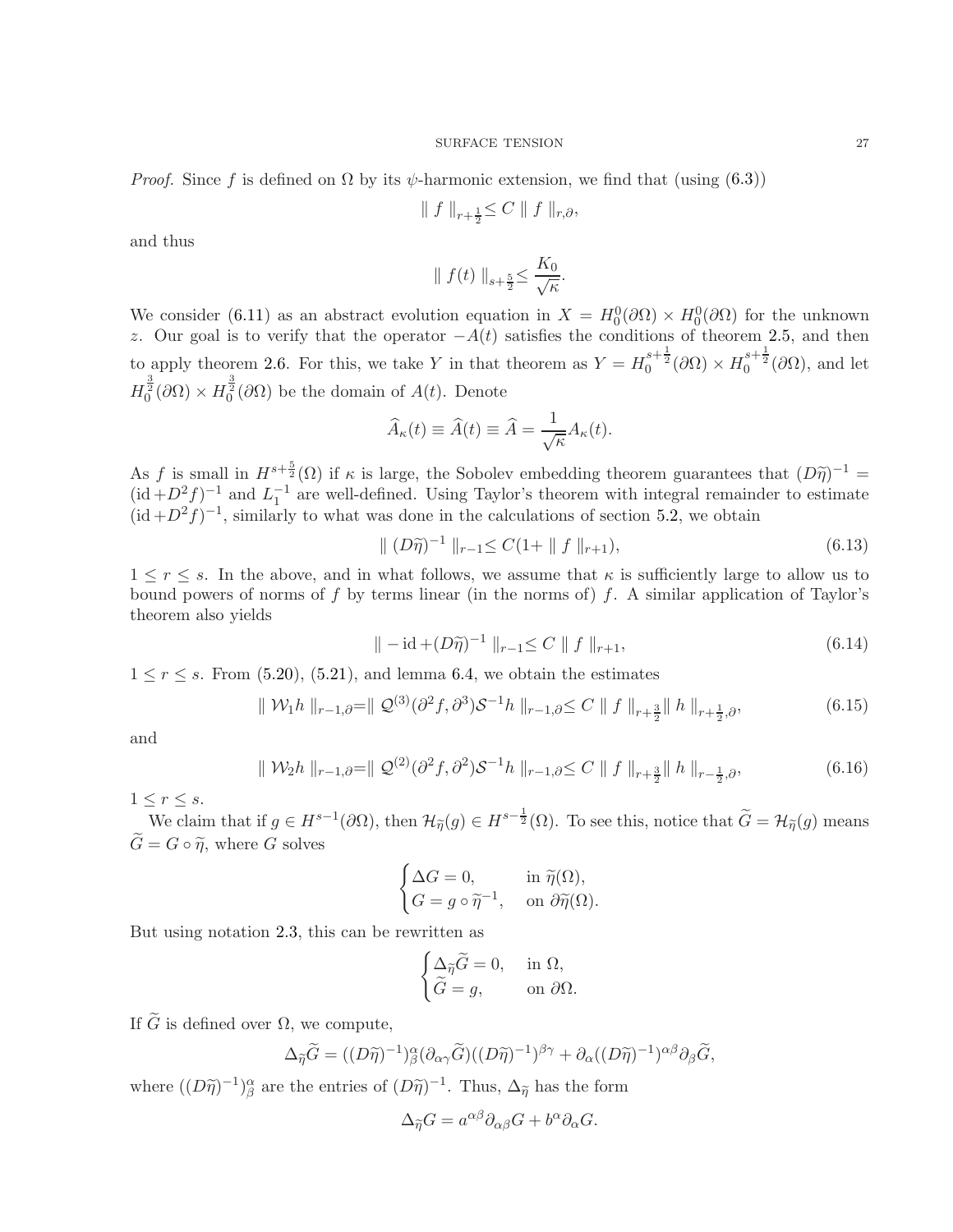We see that that  $a^{\alpha\beta}$  is in  $H^{s+\frac{1}{2}}(\Omega,\mathbb{R}^3)$  and  $b^{\alpha}$  is in  $H^{s-\frac{1}{2}}(\Omega,\mathbb{R}^3)$  since  $\nabla f \in H^{s+\frac{3}{2}}(\Omega)$ . Furthermore, as  $\nabla f$  is small in  $H^{s+\frac{3}{2}}(\Omega)$  and  $s>\frac{3}{2}+2$ , we know that  $(a^{\alpha\beta})$  is positive definite. Thus,  $\Delta_{\tilde{\eta}}$  is an elliptic operator, and the solution  $\tilde{G}$  will be in  $H^{s-\frac{1}{2}}(\Omega)$  if g is in  $H^{s-1}(\partial\Omega)$ . Moreover, we have the estimate

<span id="page-27-0"></span>
$$
\|\mathcal{H}_{\widetilde{\eta}}(g)\|_{s-\frac{1}{2}} \leq C(f)\|\,g\,\|_{s-1,\partial},
$$

where the constant  $C(f)$  depends on  $\|\nabla f\|_{s+\frac{3}{2}}$ .

Combining the above properties of  $\mathcal{H}_{\tilde{\eta}}$  with [\(6.14\)](#page-26-0), [\(6.15\)](#page-26-1), and [\(6.16\)](#page-26-2), it follows that

 $\parallel \mathcal{W}_3h \parallel_{r-1,\partial}$ 

=
$$
\|\Delta_{\nu}^{-1}\text{div}\left[\left(\nabla\mathcal{H}_{\tilde{\eta}}(\mathcal{S}h+\mathcal{Q}^{(3)}(\partial^2 f,\partial^3)\mathcal{S}^{-1}h+\mathcal{Q}^{(2)}(\partial^2 f,\partial^2)\mathcal{S}^{-1}h)\right)(-\text{id}+(\mathcal{D}\tilde{\eta})^{-1})\right]\|_{r-1,\partial}
$$
 (6.17)  
\n $\leq C\|f\|_{r+\frac{3}{2}}\|h\|_{r+\frac{1}{2},\partial}.$ 

 $1 \le r \le s$ . Similarly, [\(6.13\)](#page-26-3), [\(6.15\)](#page-26-1), and [\(6.16\)](#page-26-2) give

$$
\|\Delta_{\nu}^{-1}\mathrm{div}\left[D^2fL_1^{-1}P\Big(\nabla\mathcal{H}_{\widetilde{\eta}}(\mathcal{S}h+\mathcal{Q}^{(3)}(\partial^2f,\partial^3)\mathcal{S}^{-1}h+\mathcal{Q}^{(2)}(\partial^2f,\partial^2)\mathcal{S}^{-1}h)\Big)(D\widetilde{\eta})^{-1}\right]\|_{r-1,\partial}
$$
  
\$\leq C \|\ f\|\_{r+\frac{3}{2}}\|\ h\|\_{r+\frac{1}{2},\partial},

so that

$$
\| \mathcal{W}_4 h \|_{r-1,\partial} \le C \| f \|_{r+\frac{3}{2}} \| h \|_{r+\frac{1}{2},\partial}, \tag{6.18}
$$

if  $1 \leq r \leq s$ .

If  $\kappa$  sufficiently large, [\(6.13\)](#page-26-3), [\(6.15\)](#page-26-1), [\(6.16\)](#page-26-2), [\(6.17\)](#page-27-0), [\(6.18\)](#page-27-1), and the form of A, imply that  $\widehat{A}$  is arbitrarily close to

<span id="page-27-1"></span>
$$
\widehat{\mathcal{Z}}_0 = \frac{1}{\sqrt{\kappa}}\mathcal{Z}_0
$$

in  $B(H_0^r(\partial\Omega)\times H_0^r(\partial\Omega), X)$ , with  $\frac{3}{2} \leq r \leq s + \frac{1}{2}$  $\frac{1}{2}$ ; thus in particular in  $B(Y, X)$  and in  $B(H^{\frac{3}{2}}(\partial \Omega) \times$  $H^{\frac{3}{2}}(\partial\Omega), X$ ). Indeed, [\(6.15\)](#page-26-1), [\(6.16\)](#page-26-2), [\(6.17\)](#page-27-0), and [\(6.18\)](#page-27-1) show that

$$
\frac{1}{\sqrt{\kappa}}\sum_{i=0}^4\mathcal{W}_i
$$

is close to  $\widehat{z}_0$ , and the remaining terms in  $\widehat{A}$  are lower order operators multiplied by  $\frac{1}{\sqrt{2}}$  $\frac{1}{\kappa}$ .

Now we are ready to verify the several hypotheses of theorem [2.5.](#page-9-0) We start by first showing that theorem [2.4](#page-9-1) can be applied. By the operator  $A$ , we in fact mean its maximal operator, so that  $A$  is in fact closed in  $X$ . We shall not, however, make notational distinctions between  $A$  and its extension (see [\[33\]](#page-54-24) for details).

We start by showing that  $\widehat{A}$  generates a semi-group. Notice that  $\widehat{Z}_0 + \lambda, \lambda \in \mathbb{R}$ , is invertible (with bounded inverse), and so is  $\hat{A} + \lambda$ . Write

$$
\widehat{A} = (\widehat{A} - \widehat{\mathcal{Z}}_0) + \widehat{\mathcal{Z}}_0 \equiv \mathcal{E} + \widehat{\mathcal{Z}}_0.
$$
\n(6.19)

From the above estimates, we know that

$$
\| \mathcal{E} z \|_{0,\partial} \le C(K_0) \varepsilon \| z \|_{\frac{3}{2},\partial}, \tag{6.20}
$$

where  $\varepsilon$  can be as small as we want provided that  $\kappa$  is sufficiently large. Set

<span id="page-27-4"></span><span id="page-27-3"></span><span id="page-27-2"></span>
$$
w = (\hat{A} + \lambda)z,\tag{6.21}
$$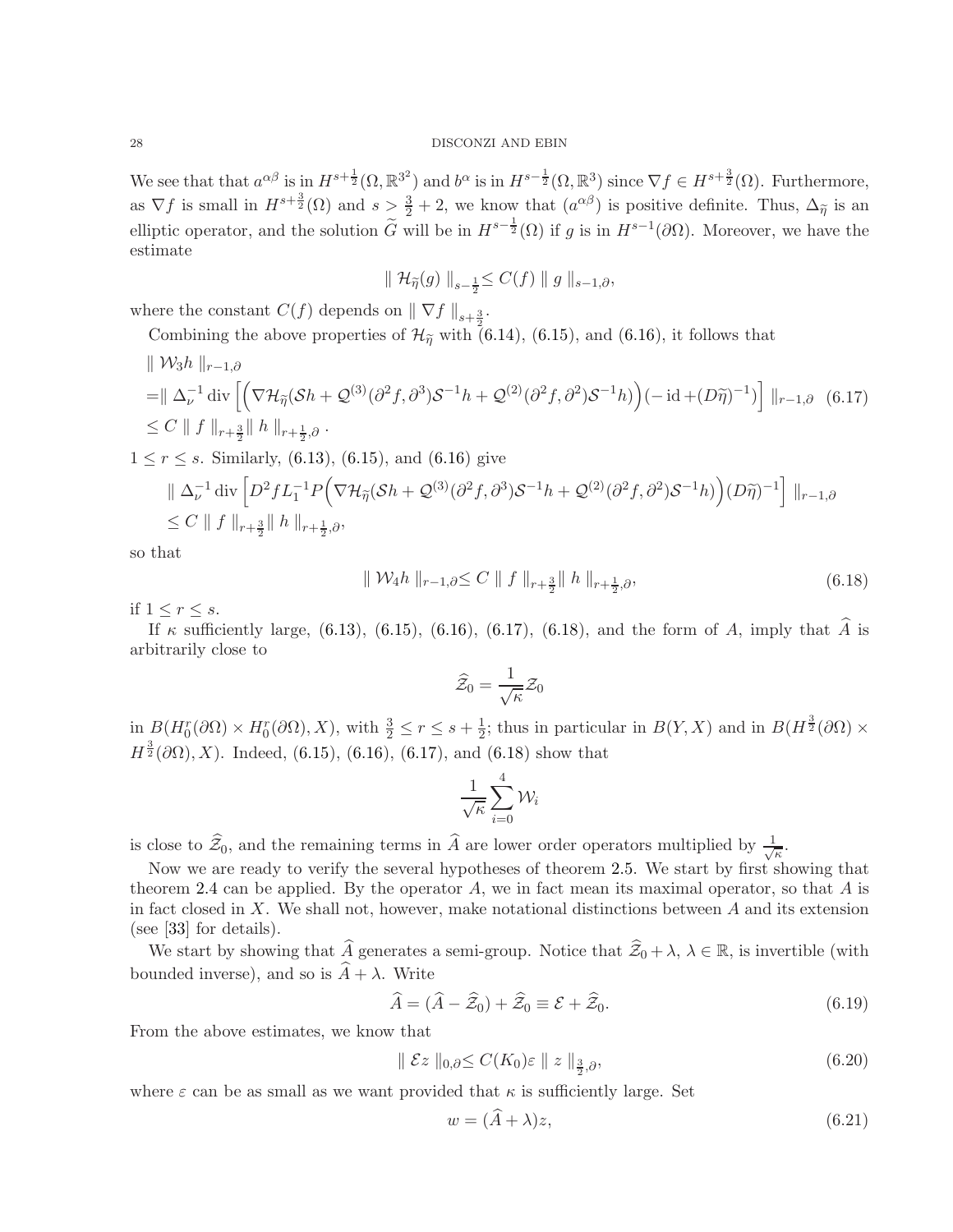and use the fact that  $\widehat{\mathcal{Z}}_0$  is skew-symmetric to obtain

<span id="page-28-4"></span>
$$
(w, z)_{0, \partial} = (\mathcal{E}z, z)_{0, \partial} + |\lambda| \| z \|_{0, \partial}^2,
$$

from which we get (using the Cauchy-Schwarz inequality and [\(6.20\)](#page-27-2))

$$
|\lambda| \| z \|_{0,\partial}^2 \leq \| z \|_{0,\partial} \| w \|_{0,\partial} + \| \mathcal{E} z \|_{0,\partial} \| z \|_{0,\partial}
$$
  
\n
$$
\leq \| z \|_{0,\partial} \| w \|_{0,\partial} + C(K_0) \varepsilon \| z \|_{\frac{3}{2},\partial} \| z \|_{0,\partial} .
$$
\n(6.22)

Next, we show that

$$
\| z \|_{\frac{3}{2}, \partial} \le C(|\lambda| \| z \|_{0, \partial} + \| w \|_{0, \partial}). \tag{6.23}
$$

Recalling the definition of  $\hat{\mathcal{Z}}_0$ , [\(6.19\)](#page-27-3) and [\(6.21\)](#page-27-4), we can write w more explicitly as

$$
\begin{pmatrix} w_1 \\ w_2 \end{pmatrix} = \begin{pmatrix} \lambda & -\mathcal{S} \\ \mathcal{S} + \mathcal{E}_{21} & \lambda + \mathcal{E}_{22} \end{pmatrix} \begin{pmatrix} z_1 \\ z_2 \end{pmatrix} . \tag{6.24}
$$

From the first row of [\(6.24\)](#page-28-0),

<span id="page-28-3"></span><span id="page-28-2"></span><span id="page-28-1"></span><span id="page-28-0"></span>
$$
z_2 = \lambda \mathcal{S}^{-1} z_1 - \mathcal{S}^{-1} w_1
$$

which implies

$$
\| z_2 \|_{\frac{3}{2}, \partial} \leq +C(|\lambda| \| z_1 \|_{0, \partial} + \| w_1 \|_{0, \partial}). \tag{6.25}
$$

The second row of [\(6.24\)](#page-28-0) gives

$$
z_1 = -S^{-1} \mathcal{E}_{21} z_1 - \lambda S^{-1} z_2 - S^{-1} \mathcal{E}_{22} z_2 + S^{-1} w_2,
$$

which gives (with the help of  $(6.20)$  and  $(6.25)$ ),

$$
\| z_1 \|_{\frac{3}{2},\partial} \le C(K_0) \varepsilon \| z_1 \|_{\frac{3}{2},\partial} + C|\lambda| \| z_2 \|_{0,\partial} + C(|\lambda| \| z_1 \|_{0,\partial} + \| w_1 \|_{0,\partial} + \| w_2 \|_{0,\partial}). \tag{6.26}
$$

The term  $C(K_0)\varepsilon \parallel z_1 \parallel_{\frac{3}{2},\partial}$  can be absorbed on the left-hand side by making  $\varepsilon$  small, and then  $(6.25)$ and  $(6.26)$  combine to give  $(6.23)$ .

From  $(6.22)$  and  $(6.23)$  it now follows that

$$
|\lambda| \| z \|_{0,\partial}^2 \leq C(K_0)(1+\varepsilon) \| z \|_{0,\partial} \| w \|_{0,\partial} + C(K_0)\varepsilon |\lambda| \| z \|_{0,\partial}^2.
$$

Thus, if  $\varepsilon$  is sufficiently small, we find  $|| z ||_{0,\partial} \leq \frac{C(K_0)}{|\lambda|}$  $\frac{(K_0)}{|\lambda|} \| w \|_{0,\partial}$ , or, since  $z = (\hat{A} + \lambda)^{-1}w$ ,

<span id="page-28-5"></span>
$$
\| (\widehat{A} + \lambda)^{-1} w \|_{0,\partial} \le \frac{C(K_0)}{|\lambda|} \| w \|_{0,\partial} .
$$
 (6.27)

From theorem [2.4,](#page-9-1) we conclude that the family  $\hat{A} = \hat{A}(t)$  generates a continuous semi-group, and that (i) of theorem [2.5](#page-9-0) is satisfied.

We now consider (ii) of theorem [2.5.](#page-9-0) As shown above, A is close to  $\mathcal{Z}_0$  if  $\kappa$  is large. Thus,  $\Lambda = (\widehat{A}(t))^{2s+1 \over 3}$  gives an isomorphism from Y to X, and  $\Lambda \widehat{A}(t) \Lambda^{-1}$  generates a semi-group on X. This implies, by the results of [\[33\]](#page-54-24), that  $e^{\tau A(t)}$  restricts to a semi-group on Y. Moreover, setting

$$
t(z_1, z_2) = ((\widehat{A}(t))^\frac{2s+1}{3} z_1, (\widehat{A}(t))^\frac{2s+1}{3} z_2)_{0, \partial},
$$

one obtains an inner product that generates the topology of  $Y$ . Then, an argument similar to the one leading to [\(6.27\)](#page-28-5) gives

$$
\parallel (\widehat{A} + \lambda)^{-1} \parallel_{\text{Op}(t)} \leq \frac{C(K_0)}{|\lambda|}.
$$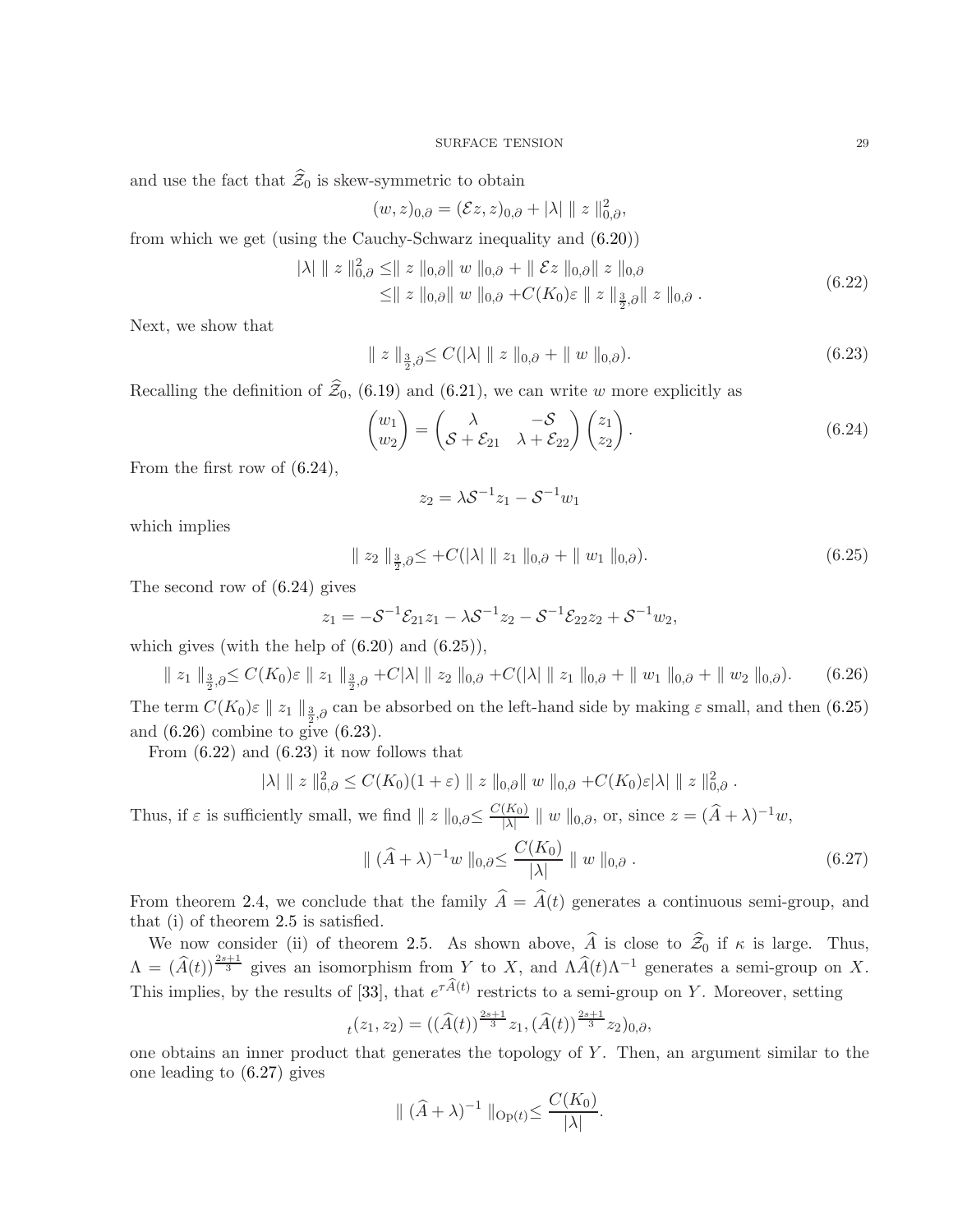From this, the remaining conditions of (ii) follow. From the continuity of  $t \mapsto f(t)$  in the  $H^{s+1}(\partial\Omega)$ norm (remark [6.8\)](#page-25-0), the assumptions on v and  $\tilde{q}_0$  and and the form of A, we obtain the continuity of  $t \mapsto \hat{A}(t)$  in  $B(Y, X)$ . The remaining hypotheses of theorem [2.5](#page-9-0) are routinely checked, and therefore we obtain the desired evolution operator for  $\widehat{A}$ , and hence for A as well.

Invoking theorem [2.6](#page-10-1) and given an initial condition, we obtain a solution to [\(6.11\)](#page-22-1), namely

$$
z \in C^0([0,T],Y) \cap C^1([0,T],X)
$$

It remains to verify that  $t \mapsto A(t)z(t)$  is continuous with respect to the  $H^{s-1}$  norm. Because  $z \in C^0([0,T], Y)$ , we have  $D^3 \mathcal{S}^{-1} z|_{\partial \Omega} \in C^0([0,T], H_0^{s-1}(\partial \Omega) \times H_0^{s-1}(\partial \Omega)$ ). The result now follows since the coefficients of  $A$  depend on at most two derivatives of  $f$ , and are therefore continuous in the  $H^{s-1}(\partial\Omega)$  norm because  $f \in \mathcal{M}$  (see again remark [6.8\)](#page-25-0). □

Proposition 6.12. In proposition [6.11,](#page-25-1) assume further that

$$
v \in C^{0} ([0, T], H^{s}(\Omega, \mathbb{R}^{3})) \cap C^{1}([0, T], H^{s-\frac{3}{2}}(\Omega, \mathbb{R}^{3})),
$$
  

$$
\widetilde{q}_{0} \in C^{0} ([0, T], H^{s+1}(\Omega, \mathbb{R})) \cap C^{1}([0, T], H^{s-\frac{1}{2}}(\Omega, \mathbb{R})),
$$

and

$$
f \in C^{0}([0, T], H_{0}^{s+2}(\partial \Omega, \mathbb{R})) \cap C^{1}([0, T], H_{0}^{s+\frac{1}{2}}(\partial \Omega, \mathbb{R})) \cap C^{2}([0, T], H_{0}^{s-1}(\partial \Omega, \mathbb{R}))
$$

satisfies

<span id="page-29-1"></span>
$$
\parallel \dot{f}\parallel_{s+\frac{1}{2},\partial} \leq K_0',
$$

for some constant  $K'_0$ . Then the solution  $z$  satisfies the estimate

$$
\| z(t) \|_{s + \frac{1}{2}, \partial} \le K_1 \| z(0) \|_{s + \frac{1}{2}, \partial} + \sup_{0 \le \tau \le t} \frac{K_1(1+t)}{\sqrt{\kappa}} \| \mathcal{G}(\tau) \|_{s - 1, \partial}
$$
  
+ 
$$
\sup_{0 \le \tau \le t} \frac{K_1(1+t)}{\sqrt{\kappa}} \| \partial_\tau \mathcal{G}(\tau) \|_{s - 1, \partial},
$$
 (6.28)

for a constant K<sub>1</sub> given by K<sub>1</sub> = sup<sub>0< $\tau$ </sub> $\varphi(\tau)$ , with P a continuous function of

$$
\parallel v(\tau) \parallel_s, \parallel \dot{v}(\tau) \parallel_{s-\frac{3}{2}}, \parallel \widetilde{q}_0(\tau) \parallel_{s+1}, \parallel \dot{\widetilde{q}}_0(\tau) \parallel_{s-\frac{1}{2}}, T, K_0, \text{ and } K'_0.
$$

Proof. It follows from the calculations in the proof of proposition [6.11](#page-25-1) that

<span id="page-29-0"></span>
$$
A_{\kappa}^{-1} = \frac{1}{\sqrt{\kappa}} \widehat{A}_{\kappa}^{-1},
$$

and that the norm of  $A_{\kappa}^{-1}$  is bounded by  $\frac{C(K_0)}{\sqrt{\kappa}}$  for large  $\kappa$ . Hence,

$$
\| A_{\kappa}^{-1} w \|_{s + \frac{1}{2}, \partial} \le \frac{C(K_0)}{\sqrt{\kappa}} \| w \|_{s - 1, \partial} .
$$
 (6.29)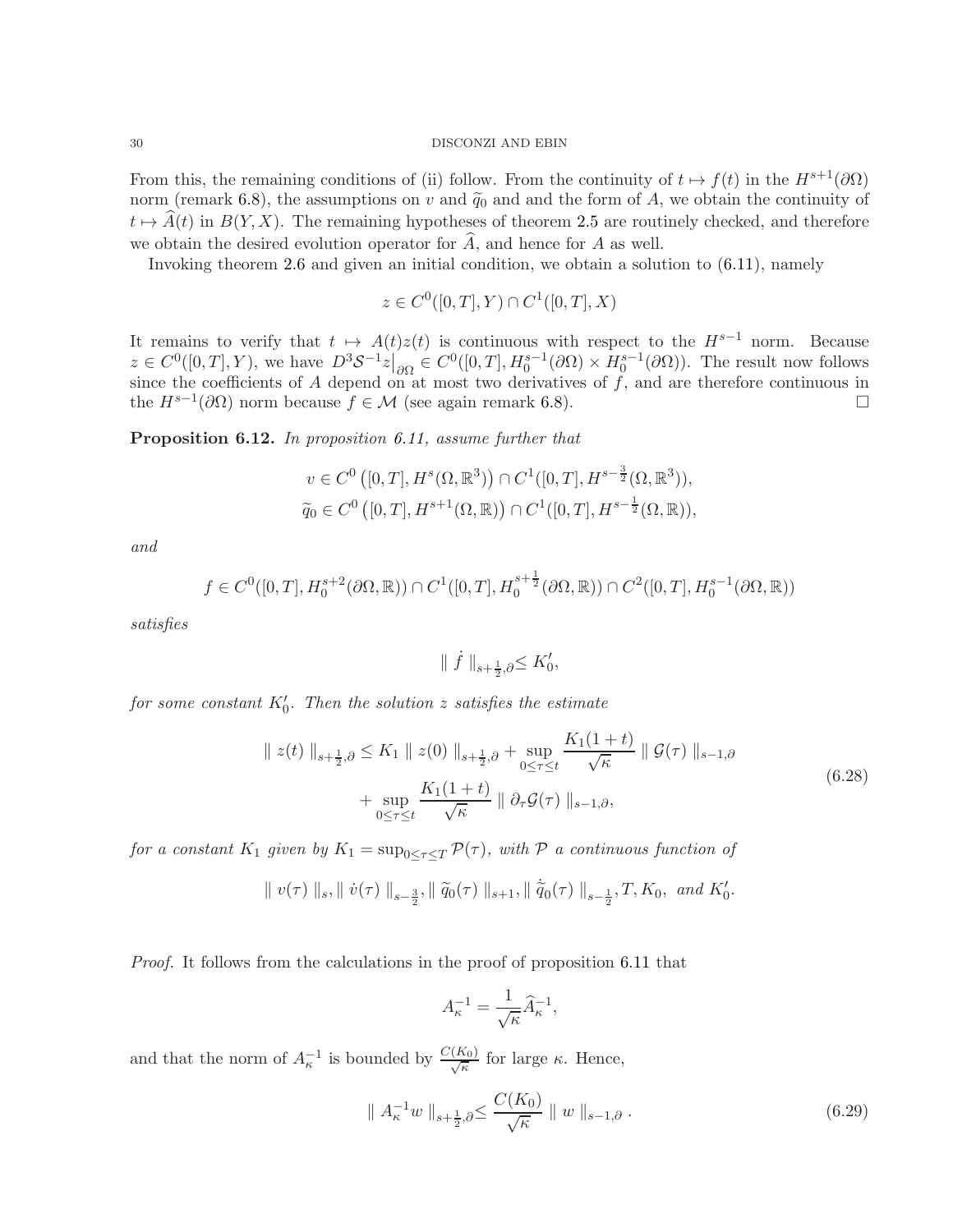Next, invoking Duhamel's principle, we have

$$
z(t) = U(t, 0)z(0) + \int_0^t U(t, \tau)G(\tau) d\tau
$$
  
=  $U(t, 0)z(0) + \int_0^t U(t, \tau)A_{\kappa}(\tau)(A_{\kappa}(\tau))^{-1}G(\tau) d\tau$   
=  $U(t, 0)z(0) + \int_0^t \partial_{\tau}U(t, \tau)(A_{\kappa}(\tau))^{-1}G(\tau) d\tau$   
=  $U(t, 0)z(0) + (A_{\kappa}(t))^{-1}G(t) - U(t, 0)(A_{\kappa}(0))^{-1}G(0)$   
+  $\int_0^t U(t, \tau)(A_{\kappa}(\tau))^{-1}(\partial_{\tau}A_{\kappa}(\tau))(A_{\kappa}(\tau))^{-1}G(\tau) d\tau - \int_0^t (A_{\kappa}(\tau))^{-1} \partial_{\tau}G(\tau) d\tau,$  (9.11)

where  $U$  is the evolution operator for  $-A_{\kappa}$ , satisfying

$$
\partial_{\tau} \mathcal{U}(t,\tau) = \mathcal{U}(t,\tau) A_{\kappa}(\tau)
$$

and  $\mathcal{U}(t, t) = I$  (identity operator), and we have integrated by parts and used

$$
\partial_{\tau}(A_{\kappa}(\tau))^{-1} = -(A_{\kappa}(\tau))^{-1} \partial_{\tau} A_{\kappa}(\tau) (A_{\kappa}(\tau))^{-1}
$$

Differentiating  $A_{\kappa}(t)$ , and using the hypotheses on f,  $\tilde{q}_0$ , and v, one checks, with the help of [\(6.29\)](#page-29-0), that

$$
\| (A_{\kappa}(\tau))^{-1} \partial_{\tau} A_{\kappa}(\tau) (A_{\kappa}(\tau))^{-1} w \|_{s + \frac{1}{2}, \partial} \leq \frac{C(K_0, K_0')}{\sqrt{\kappa}} \| w \|_{s - 1, \partial} .
$$
 (6.31)

<span id="page-30-1"></span><span id="page-30-0"></span>.

We remark that while the expression for  $\partial_{\tau}A_{\kappa}(\tau)$  is rather cumbersome, and thus will not be given here, the estimate  $(6.31)$  follows essentially by counting derivatives, with some of the less-regular terms handled via standard arguments. For instance,  $\dot{v} \in H^{s-\frac{3}{2}}(\Omega,\mathbb{R}^3)$ . But  $\dot{v}$  is divergence-free and tangent to the boundary, thus div $(\nabla_v \dot{v}) \in H^{s-\frac{5}{2}}(\Omega)$  and  $\langle \nu, \nabla_v \dot{v} \rangle = -\langle \nabla_v \nu, \dot{v} \rangle \in H^{s-2}(\partial \Omega)$ , so that  $Q(\nabla_v \dot{v}) \in H^{s-\frac{3}{2}}(\Omega,\mathbb{R}^3)$ . Thus  $(\Delta_{\nu}^{-1} \operatorname{div} \left( (D^2 \mathcal{S}^{-1} h) Q(\nabla_v \dot{v}) \right)) \in H^{s-\frac{1}{2}}(\Omega)$ , or

$$
\left(\Delta_{\nu}^{-1} \operatorname{div} \left( (D^2 \mathcal{S}^{-1} h) Q(\nabla_v \dot{v}) \right) \right)|_{\partial \Omega} \in H^{s-1}(\partial \Omega),
$$

This is needed in order that [\(6.31\)](#page-30-0) make sense (see  $\mathcal{W}_9$  in the definition of  $A_\kappa$ ).

Then combining  $(6.29)$  and  $(6.31)$  with  $(6.30)$  gives

$$
\| z(t) \|_{s+\frac{1}{2},\partial} \le C(K_0, K'_0) \Big( \| z(0) \|_{s+\frac{1}{2},\partial} + \sup_{0 \le \tau \le t} \frac{(1+t)}{\sqrt{\kappa}} \| \mathcal{G}(\tau) \|_{s-1,\partial}
$$
  
+ 
$$
\sup_{0 \le \tau \le t} \frac{(1+t)}{\sqrt{\kappa}} \| \partial_\tau \mathcal{G}(\tau) \|_{s-1,\partial} \Big).
$$

Note that the constant  $C(K_0, K'_0)$  appearing in the above estimate has the desired form (see notation [6.10\)](#page-25-2). This finishes the proof.  $\square$ 

<span id="page-30-2"></span>**Proposition 6.13.** Let  $h_1 \in H_0^{s+\frac{1}{2}}(\partial\Omega,\mathbb{R})$ , and assume the hypotheses of proposition [6.11.](#page-25-1) Then, if  $\kappa$  is sufficiently large, there exists a unique solution

$$
h \in C^{0}([0, T], H_{0}^{s+2}(\partial \Omega, \mathbb{R})) \cap C^{1}([0, T], H_{0}^{s+\frac{1}{2}}(\partial \Omega, \mathbb{R})) \cap C^{2}([0, T], H_{0}^{s-1}(\partial \Omega, \mathbb{R}))
$$

of [\(6.9\)](#page-22-0), satisfying  $h(0) = 0$ , and  $\dot{h}(0) = h_1$ , where where h is extended to  $\Omega$  via its  $\psi$ -harmonic extension. If in addition the hypotheses of proposition [6.12](#page-29-1) hold, then there exists a constant  $K_2 > 0$ ,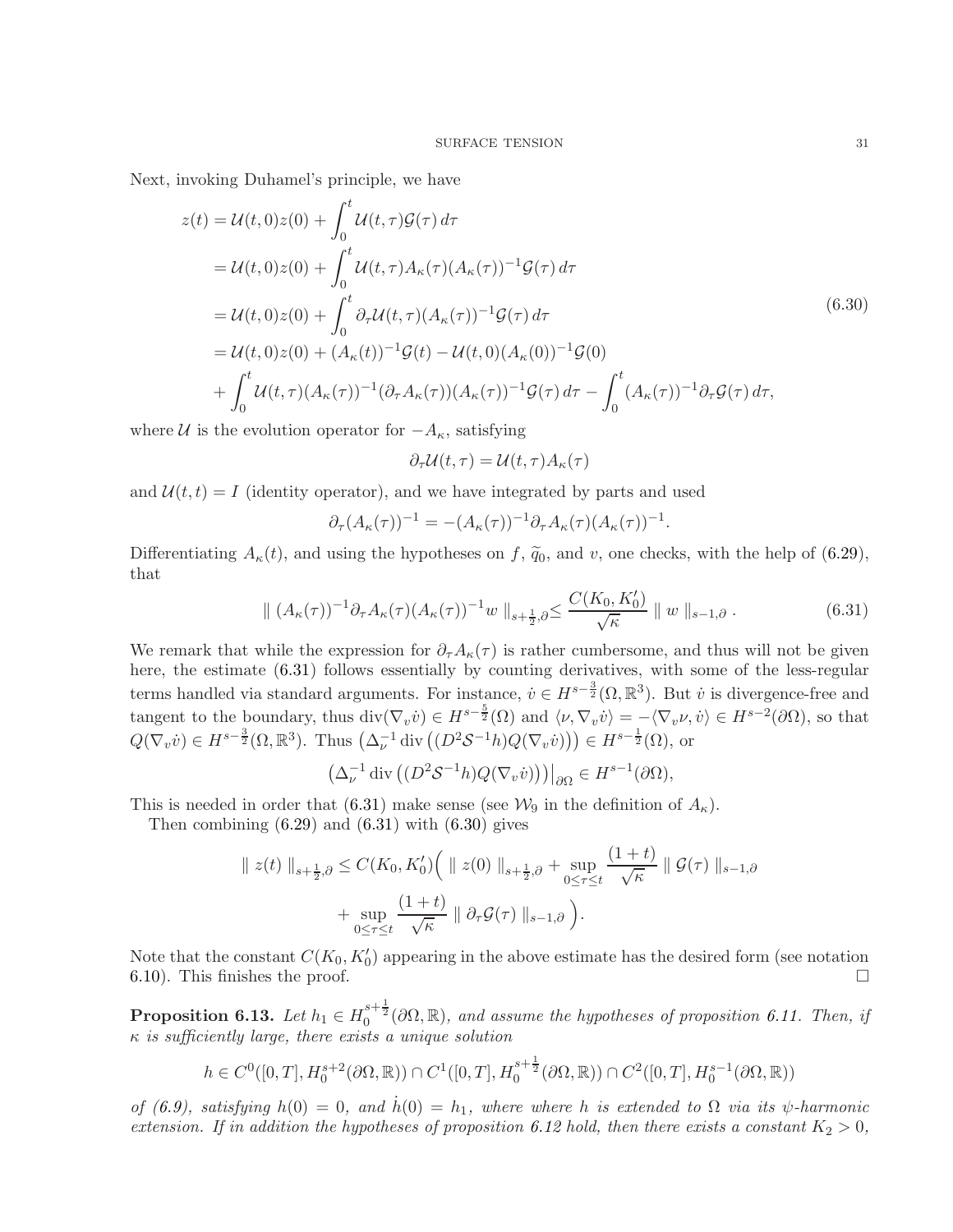such that,

$$
\| h(t) \|_{s+2,\partial} \le \frac{K_2}{\sqrt{\kappa}} \| h(0) \|_{s+\frac{1}{2},\partial} + \frac{K_2(1+T)}{\kappa},
$$
  

$$
\| h \|_{s+\frac{1}{2},\partial} \le K_2 \| h(0) \|_{s+\frac{1}{2},\partial} + \frac{K_2(1+T)}{\sqrt{\kappa}},
$$

and  $\|\ddot{h}\|_{s-1,\partial} \leq K_2$ ,  $0 \leq t \leq T$ , where  $K_2 = \sup_{0 \leq \tau \leq T} \mathcal{P}(\tau)$ , with P a continuous function of  $\|v(\tau)\|_{s}, \|\dot{v}(\tau)\|_{s-\frac{3}{2}}, \|\widetilde{q}_0(\tau)\|_{s+1}, \|\dot{\widetilde{q}}_0(\tau)\|_{s-\frac{1}{2}}, T, K_0, \text{ and } K_0'.$ 

*Proof.* The argument is more or less standard, so we shall go over it briefly. Let  $\mathcal G$  be given by [\(6.12\)](#page-22-2). Consider the solution to [\(6.11\)](#page-22-1) with initial condition  $z(0) = (0, h(0))$ . Define h as the solution of

<span id="page-31-0"></span>
$$
\partial_t h = z_2,
$$

with initial condition  $h(0) = 0$ . Then

$$
\sqrt{\kappa} \mathcal{S}h(t) = \sqrt{\kappa} \int_0^t \partial_t \mathcal{S}h(\tau) d\tau
$$

$$
= \sqrt{\kappa} \int_0^t \mathcal{S}z_2(\tau) d\tau
$$

$$
= z_1(t),
$$

after using the first line of [\(6.11\)](#page-22-1), i.e.,  $\partial_t z_1 = \sqrt{\kappa} S z_2$ . By inspection we see that  $h = \frac{1}{\sqrt{\kappa}}$  $\frac{1}{\kappa} \mathcal{S}^{-1} z_1$  solves [\(6.9\)](#page-22-0) and has the correct regularity.

From the properties of  $S$  that follow from lemma [6.4,](#page-20-2)

$$
\frac{\sqrt{\kappa}}{C} \parallel h \parallel_{s+2,\partial} \leq \parallel \sqrt{\kappa} \mathcal{S}h \parallel_{s+\frac{1}{2}} \leq C\sqrt{\kappa} \parallel h \parallel_{s+2,\partial},
$$
\n(6.32)

which combined with  $(6.28)$  and the definition of z gives

$$
\| h \|_{s+2,\partial} \le C(K_1) \Big( \frac{1}{\sqrt{\kappa}} \| \dot{h}(0) \|_{s+\frac{1}{2},\partial} + \sup_{0 \le \tau \le t} \frac{(1+t)}{\kappa} \| \mathcal{G}(\tau) \|_{s-1,\partial}
$$
  
+ 
$$
\sup_{0 \le \tau \le t} \frac{(1+t)}{\kappa} \| \partial_\tau \mathcal{G}(\tau) \|_{s-1,\partial} \Big),
$$

and

$$
\|\dot{h}\|_{s+\frac{1}{2},\partial} \le C(K_1) \Big( \|\dot{h}(0)\|_{s+\frac{1}{2},\partial} + \sup_{0 \le \tau \le t} \frac{(1+t)}{\sqrt{\kappa}} \|\mathcal{G}(\tau)\|_{s-1,\partial}
$$
  
+ 
$$
\sup_{0 \le \tau \le t} \frac{(1+t)}{\sqrt{\kappa}} \|\partial_\tau \mathcal{G}(\tau)\|_{s-1,\partial} \Big),
$$

where  $K_1$  is the constant appearing in the conclusion of proposition [6.12,](#page-29-1) and we have used  $h(0) = 0$ . The estimate for  $\ddot{h}$  now follows by solving for  $\ddot{h}$  in equation [\(6.9\)](#page-22-0) and using the above estimates for h and h. We then invoke the definition of  $\mathcal G$  to obtain the result. Here, we need to check that  $\mathcal G$  indeed has the correct regularity. This follows from the fact that  $v$  and  $\dot{v}$  are divergence free and tangent to the boundary, so that  $Q(\nabla_v v) \in H^s(\Omega, \mathbb{R}^3)$  and  $Q(\nabla_v \dot{v}) \in H^{s-\frac{3}{2}}(\Omega, \mathbb{R}^3)$  (see similar discussion right after  $(6.31)$ ).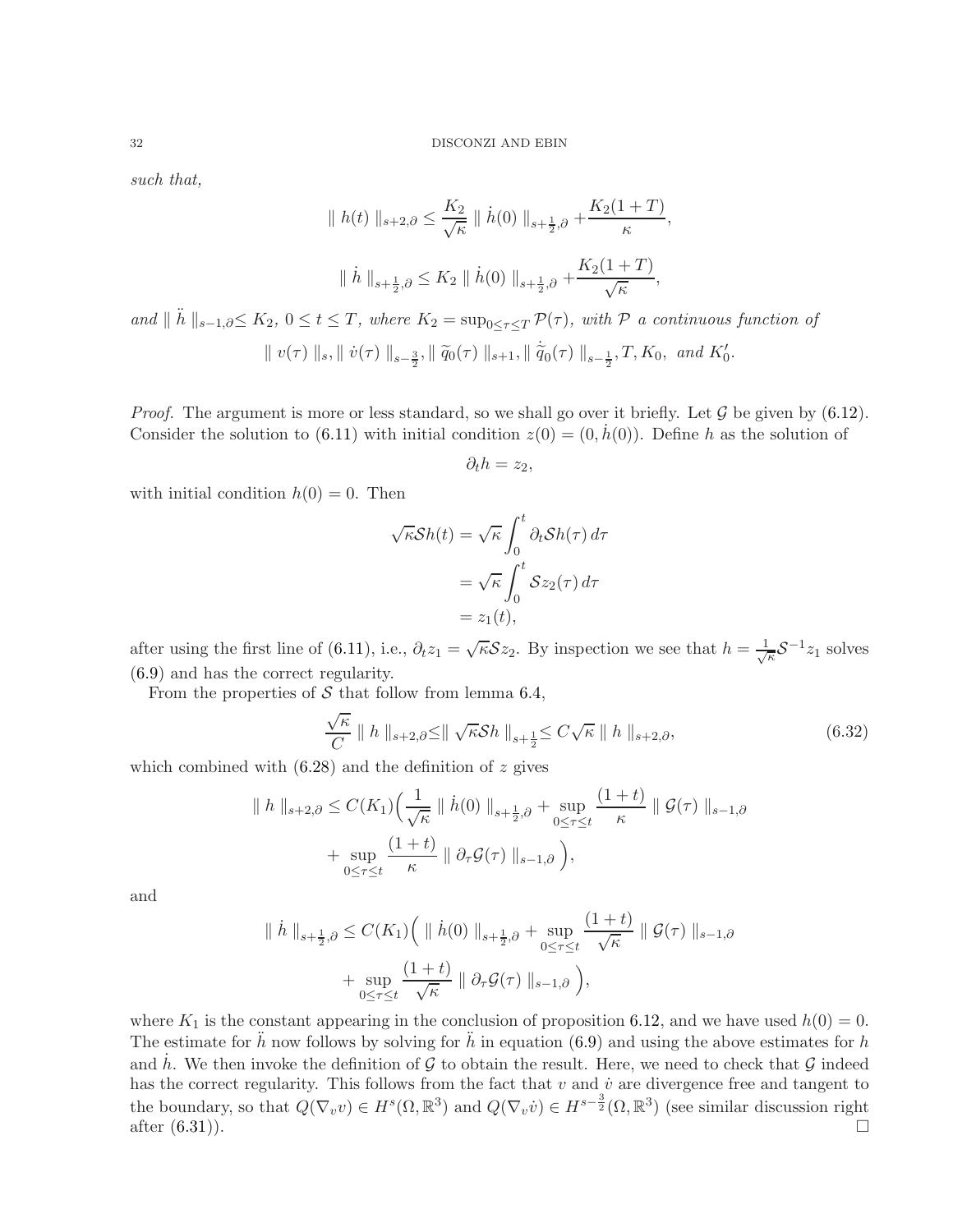The main result of this section, theorem [6.16](#page-32-0) below, uses the Schauder fixed point theorem and the Arzelà-Ascoli theorem, which we state for the reader's convenience.

<span id="page-32-1"></span>**Theorem 6.14.** (Schauder fixed point) Let S be a closed convex set in a Banach space, and let T be a continuous mapping of S into itself such that the image  $T(S)$  is pre-compact. Then T has a fixed point.

*Proof.* [\[48\]](#page-54-28) or [\[27\]](#page-53-27).

**Theorem 6.15.** (Arzelà-Ascoli) Let X be a topological space and  $(Y, d)$  a metric space. Consider  $C^0(X,Y)$  with the topology of compact convergence. Let F be a subset of  $C^0(X,Y)$ . If F is equicontinuous under d and the set

$$
\mathcal{F}_x = \{ f(x) \, | \, f \in \mathcal{F} \}
$$

has compact closure for each  $x \in X$ , then F is contained in a compact subspace of  $C^0(X,Y)$ .

*Proof.* [\[45\]](#page-54-29).

Theorem 6.16. Assume that

$$
v \in C^{0}([0, T], H^{s}(\Omega, \mathbb{R}^{3})) \cap C^{1}([0, T], H^{s-\frac{3}{2}}(\Omega, \mathbb{R}^{3})), \operatorname{div}(v) = 0,
$$

and

$$
\widetilde{q}_0 \in C^0\left([0,T], H^{s+1}(\Omega, \mathbb{R})\right) \cap C^1([0,T], H^{s-\frac{1}{2}}(\Omega, \mathbb{R})),
$$

 $s > \frac{3}{2} + 2$ ,  $T > 0$ . Let  $f_1 \in H_0^{s + \frac{1}{2}}(\partial \Omega)$  satisfy

$$
\| f_1 \|_{s + \frac{1}{2}, \partial} \le \frac{K_3}{\sqrt{\kappa}}, \tag{6.33}
$$

for some constant K<sub>3</sub>. Finally, let G be given by [\(6.12\)](#page-22-2). Then, if  $\kappa$  is sufficiently large, there exists  $a T' \in (0, T]$  and a solution

$$
f \in C^{0}([0, T'], H_0^{s+2}(\partial \Omega, \mathbb{R})) \cap C^{1}([0, T'], H_0^{s+\frac{1}{2}}(\partial \Omega, \mathbb{R})) \cap C^{2}([0, T'], H_0^{s-1}(\partial \Omega, \mathbb{R})),
$$

satisfying [\(6.1\)](#page-19-1) with initial conditions  $f(0) = 0$ , and  $\dot{f}(0) = f_1$ . In (6.1), it is understood that f is extended  $\psi$ -harmonically to  $\Omega$ . Furthermore, f obeys the estimate

$$
\| f \|_{s+2,\partial} \leq \frac{K_4}{\kappa},
$$
  

$$
\| \dot{f} \|_{s+\frac{1}{2},\partial} \leq \frac{K_4}{\sqrt{\kappa}},
$$

and

$$
\parallel \ddot{f} \parallel_{s-1,\partial} \leq K_4.
$$

The constant  $K_4$  is given by  $K_4 = \sup_{0 \leq \tau \leq T} \mathcal{P}(\tau)$ , with  $\mathcal P$  a continuous function of

$$
\parallel v(\tau) \parallel_s, \parallel \dot{v}(\tau) \parallel_{s-\frac{3}{2}}, \parallel \widetilde{q}_0(\tau) \parallel_{s+1}, \parallel \dot{\widetilde{q}}_0(\tau) \parallel_{s-\frac{1}{2}}, T, \text{ and } K_3.
$$

<span id="page-32-0"></span>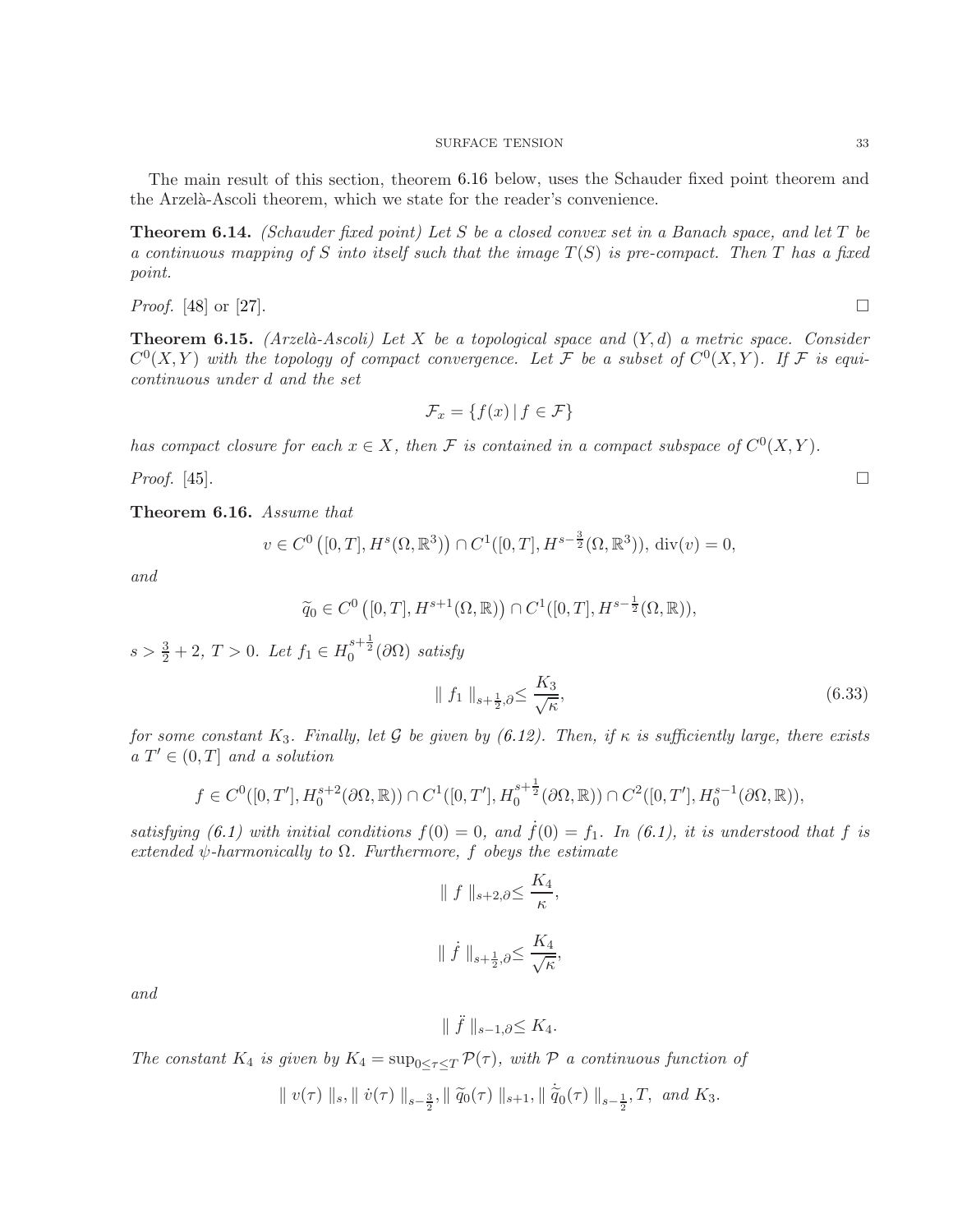*Proof.* Consider the set  $M$  from notation [6.7](#page-25-3) with the metric

$$
d(f,g) = \sup_{0 \le t \le T} || f(t) - g(t) ||_{0,\partial}.
$$

We start by noticing that M is a complete metric space in the metric d. Indeed, if  $f_n \to f$  in the metric d, then, from the facts that  $B_R(0) \subset H^{s+2}(\partial\Omega)$  is weakly compact where  $B_R(0)$  denotes the ball about zero of radius R in the metric d and that the embedding  $H^{s+2}(\partial\Omega) \subset H^0(\partial\Omega)$  is compact, we conclude  $\| f \|_{s+2,\partial} \leq R$ . By the same reasoning we also find that, for each  $t, f(t) \in H^{s+\frac{1}{2}}(\partial\Omega)$ , and  $f_n(t) \to f(t)$  in  $H^{s+\frac{1}{2}}(\partial \Omega)$  since  $H^{s+2}(\partial \Omega) \subset H^{s+\frac{1}{2}}(\partial \Omega)$  compactly. But,

$$
\| f(t) - f(t') \|_{s + \frac{1}{2},\partial} \le \| f(t) - f_n(t) \|_{s + \frac{1}{2},\partial} + \| f_n(t) - f_n(t') \|_{s + \frac{1}{2},\partial} + \| f_n(t') - f(t') \|_{s + \frac{1}{2},\partial}
$$
  

$$
\le \| f(t) - f_n(t) \|_{s + \frac{1}{2},\partial} + \ell |t - t'| + \| f_n(t') - f(t') \|_{s + \frac{1}{2},\partial}.
$$

Passing to the limit we conclude that  $|| f(t) - f(t') ||_{s+\frac{1}{2},\partial} \leq \ell |t-t'|$ , thus  $f \in M$ . Therefore, M is a closed subset of the Banach space  $L^{\infty}([0,T], H_0^0(\partial\Omega))$ . One immediately checks that M is convex.

Given  $f \in \mathcal{M}$  satisfying

<span id="page-33-0"></span>
$$
\parallel f \parallel_{s+2,\partial} \le \frac{K_0}{\sqrt{\kappa}},\tag{6.34}
$$

proposition [6.13](#page-30-2) yields a solution h to [\(6.9\)](#page-22-0) if  $\kappa$  is sufficiently large. We shall show that, if T is small,  $\kappa$  large, and R and  $\ell$  are suitably chosen, the association  $f \mapsto h$  defines a map  $\Phi : \mathcal{M} \to$  $L^{\infty}([0,T], H_0^0(\partial\Omega))$ , which (i) takes M into itself, (ii) is continuous, and (iii) has image  $\Phi(\mathcal{M})$  precompact in  $\dot{L}^{\infty}([0,T], H_0^0(\partial\Omega)).$ 

To fix the constant  $K_0$  in [\(6.34\)](#page-33-0), we put  $K_0 = K_3$ . Choose  $R = R(K_0, \kappa) = \frac{K_0}{\sqrt{\kappa}}$  $\frac{0}{\kappa}$ , so that  $(6.34)$ holds for  $f \in \mathcal{M}$ . Thus, in light of proposition [6.13,](#page-30-2) we obtain a map

$$
\Phi: \mathcal{M} \to C^{0}([0, T], H_{0}^{s+2}(\partial \Omega)) \cap C^{1}([0, T], H_{0}^{s+\frac{1}{2}}(\partial \Omega)) \cap C^{2}([0, T], H_{0}^{s-1}(\partial \Omega)),
$$

given by  $\Phi(f) = h$ , where h is the solution of [\(6.9\)](#page-22-0) with initial conditions  $h(0) = 0$ ,  $h(0) = f_1$ . Notice that  $\Phi$  can be viewed as a map from M to  $L^{\infty}([0,T], H_0^0(\partial\Omega)).$ 

Letting  $z = (\sqrt{\kappa} \mathcal{S}h, \dot{h})$ , where  $\mathcal S$  is given by  $(6.10)$ , z satisfies  $(6.11)$ , and is given by

<span id="page-33-1"></span>
$$
z(t) = \mathcal{U}(t,0)z(0) + \int_0^t \mathcal{U}(t,\tau)\mathcal{G}(\tau) d\tau,
$$
\n(6.35)

where  $z(0) = (0, f_1)$ , U is the evolution operator associated with  $-A_k(t)$  (see proposition [6.11\)](#page-25-1), and G is given by  $(6.12)$ . From this and  $(6.32)$ ,

$$
\| h \|_{s+2,\partial} \leq \frac{C(K_0)}{\sqrt{\kappa}} \| f_1 \|_{s+\frac{1}{2},\partial} + \frac{C(K_0)T}{\sqrt{\kappa}} \sup_{0 \leq \tau \leq T} \| \mathcal{G}(\tau) \|_{s+\frac{1}{2},\partial}
$$
  

$$
\leq \frac{C(K_0)K_3}{\kappa} + \frac{C(K_0)T}{\sqrt{\kappa}} \sup_{0 \leq \tau \leq T} \| \mathcal{G}(\tau) \|_{s+\frac{1}{2},\partial},
$$
(6.36)

using [\(6.33\)](#page-32-0). We note that C does depend on  $K_0$  because of the estimates for  $A_{\kappa}(t)$  in the proof of proposition [6.11.](#page-25-1) Choose T small and  $\kappa$  large so that

$$
\frac{C(K_0)T}{\sqrt{\kappa}} \sup_{0 \le \tau \le T} \| \mathcal{G}(\tau) \|_{s+\frac{1}{2},\partial} < \frac{R}{2},
$$

and

<span id="page-33-2"></span>
$$
\frac{C(K_0)K_3}{\kappa} < \frac{R}{2}.
$$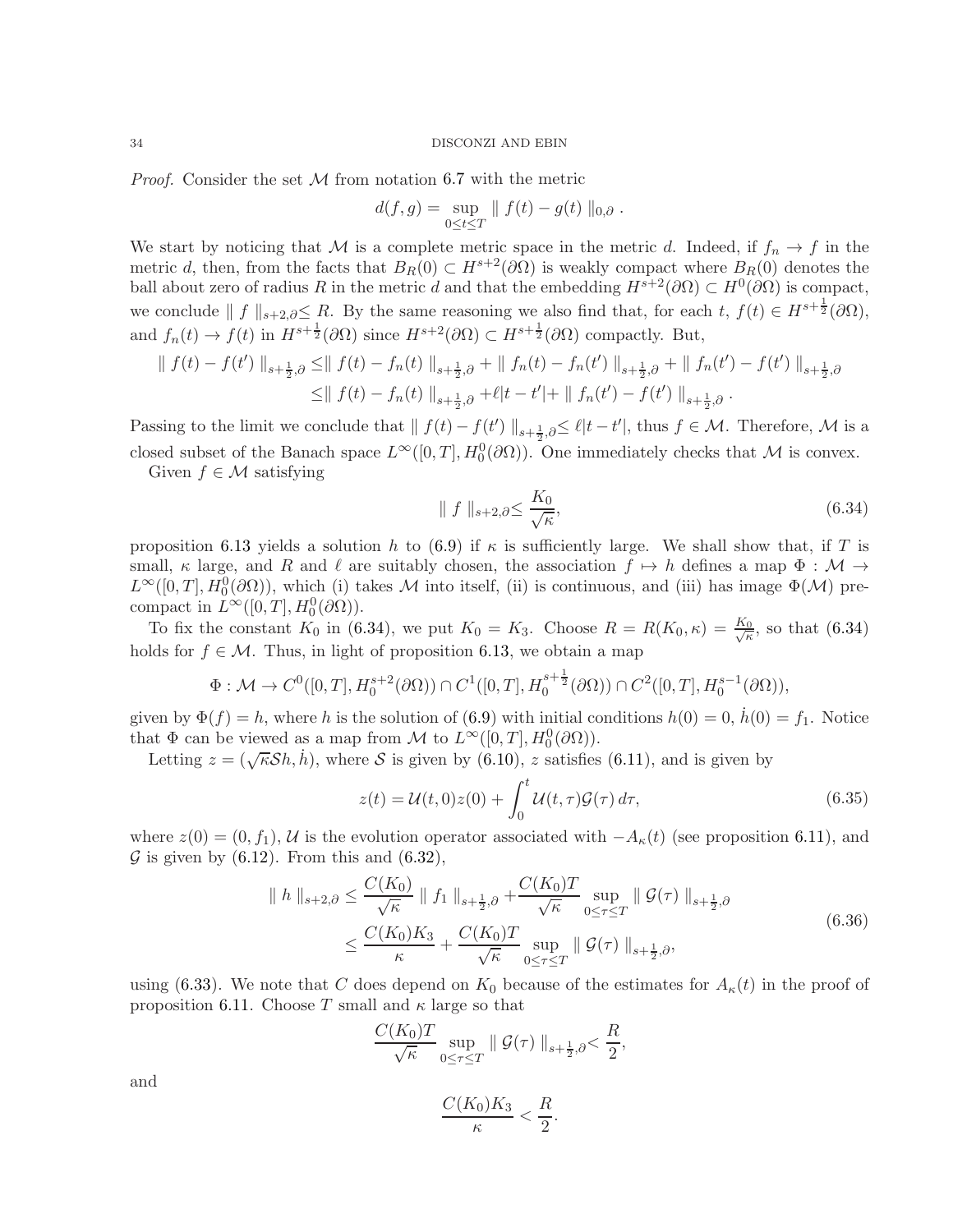are satisfied.

Note that this last inequality is possible despite the dependence of R on  $K_0$  and  $\kappa$  because R is of the order of  $\frac{1}{\sqrt{2}}$  $\frac{1}{\kappa}$ , while the left hand side of the last inequality is of order  $\frac{1}{\kappa}$ . We conclude that  $|| h ||_{s+2,\partial} \leq R$ . [\(6.35\)](#page-33-1) also gives

<span id="page-34-0"></span>
$$
\| h \|_{s + \frac{1}{2}, \partial} \le C(K_0) \| f_1 \|_{s + \frac{1}{2}, \partial} + C(K_0) T \sup_{0 \le \tau \le T} \| \mathcal{G}(\tau) \|_{s + \frac{1}{2}, \partial}
$$
  

$$
\le \frac{C(K_0) K_3}{\sqrt{\kappa}} + C(K_0) T \sup_{0 \le \tau \le T} \| \mathcal{G}(\tau) \|_{s + \frac{1}{2}, \partial} .
$$
 (6.37)

This implies  $||h(t) - h(t')||_{s + \frac{1}{2}, \partial} \leq \ell |t - t'|$  if we choose  $\ell$  large enough as to have the right side of [\(6.37\)](#page-34-0) less than  $\ell$ . We conclude that  $h \in \mathcal{M}$ , i.e.,  $\Phi$  maps  $\mathcal M$  into itself.

Next, we study the continuity of  $\Phi$ . This requires estimating  $h-\widetilde{h} \equiv \Phi(f)-\Phi(\widetilde{f})$ , where  $f, \widetilde{f} \in \mathcal{M}$ . Let z be as above, and  $\widetilde{z} = (\sqrt{\kappa S} \widetilde{h}, \widetilde{h})$ , with  $-\widetilde{A}_{\kappa}$  the operator in [\(6.11\)](#page-22-1) with  $\widetilde{f}$  in place of f, and  $\widetilde{U}$ the corresponding evolution operator. We have the estimate:

<span id="page-34-1"></span>
$$
\|z - \widetilde{z}\|_{0,\partial} \le C(K_0) \int_0^T \| (A(t) - \widetilde{A}(t))z(t) \|_{0,\partial} dt.
$$
 (6.38)

We recall how [\(6.38\)](#page-34-1) is obtained. Computing we find

$$
\partial_s(\mathcal{U}(t,s)\mathcal{U}(s,r)y) = \partial_s\mathcal{U}(t,s)\mathcal{U}(s,r)y + \mathcal{U}(t,s)\partial_s\mathcal{U}(s,r)y \n= \widetilde{\mathcal{U}}(t,s)\widetilde{A}(s)\mathcal{U}(s,r)y - \widetilde{\mathcal{U}}(t,s)A(s)\mathcal{U}(s,r)y.
$$

Then integrating between  $r$  and  $t$ , we get

<span id="page-34-4"></span><span id="page-34-3"></span><span id="page-34-2"></span>
$$
\widetilde{\mathcal{U}}(t,r)y - \mathcal{U}(t,r)y = \int_r^t \widetilde{\mathcal{U}}(t,s)(\widetilde{A}(s) - A(s))\mathcal{U}(s,r)y\,ds.
$$
\n(6.39)

Setting  $r = 0$  and  $y = z(0)$  in  $(6.39)$  gives

$$
\widetilde{\mathcal{U}}(t,0)z(0) - \mathcal{U}(t,0)z(0) = \int_0^t \widetilde{\mathcal{U}}(t,s)(\widetilde{A}(s) - A(s))\mathcal{U}(s,0)z(0) ds,
$$
\n(6.40)

Setting  $y = \mathcal{G}(r)$  in [\(6.39\)](#page-34-2) and integrating in r yields

$$
\int_0^t (\widetilde{\mathcal{U}}(t,r) - \mathcal{U}(t,r))\mathcal{G}(r) dr = \int_0^t \int_r^t \widetilde{\mathcal{U}}(t,s)(\widetilde{A}(s) - A(s))\mathcal{U}(s,r)\mathcal{G}(r) ds dr
$$
\n
$$
= \int_0^t \widetilde{\mathcal{U}}(t,s)(\widetilde{A}(s) - A(s))\int_0^s \mathcal{U}(s,r)\mathcal{G}(r) dr ds.
$$
\n(6.41)

[\(6.40\)](#page-34-3) and [\(6.41\)](#page-34-4) imply [\(6.38\)](#page-34-1); see [\[35\]](#page-54-30) for details.

We need to estimate the difference  $(A(t) - A(t))z(t)$  in [\(6.38\)](#page-34-1). For this, we point out that the operators  $\mathcal{Z}_0$ ,  $\mathcal{Z}_5$ ,  $\mathcal{Z}_7$ , and  $\mathcal{Z}_9$  that figure in the definition of A do not depend on f, being therefore the same for  $A(t)$  and  $A(t)$ . Hence, they cancel out in the difference  $A(t) - A(t)$ .

Continuing we have

<span id="page-34-5"></span>
$$
\| (\widetilde{A}(t) - A(t))z \|_{0,\partial}^2 = ((\widetilde{A}(t) - A(t))z, (\widetilde{A}(t) - A(t))z)_{0,\partial}
$$
  
\n
$$
= ((\widetilde{A}(t) - A(t))^* (\widetilde{A}(t) - A(t))z, z)_{0,\partial}
$$
  
\n
$$
\leq \| (\widetilde{A}(t) - A(t))^* (\widetilde{A}(t) - A(t))z \|_{-r,\partial} \| z \|_{r,\partial}
$$
\n(6.42)

where  $(\tilde{A}(t) - A(t))^*$  is the adjoint of  $\tilde{A}(t) - A(t)$  in  $H_0^0(\partial\Omega)$ .  $\tilde{A}^*$  and  $A^*$  are pseudo-differential operators or order  $\frac{3}{2}$  whose coefficients depend on at most four derivatives of f, and in the last step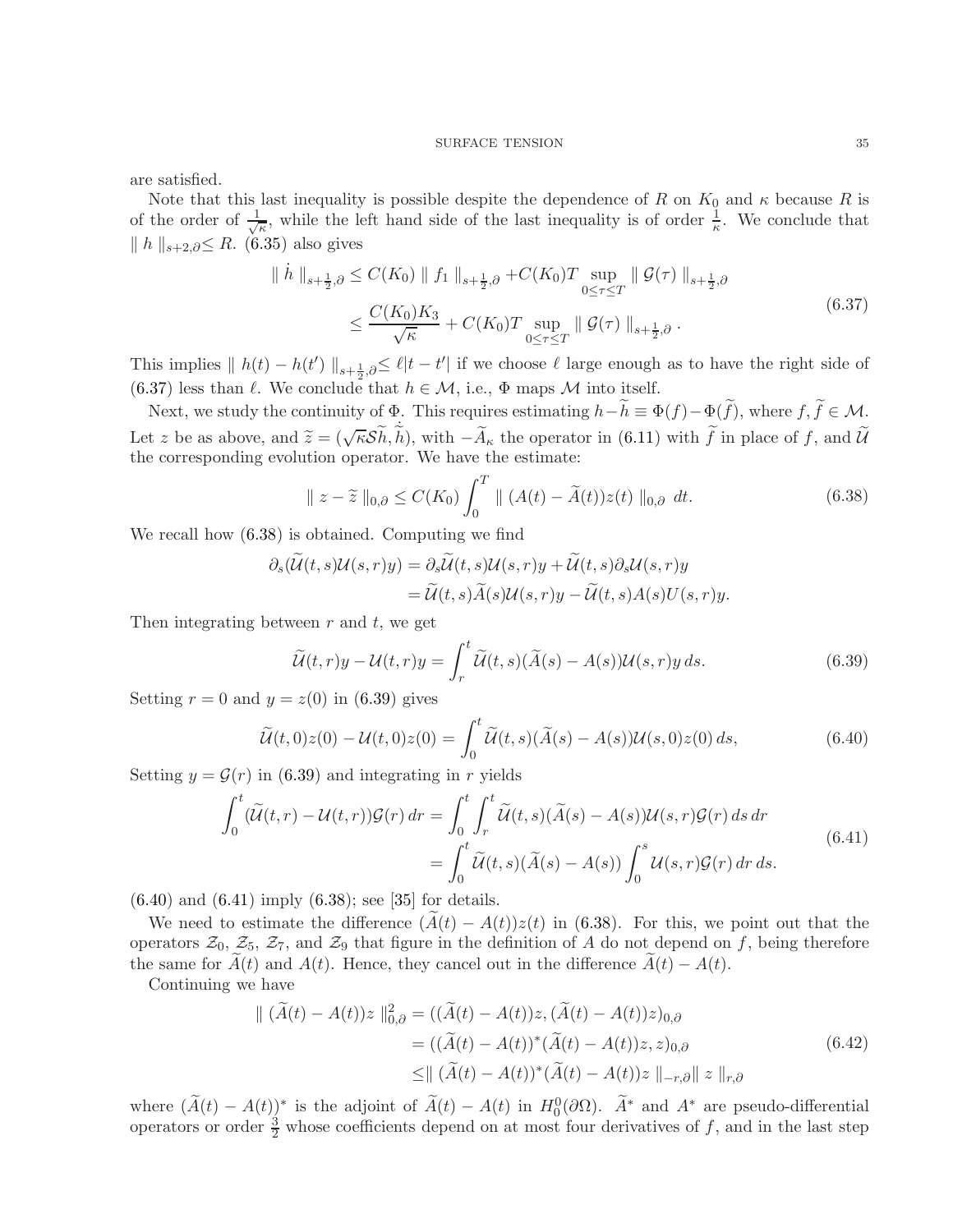we used the generalized Cauchy-Schwarz inequality  $(a, b)_0 \le ||a||-r|| b ||_r$ , with  $|| \cdot ||_{-r}$  denoting the negative Sobolev norm, and  $r \leq s + \frac{1}{2}$  $\frac{1}{2}$  a number that will be conveniently chosen.

Since  $(\widetilde{A}(t) - A(t))^*$  involves at most four derivatives of  $f, f \in H^{s+2}(\partial\Omega)$ , and  $s > \frac{n}{2} + 2 = \frac{n-1}{2} + \frac{5}{2}$ 2 (so that  $s - 2 > \frac{n-1}{2}$ ), we can apply [\(2.2\)](#page-7-3) to get

$$
\| (\widetilde{A}(t) - A(t))^* (\widetilde{A}(t) - A(t))z \|_{-r,\partial} \le C\sqrt{\kappa} \| \partial^4 f \|_{s-2,\partial} \| (\widetilde{A}(t) - A(t))z \|_{-r+\frac{3}{2},\partial}
$$
  

$$
\le \frac{C(K_0)}{\sqrt{\kappa}} \| (\widetilde{A}(t) - A(t))z \|_{-r+\frac{3}{2},\partial},
$$

where  $\partial^4 f$  symbolically represents terms in at most four derivatives of f, and where we used the fact that the  $s + 2$  norm of f gives a  $\frac{1}{\kappa}$  factor. Thus [\(6.42\)](#page-34-5) reads

$$
\| (\widetilde{A}(t) - A(t))z \|_{0,\partial}^2 \le \frac{C(K_0)}{\sqrt{\kappa}} \| (\widetilde{A}(t) - A(t))z \|_{-r + \frac{3}{2},\partial} \| z \|_{s + \frac{1}{2},\partial}.
$$
 (6.43)

Recall now how  $(6.11)$  was obtained from  $(6.9)$ . Each term in  $(6.9)$  is a pseudo-differential operator of order at most three, whose coefficients depend on at most second derivatives of  $f$ , although this dependence may be non-local due to the presence of the operator  $\Delta_{\nu}^{-1} \circ \text{div}$ . If  $p(D)h$  is one of such pseudo-differential operators acting on  $h$ , the corresponding term in  $(6.11)$  is of the form

$$
\frac{1}{\sqrt{\kappa}}p(D)\circ \mathcal{S}^{-1}(\sqrt{\kappa}\mathcal{S}h)\equiv \frac{1}{\sqrt{\kappa}}p(D)\circ \mathcal{S}^{-1}z_1,
$$

and if  $p(D)$ *h* is one of the operators that acts on *h*, the corresponding term in [\(6.11\)](#page-22-1) is of the form

<span id="page-35-0"></span>
$$
p(D)\dot{h} \equiv p(D)z_2.
$$

With these considerations in mind, we proceed to the estimates below. Recalling  $(5.20)$ , we have

$$
\begin{split} \|\sqrt{\kappa}\mathcal{Q}^{(3)}(\partial^2 \tilde{f}, \partial^3) \mathcal{S}^{-1} z_1 - \sqrt{\kappa}\mathcal{Q}^{(3)}(\partial^2 f, \partial^3) \mathcal{S}^{-1} z_1 \|_{-r+\frac{3}{2},\partial} \\ &= \sqrt{\kappa} \|\left( a^{\alpha ij} (D^2 \tilde{f}, D \tilde{f}, \tilde{f}) - a^{\alpha ij} (D^2 f, D f, f) \right) \partial_{\alpha ij} \mathcal{S}^{-1} z_1 \|_{-r+\frac{3}{2},\partial} \\ &\leq C \sqrt{\kappa} \|\left( a^{\alpha ij} (D^2 \tilde{f}, D \tilde{f}, \tilde{f}) - a^{\alpha ij} (D^2 f, D f, f) \right) \|_{-r+\frac{3}{2},\partial} \|\partial_{\alpha ij} \mathcal{S}^{-1} z_1 \|_{s-1,\partial} \,. \end{split}
$$

In the last inequality, we used the fact that  $z_1 \in H_0^{s+\frac{1}{2}}(\partial\Omega)$ , so that  $\partial_{\alpha i j} S^{-1} z_1$  belongs to  $H_0^{s-1}(\partial\Omega)$ ; we also used the inequality  $s > \frac{n}{2} + 2$  so that  $(2.2)$  is valid. As the coefficients  $a^{\alpha ij}$  are smooth functions of their arguments, we conclude

$$
\begin{aligned} \parallel \sqrt{\kappa} \mathcal{Q}^{(3)} (\partial^2 \widetilde{f}, \partial^3) \mathcal{S}^{-1} z_1 - \sqrt{\kappa} \mathcal{Q}^{(3)} (\partial^2 f, \partial^3) \mathcal{S}^{-1} z_1 \parallel_{-r + \frac{3}{2}, \partial} \\ &\leq C(K_0) \sqrt{\kappa} \parallel \widetilde{f} - f \parallel_{-r + \frac{7}{2}, \partial} \parallel z_1 \parallel_{s + \frac{1}{2}, \partial} \\ &\leq C(K_0) \sqrt{\kappa} \parallel \widetilde{f} - f \parallel_{-r + \frac{7}{2}, \partial}, \end{aligned}
$$

after using

<span id="page-35-2"></span><span id="page-35-1"></span>
$$
\|z_1\|_{s+\frac{1}{2},\partial} \le C \tag{6.44}
$$

since  $z_1 = \sqrt{\kappa} \mathcal{S}h$ , and  $|| h ||_{s+2,\partial} \leq \frac{K_0}{\sqrt{\kappa}}$  $\frac{0}{\kappa}$ .

The other terms are similarly estimated so we get

$$
\| (\widetilde{A}(t) - A(t))z \|_{-r + \frac{3}{2}, \partial} \le \sqrt{\kappa} C(K_0) \| \widetilde{f} - f \|_{-r + \frac{7}{2}, \partial}.
$$
 (6.45)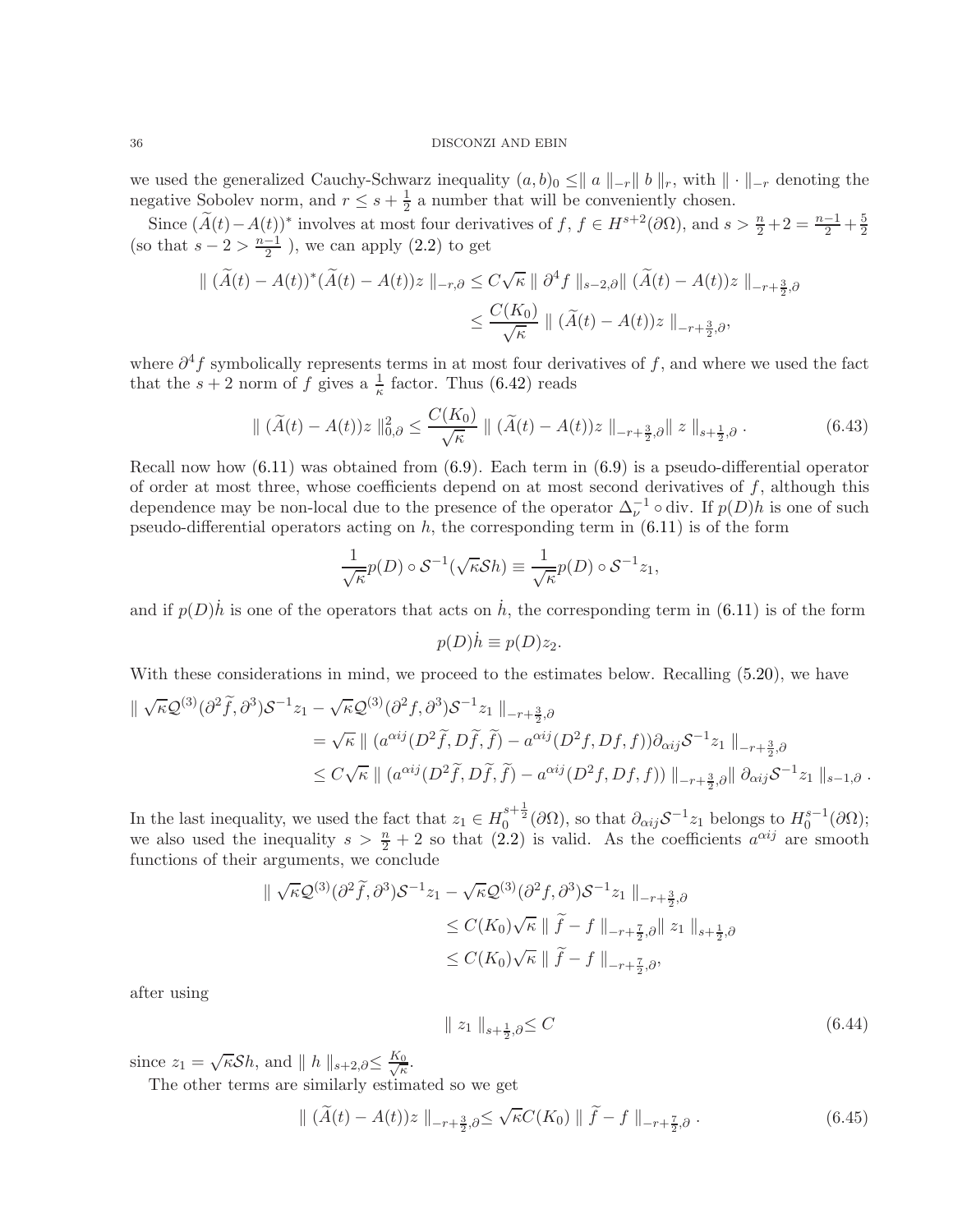Then combining [\(6.43\)](#page-35-0) and [\(6.45\)](#page-35-1) we get

$$
\| (\widetilde{A}(t) - A(t))z \|_{0,\partial} \le C(K_0) \sqrt{\|\widetilde{f} - f\|_{-r + \frac{7}{2},\partial}}.
$$
\n(6.46)

Here we have used  $|| z ||_{s+\frac{1}{2},0} \leq C$ , which suffices since  $z_1$  is bounded by [\(6.44\)](#page-35-2), and  $|| z_2 ||_{s+\frac{1}{2},0}$ is bounded by [\(6.37\)](#page-34-0) and our choice of  $\ell$ . We now choose  $r = \frac{7}{2}$  $\frac{7}{2}$  (which is less than  $s + \frac{1}{2}$  $\frac{1}{2}$  since  $s > \frac{3}{2} + 2$ , so [\(6.46\)](#page-36-1) gives

<span id="page-36-2"></span><span id="page-36-1"></span>
$$
\| (\widetilde{A}(t) - A(t))z \|_{0,\partial} \le C(K_0) \sqrt{d(\widetilde{f}, f)}.
$$
\n(6.47)

On the other hand, invoking [\(6.32\)](#page-31-0) with s replaced by  $-\frac{1}{2}$  $\frac{1}{2}$ , and once again using  $z = (\sqrt{\kappa} \mathcal{S} h, \dot{h})$ , we get

$$
\|\tilde{z} - z\|_{0,\partial} \ge C\sqrt{\kappa} \|\tilde{h} - h\|_{\frac{3}{2},\partial} \ge C\sqrt{\kappa} \|\tilde{h} - h\|_{0,\partial}.
$$
\n(6.48)

Combining [\(6.38\)](#page-34-1), [\(6.47\)](#page-36-2), [\(6.48\)](#page-36-3), and recalling the definitions of h and  $\tilde{h}$  we get

<span id="page-36-3"></span>
$$
d(\Phi(\tilde{f}), \Phi(f)) \le \frac{C(K_0)}{\sqrt{\kappa}} T \sqrt{d(\tilde{f}, f)}.
$$
\n(6.49)

This establishes the continuity of the map Φ.

We now show the pre-compactness of  $\Phi(\mathcal{M})$ . Recall that  $f \in C^0([0,T], H_0^0(\partial\Omega))$  if  $f \in \mathcal{M}$ . Let  ${f_{\nu}}_{\nu\in\mathcal{I}}\subset\mathcal{M},\mathcal{I}$  an indexing set. Invoking the Lipschitz condition once more,

$$
\| f_{\nu}(t) - f_{\nu}(t') \|_{0,\partial} \leq \| f_{\nu}(t) - f_{\nu}(t') \|_{s + \frac{1}{2},\partial} \leq \ell |t - t'|,
$$

we see that  $\{f_{\nu}\}_{\nu\in\mathcal{I}}$  is equi-continuous as a family of maps from  $[0,T]$  to  $H_0^0(\partial\Omega)$ . Also, for each fixed  $t$ , the set

<span id="page-36-4"></span>
$$
\{f_{\nu}(t)\,|\,\nu\in\mathcal{I}\}
$$

has compact closure in the  $H^0$ -topology in view of the compact embedding  $H_0^{s+2}(\partial\Omega) \subset H_0^0(\partial\Omega)$  and the bound  $|| f_\nu ||_{s+2,\partial} \leq R$ . Combined with the continuity of the functions  $f_\nu$ , we have thus verified the conditions to apply the Arzelà-Ascoli theorem, and we conclude that  $\{f_{\nu}\}\$  has compact closure in  $C^0([0,T], H_0^0(\partial\Omega))$ , and therefore in M since M is complete. The same then holds for  $\{\Phi(f_\nu)\}_{\nu\in\mathcal{I}}$ because of [\(6.49\)](#page-36-4), i.e., the continuity of  $\Phi : \mathcal{M} \to \mathcal{M}$ . This shows that  $\Phi(\mathcal{M})$  is pre-compact in  $L^{\infty}([0,T], H_0^0(\partial\Omega)).$ 

We can now invoke theorem [6.14,](#page-32-1) namely, the Schauder fixed point theorem, to conclude that  $\Phi$ has a fixed point in M, i.e., there exists  $f_* \in \mathcal{M}$  such that  $\Phi(f_*) = f_*$ . This  $f_*$  solves [\(6.1\)](#page-19-1) with initial conditions  $f_*(0) = 0$  and  $f_*(0) = f_1$ . In view of our choices, we see that  $f_*$  and  $f_*$  satisfy the further hypotheses on f and f in proposition [6.12](#page-29-1) with  $K_0 = K_3$  and  $K'_0 = \ell$ . Therefore, by proposition [6.13,](#page-30-2) we obtain the desired estimates for  $f_*$ ,  $\dot{f}_*$ , and  $\ddot{f}_*$ .

<span id="page-36-0"></span>[6](#page-18-0).1. Analysis of f in the interior. The results of section 6 give us a solution to  $(6.1)$  with appropriate initial conditions. Since the operators in  $(6.1)$  involve the  $\psi$ -harmonic extension  $(6.2a)$ , for f sufficiently small (i.e.,  $\kappa$  large), the extension of f to  $\Omega$  also satisfies [\(4.12b\)](#page-13-1). We remind the reader that  $(6.1)$  is  $(4.12a)$  without the gradient, or  $(5.5)$ , restricted to the boundary.

As before we can drop the gradient in front of every term in [\(4.12a\)](#page-13-1) and work modulo constants. This leads to an evolution equation for f of the form

<span id="page-36-5"></span>
$$
\begin{cases}\n\ddot{f} + \mathscr{A}(v, f)(f) + \mathscr{B}(v, f)(\dot{f}) + \mathscr{C}(v, \tilde{q}) = 0 \text{ in } \Omega, \\
f(0) = 0, \ \dot{f} = f_1,\n\end{cases}
$$
\n(6.50)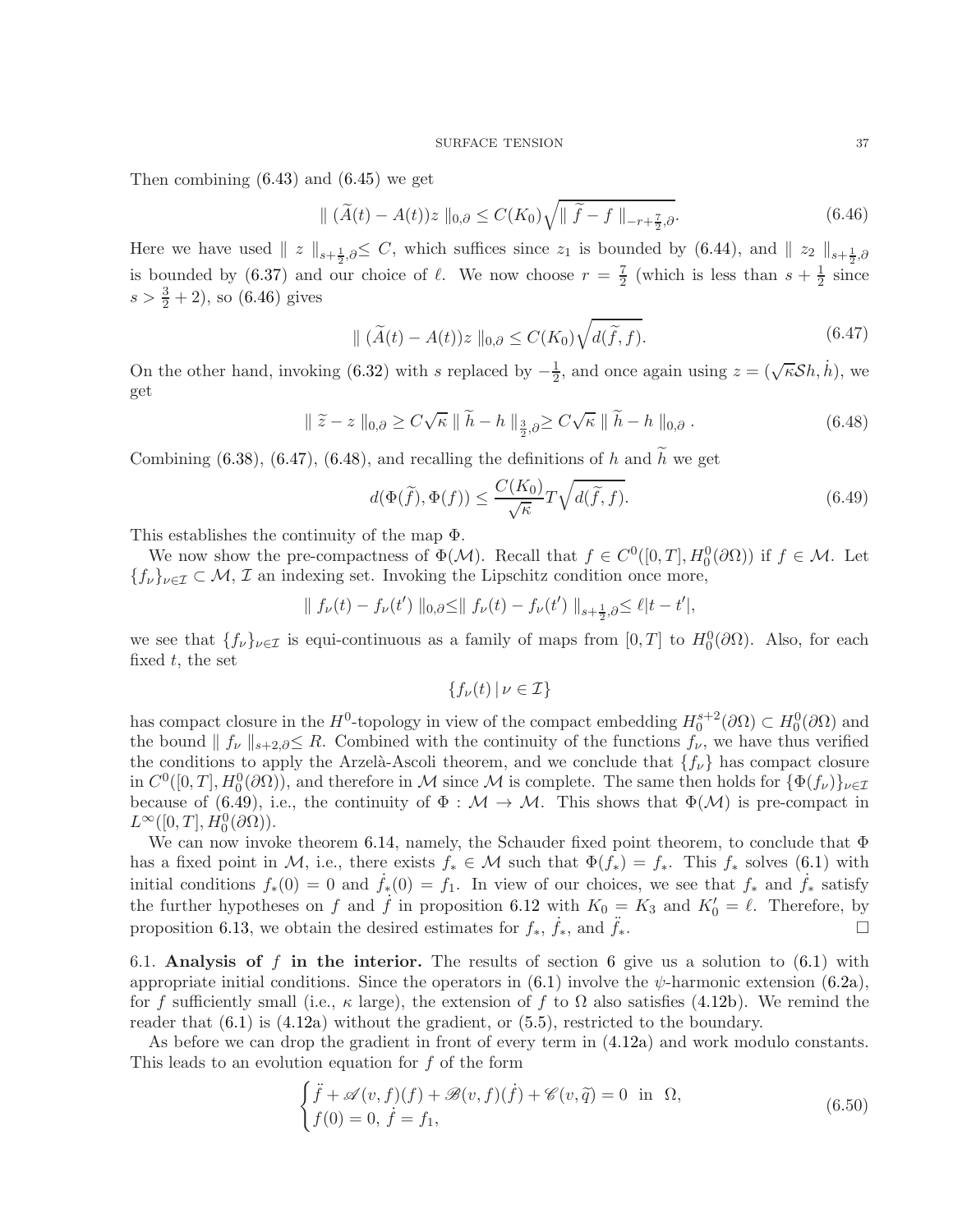where  $\mathscr A$  is a third order pseudo-differential with coefficients depending on v and f,  $\mathscr B$  is first order with coefficients depending on v and f, and  $\mathscr C$  is a lower order operator on v and  $\tilde q$ . Here, as in section [6,](#page-18-0)  $\tilde{q}$  will be a given function which replaces  $p_0 \circ \tilde{\eta}$ , and  $f_0$  and  $f_1$  are known functions.

Let f be given by theorem [6.16.](#page-32-0) f is then defined on  $\Omega$  and satisfies [\(4.12b\)](#page-13-1), as stated earlier. Since [\(6.50\)](#page-36-5) gives [\(6.1\)](#page-19-1) on  $\partial\Omega$ , if we plug f into the left hand side of (6.50) we obtain

$$
\ddot{f} + \mathscr{A}(v, f)(f) + \mathscr{B}(v, f)(f) + \mathscr{C}(v, \tilde{q}) = \omega,
$$

where  $\omega$  has the property that  $\omega|_{\partial\Omega}$  is zero in  $H_0^s(\partial\Omega)$  (recall that we solved [\(6.1\)](#page-19-1) modulo constants), so  $\omega$  is constant on  $\partial\Omega$ . Therefore, if we work modulo functions that are constant on the boundary (which suffices for our purposes), we find that f automatically satisfies the interior equation  $(6.50)$ , and thus [\(4.12a\)](#page-13-1) as well.

## 7. Proof of theorem [1.2:](#page-3-0) existence

<span id="page-37-0"></span>In this section we prove the existence part of theorem [1.2.](#page-3-0) (recall remark [1.12\)](#page-6-4). Before doing so, we summarize how the argument will be implemented.

<span id="page-37-1"></span>7.1. Overview of the argument. Here we motivate how the iteration yielding a solution to [\(1.1\)](#page-1-0) is implemented, and also fix some notation for future reference, while following the same notation as above for quantities that have already been introduced.

Assume we are given a solution to  $(1.1)$ , so that  $\eta(t)$  is a curve of volume-preserving embeddings,  $\dot{\eta} = u \circ \eta$ , and div  $u(t) = 0$ . Write

$$
u(t) = Pu(t) + Qu(t) = Pu(t) + \nabla h(t),
$$
\n(7.1)

where  $h(t): \eta(t)(\Omega) \to \mathbb{R}$  is harmonic. Recall that u satisfies

$$
\frac{\partial u}{\partial t} + \nabla_u u = -\nabla p, \text{ in } \bigcup_{0 \le t \le T} \{t\} \times \Omega(t). \tag{7.2}
$$

Letting  $Pu = w$  and using the fact that

<span id="page-37-4"></span><span id="page-37-3"></span><span id="page-37-2"></span>
$$
\nabla_{\nabla h} \nabla h = \frac{1}{2} \nabla |\nabla h|^2,\tag{7.3}
$$

we obtain, (after applying  $P$  to  $(7.2)$ ),

$$
\frac{\partial w}{\partial t} + P(\nabla_u w + \nabla_w \nabla h) + \nabla H = 0, \text{ in } \bigcup_{0 \le t \le T} \{t\} \times \Omega(t),
$$

where we notice that  $\nabla H$  is divergence-free and has normal component equal to  $\langle w, (N \circ \eta) \circ \eta^{-1} \rangle +$  $\langle \nabla_u w, N \rangle$ . Composing with  $\eta$  gives

$$
(w \circ \eta) = \left(\frac{\partial w}{\partial t} + \nabla_u w\right) \circ \eta
$$
  
= 
$$
(-P(\nabla_w \nabla h) + Q(\nabla_u w)) \circ \eta + \nabla H \circ \eta.
$$
 (7.4)

Letting  $z = w \circ \eta$  then gives

$$
\dot{z} = Q_{\eta}((\nabla_u)_{\eta}(z)) - P_{\eta}((\nabla_w)_{\eta}(\nabla h \circ \eta)) + \nabla H \circ \eta.
$$
\n(7.5)

Next, consider  $\mathcal{D}_{\mu}^{s}(\Omega)$ . It is a submanifold of  $H^{s}(\Omega,\mathbb{R}^{n})$ . Therefore, it has a normal bundle given by the  $L^2$  metric on  $H^s(\Omega,\mathbb{R}^n)$ . This metric is of course invariant under right composition by elements of  $D_{\mu}^{s}(\Omega)$ . A tangent vector to  $D_{\mu}^{s}(\Omega)$  at  $\beta$  is of the form  $v \circ \beta$  where div  $v = 0$  and v is parallel to  $\partial\Omega$ . Hence, a normal vector is of the form  $\nabla f \circ \beta$ . The exponential map from the normal bundle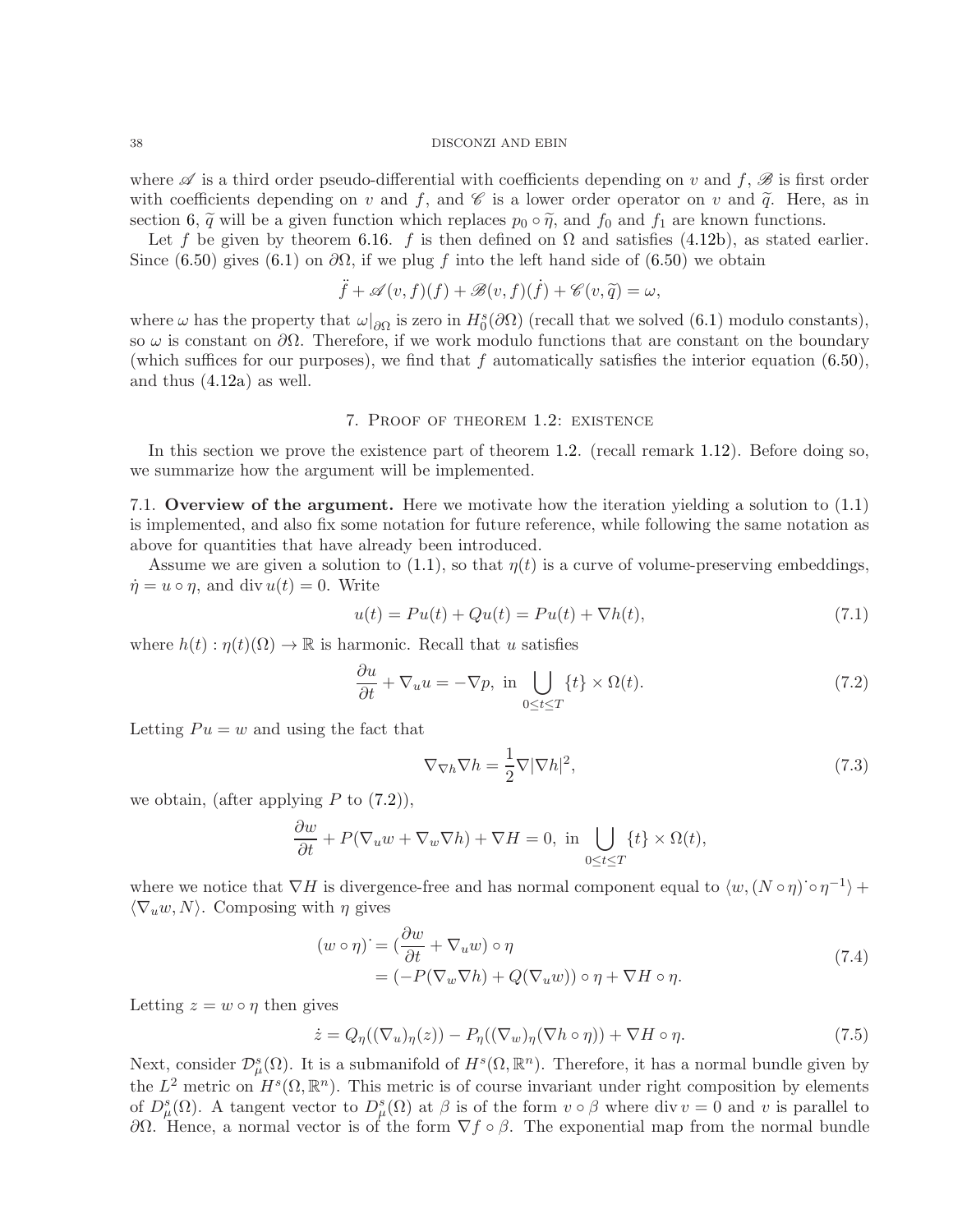to  $H^s(\Omega,\mathbb{R}^n)$  is a diffeomorphism in a neighborhood of  $D^s_\mu(\Omega)$ . Therefore, if  $\eta$  is near  $D^s_\mu(\Omega)$ , then there exist  $\beta$  and  $\nabla g$  such that

<span id="page-38-1"></span>
$$
\eta = (\text{id} + \nabla g) \circ \beta. \tag{7.6}
$$

In other words, decomposition [\(4.1\)](#page-11-2) holds for all  $\eta$  sufficiently close to  $\mathcal{D}_{\mu}^{s}(\Omega)$ , although it is important to stress that in this decomposition, given by the exponential map,  $g$  need not to satisfy  $(6.1)$  or  $(4.12a)-(4.12b)$  $(4.12a)-(4.12b)$  $(4.12a)-(4.12b)$ , nor does it need to be in  $H^{s+\frac{5}{2}}(\Omega)$  as are the solutions constructed in section [6.](#page-18-0)

Now we can describe the iteration. Assume that we are given a differentiable curve  $\eta(t)$  of  $H^s$ embeddings and  $u \in H^s(\eta(\Omega))$ . From [\(7.6\)](#page-38-1) we obtain  $\beta$ , and thus v, both in  $H^s(\Omega)$ . Then we use theorem [6.16](#page-32-0) to solve  $(6.1)$ , or equivalently,  $(4.12a)-(4.12b)$  $(4.12a)-(4.12b)$ , for f. Next, we obtain h by solving

$$
\begin{cases} \Delta h = 0, & \text{in } \widetilde{\eta}(\Omega), \\ \frac{\partial h}{\partial \widetilde{N}} = \langle (\nabla \dot{f} + D_v \nabla f + v) \circ \widetilde{\eta}^{-1}, \widetilde{N} \rangle & \text{on } \partial \widetilde{\eta}(\Omega), \end{cases}
$$
(7.7)

where  $\widetilde{\eta} = \text{id} + \nabla f$  as usual and  $\widetilde{N}$  is the normal to  $\widetilde{\eta}(\Omega)$ . Since  $\nabla f \in H^{s+ \frac{3}{2}}(\Omega)$ ,  $\nabla \dot{f} \in H^{s}(\Omega)$ , and  $\eta \in H^{s}(\Omega)$ , and  $\eta \in H^{s}(\Omega)$  are  $\eta \in H^{s}(\Omega)$ . and  $v \in H^s(\Omega)$ , we find that  $\nabla h \in H^s(\Omega)$ . Next, solve [\(7.5\)](#page-37-3), which is an ODE for z. Note that  $\nabla h \in H^s(\Omega)$  and  $u \in H^s(\Omega)$  so  $z \in H^s(\Omega)$ . Finally, let the new  $\eta$  be

$$
\eta(t) = \mathrm{id} + \int_0^t (z + (\nabla h) \circ \widetilde{\eta} \circ \beta).
$$

This also gives the new u by  $u = z \circ \beta^{-1} \circ \tilde{\eta}^{-1} + \nabla h$ . Using our estimates on f, we can then show that this iteration has a fixed point.

<span id="page-38-0"></span>7.2. Successive approximations. Here we carry out the fixed point argument sketched above. Denote by  $\text{Emb}^s(\Omega,\mathbb{R}^3) \equiv \text{Emb}^s(\Omega)$  the space of  $H^s$  embeddings of  $\Omega$  into  $\mathbb{R}^3$  (not necessarily volume-preserving).

Induction hypothesis (step n, at which the  $(n + 1)$ st quantities will be determined). Assume inductively that we are given

$$
\eta_n \in C^2([0,T], \text{Emb}^s(\Omega)) \cap C^1([0,T], H^s(\Omega)) \cap C^2([0,T], H^{s-\frac{3}{2}}(\Omega)),
$$

satisfying  $\eta_n(0) = \text{id}$  and  $\dot{\eta}_n(0) = u_0$ , where  $u_0$  is the given initial velocity for [\(1.1\)](#page-1-0). Suppose that

<span id="page-38-4"></span>
$$
\|\eta_n - \mathrm{id}\|_{s} \le R_s,\tag{7.8a}
$$

<span id="page-38-2"></span>
$$
\|\dot{\eta}_n(0)\|_{s} = \|u_0\|_{s} < \overline{R} \tag{7.8b}
$$

<span id="page-38-5"></span>
$$
\|\dot{\eta}_n\|_{s} \le \overline{R},\tag{7.8c}
$$

<span id="page-38-3"></span>
$$
\|\ \ddot{\eta}_n(0)\ \|_{s-\frac{3}{2}} \le \ddot{R}_s^0 < \overline{R},\tag{7.8d}
$$

<span id="page-38-6"></span>
$$
\|\ddot{\eta}_n\|_{s=\frac{3}{2}} \le \overline{R},\tag{7.8e}
$$

for some constants  $R_s$ ,  $\ddot{R}_s^0$ , and  $\overline{R}$  which will be suitably chosen. Assume also that

$$
\dot{\eta}_n = \hat{u}_n \circ (\text{id} + \nabla f_n) \circ \beta_n,\tag{7.9}
$$

with  $\hat{u}_n$  divergence-free,  $\hat{u}_n \in H^s((id + \nabla f_n) \circ \beta_n(\Omega))$ ,  $\hat{u}_n \in H^{s-\frac{3}{2}}((id + \nabla f_n) \circ \beta_n(\Omega))$ , where  $\beta_n$  is a  $C^1$ -curve  $\beta_n : [0,T] \to \mathcal{D}_{\mu}^s(\Omega)$  which also satisfies  $\ddot{\beta}_n \in H^{s-\frac{3}{2}}(\Omega)$ , and

$$
\nabla f_n \in C^0([0,T], H^{s+\frac{3}{2}}(\Omega)) \cap C^1([0,T], H^s(\Omega)) \cap C^2([0,T], H^{s-\frac{3}{2}}(\Omega)).
$$

Let  $v_n$  be given by  $\beta_n = v_n \circ \beta_n$ . Assume further that  $f_n$  is obtained from theorem [6.16.](#page-32-0) Notice that in employing theorem [6.16,](#page-32-0) v and  $\tilde{q}_0$  are needed. We take  $v_n$  as v, and let  $\tilde{q}_0$  be determined from  $\eta_n$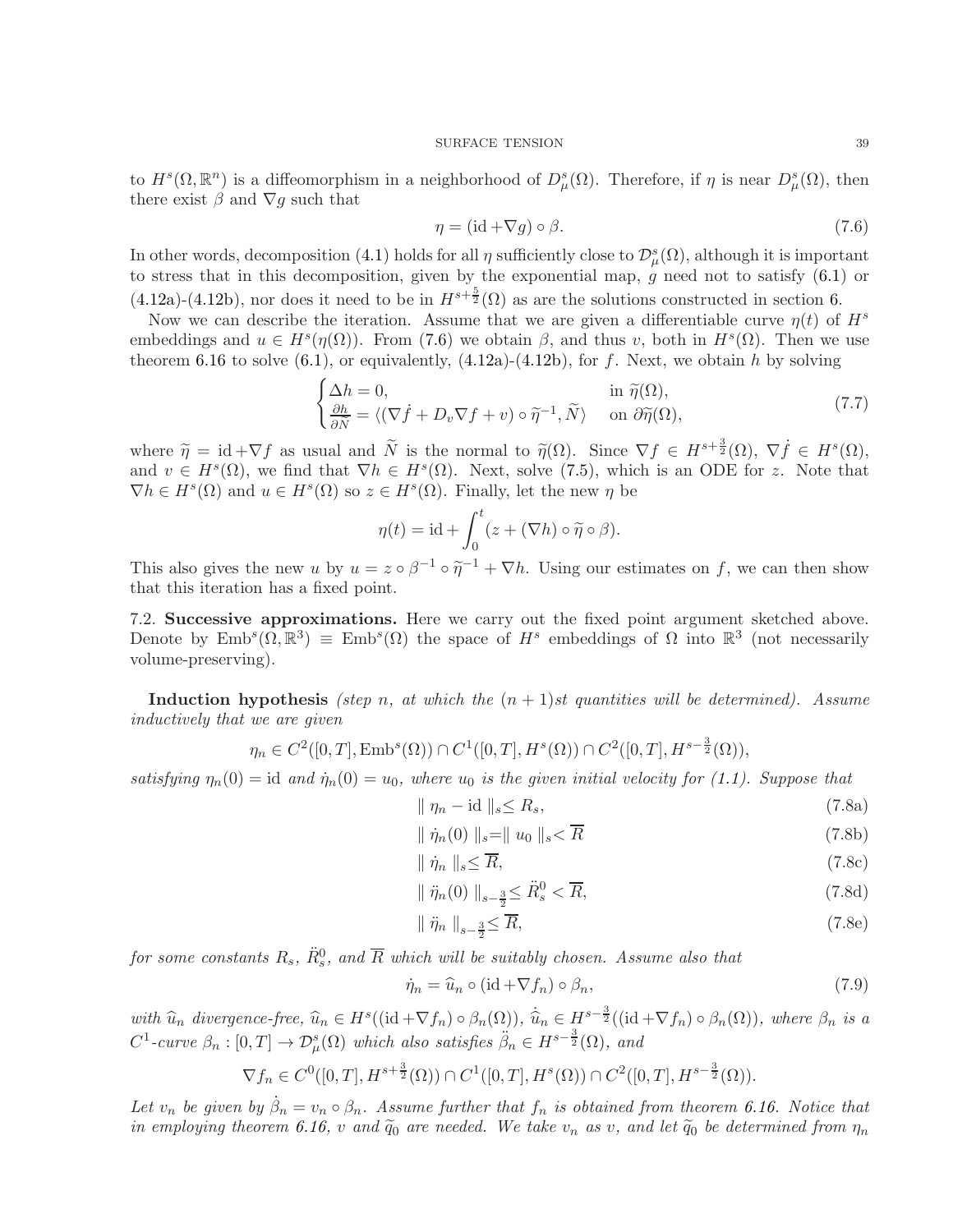in the inductive process, as shown below. Let  $\nabla h_n$  and  $w_n$  be the gradient and divergence free parts of  $\widehat{u}_n$ , and let  $z_n = w_n \circ (\mathrm{id} + \nabla f_n) \circ \beta_n$ . Finally, assume that

<span id="page-39-0"></span>
$$
\| z_n \|_{s}, \| w_n \|_{s}, \| \nabla h_n \|_{s}, \| \widehat{u}_n \|_{s}, \| \beta_n \|_{s}, \| \dot{\beta}_n \|_{s}, \| v_n \|_{s} \leq \overline{R}
$$
\n(7.10)

and

$$
\| \n\dot{z}_n \|_{s-1}, \| \n\dot{w}_n \|_{s-\frac{3}{2}}, \| \nabla \dot{h}_n \|_{s-\frac{3}{2}}, \| \nabla \dot{f}_n \|_{s}, \| \n\dot{\hat{u}}_n \|_{s-\frac{3}{2}}, \| \n\ddot{\beta}_n \|_{s-\frac{3}{2}}, \| \n\dot{v}_n \|_{s-\frac{3}{2}} \leq \overline{R},
$$
\n(7.11)

where [\(7.10\)](#page-39-0) and [\(7.11\)](#page-39-1) mean that each one of those quantities is bounded by  $\overline{R}$ .

**Remark 7.1.** The reason for introducing  $\hat{u}_n$  is that  $\eta_n$  may not be volume preserving, so that  $u_n$ given by  $\eta_n = u_n \circ \eta_n$  may not be divergence-free. We need, however, a velocity that is divergence free to get the correct regularity for the pressure, since it will involve div( $\nabla_u u$ ) and we need this to depend on at most one derivative of u.

We shall show that if T and the constants  $R_s$ ,  $\overline{R}$ , etc. are correctly chosen, and  $\kappa$  is large, one can construct  $\eta_{n+1}$  and the corresponding quantities satisfying the above conditions. This will give the desired sequence. For simplicity, we divide the procedure into several steps.

Step (n1). We begin by noting that  $\mathcal{D}_{\mu}^{s}(\Omega)$  has a smooth normal bundle inside  $H^{s}(\Omega,\mathbb{R}^{3})$ , with smooth exponential map, both with respect to the  $L^2$ -metric [\[26\]](#page-53-1). Thus, given the curve of embeddings  $\eta_n$ , if  $R_s$  is sufficiently small the exponential map gives

<span id="page-39-1"></span>
$$
\eta_n = (\mathrm{id} + \nabla g_n) \circ \gamma_n,
$$

with  $\nabla g_n \in H^s(\Omega)$  and  $\gamma_n \in \mathcal{D}_{\mu}^s(\Omega)$  having the same regularity properties as  $\eta_n$ , i.e.,  $\nabla g_n, \gamma_n \in$  $C^1([0,T], H^s(\Omega)) \cap C^2([0,T], H^{s-\frac{3}{2}}(\Omega)).$  In fact, the normal bundle to  $D^s_\mu(\Omega)$  at  $\eta$  is  $\nabla_{\eta} \Delta_{\eta}^{-1} \operatorname{div}_{\eta} (H^s(\Omega, R^n))$ ; div $_{\eta}: H^s \mapsto H^{s-1}$  and  $\nabla_{\eta} \Delta_{\eta}^{-1} : H^{s-1} \mapsto H^s$  are both smooth in  $\eta$ , as shown in [\[26\]](#page-53-1). Thus the normal bundle is smooth in the  $H<sup>s</sup>$  topology even though it is normal only in the  $L^2$  sense. Therefore, the smooth exponential map on the normal bundle makes sense and it is a diffeomorphism in a neighborhood of the zero-section, and from this it follows that  $\nabla g_n$  and  $\gamma_n$ do have the stated regularity. It also follows that  $\nabla g_n(0) = 0$  and  $\gamma_n(0) = id$ . Define  $\beta_{n+1} = \gamma_n$ . This also gives  $v_{n+1}$  by  $\beta_{n+1} = v_{n+1} \circ \beta_{n+1}$ . Since  $\beta_{n+1}(0) = id$ , given  $R_s$ , if T is small we will have  $\| \beta_{n+1} - \mathrm{id} \|_{s} \leq R_s$ . Differentiating  $\eta_n$  in time, evaluating at zero, and applying P (see [\(4.4\)](#page-12-0)), one obtains

<span id="page-39-2"></span>
$$
\dot{\beta}_{n+1}(0) = v_{n+1}(0) = P\dot{\eta}_n(0) = Pu_0.
$$
\n(7.12)

By the bound [\(7.8b\)](#page-38-2) and the continuity in t of  $v_{n+1}$ , we see that if  $\overline{R}$  is taken sufficiently large one has  $||v_{n+1}||_{s} \leq \overline{R}$  and  $||\dot{\beta}_{n+1}||_{s} \leq \overline{R}$ . Differentiating  $\eta_n$  twice in time, evaluating at zero, and applying P produces (see  $(4.6)$ )

$$
\dot{v}_{n+1}(0) + P(\nabla_{v_{n+1}(0)} v_{n+1}(0)) = P(\ddot{\eta}_n(0)) - 2PD_{v_{n+1}(0)} \nabla \dot{g}_n(0).
$$

In view of [\(7.8b\)](#page-38-2) again, we can bound  $\nabla \dot{g}_n(0)$ , and then, using [\(7.8d\)](#page-38-3) and the continuity in time of the quantities involved, we obtain  $\| \dot{v}_{n+1} \|_{s-\frac{3}{2}} \leq \overline{R}$  and  $\| \dot{\beta}_{n+1} \|_{s-\frac{3}{2}} \leq \overline{R}$ , provided that  $\overline{R}$  is chosen very large.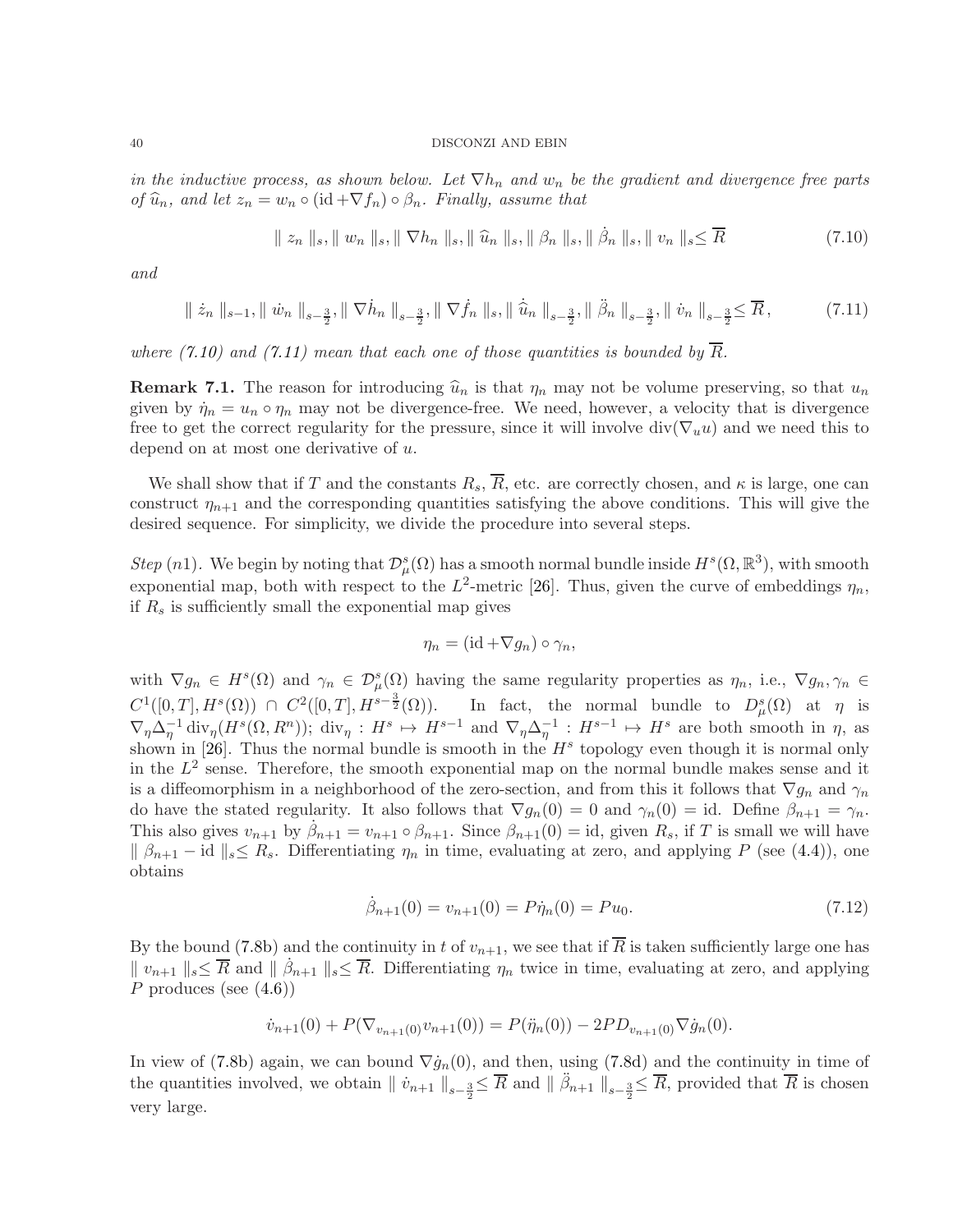Step  $(n2)$ . Define  $p_{0,n+1}$  by solving<sup>[4](#page-40-0)</sup>:

$$
\begin{cases} \Delta p_{0,n+1} = -\operatorname{div}(\nabla_{\widehat{u}_n} \widehat{u}_n), & \text{on } (\operatorname{id} + \nabla f_n) \circ \beta_n(\Omega), \\ p_{0,n+1} = 0, & \text{on } \partial(\operatorname{id} + \nabla f_n) \circ \beta_n(\Omega). \end{cases}
$$
(7.13)

Since  $\hat{u}_n$  is divergence-free, div( $\nabla_{\hat{u}_n} \hat{u}_n$ ) is in  $H^{s-1}$ , and thus it is expected that  $p_{0,n+1}$  is  $H^{s+1}$ regular. This has to be verified, however, since one is solving a Dirichlet problem on the domain  $\partial(\mathrm{id} + \nabla f_n) \circ \beta_n(\Omega) = \partial(\mathrm{id} + \nabla f_n)(\Omega)$ , which is not smooth (compare the ensuing argument with that involving  $\mathcal{H}_{\tilde{\eta}}$  in proposition [6.11\)](#page-25-1). Let  $\tilde{\eta}_n = (\text{id} + \nabla f_n)$ , and consider the operator  $\Delta_{\tilde{\eta}_n}$  which acts on functions defined over  $\Omega$  (see notation [2.3\)](#page-8-1). If G is defined over  $\Omega$ , a computation gives

$$
\Delta_{\widetilde{\eta}_n} G = ((D\widetilde{\eta}_n)^{-1})^{\alpha}_{\beta} (\partial_{\alpha\gamma} G)((D\widetilde{\eta}_n)^{-1})^{\gamma}_{\beta} + \partial_{\alpha} ((D\widetilde{\eta}_n)^{-1})^{\alpha}_{\beta} \partial_{\beta} G,
$$

where  $((D\tilde{\eta}_n)^{-1})^{\alpha}_{\beta}$  are the entries of  $(D\tilde{\eta}_n)^{-1}$ . Thus,  $\Delta_{\tilde{\eta}_n}$  has the form

<span id="page-40-1"></span>
$$
\Delta_{\widetilde{\eta}_n} G = a^{\alpha \beta} \partial_{\alpha \beta} G + b^{\alpha} \partial_{\alpha} G.
$$

Since  $\nabla f_n \in H^{s+\frac{3}{2}}(\Omega)$  we conclude that  $a^{\alpha\beta}$  is in  $H^{s+\frac{1}{2}}(\Omega,\mathbb{R}^3)$  and  $b^{\alpha}$  is in  $H^{s-\frac{1}{2}}(\Omega,\mathbb{R}^3)$ . Furthermore, since  $\nabla f_n$  is small in  $H^{s+\frac{3}{2}}(\Omega)$  and  $s > \frac{3}{2}+2$ , we find that  $(a^{\alpha\beta})$  is positive definite. We conclude that  $\Delta_{\tilde{\eta}_n}$  is an elliptic operator that takes  $H^{s+1}(\Omega)$  into  $H^{s-1}(\Omega)$  and, furthermore, that it gives rise to an isomorphism  $\Delta_{\tilde{\eta}_n}: H_0^{s+1}(\Omega) \to H_0^{s-1}(\Omega)$ . In particular, the corresponding Dirichlet problem for  $\Delta_{\tilde{\eta}_n}$  is uniquely solvable. But finding  $p_{0,n+1}$  in [\(7.13\)](#page-40-1) is equivalent to solving

$$
\begin{cases} \Delta_{\widetilde{\eta}_n}(p_{0,n+1}\circ\widetilde{\eta}_n)=-\operatorname{div}(\nabla_{\widehat{u}_n}\widehat{u}_n)\circ\widetilde{\eta}_n, & \text{in }\Omega, \\ p_{0,n+1}\circ\widetilde{\eta}_n=0, & \text{on }\partial\Omega. \end{cases}
$$

From the above, we know that this has a unique solution  $\widetilde{q}_{0,n+1} \in H^{s+1}(\Omega)$ , and thus we obtain the desired  $p_{0,n+1} = \widetilde{q}_{0,n+1} \circ (\widetilde{\eta}_n)^{-1}$  in  $H^{s+1}((id + \nabla f_n) \circ \beta_n(\Omega)).$ 

Next, upon differentiating, we obtain

$$
\Delta_{\widetilde{\eta}_n} \dot{\widetilde{q}}_{0,n+1} = -(\text{div}(\nabla_{\widehat{u}_n} \widehat{u}_n) \circ \widetilde{\eta}_n) - ((\Delta_{\widetilde{\eta}_n})^{\cdot}) \widetilde{q}_{0,n+1},
$$
\n(7.14)

and a standard computation shows that

<span id="page-40-3"></span><span id="page-40-2"></span>
$$
(\Delta_{\widetilde{\eta}_n}) = [\nabla_{\widehat{u}_n}, \Delta]_{\widetilde{\eta}_n}.\tag{7.15}
$$

Combining [\(7.14\)](#page-40-2) and [\(7.15\)](#page-40-3), and using the ellipticity of  $\Delta_{\tilde{\eta}_n}$ , we obtain  $\dot{\tilde{q}}_{0,n+1} \in H^{s-\frac{1}{2}}(\Omega,\mathbb{R})$ , by using the regularity of the quantities on the right hand side of [\(7.14\)](#page-40-2). In fact, we know more: from the induction hypothesis and the above constructions, we conclude that

$$
\widetilde{q}_{0,n+1} \in C^0([0,T],H^{s+1}(\Omega,\mathbb{R})) \cap C^1([0,T],H^{s-\frac{1}{2}}(\Omega,\mathbb{R})).
$$

The ellipticity of  $\Delta_{\tilde{\eta}_n}$  also implies that  $\|\tilde{q}_{0,n+1}\|_{s+1}$  can be bounded in terms of  $\|\hat{u}_n\|_s$  and  $\| \nabla f_n \|_{s+\frac{3}{2}},$  and that  $\|\nabla f_n \|_{s-\frac{1}{2}}$  is bounded in terms of  $\|\nabla f_n \|_{s,\frac{3}{2}}, \|\nabla f_n \|_{s+\frac{3}{2}}$  and  $\|\nabla \dot{f}_n\|_{s}$ . Such bounds hold in particular at  $t = 0$ , when they are given in terms of the quantities just mentioned, but now evaluated at time zero. Thus, as before, continuity in  $t$  gives a bound on  $\| \tilde{q}_{0,n+1} \|_{s+1}$  and  $\| \tilde{q}_{0,n+1} \|_{s+1}$  in terms of  $\overline{R}$ , provided that  $\overline{R}$  is sufficiently large, i.e.,  $\parallel \tilde{q}_{0,n+1} \parallel_{s+1} \leq \overline{R}$  and  $\parallel \tilde{q}_{0,n+1} \parallel_{s-\frac{1}{2}} \leq \overline{R}$ . Invoking [\(2.1\)](#page-7-4) produces bounds for  $\parallel p_{0,n+1} \parallel_{s+1}$  and  $\|\dot{p}_{0,n+1}\|_{s+1}$  in terms of  $\overline{R}$  as well.

<span id="page-40-0"></span><sup>&</sup>lt;sup>4</sup>Note that the subscript zero in  $p_{0,n+1}$  is used to indicate that  $p_{0,n+1}$  is the interior pressure and should not be confused with the step of the iteration which is  $n$ .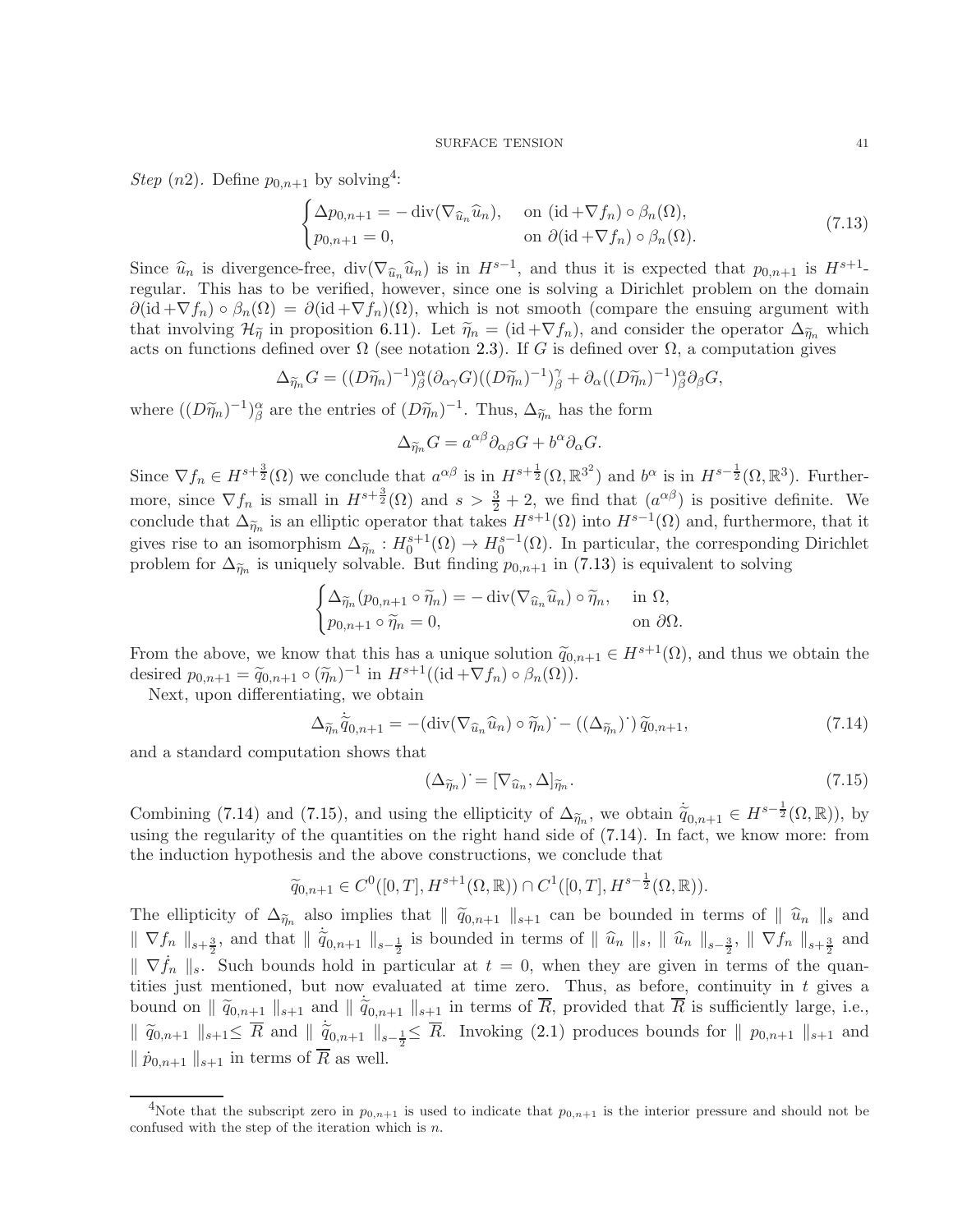Step (n3). With  $v_{n+1}$  and  $\tilde{q}_{0,n+1}$  obtained above, we use theorem [6.16](#page-32-0) to solve the f-equation with initial conditions  $f(0) = 0$  and  $\dot{f}(0) = \Delta_{\nu}^{-1} \text{div } u_0 \big|_{\partial \Omega}$  (recall that f is determined up to constants), obtaining  $f_{n+1}$ . In doing so, we need to assure that the initial condition  $f(0)$  satisfies [\(6.33\)](#page-32-0). This is the case if  $\| Qu_0 \|_{s}$  is taken sufficiently small, as assumed in theorem [1.2.](#page-3-0) The bounds obtained for  $v_{n+1}$  and  $\widetilde{q}_{0,n+1}$  determine the constant  $K_4$  in that theorem. Taking  $\overline{R}$  larger if necessary, we can take  $K_4 = R$ . Note also that  $J(\mathrm{id} + \nabla f_{n+1}) = 1$  and  $\mathrm{id} + \nabla f_{n+1}$  is an embedding.

**Remark 7.2.** Notice that theorem [6.16](#page-32-0) does not say anything about the uniqueness of  $f_{n+1}$ , thus at this point we let  $f_{n+1}$  be any of the (possibly more than one) solutions given by that theorem. We will eventually show that uniqueness does hold for the desired equation, i.e.,  $(1.1)$ .

*Step* (*n*4). Obtain  $h_{n+1}$  solving

$$
\begin{cases} \Delta h_{n+1} = 0, & \text{in } (\mathrm{id} + \nabla f_{n+1})(\Omega), \\ \frac{\partial h_{n+1}}{\partial \tilde{N}_{n+1}} = \langle (\nabla \dot{f}_{n+1} + D_{v_{n+1}} \nabla f_{n+1} + v_{n+1}) \circ (\mathrm{id} + \nabla f_{n+1})^{-1}, \tilde{N}_{n+1} \rangle & \text{on } \partial(\mathrm{id} + \nabla f_{n+1})(\Omega), \end{cases}
$$

where  $\widetilde{N}_{n+1}$  is the unit normal to  $\partial(\mathrm{id} + \nabla f_{n+1})(\Omega)$ . This gives  $\nabla h_{n+1} \in H^s((\mathrm{id} + \nabla f_{n+1})(\Omega))$  and  $\nabla \dot{h}_{n+1} \in H^{s-\frac{3}{2}}((\mathrm{id} + \nabla f_{n+1})(\Omega)).$  We argue as above to conclude that  $\| \nabla h_{n+1} \|_{s}$  and  $\| \nabla \dot{h}_{n+1} \|_{s-\frac{3}{2}}$ are bounded by  $\overline{R}$ . Here, again, in producing the estimate we use elliptic theory, so some of the constants involved depend on the domain, namely, on  $(id + \nabla f_{n+1})(\Omega)$ , but these constants are controlled as before.

Step (n5). Set  $\overline{\eta}_{n+1} = (\mathrm{id} + \nabla f_{n+1}) \circ \beta_{n+1}$ . By construction this is a volume-preserving embedding, so the velocity  $\overline{u}_{n+1}$  given by  $\overline{\eta}_{n+1} = \overline{u}_{n+1} \circ \overline{\eta}_{n+1}$  is divergence-free and has the same regularity and bounds as  $\hat{u}_n$ . However  $\overline{\eta}_{n+1}$  is not yet the embedding we are seeking to conclude the *n*-th step. The reason to introduce it is to obtain  $\overline{u}_{n+1}$ , since it will enter in the equation for z below, but it has to be defined on  $(id + \nabla f_{n+1}) \circ \beta_{n+1}(\Omega)$  (on which  $\hat{u}_n$  is not defined). Using as input  $\nabla h_{n+1}$ ,  $\overline{u}_{n+1}$ ,  $\nabla f_{n+1}$ , and  $\beta_{n+1}$ , and the initial condition  $Pu_0$ , consider the following equation for  $z_{n+1}$  (or, equivalently, for  $w_{n+1}$ ; compare with  $(7.4)$  and  $(7.5)$ :

<span id="page-41-0"></span>
$$
\dot{z}_{n+1} = Q_{\overline{\eta}_{n+1}}((\nabla_{\overline{u}_{n+1}})_{\overline{\eta}_{n+1}}(z_{n+1})) - P_{\overline{\eta}_{n+1}}((\nabla_{z_{n+1}\circ\overline{\eta}_{n+1}})_{\overline{\eta}_{n+1}} + (\nabla h_{n+1}\circ\overline{\eta}_{n+1})) + \nabla H_{n+1}\circ\overline{\eta}_{n+1},
$$
\n(7.16)

with initial condition  $z(0) = Pu_0$ , where  $u_0$  is the initial velocity given in the statement of theorem [1.2,](#page-3-0) and  $\nabla H_{n+1}$  is divergence-free and has normal component equal to  $\langle w_{n+1},(\overline{N}_{n+1} \circ \overline{\eta}_{n+1}) \circ \overline{\eta}_{n+1}^{-1} \rangle$ +  $\langle \nabla_{\overline{u}_{n+1}} w_{n+1}, \nabla_{n+1} \rangle.$ 

We shall first show that [\(7.16\)](#page-41-0) has a solution in  $H^{s-1}$ , and then that  $z_{n+1}$  in indeed in  $H^s$ .

Although the boundary of  $\overline{\eta}_{n+1}(\Omega)$  is not smooth, it is sufficiently regular to guarantee that the operators  $P_{\overline{\eta}_{n+1}}$  and  $Q_{\overline{\eta}_{n+1}}$  are bounded on  $H^s(\overline{\eta}_{n+1}(\Omega))$ . In fact,  $\nabla f_{n+1} \in H^{s+\frac{3}{2}}(\Omega)$  and  $\beta_{n+1} \in$  $\mathcal{D}_{\mu}^{s}(\Omega)$ . Since  $\beta_{n+1}(\partial\Omega) = \partial\Omega, \overline{\eta}_{n+1}(\partial\Omega) = (\text{id} + \nabla f_{n+1})(\partial\Omega)$ . Thus, because  $\nabla f_{n+1} \in H^{s+\frac{3}{2}}(\Omega)$ ,  $\partial \overline{\eta}_{n+1}(\Omega)$  can be written locally as the graph of an  $H^{s+1}(\partial \Omega)$  function and, therefore, the normal to  $\partial \overline{\eta}_{n+1}(\Omega)$  is  $H^s$ -regular.

The term  $P\nabla_{w_{n+1}} \nabla h_{n+1}$  is in  $H^{s-1}$  if  $w_{n+1}$  is in  $H^{s-1}$  because  $\nabla h$  is in  $H^s$ , and P is an operator of order zero. The term  $Q\nabla_{\overline{u}_{n+1}}w_{n+1}$  is in  $H^{s-1}$  if  $w_{n+1}$  is in  $H^{s-1}$  and  $Pw_{n+1} = w_{n+1}$ . Indeed, if  $w_{n+1}$  is in the image of P we can write

$$
Q\nabla_{\overline{u}_{n+1}}w_{n+1} = [Q, \nabla_{\overline{u}_{n+1}}]w_{n+1}.
$$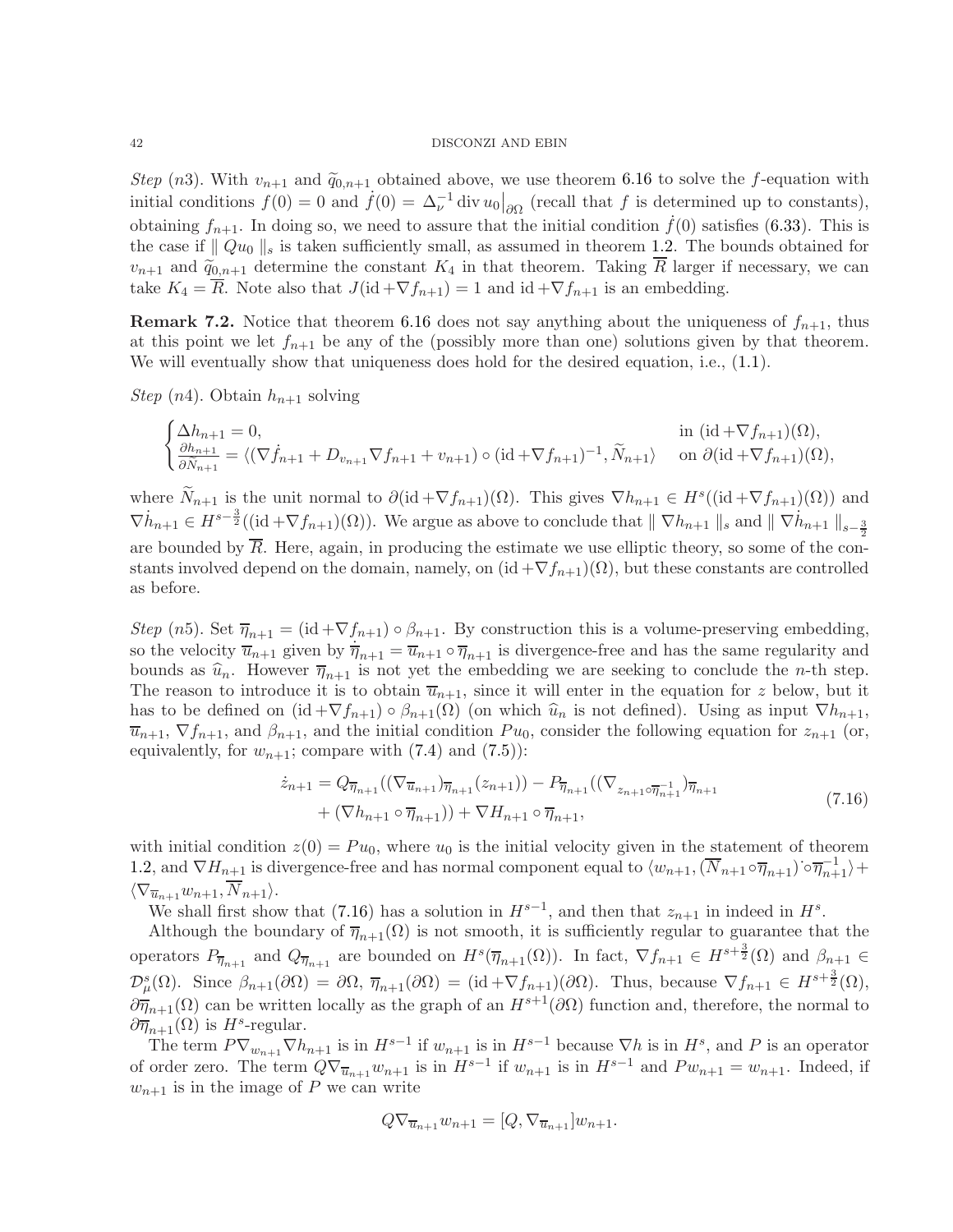The commutator  $[Q, \nabla_{\overline{u}_{n+1}}]$  is a zeroth order operator depending on first derivatives of  $\overline{u}_{n+1}$ ; since  $\overline{u}_{n+1}$  is  $H^s$ -regular, we obtain that  $Q\nabla_{\overline{u}_{n+1}}w_{n+1}$  is in  $H^{s-1}$ .

Therefore, [\(7.16\)](#page-41-0) can be viewed as a ODE for  $z_{n+1}$  in  $P_{\overline{\eta}_{n+1}}(PH^{s-1}(\overline{\eta}_{n+1}(\Omega)))$ , i.e., the space of  $H^{s-1}$  vector fields over  $\Omega$  of the form  $X = W \circ \overline{\eta}_{n+1}$  with  $PW = W$ . Indeed, an element  $X \in P_{\overline{\eta}_{n+1}}(PH^{s-1}(\overline{\eta}_{n+1}(\Omega)))$  is of the form  $X = P_{\overline{\eta}_{n+1}}Y$ , with  $Y \in PH^{s-1}(\overline{\eta}_{n+1}(\Omega))$ . But then  $Y = W \circ \overline{\eta}_{n+1}$ , with  $PW = W$ , thus

<span id="page-42-1"></span>
$$
X = P_{\overline{\eta}_{n+1}} Y = (P(Y \circ \overline{\eta}_{n+1}^{-1})) \circ \overline{\eta}_{n+1} = (PW) \circ \overline{\eta}_{n+1}.
$$

The right hand side of  $(7.16)$  depends linearly on  $w_{n+1}$ , and because composition on the right is a smooth map (see, e.g., [\[22,](#page-53-25) [26,](#page-53-1) [46\]](#page-54-21)), we conclude that this ODE has a  $H^{s-1}$  solution  $z_{n+1}$  for a small time interval T. Notice that  $\dot{z}_{n+1}$  is also in  $H^{s-1}$ .

Letting  $w_{n+1} = z_{n+1} \circ \overline{\eta}_{n+1}^{-1}$ , it follows that  $w_{n+1}$  is in  $H^{s-1}$ , that  $P w_{n+1} = w_{n+1}$ , and that  $w_{n+1}$ satisfies

$$
\frac{\partial w_{n+1}}{\partial t} + P(\nabla_{\overline{u}_{n+1}} w_{n+1} + \nabla_{w_{n+1}} \nabla h_{n+1}) + \nabla H_{n+1} \circ \overline{\eta}_{n+1} = 0 \text{ in } \bigcup_{0 \le t \le T} \{t\} \times \overline{\eta}_{n+1}(\Omega). \tag{7.17}
$$

We now show that  $w_{n+1}$  is in  $H^s$ . In order to do so, suppose first that  $\nabla h_{n+1}$ ,  $\overline{u}_{n+1}$ ,  $\overline{\eta}_{n+1}$ , and  $u_0$  belong to  $H^{N+1}$ , where N is some big number larger than s. The above ODE argument then produces  $z_{n+1}$  and  $w_{n+1}$  in  $H^N$ . We shall establish the following a priori bound

<span id="page-42-0"></span>
$$
\| w_{n+1} \|_{s} \le C (\| w_{n+1} \|_{0} + (1 + \| \overline{\eta}_{n+1}^{-1} \|_{s}^{s}) \| u_{0} \|_{s})
$$
  
 
$$
\times e^{C(1 + \| \overline{\eta}_{n+1}^{-1} \|_{s}^{s}) \int_{0}^{t} (1 + \| \overline{\eta}_{n+1} \|_{s}^{s}) (\| \overline{u}_{n+1} \|_{s} + \| \nabla h_{n+1} \|_{s})}.
$$
 (7.18)

Once [\(7.18\)](#page-42-0) is established, one can take a sequence  $\{\nabla h_{n+1,j}, \overline{u}_{n+1,j}, \overline{\eta}_{n+1,j}, u_{0,j}\}_{j=1}^{\infty}$  of  $H^{N+1}$  functions converging in  $H^s$  to the original  $\nabla h_{n+1}$ ,  $\overline{u}_{n+1}$ ,  $\overline{\eta}_{n+1}$ ,  $u_0$ , and then [\(7.18\)](#page-42-0) implies that the corresponding  $H^N$  solutions  $w_{n+1,j}$  converge in  $H^{s-1}$  to an element  $w_{n+1}$  that is in fact in  $H^s$ ; this  $w_{n+1}$  will indeed be a solution of [\(7.17\)](#page-42-1) because we already know that is has a solution in  $H^{s-1}$ .

Let  $y = \text{curl } w_{n+1}$ . Taking the curl of [\(7.17\)](#page-42-1) and using the fact that curl  $\nabla = 0$  gives

$$
\frac{\partial y}{\partial t} + \nabla_{\overline{u}_{n+1}} y + [\text{curl}, \nabla_{\overline{u}_{n+1}}] w_{n+1} + [\text{curl}, \nabla_{w_{n+1}}] \nabla h_{n+1} = 0 \text{ in } \bigcup_{0 \le t \le T} \{t\} \times \overline{\eta}_{n+1}(\Omega). \tag{7.19}
$$

Here we used that fact that for any vector field X, curl  $PX = \text{curl }X$  since curl  $Q = 0$ . Composing  $(7.19)$  with  $\overline{\eta}_{n+1}$  leads to

$$
(y \circ \overline{\eta}_{n+1})^{\cdot} = -([\text{curl}, \nabla_{\overline{u}_{n+1}}]w_{n+1}) \circ \overline{\eta}_{n+1} - ([\text{curl}, \nabla_{w_{n+1}}] \nabla h_{n+1}) \circ \overline{\eta}_{n+1}.
$$

Thus

<span id="page-42-5"></span><span id="page-42-4"></span><span id="page-42-3"></span><span id="page-42-2"></span>
$$
y \circ \overline{\eta}_{n+1} = (y \circ \overline{\eta}_{n+1})(0) - \int_0^t ([\operatorname{curl}, \nabla_{\overline{u}_{n+1}}] w_{n+1}) \circ \overline{\eta}_{n+1}
$$
  

$$
- \int_0^t ([\operatorname{curl}, \nabla_{w_{n+1}}] \nabla h_{n+1}) \circ \overline{\eta}_{n+1}.
$$
 (7.20)

[curl,  $\nabla_{\overline{u}_{n+1}}$ ] is a first order operator depending on first derivatives of  $\overline{u}_{n+1}$ . Thus, using [\(2.1\)](#page-7-4) we derive

$$
\| (\text{[curl}, \nabla_{\overline{u}_{n+1}}] w_{n+1}) \circ \overline{\eta}_{n+1} \|_{s-1} \leq C \| \overline{u}_{n+1} \|_{s} \| w_{n+1} \|_{s} (1 + \| \overline{\eta}_{n+1} \|_{s}^{s}), \tag{7.21}
$$

Similarly, [curl,  $\nabla_{w_{n+1}}$ ] is a first order operator depending on derivatives of  $w_{n+1}$ , hence

$$
\| (\text{[curl}, \nabla_{w_{n+1}}] \nabla h_{n+1}) \circ \overline{\eta}_{n+1} \|_{s-1} \leq C \| \nabla h_{n+1} \|_{s} \| w_{n+1} \|_{s} (1 + \| \overline{\eta}_{n+1} \|_{s}^{s}). \tag{7.22}
$$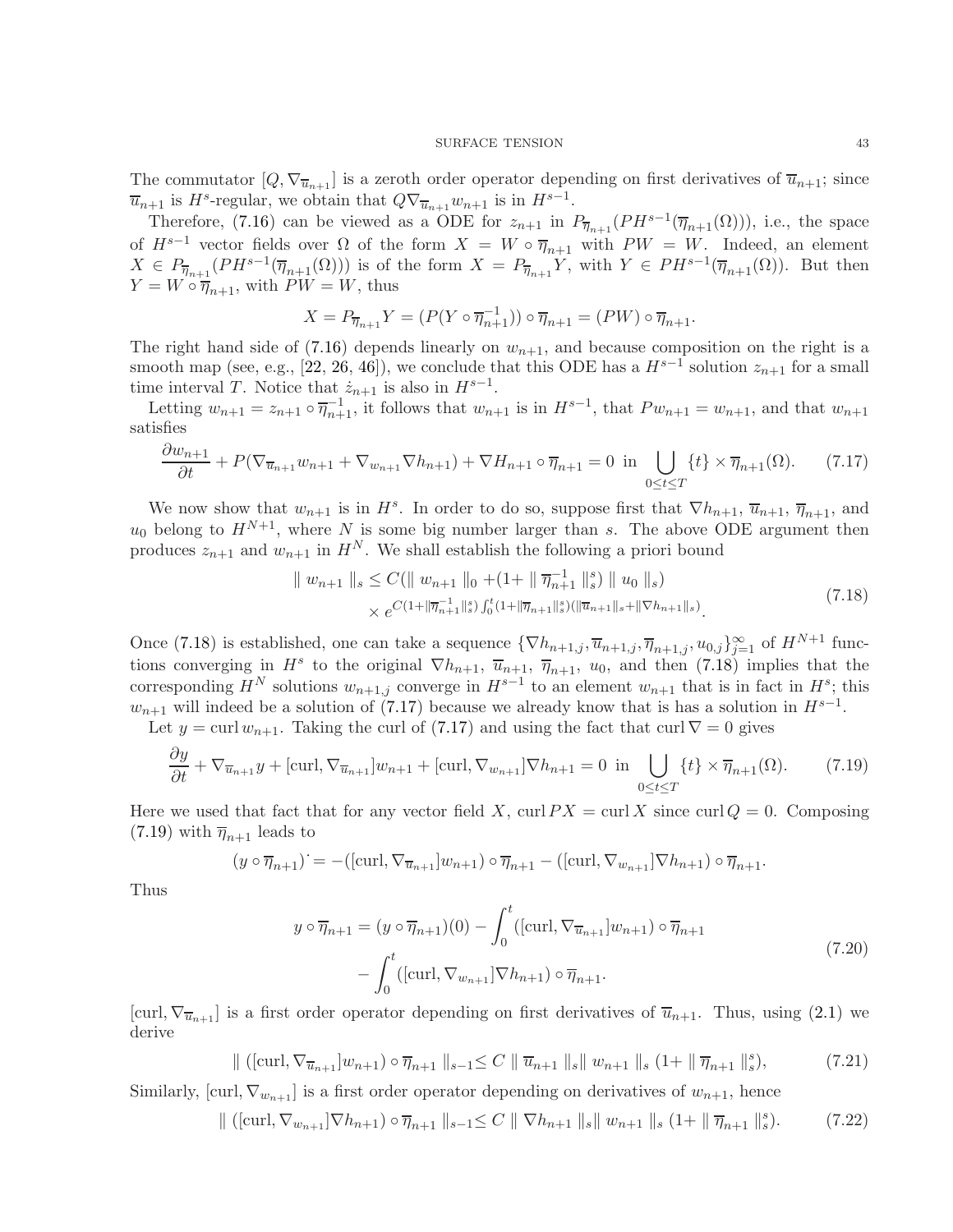Combining [\(7.20\)](#page-42-3), [\(7.21\)](#page-42-4), and [\(7.22\)](#page-42-5) produces

$$
\|y \circ \overline{\eta}_{n+1}\|_{s-1} \le C \|u_0\|_{s} + C \int_0^t (1 + \|\overline{\eta}_{n+1}\|_{s}^s) (\|\overline{u}_{n+1}\|_{s} + \|\nabla h_{n+1}\|_{s}) \|w_{n+1}\|_{s}, \qquad (7.23)
$$

where we used that  $(y \circ \overline{\eta}_{n+1})(0) = y(0) = \text{curl } u_0$ . But

<span id="page-43-0"></span> $\| \operatorname{curl} w_{n+1} \|_{s-1} = \| y \|_{s-1} = \| y \circ \overline{\eta}_{n+1} \circ \overline{\eta}_{n+1}^{-1} \|_{s-1} \leq C(1 + \| \overline{\eta}_{n+1}^{-1} \|_{s}^{s}) \| y \circ \overline{\eta}_{n+1} \|_{s-1},$ 

which combined with [\(7.23\)](#page-43-0) gives

$$
\| \operatorname{curl} w_{n+1} \|_{s-1} \le C(1 + \| \overline{\eta}_{n+1}^{-1} \|_{s}^{s}) \| u_{0} \|_{s} + C(1 + \| \overline{\eta}_{n+1}^{-1} \|_{s}^{s}) \int_{0}^{t} (1 + \| \overline{\eta}_{n+1} \|_{s}^{s}) (\| \overline{u}_{n+1} \|_{s} + \| \nabla h_{n+1} \|_{s}) \| w_{n+1} \|_{s}.
$$
 (7.24)

We now use [\(2.4\)](#page-8-2) to estimate  $w_{n+1}$  in  $H^s$ , noting that the terms div  $w_{n+1}$  and  $\langle w_{n+1}, N \rangle$ , where N is the normal to  $\partial \overline{\eta}_{n+1}(\Omega)$ , do not contribute because  $P w_{n+1} = w_{n+1}$ . We also note that we are allowed to invoke [\(2.4\)](#page-8-2) because  $\overline{\eta}_{n+1}$  is in  $H^s$  and  $s > \frac{3}{2} + 2$ . Thus, (2.4) and [\(7.24\)](#page-43-1) give

$$
\| w_{n+1} \|_{s} \leq C \| w_{n+1} \|_{0} + C \left( 1 + \| \overline{\eta}_{n+1}^{-1} \|_{s}^{s} \right) \| u_{0} \|_{s}
$$
  
+  $C \left( 1 + \| \overline{\eta}_{n+1}^{-1} \|_{s}^{s} \right) \int_{0}^{t} \left( 1 + \| \overline{\eta}_{n+1} \|_{s}^{s} \right) \left( \| \overline{u}_{n+1} \|_{s} + \| \nabla h_{n+1} \|_{s} \right) \| w_{n+1} \|_{s} .$ 

Iterating this inequality now produces [\(7.18\)](#page-42-0). Note that  $w_{n+1} \in H^s$  also gives  $z_{n+1}$  in  $H^s$ . As before, one gets a bound on  $\| z_{n+1} \|_{s}$  and  $\| \dot{z}_{n+1} \|_{s-1}$  in terms of  $\overline{R}$ . This finishes step (n5).

Now that we have  $z_{n+1}$  (or  $w_{n+1}$ ),  $\nabla h_{n+1}$ ,  $\nabla f_{n+1}$ , and  $\beta_{n+1}$ , we define

<span id="page-43-1"></span>
$$
\eta_{n+1} = \mathrm{id} + \int_0^t (z_{n+1} + \nabla h_{n+1} \circ (\mathrm{id} + \nabla f_{n+1}) \circ \beta_{n+1}).\tag{7.25}
$$

Given  $R_s$ , if T is small, we get  $|| \eta_{n+1} - id ||_{s} \leq R_s$ .  $\eta_{n+1}$  will be in  $Emb^s(\Omega)$  if it is sufficiently close to the identity, and we choose  $R_s$  accordingly.

Differentiating  $\eta_{n+1}$  we get

$$
\dot{\eta}_{n+1} = z_{n+1} + \nabla h_{n+1} \circ (\mathrm{id} + \nabla f_{n+1}) \circ \beta_{n+1} \n= (w_{n+1} + \nabla h_{n+1}) \circ (\mathrm{id} + \nabla f_{n+1}) \circ \beta_{n+1},
$$

so we let

<span id="page-43-2"></span>
$$
\widehat{u}_{n+1} = w_{n+1} + \nabla h_{n+1}.
$$

Then  $\hat{u}_{n+1}$  is divergence-free and has the same regularity as  $\hat{u}_n$ . From the previous bounds, we obtain the desired estimates of  $\hat{u}_{n+1}$  and  $\hat{u}_n$  in terms of  $\overline{R}$ , possibly after increasing  $\overline{R}$ . From the initial condition for the f-equation in step (n3), and [\(7.12\)](#page-39-2), it follows that  $\dot{\eta}_{n+1}(0) = u_0$ .

Differentiating  $\eta_{n+1}$  in time twice and evaluating at  $t = 0$ , we can control  $\ddot{\eta}_{n+1}(0)$  in terms of the other quantities of the  $n + 1$ st iteration at time zero, which are inductively bounded by a function of  $R_s$ ,  $u_0$ , T and  $\ddot{R}_s^0$  in view of [\(7.8d\)](#page-38-3). Relabeling the constants and choosing  $\ddot{R}_s^0$  and  $\overline{R}$  appropriately, we conclude that the desired inductive bounds hold for the quantities of the  $n + 1$ st iteration for the desired time interval.

Finally, a careful analysis of the above steps reveals that, after T and the constants  $R_s$ ,  $\ddot{R}^0_s$  and  $\overline{R}$ are suitably chosen in order to assure that the quantities of the  $n+1$ st iteration satisfy the inductive assumptions, these constants can be chosen uniformly, i.e., independent of n. In particular there exists a  $T > 0$  that works for all n, and we get a well-defined sequence  $\{\eta_n\}$  of embeddings, provided that the procedure holds at  $n = 0$ , i.e., to start the above iteration,  $\eta_0$  is needed. Let  $\zeta$  be a solution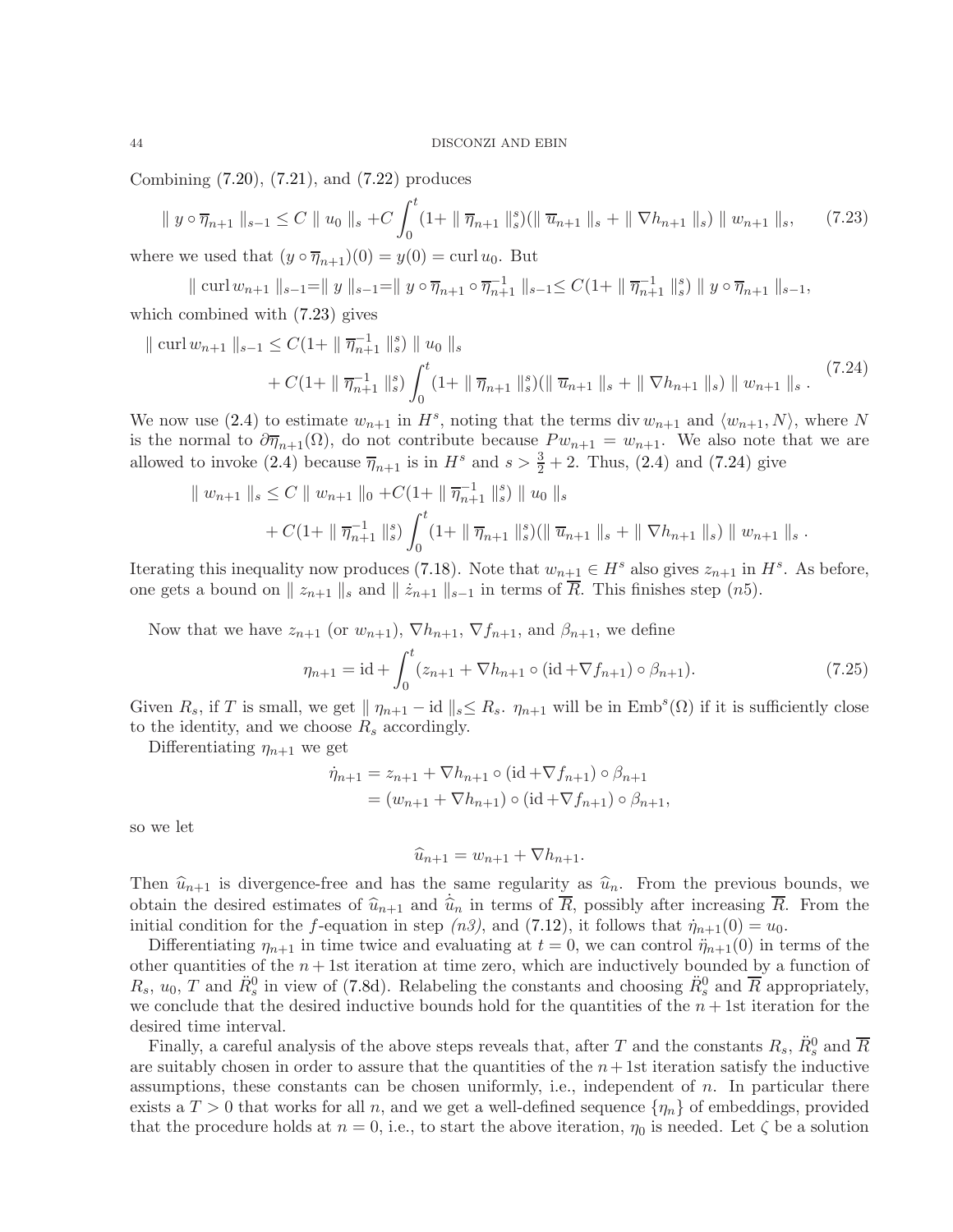to the Euler equations in the fixed domain  $\Omega$  with initial conditions  $\zeta(0) = id$ ,  $\dot{\zeta}(0) = Pu_0$ , where  $u_0$  is the given initial condition for the free-boundary Euler equations [\(1.1\)](#page-1-0). For any  $R_s$  that we choose, we can pick T sufficiently small such that  $\|\zeta - id\|_{s} \leq R_s$ . Letting  $\vartheta$  be given by  $\zeta = \vartheta \circ \zeta$ , standard energy estimates for the Euler equations produce bounds for  $\|\vartheta\|_{s}$  and  $\|\vartheta\|_{s-1}$  in terms of a constant that depends on T and  $u_0$ . Hence, we can find a constant  $C_0(T, u_0, R_s)$  depending on  $T, u_0$ , and  $R_s$  such that

<span id="page-44-1"></span>
$$
\|\zeta - id\|_{s} \le R_{s},
$$
  
\n
$$
\|\vartheta\|_{s} \le C(T, u_{0}, R_{s}), \|\dot{\zeta}\|_{s} \le C(T, u_{0}, R_{s}),
$$
  
\n
$$
\|\dot{\vartheta}\|_{s-1} \le C(T, u_{0}, R_{s}), \|\ddot{\zeta}\|_{s-1} \le C(T, u_{0}, R_{s}).
$$
\n(7.26)

Set  $\eta_0 = \beta_0 = \zeta$ ,  $\hat{u}_0 = \vartheta$ ,  $\nabla f_0 = z_0 = w_0 = \nabla h_0 = 0$ . Minor adjustments have to be made at the first step, since  $f_0$  here is not obtained from theorem [6.16,](#page-32-0) and  $\dot{\eta}_0(0) = Pu_0$  rather than  $u_0$ , but it is clear that this does not hinder the construction of the sequence  $\{\eta_n\}$ .

<span id="page-44-0"></span>7.3. Convergence of the approximating sequences. Denote by  $W^{k,\infty}([0,T], H^s(\Omega))$  the usual Sobolev space of  $H^s(\Omega)$ -valued functions on  $[0, T]$  whose derivatives up to order k are essentially bounded with respect to the  $H^s(\Omega)$  topology.  $W^{k,2}([0,T], H^s(\Omega))$  is similarly defined using the  $L^2$ inner product respect to  $t \in [0, T]$ .

We start by establishing some further bounds. In the arguments below, the particular form of some of the expressions involved will be omitted for the sake of simplicity, since such expressions are cumbersome. The relevant information will be the derivative counting.

Differentiating [\(6.1\)](#page-19-1) in time, invoking [\(2.2\)](#page-7-3), recalling that  $s > \frac{3}{2} + 2$ , and using our bounds on f, v, and  $\widetilde{q}_0$ , we find that  $\{\nabla \ddot{f}_n\}$  is bounded in  $H^{s-3}(\Omega)$  (with a bound depending on  $\kappa$ ).

From step (n4) of the inductive construction, the function  $h_n(t)$  satisfies

$$
\begin{cases} \Delta h_{n+1} = 0, & \text{in } \bigcup_{0 \le t \le T} \{t\} \times (\mathrm{id} + \nabla f_{n+1})(\Omega), \\ \frac{\partial h_{n+1}}{\partial \tilde{N}_{n+1}} = \langle (\nabla f_{n+1} + D_{v_{n+1}} \nabla f_{n+1} + v_{n+1}) \circ (\mathrm{id} + \nabla f_{n+1})^{-1}, \tilde{N}_{n+1} \rangle & \text{on } \bigcup_{0 \le t \le T} \{t\} \times \partial (\mathrm{id} + \nabla f_{n+1})(\Omega), \end{cases}
$$

Differentiating twice, we see that we can bound  $\| \nabla \ddot{h}_n \|_{s-3}$  in terms of:  $\| \nabla$  $f \parallel_{s=3}$ , (which was just estimated) together with a constant depending on the domain  $(id + \nabla f_{n+1})(\Omega)$ , which was handled as in section [7.2;](#page-38-0) and other quantities that have already been bounded. We obtain therefore an  $H^{s-3}$ bound for the sequence  $\{\nabla \ddot{h}_n\}.$ 

A similar argument using the equation for  $z_n$  in step  $(n5)$  of the inductive construction shows that we can bound  $\{\ddot{z}_n\}$  in  $H^{s-3}$ .

We now establish the convergence. It will be implicit in the arguments that we will be seeking convergence of some sub-sequence.

Convergence of  $\{\eta_n\}$ : From [\(7.8a\)](#page-38-4), [\(7.8c\)](#page-38-5) and [\(7.8e\)](#page-38-6), we find that the sequence  $\{\eta_n\}$  is bounded in  $W^{2,2}([0,T], H^{s-\frac{3}{2}}(\Omega))$ , and thus it has a subsequence, still denoted  $\{\eta_n\}$ , converging weakly to a limit  $\eta$ . Also,  $\eta_n$  and  $\dot{\eta}_n$  are bounded in  $L^{\infty}([0,T], H^s(\Omega))$ , thus they have a weakly convergence subsequence. We conclude that  $\eta \in W^{1,\infty}([0,T], H^s(\Omega))$ . In particular,  $\eta \in C^0([0,T], H^s(\Omega))$ . A similar argument yields  $\eta \in L^{\infty}([0,T], H^{s-\frac{3}{2}}(\Omega))$ , from which we find that  $\eta \in W^{1,\infty}([0,T], H^s(\Omega)) \cap$  $W^{2,\infty}([0,T],H^{s-\frac{3}{2}}(\Omega)).$ 

Furthermore,  $\| \eta_n(t) - \eta_n(t') \|_{s} \le R|t - t'|$  in view of [\(7.8c\)](#page-38-5), and  $\{\eta_n\}$  has compact closure in  $H^{s-1}(\Omega)$  because of the the compactness of the embedding  $H^s \subset H^{s-1}$ . Hence, by the Arzelà-Ascoli theorem, the convergence  $\eta_n \to \eta$  occurs in  $C^0([0,T], H^{s-1}(\Omega))$ . Now, since  $\{\eta_n\}$  is bounded in  $H^s$ ,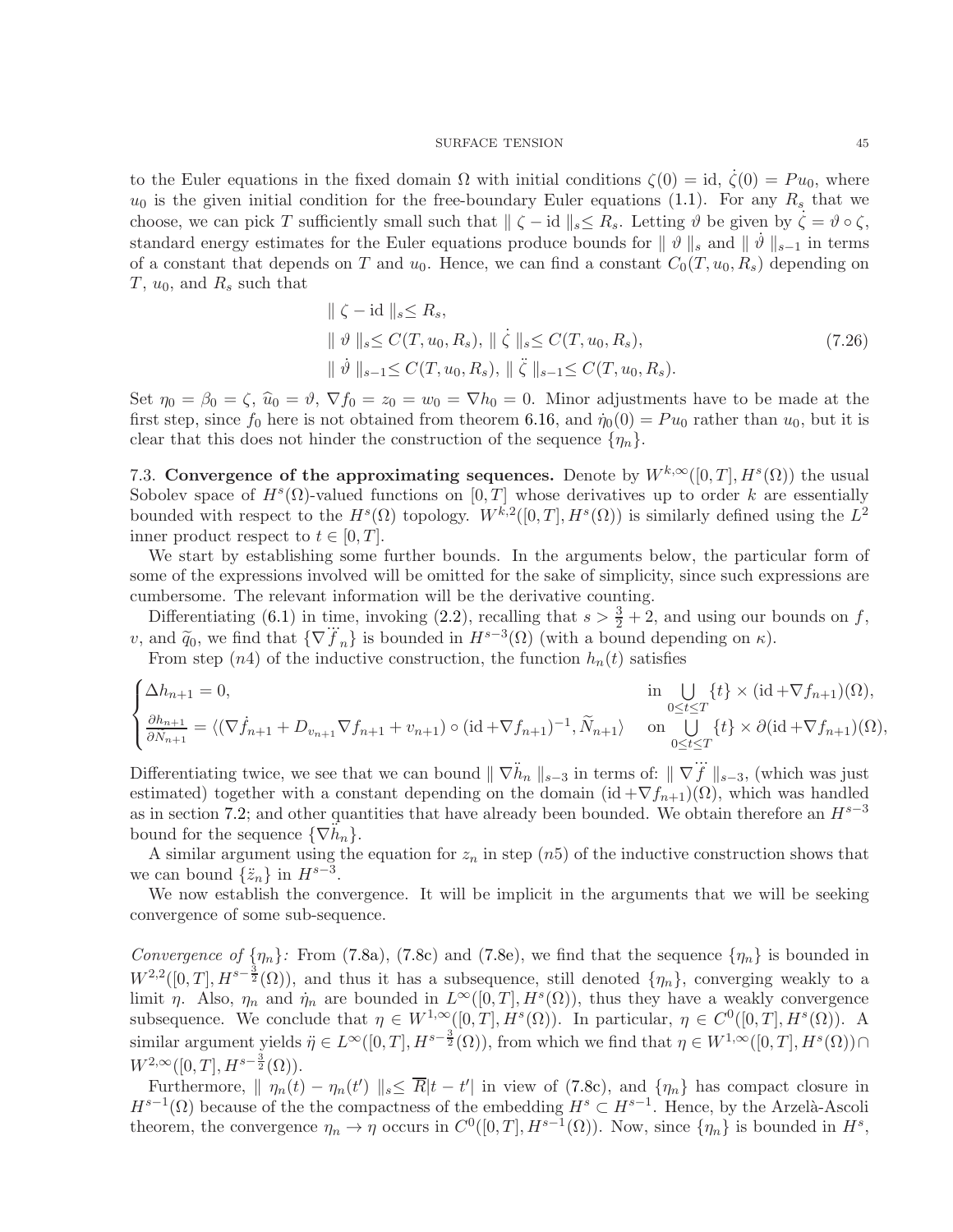interpolating between  $H^s$  and  $H^{s-1}$  shows that  $\eta_n \to \eta$  in  $C^0([0,T], H^{s-\delta}(\Omega))$ , where  $\delta > 0$  is some fixed small number. A similar argument using [\(7.8e\)](#page-38-6) gives that  $\eta_n \to \eta$  in  $C^0([0,T], H^{s-2}(\Omega))$ . After interpolation, we have in fact  $\eta_n \to \eta$  in  $C^0([0,T], H^{s-\delta}(\Omega))$ . Therefore,  $\eta_n \to \eta$  in  $C^1([0,T], H^{s-\delta}(\Omega))$ .

Next, from the definition of  $\eta_n$ , the inductive bounds and the bounds established above on  $\ddot{z}_n$ , Next, from the definition of  $\eta_n$ , the inductive bounds and the bounds established above on  $z_n$ ,<br> $\nabla \ddot{h}_n$ , and  $\nabla \ddot{f}$ , we find that  $\{\ddot{\eta}_n\}$  is bounded in  $H^{s-3}$ . Thus, invoking once more the Arzelà-Ascol theorem, we find that  $\ddot{\eta}_n$  converges in  $C^0([0,T], H^{s-3-\delta}(\Omega))$ , where  $\delta > 0$  is a fixed small number. By interpolation and [\(7.8e\)](#page-38-6),  $\ddot{\eta}_n$  converges also in in  $C^0([0,T], H^{s-\frac{3}{2}-\delta}(\Omega)).$ 

Summarizing:

•  $\eta_n \to \eta$  in  $C^1([0,T], H^{s-\delta}(\Omega)) \cap C^2([0,T], H^{s-\frac{3}{2}-\delta}(\Omega))$ , and  $\eta \in W^{1,\infty}([0,T],H^s(\Omega)) \cap W^{2,\infty}([0,T],H^{s-\frac{3}{2}}(\Omega)).$ 

Convergence of  $\{\beta_n\}$ : We can repeat the same argument with the sequence  $\{\beta_n\}$  and conclude that it has a limit in  $W^{1,\infty}([0,T], H^s(\Omega)) \cap W^{2,\infty}([0,T], H^{s-\frac{3}{2}}(\Omega))$ . Because  $\mathcal{D}_{\mu}^s(\Omega)$  is a closed submanifold of  $H^s(\Omega)$ , we have in fact  $\beta \in W^{1,\infty}([0,T], \mathcal{D}^s_\mu(\Omega)) \cap W^{2,\infty}([0,T], H^{s-\frac{3}{2}}(\Omega))$ . Because of [\(7.10\)](#page-39-0) and  $(7.11)$ , we can as before use the Arzelà-Ascoli theorem and interpolation inequalities to conclude that

•  $\beta_n \to \beta$  in  $C^1([0,T], H^{s-\delta}(\Omega))$  and

 $\beta \in W^{1,\infty}([0,T], \mathcal{D}^s_\mu(\Omega)) \cap W^{2,\infty}([0,T], H^{s-\frac{3}{2}}(\Omega)).$ 

Convergence of  $\{\nabla f_n\}$ : Recalling that bounds on  $\|f_n\|_{s,\partial}$  translate into bounds on  $\|f_n\|_{s+\frac{1}{2}}$  (see estimate [\(6.3\)](#page-20-0)), we apply an analogous argument to the sequence  $\{\nabla f_n\}$ . Using the bounds and regu-larity given by theorem [6.16,](#page-32-0) the sequence is bounded in  $W^{2,2}([0,T], H^{s-\frac{3}{2}}(\Omega))$ . Also  $\{\nabla f_n\}$ ,  $\{\nabla \dot{f}_n\}$ , and  $\{\nabla \ddot{f}_n\}$  are bounded in  $L^{\infty}([0,T], H^{s+\frac{3}{2}}(\Omega))$ ,  $L^{\infty}([0,T], H^s(\Omega))$ , and  $L^{\infty}([0,T], H^{s-\frac{3}{2}}(\Omega))$ , respectively. Therefore,  $\nabla f_n$  converges weakly in  $W^{2,2}([0,T], H_s^{s-\frac{3}{2}}(\Omega))$  to a limit  $\nabla f$  which is in  $L^{\infty}([0,T], H^{s+\frac{3}{2}}(\Omega)) \cap W^{1,\infty}([0,T], H^s(\Omega)) \cap W^{2,\infty}([0,T], H^{s-\frac{3}{2}}(\Omega)).$  Furthermore, in light of the previously obtained bound on  $\nabla \ddot{f}_n$ , we have  $\|\nabla \ddot{f}(t) - \nabla \ddot{f}(t') \|_{s-3} \leq C|t-t'|$ . Hence, as before, combining the Arzelà-Ascoli theorem with interpolation inequalities gives

• 
$$
\nabla f_n \to \nabla f
$$
 in  $C^0([0, T], H^{s + \frac{3}{2} - \delta}(\Omega)) \cap C^1([0, T], H^{s - \delta}(\Omega)) \cap C^2([0, T], H^{s - \frac{3}{2} - \delta}(\Omega))$  and  
\n
$$
\nabla f \in L^\infty([0, T], H^{s + \frac{3}{2}}(\Omega)) \cap W^{1, \infty}([0, T], H^s(\Omega)) \cap W^{2, \infty}([0, T], H^{s - \frac{3}{2}}(\Omega)).
$$

The other quantities appearing in [\(7.25\)](#page-43-2) are handled in a similar fashion. We obtain:

• 
$$
\hat{u}_n \circ (\text{id} + \nabla f_n) \circ \beta_n \to \hat{u} \circ (\text{id} + \nabla f) \circ \beta
$$
 in  $C^0([0, T], H^{s-\delta}(\Omega))$  and  
\n $\hat{u} \circ (\text{id} + \nabla f) \circ \beta \in L^\infty([0, T], H^s(\Omega)) \cap W^{1, \infty}([0, T], H^{s-\frac{3}{2}}(\Omega)).$ 

•  $\widetilde{q}_{0,n} \to \widetilde{q}_0$  in  $C^0([0,T], H^{s+1-\delta}(\Omega))$  and

$$
\widetilde{q}_0 \in L^{\infty}([0,T], H^{s+1}(\Omega)) \cap W^{1,\infty}([0,T], H^{s-\frac{1}{2}}(\Omega)).
$$

•  $\nabla h_n \circ (\mathrm{id} + \nabla f_n) \circ \beta_n \to \nabla h \circ (\mathrm{id} + \nabla f) \circ \beta \text{ in } C^0([0, T], H^{s-\delta}(\Omega)) \text{ and }$ 

$$
\nabla h \circ (\mathrm{id} + \nabla f) \circ \beta \in L^{\infty}([0, T], H^s(\Omega)) \cap W^{1, \infty}([0, T], H^{s - \frac{3}{2}}(\Omega)).
$$

•  $w_n \circ (\mathrm{id} + \nabla f_n) \circ \beta_n \to \nabla w \circ (\mathrm{id} + \nabla f) \circ \beta$  in  $C^0([0, T], H^{s-\delta}(\Omega))$  and  $w \circ (\mathrm{id} + \nabla f) \circ \beta \in L^{\infty}([0, T], H^s(\Omega)) \cap W^{1, \infty}([0, T], H^{s-1}(\Omega)).$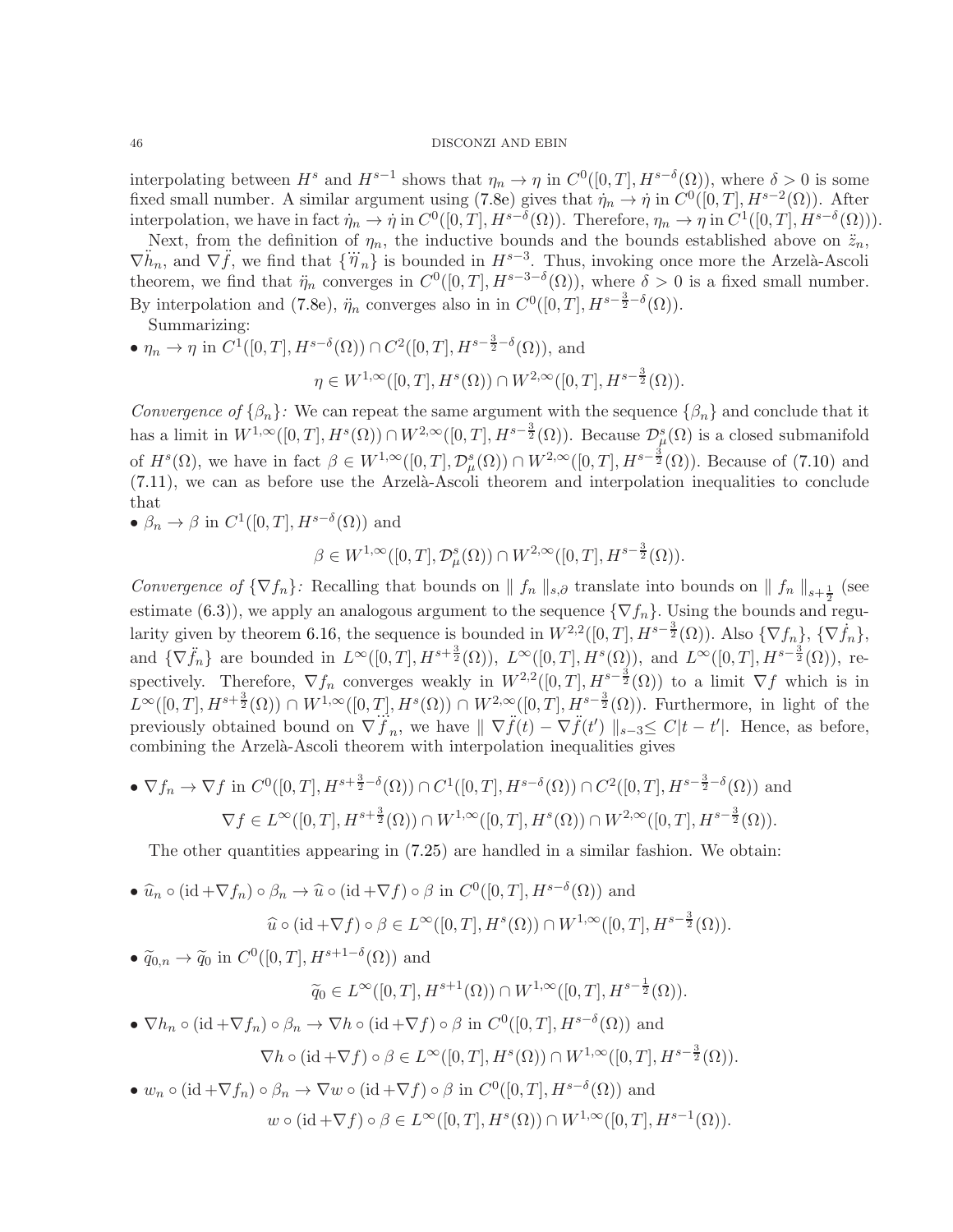Notice that all the limit quantities satisfy the same bounds as the corresponding sequences. In particular,  $\nabla f$  satisfies the bounds given by theorem [6.16.](#page-32-0)

<span id="page-46-0"></span>7.4. Solution. With the above information, we can pass to the limit in [\(7.25\)](#page-43-2) obtaining

$$
\eta = \mathrm{id} + \int_0^t (w + \nabla h) \circ (\mathrm{id} + \nabla f) \circ \beta.
$$

 $\eta$  is volume-preserving and its velocity u given by  $\dot{\eta} = u \circ \eta$  agrees with  $\hat{u}$ . Also,  $\eta$  necessarily has the form  $\eta = (\mathrm{id} + \nabla f) \circ \beta$  and f and  $\beta$  have the above regularity properties. In particular  $\eta \in \mathscr{E}_{\mu}^{s}(\Omega)$ . Moreover, in light of the way w and  $\nabla h$  were constructed (see section [7.1\)](#page-37-1), and the previously established convergences,  $u$  satisfies

<span id="page-46-1"></span>
$$
P(\frac{\partial u}{\partial t} + \nabla_u u) = 0.
$$
 (7.27)

We also know that  $\nabla f$  satisfies [\(4.12a\)](#page-13-1), with p satisfying  $p \circ (\mathrm{id} + \nabla f) = p_0 \circ (\mathrm{id} + \nabla f) + A_H \circ (\mathrm{id} + \nabla f)$ , where  $p_0 \circ (\mathrm{id} + \nabla f) = \tilde{q}_0$  (compare with [\(4.2\)](#page-11-3) and [\(4.3\)](#page-11-3)), so in particular  $p = \mathcal{A}$  on  $\partial \eta(\Omega)$ . From the above convergence, we know that  $p_0$  is in  $H^{s+1}(\Omega(t))$  and A, being third order in  $f|_{\partial\Omega}$ , is in  $H^{s-1}(\partial \Omega(t))$ , so that  $\mathcal{A}_H \in H^{s-\frac{1}{2}}(\Omega(t))$ , and hence  $p \in H^{s-\frac{1}{2}}(\Omega(t))$ .

It remains to show that  $(1.1)$  is satisfied, which is not immediately obvious since we did not solve  $(7.2)$  in the iteration, but rather P of that equation, i.e.,  $(7.27)$ . We will now show that Q of  $(7.2)$ follows from the equation for  $f$  that we solved.

Equation [\(7.27\)](#page-46-1) gives  $\frac{\partial u}{\partial t} + \nabla_u u = Q(\frac{\partial u}{\partial t} + \nabla_u u)$ , so there exists a function  $\chi$  such that

$$
\frac{\partial u}{\partial t} + \nabla_u u = \nabla \chi.
$$

We need to show that  $\chi = -p$ , where p is as in [\(4.3\)](#page-11-3). As  $\ddot{\eta} \circ \eta^{-1} = \frac{\partial u}{\partial t} + \nabla_u u$ , we have

<span id="page-46-2"></span>
$$
\ddot{\eta} = \nabla \chi \circ \eta. \tag{7.28}
$$

On the other hand  $(7.6)$  also holds, and because it is a fixed point of the above iteration, f in this case does satisfy [\(4.12a\)](#page-13-1). Therefore, differentiating [\(7.6\)](#page-38-1) in time twice, decomposing according to  $(4.11)$  and using  $(4.12a)$  and  $(7.28)$  gives (compare with  $(4.6)$ ):

$$
Q(\mathrm{id} - LL_1^{-1}P)(\nabla \chi \circ \widetilde{\eta}) = Q(\mathrm{id} - LL_1^{-1}P)(-\nabla p \circ \widetilde{\eta}),
$$

or

$$
Q(\mathrm{id} - D^2 f L_1^{-1} P)(\nabla \chi \circ \widetilde{\eta}) = Q(\mathrm{id} - D^2 f L_1^{-1} P)(-\nabla p \circ \widetilde{\eta}),
$$

since  $QP = 0$ . We can write this as

$$
(Q_{\widetilde{\eta}^{-1}} - (D^2 f L_1^{-1} P)_{\widetilde{\eta}^{-1}}) (\nabla \chi) = (Q_{\widetilde{\eta}^{-1}} - (D^2 f L_1^{-1} P)_{\widetilde{\eta}^{-1}}) (-\nabla p).
$$

Since  $Q$  is the identity on its image, for  $f$  small the operator

$$
Q_{\widetilde{\eta}^{-1}} - (D^2 f L_1^{-1} P)_{\widetilde{\eta}^{-1}}
$$

is invertible on  $Q(H^s(\tilde{\eta}(\Omega)))$ , and therefore  $\nabla \chi = -\nabla p$ , as desired.

From the regularity of f and we have  $\mathcal{A}_H \circ (\mathrm{id} + \nabla f) \circ \beta \in L^{\infty}([0,T], H^{s-\frac{1}{2}}(\Omega)),$  and hence  $p \in L^{\infty}([0,T], H^{s-\frac{1}{2}}(\Omega(t)))$ . As  $p|_{\partial \Omega(t)} = A$ , we conclude that there exists

$$
\eta \in W^{1,\infty}([0,T],H^s(\Omega)) \cap W^{2,\infty}([0,T],H^{s-\frac{3}{2}}(\Omega))
$$

satisfying [\(1.1\)](#page-1-0), as desired. Uniqueness of  $\eta$  now follows from the uniqueness of the decomposition  $\eta = (\mathrm{id} + \nabla f) \circ \beta$  given by the exponential map near the identity. This implies uniqueness of p in view of [\(4.3c\)](#page-12-1), [\(4.3d\)](#page-12-1), [\(4.3e\)](#page-12-1), and [\(4.3f\)](#page-12-1).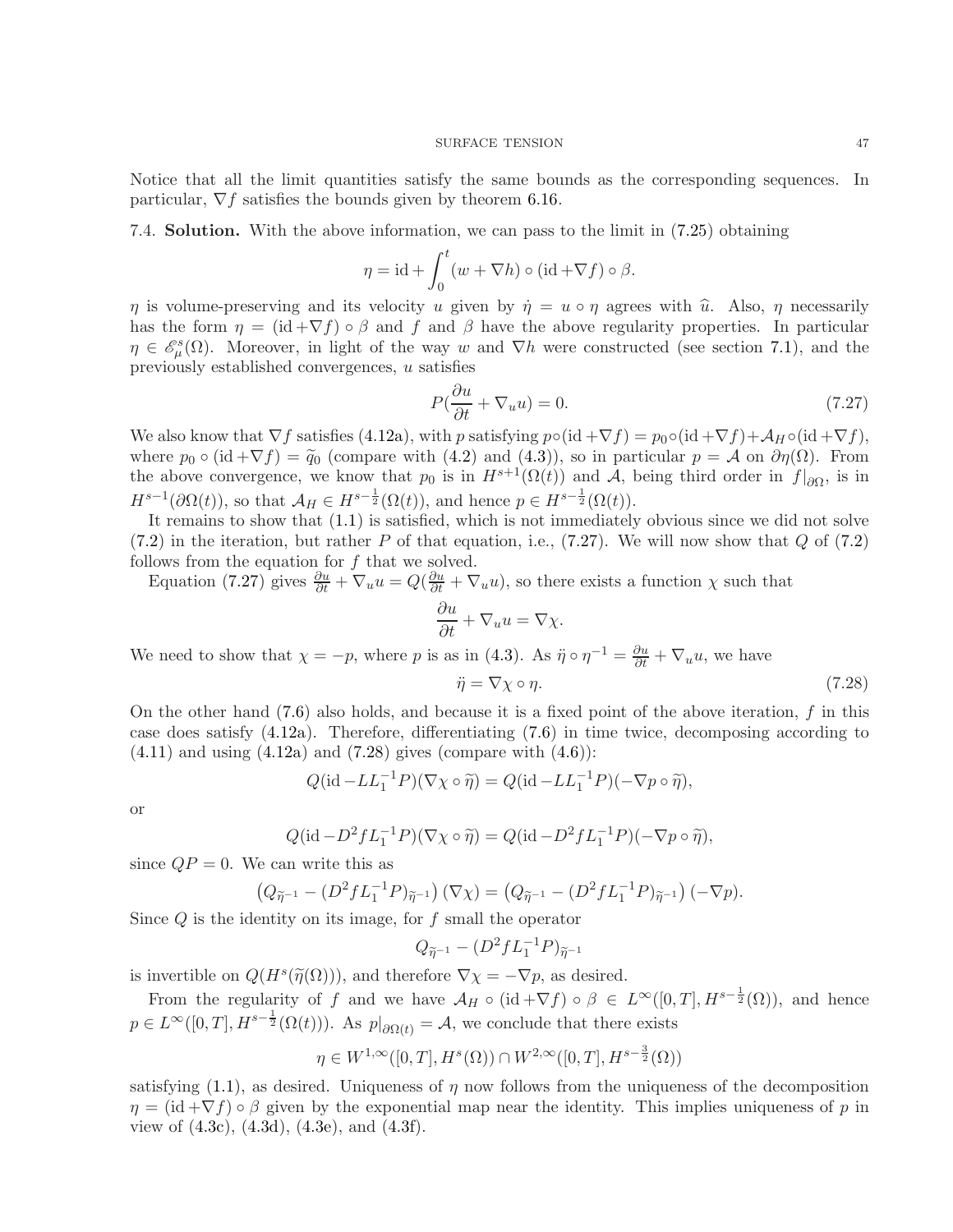To finish the existence part of theorem [1.2,](#page-3-0) we point out that  $\eta \in W^{1,\infty}([0,T], H^s(\Omega))$  implies  $\eta \in C^0([0,T],H^s(\Omega))$ , and thus  $\eta$  has the stated regularity.

<span id="page-47-0"></span>7.5. Proof of theorem [1.2:](#page-3-0) existence. Define a new time variable by  $t = a\tau$ , where  $a > 0$  is a constant that will be chosen. Define  $\eta_a$  by  $\eta_a(\tau) = \eta(t)$ , i.e.,  $\eta_a(\tau) = \eta(a\tau)$ . Then  $\ddot{\eta}_a(\tau) = a^2 \ddot{\eta}(t) = a^2 \ddot{\eta}(t)$  $a^2 \ddot{\eta}(a\tau)$ . Using the equation for  $\eta$ , i.e., [\(1.1a\)](#page-1-1), we have  $\ddot{\eta}_a(\tau) = -a^2 \nabla p(t) \circ \eta(t) \equiv -a^2 \nabla p(a\tau) \circ \eta(a\tau)$ . So if we define  $p_a(\tau) = p(t)$ , i.e.,  $p_a(\tau) = p(a\tau)$ , we obtain  $\ddot{\eta}_a(\tau) = -a^2 \nabla p_a(\tau) \circ \eta_a(\tau)$ . Then letting  $\pi_a(\tau) = a^2 p_a(\tau)$ , we finally obtain

<span id="page-47-2"></span><span id="page-47-1"></span>
$$
\ddot{\eta}_a(\tau) = -\nabla \pi_a(\tau) \circ \eta_a(\tau). \tag{7.29}
$$

Multiplying [\(1.1c\)](#page-1-1) by  $a^2$  gives  $a^2p(t) \equiv a^2p(a\tau) \equiv a^2p_a(\tau) \equiv \pi_a(\tau) = a^2\kappa\mathcal{A}(t) \equiv a^2\kappa\mathcal{A}(a\tau)$ . Thus, if we define  $A_a(\tau) = A(t) \equiv A(a\tau)$  and  $\kappa_a = a^2 \kappa$ , we have

$$
\pi_a(\tau) = \kappa_a \mathcal{A}_a(\tau) \text{ on } \eta_a(\tau) (\partial \Omega). \tag{7.30}
$$

Equations [\(7.29\)](#page-47-1) and [\(7.30\)](#page-47-2) are of the form [\(1.1\)](#page-1-0) (with  $u_a(\tau)$  defined accordingly) with a coefficient of surface tension given by  $\kappa_a$ . If  $\kappa > 0$  is fixed, not necessarily large, we can then choose  $a^2$ large enough so that  $\kappa_a$  is sufficiently large as to apply the result of section [7.4,](#page-46-0) provided the other assumptions can also be accommodated. This is discussed below. We therefore obtain a solution  $(\eta_a, \pi_a)$ . Reverting back to the original variables, this yields a solution to the original problem for  $\eta$ and p with a given  $\kappa > 0$ .

The result in section [7.4](#page-46-0) assumes that  $\partial\Omega$  has constant mean curvature. We shall show that if we are interested only in part (1) of theorem [1.2,](#page-3-0) this assumption can be removed as well.

First, without such an assumption, we do not necessarily have  $\mathcal{A}_{\partial\Omega} > 0$  so the proof of lemma [6.4](#page-20-2) has to be altererd. Before we used  $\mathcal{A}_{\partial\Omega} > 0$  to show the positivity and invertibility of  $-\overline{\Delta}\partial_{\nu} - \frac{1}{2}\mathcal{A}_{\partial\Omega}\overline{\Delta}$ . We then used this result in proposition [6.11](#page-25-1) to construct an evolution operator associated with  $A_{\kappa}(t)$ (see equation [\(6.11\)](#page-22-1)). In the present case, we consider the operator  $-\overline{\Delta}\partial_{\nu}$  instead of  $-\overline{\Delta}\partial_{\nu} - \frac{1}{2}\mathcal{A}_{\partial\Omega}\overline{\Delta}$ . As discussed in lemma lemma [6.4,](#page-20-2)  $-\overline{\Delta}\partial_{\nu}$  is positive and invertible, so we still obtain the operator S (see [\(6.10\)](#page-22-3)). This of course gives and extra term in the operator  $A_{\kappa}(t)$ , namely,  $\frac{\sqrt{\kappa}}{2}A_{\partial\Omega}\overline{\Delta}S^{-1}$ . But this will be a bounded operator and therefore we still obtain an evolution operator from theorem [2.5](#page-9-0) (see the last statement of theorem [2.4\)](#page-9-1).

Second, when the mean curvature of  $\Omega$ ,  $\mathcal{A}_{\partial\Omega}$ , is not constant, then the equation for f will contain the additional term  $\kappa A_{\partial\Omega}$  (see equations [\(6.1\)](#page-19-1), [\(5.19\)](#page-18-1) and remark [6.1\)](#page-19-0). This extra term is simply an extra inhomogeneous term that can be absorbed into  $\mathcal{G}$ . (see equation [\(6.11\)](#page-22-1)).

The result in section [7.4](#page-46-0) also assumes  $\nabla \dot{f}(0)$  to be small, i.e., the gradient part of the initial velocity,  $Qu_0$ , has to be small (we do not have to worry about  $\nabla f(0)$  being small since  $\nabla f(0) = 0$ ). We now show how this assumption can be removed.

The assumption that  $\nabla \dot{f}(0)$  is small is used in step (n3) of section [7.2](#page-38-0) to guarantee that  $\dot{f}(0)$  =  $\Delta_{\nu}^{-1}$  div  $u_0|_{\partial\Omega}$  is small. That  $\dot{f}(0)$  is small is used in theorem [6.16](#page-32-0) (see [\(6.33\)](#page-32-0)) in order to obtain estimate [\(6.36\)](#page-33-2). However (6.36) still holds if  $\dot{f}(0)$  is not small (we explain below why the ensuing argument was not used in the proof of theorem [6.16\)](#page-32-0). I.e., in theorem [6.16,](#page-32-0) assume that instead of [\(6.33\)](#page-32-0) we have

<span id="page-47-3"></span>
$$
\| f_1 \|_{s + \frac{1}{2}, \partial} \le K_3. \tag{7.31}
$$

In what follows, we continue to assume that  $\kappa$  is large since, as showed above, the problem for arbitrary  $\kappa > 0$  can be reduced to that of large  $\kappa$  via a rescaling.

As in the proof of theorem [6.16,](#page-32-0) we invoke [\(6.35\)](#page-33-1). The estimate of the term  $\int_0^t \mathcal{U}(t,\tau) \mathcal{G}(\tau)$  does not rely on [\(6.33\)](#page-32-0), so this term yields  $\frac{C(K_0)T}{\sqrt{\kappa}} \sup_{0 \le \tau \le T} || \mathcal{G}(\tau) ||_{s+\frac{1}{2},\partial}$  as before.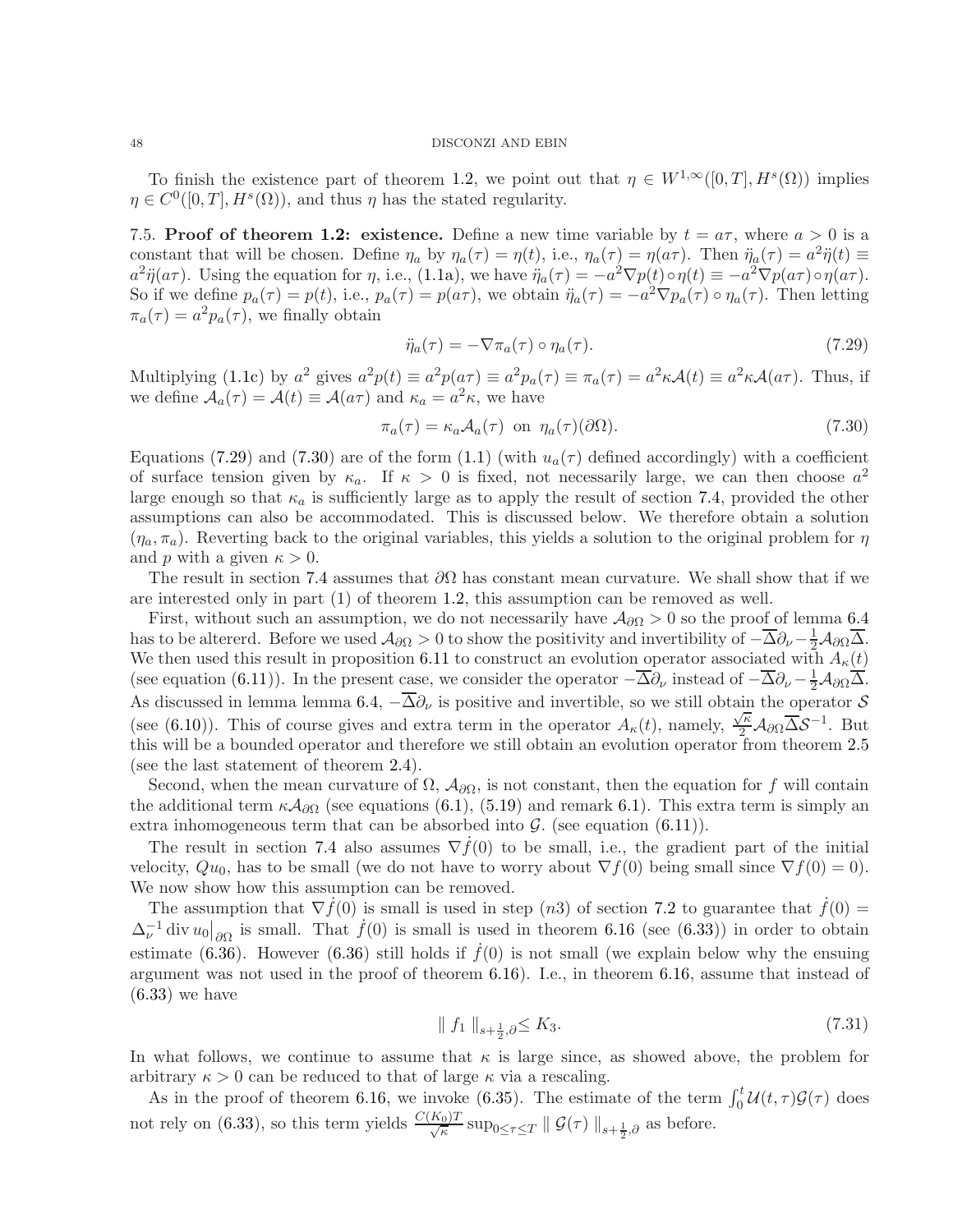For the term  $\mathcal{U}(t, 0)z(0)$ , first notice that [\(6.36\)](#page-33-2) corresponds to the first component of z, i.e.,  $z_1$ . Write

$$
\mathcal{U}(t,0)z(0) = \begin{pmatrix} \mathcal{U}_{11}(t,0) & \mathcal{U}_{12}(t,0) \\ \mathcal{U}_{21}(t,0) & \mathcal{U}_{22}(t,0) \end{pmatrix} \begin{pmatrix} 0 \\ f_1 \end{pmatrix},
$$

where  $z(0) = (0, f_1)$ . The first component of the above is  $\mathcal{U}_{12}(t, 0) f_1$ . Recall that  $\mathcal{U}(0, 0) = I$ , so  $U_{12}(0,0) = 0$ , and also  $U(t,\tau)$  is strongly continuous into  $Y = H_0^{s+\frac{1}{2}}(\partial\Omega)$  (see theorem [2.5](#page-9-0) and section [6\)](#page-18-0). Thus, with  $f_1$  and  $\kappa$  given, we can choose T (and hence t) so small that

<span id="page-48-1"></span>
$$
\| \mathcal{U}_{12}(t,0) f_1 \|_{s+\frac{1}{2},\partial} \leq \frac{C(K_0) K_3}{\kappa}.
$$

Therefore, estimate [\(6.36\)](#page-33-2) still holds without the assumption that  $\nabla \dot{f}(0)$  is small.

The above argument was not used in the proof of theorem [6.16](#page-32-0) because it produces a time interval  $[0, T<sub>\kappa</sub>)$  that shrinks to zero as  $\kappa \to \infty$ , so the corresponding existence result and estimates would not apply to the limit  $\kappa \to \infty$ .

The other part in the proof of theorem  $6.16$  where  $(6.33)$  has been employed was  $(6.37)$ . It is clear, however, that the argument following [\(6.37\)](#page-34-0) still holds if [\(7.31\)](#page-47-3) replaces [\(6.33\)](#page-32-0). Indeed, under [\(7.31\)](#page-47-3), [\(6.37\)](#page-34-0) becomes

$$
\| h \|_{s + \frac{1}{2}, \partial} \le C(K_0) \| f_1 \|_{s + \frac{1}{2}, \partial} + C(K_0) T \sup_{0 \le \tau \le T} \| \mathcal{G}(\tau) \|_{s + \frac{1}{2}, \partial}
$$
  
\n
$$
\le C(K_0) K_3 + C(K_0) T \sup_{0 \le \tau \le T} \| \mathcal{G}(\tau) \|_{s + \frac{1}{2}, \partial},
$$
\n(7.32)

and we can still choose  $\ell$  large enough so that the right hand side of [\(7.32\)](#page-48-1) is less than  $\ell$ .

Finally, [\(6.37\)](#page-34-0) was also invoked when we derived estimate [\(6.46\)](#page-36-1). But again, the  $\frac{1}{\kappa}$  factor is not needed here since we only need the right hand side of [\(6.37\)](#page-34-0) to be bounded in order to obtain [\(6.46\)](#page-36-1), which is the case in light of  $(7.32)$  (see the paragraph after  $(6.46)$ ).

Inspection in the proof leading to the existence part in section [7.4](#page-46-0) shows that the remaining arguments are the same without the assumption that  $Qu<sub>0</sub>$  is small. This establishes the proof of theorem [1.2.](#page-3-0)

Remark 7.3. Notice that these arguments are consistent, in the following sense. We obtain a solution that exists for  $0 \leq \tau \leq \mathcal{T}$ , or, in the t variable,  $0 \leq \frac{1}{a} t \leq \mathcal{T}$ , i.e,  $0 \leq t \leq a\mathcal{T}$ . So, if we take the limit  $a \to 0$ , so that  $\kappa_a \to 0$ , the interval of existence shrinks to zero, as it should since the problem is not well posed when  $\kappa_a = 0$  and the Taylor sign condition, which we do not assume, does not hold (it turns out that  $\mathcal T$  also depends on a, so this idea of consistency with  $a \to 0$  is more complicated than just stated, but on a heuristic level we see that we obtain what is expected).

#### <span id="page-48-2"></span>8. Proof of theorem [1.2:](#page-3-0) convergence

<span id="page-48-0"></span>Here we establish the convergence part of theorem [1.2,](#page-3-0) and thus we assume the corresponding hypotheses and notations throughout. Some of arguments below resemble those of theorem 5.1 in [\[25\]](#page-53-6) and theorem 5.5 in [\[23\]](#page-53-5). From now on it is convenient to re-instate the subscript  $\kappa$ .

Let  $[0, T_{\kappa})$  be the maximal interval of existence for the solution  $(\eta_{\kappa}, p_{\kappa})$  found above. Let  $\mathcal{T}_{\kappa}$  =  $\min\{T, T_{\kappa}\}\,$ , where we recall that  $[0, T]$  is an interval on which the solution to [\(1.2\)](#page-1-1) is defined. We henceforth consider the quantities  $\eta_{\kappa}$  and  $\zeta$  on  $[0, \mathcal{T}_{\kappa})$ . Assume also that T is chosen such that [\(7.26\)](#page-44-1) holds.

As in the calculations leading to [\(4.6\)](#page-12-2), we differentiate  $\eta_{\kappa}$  twice in time to obtain

$$
\ddot{\eta}_{\kappa} - \ddot{\beta}_{\kappa} = D^2 f_{\kappa} \circ \beta_{\kappa} \ddot{\beta}_{\kappa} + (\nabla \ddot{f}_{\kappa} + 2D_{v_{\kappa}} \nabla \dot{f}_{\kappa} + D^2_{v_{\kappa} v_{\kappa}} \nabla f_{\kappa}) \circ \beta_{\kappa},\tag{8.1}
$$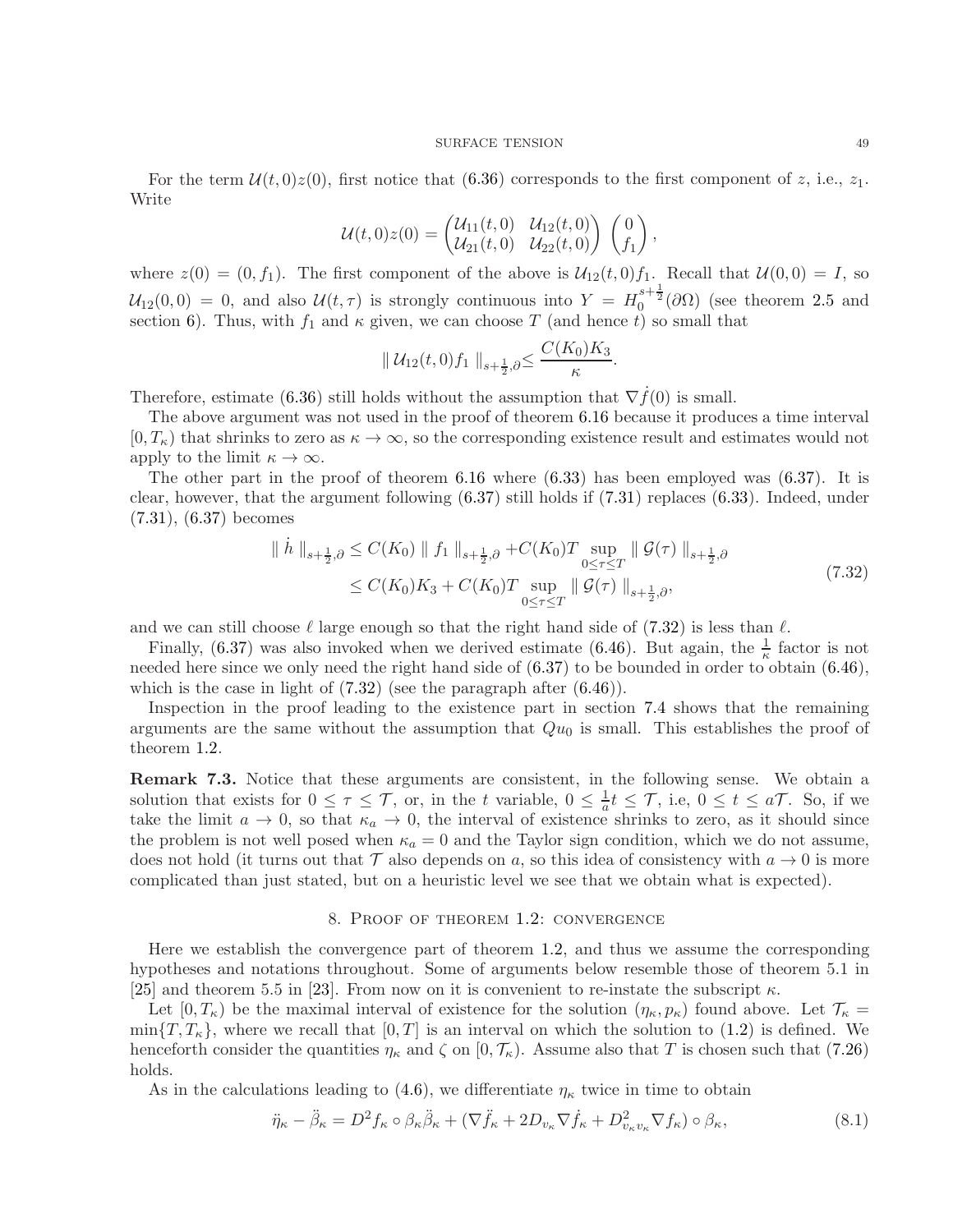where we used that  $\dot{\beta}_{\kappa} = v_{\kappa} \circ \beta_{\kappa}$ , so that

$$
\ddot{\beta}_{\kappa} = \left(\frac{\partial v_{\kappa}}{\partial t} + \nabla_{v_{\kappa}} v_{\kappa}\right) \circ \beta_{\kappa}.\tag{8.2}
$$

Integrating [\(8.1\)](#page-48-2):

$$
\dot{\eta}_{\kappa} - \dot{\beta}_{\kappa} = u_{0\kappa} - Pu_{0\kappa} + \int_0^t (\nabla \ddot{f}_{\kappa} + 2D_{v_{\kappa}} \nabla \dot{f}_{\kappa} + D_{v_{\kappa}v_{\kappa}}^2 \nabla f_{\kappa}) \circ \beta_{\kappa} + \int_0^t D^2 f_{\kappa} \circ \beta_{\kappa} \ddot{\beta}_{\kappa},
$$
(8.3)

where we used that  $\dot{\eta}_{\kappa}(0) = u_0$  and  $\dot{\beta}_{\kappa}(0) = Pu_0$ . Write [\(8.3\)](#page-49-0) as

$$
\dot{\eta}_{\kappa} - \dot{\beta}_{\kappa} = Qu_{0\kappa} + R_{\kappa},\tag{8.4}
$$

where

<span id="page-49-6"></span><span id="page-49-5"></span><span id="page-49-4"></span><span id="page-49-2"></span><span id="page-49-0"></span>
$$
R_{\kappa} = \int_0^t r_{\kappa},\tag{8.5}
$$

with

$$
r_{\kappa} = (\nabla \ddot{f}_{\kappa} + 2D_{v_{\kappa}} \nabla \dot{f}_{\kappa} + D_{v_{\kappa}v_{\kappa}}^2 \nabla f_{\kappa}) \circ \beta_{\kappa} + D^2 f_{\kappa} \circ \beta_{\kappa} \ddot{\beta}_{\kappa}.
$$
\n(8.6)

On the other hand, [\(4.4\)](#page-12-0) gives

$$
\dot{\eta}_{\kappa} - \dot{\beta}_{\kappa} = (\nabla \dot{f}_{\kappa} + D_{v_{\kappa}} \nabla f_{\kappa}) \circ \beta_{\kappa},
$$

so that the estimates of section [7.2](#page-38-0) give

$$
\|\n\dot{\eta}_{\kappa} - \dot{\beta}_{\kappa}\|_{s} \leq \|\nabla \dot{f}_{\kappa} \circ \beta_{\kappa}\|_{s} + \|\left(D_{v_{\kappa}} \nabla f_{\kappa}\right) \circ \beta_{\kappa}\|_{s} \n\leq C \|\nabla \dot{f}_{\kappa}\|_{s} (1 + \|\beta_{\kappa}\|_{s}^{s}) + C \|\nu_{\kappa}\|_{s} \|\nabla f_{\kappa}\|_{s+1} (1 + \|\beta_{\kappa}\|_{s}^{s}) \n\leq \frac{C(\overline{R})}{\sqrt{\kappa}} + \frac{C(\overline{R})}{\kappa} \leq \frac{C(\overline{R})}{\sqrt{\kappa}},
$$
\n(8.7)

where  $C(\overline{R})$  is a constant depending on  $\overline{R}$ , and  $\overline{R}$  is as in section [7.2.](#page-38-0) Combining [\(8.7\)](#page-49-1) with [\(8.4\)](#page-49-2) and our assumptions on  $Qu_{0\kappa}$  leads to

<span id="page-49-3"></span><span id="page-49-1"></span>
$$
\| R_{\kappa} \|_{s} \le \frac{C(\overline{R})}{\sqrt{\kappa}}.
$$
\n(8.8)

**Remark 8.1.** It is important to notice that [\(8.8\)](#page-49-3) follows from the specific relation between  $R_{\kappa}$  and  $\dot{\eta}_{\kappa} - \dot{\beta}_{\kappa}$ , i.e., equation [\(8.4\)](#page-49-2). In fact, we could not try to estimate  $R_{\kappa}$  term by term from [\(8.5\)](#page-49-4) and [\(8.6\)](#page-49-5) since some of such terms, e.g.  $\nabla \ddot{f}_\kappa$ , may not even be in  $H^s$ .

Equations  $(8.4)$ ,  $(8.5)$  and  $(8.6)$  also give

<span id="page-49-7"></span>
$$
\ddot{\eta}_{\kappa} - \ddot{\beta}_{\kappa} = r_{\kappa}.\tag{8.9}
$$

Recall that we denote by  $\zeta$  the solution to [\(1.2\)](#page-1-1). From [\(8.4\)](#page-49-2) we have

$$
\ddot{\zeta} - \ddot{\eta}_{\kappa} = \ddot{\zeta} - \ddot{\beta}_{\kappa} - r_{\kappa},
$$

so that

$$
\dot{\zeta} - \dot{\eta}_{\kappa} = \vartheta_0 - u_{0\kappa} + \int_0^t (\ddot{\zeta} - \ddot{\beta}_{\kappa}) - R_{\kappa}, \tag{8.10}
$$

after recalling [\(8.5\)](#page-49-4).

It is well-known (see, e.g., [\[26\]](#page-53-1)) that [\(1.2\)](#page-1-1) can be written

$$
\ddot{\zeta} = Q(\nabla_{\vartheta} \vartheta) \circ \zeta,
$$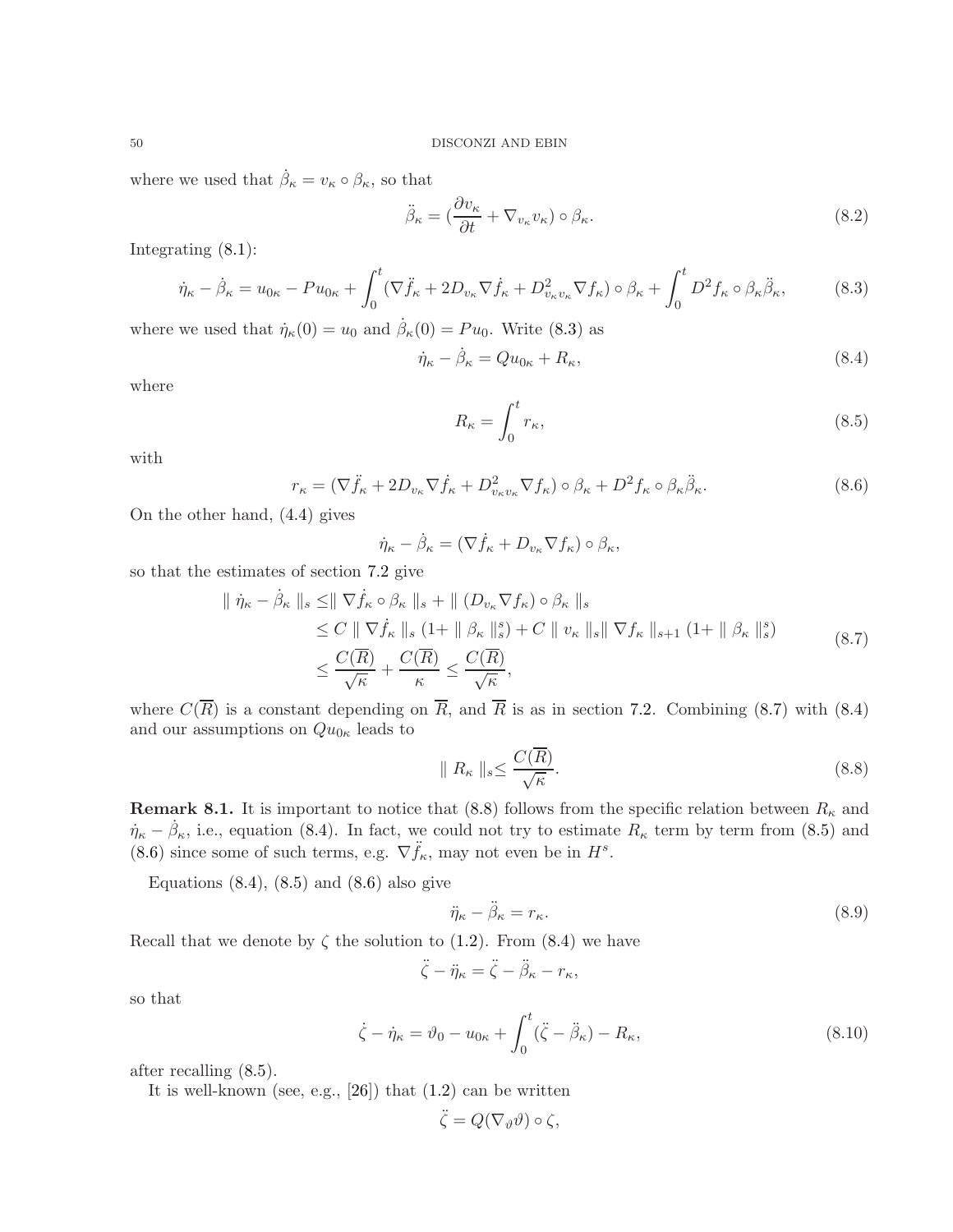and, since  $\vartheta = \dot{\zeta} \circ \zeta^{-1}$ , it follows that

$$
\ddot{\zeta} = (Q(\nabla_{\dot{\zeta}\circ\zeta^{-1}}\dot{\zeta}\circ\zeta^{-1})) \circ \zeta.
$$
\n(8.11)

On the other hand, from [\(8.2\)](#page-49-6) we find, using that  $Qv_{\kappa} = 0$ , that

$$
Q(\ddot{\beta}_{\kappa} \circ \beta_{\kappa}^{-1}) = Q(\nabla_{v_{\kappa}} v_{\kappa}),
$$

and thus

$$
\frac{\partial v_{\kappa}}{\partial t} + \nabla_{v_{\kappa}} v_{\kappa} = \ddot{\beta}_{\kappa} \circ \beta_{\kappa}^{-1} = Q(\ddot{\beta}_{\kappa} \circ \beta_{\kappa}^{-1}) + P(\ddot{\beta}_{\kappa} \circ \beta_{\kappa}^{-1}) = Q(\nabla_{v_{\kappa}} v_{\kappa}) + P(\ddot{\beta}_{\kappa} \circ \beta_{\kappa}^{-1}).
$$

Composing with  $\beta_{\kappa}$  and recalling [\(8.2\)](#page-49-6) once more:

$$
\ddot{\beta}_{\kappa} = (Q(\nabla_{v_{\kappa}} v_{\kappa})) \circ \beta_{\kappa} + (P(\ddot{\beta}_{\kappa} \circ \beta_{\kappa}^{-1})) \circ \beta_{\kappa},
$$

so (using notation [2.3\)](#page-8-1)

$$
\ddot{\beta}_{\kappa} = (Q(\nabla_{\dot{\beta}_{\kappa}\circ\beta_{\kappa}^{-1}}\dot{\beta}_{\kappa}\circ\beta_{\kappa}^{-1})) \circ \beta_{\kappa} + P_{\beta_{\kappa}}\ddot{\beta}_{\kappa}.
$$
\n(8.12)

Using  $(8.11)$  and  $(8.12)$  into  $(8.10)$  produces

$$
\dot{\zeta} - \dot{\eta}_{\kappa} = \vartheta_0 - u_{0\kappa} - R_{\kappa} - \int_0^t P_{\beta_{\kappa}} \ddot{\beta}_{\kappa} + \int_0^t \left( (Q(\nabla_{\dot{\zeta}\circ\zeta^{-1}}\dot{\zeta}\circ\zeta^{-1})) \circ \zeta - (Q(\nabla_{\dot{\beta}_{\kappa}\circ\beta_{\kappa}^{-1}}\dot{\beta}_{\kappa}\circ\beta_{\kappa}^{-1})) \circ \beta_{\kappa} \right).
$$
\n(8.13)

The term  $Q(\nabla_{\dot{\beta}_{\kappa}\circ\beta_{\kappa}^{-1}}\dot{\beta}_{\kappa}\circ\beta_{\kappa}^{-1}))\circ\beta_{\kappa}$  is in  $H^s(\Omega)$  because  $\beta_{\kappa}\in\mathcal{D}_{\mu}^s(\Omega)$  and so is  $(Q(\nabla_{\dot{\zeta}\circ\zeta^{-1}}\dot{\zeta}\circ\zeta^{-1}))\circ\zeta$ . Integration of [\(8.12\)](#page-50-1) shows that  $\int_0^t P_{\beta_{\kappa}} \ddot{\beta}_{\kappa}$  is in  $H^s(\Omega)$  in that  $\dot{\beta}_{\kappa} \in H^s(\Omega)$ . We can, therefore, estimate  $(8.13)$  in  $H<sup>s</sup>$  and we proceed to do so.

Denote by  $T{\mathcal D}^s_{\mu}(\Omega)$  the tangent bundle of  ${\mathcal D}^s_{\mu}(\Omega)$  and let Z be the map

<span id="page-50-3"></span>
$$
Z: T\mathcal{D}^s_\mu(\Omega) \to H^s(\Omega, \mathbb{R}^3),
$$
  

$$
Z(\xi, X) = (Q(\nabla_{X \circ \xi^{-1}} X \circ \xi^{-1})) \circ \xi.
$$

In [\[26\]](#page-53-1) it is shown that Z is a smooth map. Since the image of  $(\zeta, \dot{\zeta})$  is compact, Z is uniformly Lipschitz in a neighborhood of  $(\zeta, \dot{\zeta})$ . Thus

$$
\| Z(\zeta, \dot{\zeta}) - Z(\beta_{\kappa}, \dot{\beta}_{\kappa}) \|_{s} \le C(\| \zeta - \beta_{\kappa} \|_{s} + \| \dot{\zeta} - \dot{\beta}_{\kappa} \|_{s}). \tag{8.14}
$$

Combining [\(8.8\)](#page-49-3), [\(8.13\)](#page-50-2), [\(8.14\)](#page-50-3), and our assumptions on  $u_{0\kappa}$ , it follows that

$$
\|\dot{\zeta} - \dot{\eta}_{\kappa}\|_{s} \le \frac{C(\overline{R})}{\sqrt{\kappa}} (1+t) + \|\int_{0}^{t} P_{\beta_{\kappa}} \ddot{\beta}_{\kappa}\|_{s} + C(1+t) \int_{0}^{t} \|\dot{\zeta} - \dot{\eta}_{\kappa}\|_{s},
$$
(8.15)

where we used the fact that the term  $|| \zeta - \beta_{\kappa} ||_s$  in [\(8.14\)](#page-50-3) can be estimated in terms of  $|| \dot{\zeta}(0) \hat{\beta}_{\kappa}(0) \|_{s} + \| \hat{\zeta} - \hat{\beta}_{\kappa} \|_{s}$  because of the fundamental theorem of calculus. We also used the fact that  $\|\dot{\zeta}-\dot{\beta}_{\kappa}\|_{s}\leq \parallel \dot{\zeta}-\dot{\eta}_{\kappa}\parallel_{s}+\frac{C}{\sqrt{\beta}}$  $\frac{1}{\kappa}$ . Thus, iterating [\(8.15\)](#page-50-4),

$$
\|\dot{\zeta} - \dot{\eta}_{\kappa}\|_{s} \le \left(\frac{C(\overline{R})}{\sqrt{\kappa}}(1+t) + \|\int_{0}^{t} P_{\beta_{\kappa}} \ddot{\beta}_{\kappa}\|_{s}\right) e^{C(t+t^{2})}.
$$
\n(8.16)

Integrating [\(8.12\)](#page-50-1) and using the estimates of section [7](#page-37-0) yields

<span id="page-50-6"></span><span id="page-50-5"></span><span id="page-50-4"></span>
$$
\| \int_0^t P_{\beta_{\kappa}} \ddot{\beta}_{\kappa} \|_s \le C(\overline{R}). \tag{8.17}
$$

<span id="page-50-2"></span><span id="page-50-1"></span><span id="page-50-0"></span>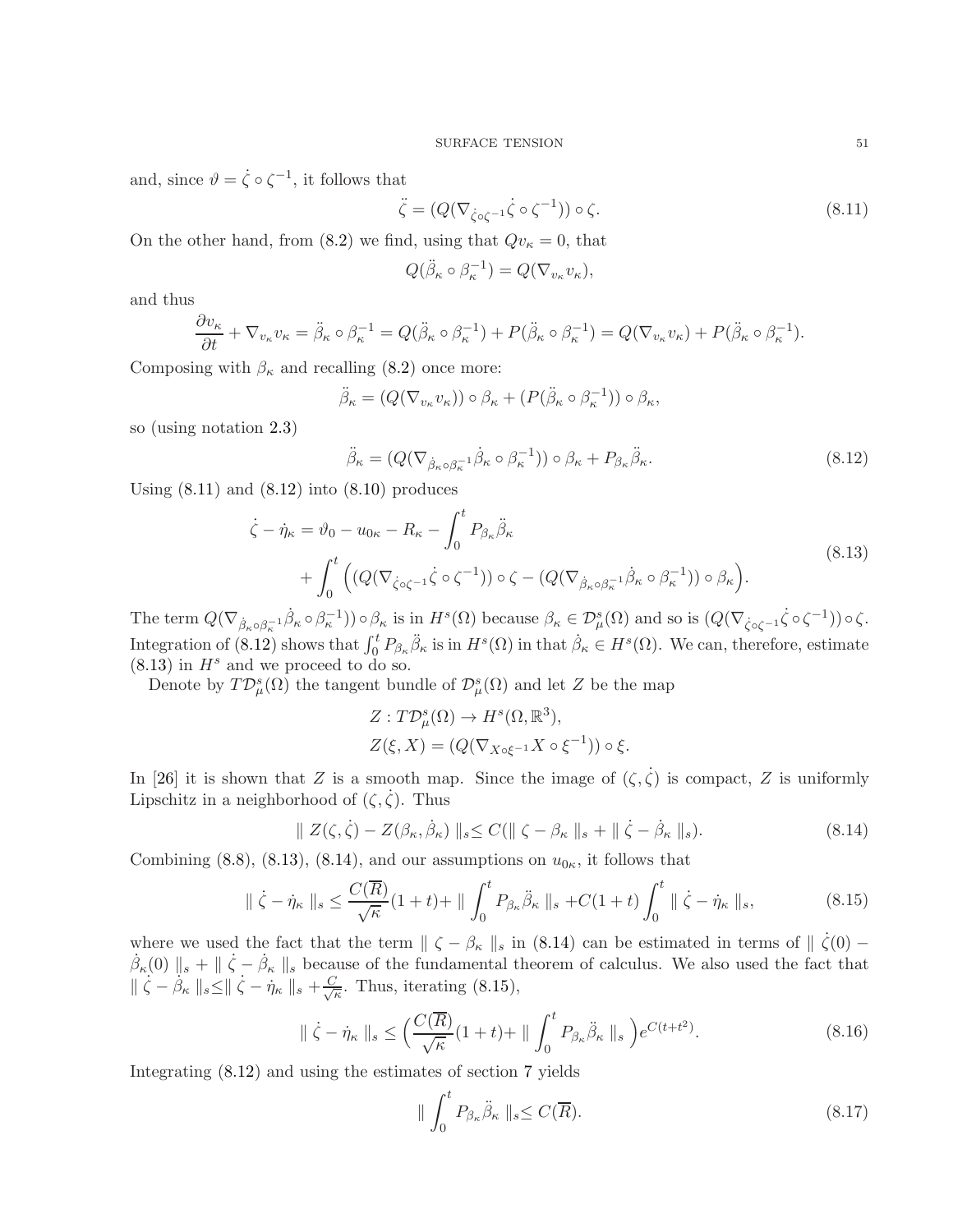By the definition of  $\mathcal{T}_{\kappa}$ ,  $\|\zeta\|_{s}$  remains uniformly bounded on  $[0, \mathcal{T}_{\kappa})$ , and therefore the same holds for  $\|\eta_{\kappa}\|_{s}$  in light of [\(8.16\)](#page-50-5) and [\(8.17\)](#page-50-6). We conclude that  $[0, \mathcal{T}_{\kappa})$  is not the maximal interval of existence of the solution of [\(1.1\)](#page-1-0), and therefore  $T_{\kappa} > T$ . Moreover, this conclusion holds for all  $\kappa$ sufficiently large since [\(8.16\)](#page-50-5) and [\(8.17\)](#page-50-6) hold for all  $\kappa$  sufficiently large.

Next we proceed to show convergence. First we estimate the term  $P_{\beta_{\kappa}}\ddot{\beta}_{\kappa}$  in  $H^{s-\frac{3}{2}}$ . Using [\(8.2\)](#page-49-6) and [\(4.12c\)](#page-13-1) we get

$$
P(\ddot{\beta}_{\kappa} \circ \beta_{\kappa}^{-1}) + L_{1\kappa}^{-1} P(2D_{v_{\kappa}} \nabla \dot{f}_{\kappa} + D_{v_{\kappa}v_{\kappa}}^{2} \nabla f_{\kappa}) + L_{1\kappa}^{-1} P(L_{\kappa} Q(\nabla_{v_{\kappa}} v_{\kappa})) = -L_{1\kappa}^{-1} P(\nabla p_{\kappa} \circ (\mathrm{id} + \nabla f_{\kappa})).
$$
\n(8.18)

All terms in [\(8.18\)](#page-51-0) are in  $H^{s-\frac{3}{2}}(\Omega)$ , and we have

$$
\| L_{1\kappa}^{-1} P(2D_{v_{\kappa}} \nabla \dot{f}_{\kappa} + D_{v_{\kappa}v_{\kappa}}^{2} \nabla f_{\kappa}) \|_{s=\frac{3}{2}} \leq \frac{C(R)}{\sqrt{\kappa}},
$$

and

<span id="page-51-0"></span>
$$
\| L_{1\kappa}^{-1} P(L_{\kappa} Q(\nabla_{v_{\kappa}} v_{\kappa})) \|_{s-\frac{3}{2}} \leq \frac{C(\overline{R})}{\kappa},
$$

after using  $PQ = 0$ .

Writing  $q_{\kappa} = p_{\kappa} \circ (\mathrm{id} + \nabla f_{\kappa})$ , we have

$$
\nabla q_{\kappa} = \nabla p_{\kappa} \circ (\mathrm{id} + \nabla f_{\kappa})(\mathrm{id} + D^2 f_{\kappa}),
$$

so

$$
\nabla p_{\kappa} \circ (\mathrm{id} + \nabla f_{\kappa}) = \nabla q_{\kappa} + O(D^2 f_{\kappa}) \nabla q_{\kappa}.
$$

Thus,

$$
P(\nabla p_{\kappa} \circ (\mathrm{id} + \nabla f_{\kappa})) = P(O(D^{2} f_{\kappa}) \nabla q_{\kappa}),
$$

so that

$$
|| P(\nabla p_\kappa \circ (\mathrm{id} + \nabla f_\kappa)) ||_{s - \frac{3}{2}} \leq \frac{C(\overline{R})}{\kappa}.
$$

These estimates and [\(8.18\)](#page-51-0) imply

<span id="page-51-1"></span>
$$
\| P_{\beta\kappa} \ddot{\beta}_{\kappa} \|_{s=\frac{3}{2}} \le \frac{C(\overline{R})}{\sqrt{\kappa}}.
$$
\n(8.19)

Thus [\(8.16\)](#page-50-5) and [\(8.19\)](#page-51-1) imply that  $\|\zeta - \eta_{\kappa}\|_{s-\frac{3}{2}} \to 0$  as  $\kappa \to \infty$ . The interpolation inequality can now be invoked to conclude that  $\|\n\zeta - \eta_{\kappa}\|_{s-\delta} \to 0$  for any fixed  $\delta > 0$ . We thus also conclude that that  $\| \int_0^t P_{\beta\kappa} \dot{\beta}_{\kappa} \|_{s-\delta} \to 0.$ 

Let  $J_{\sigma}$  be a standard Friedrichs mollifier in  $\Omega$ . Recall that if h is defined in  $\Omega$ ,  $J_{\sigma}h$  is given by (see, e.g., [\[64\]](#page-55-9))

<span id="page-51-3"></span><span id="page-51-2"></span>
$$
J_{\sigma}h = R\tilde{J}_{\sigma}Eh,\tag{8.20}
$$

where  $E: H^r(\Omega) \to H^r(\mathbb{R}^n)$  and  $R: H^r(\mathbb{R}^n) \to H^r(\Omega)$  are, respectively, the extension and restriction operators, and  $\tilde{J}_{\sigma}$  is the Friedrichs mollifier in  $\mathbb{R}^n$ . Notice that, here in contrast to [\(2.3\)](#page-8-0), one does not lose a half-derivative upon restriction since  $\Omega$  is of the same dimension as  $\mathbb{R}^n$ . Denoting by  $\|\cdot\|_{s,\mathbb{R}^n}$ the Sobolev norm in  $\mathbb{R}^n$ , standard properties of  $\widetilde{J}_{\sigma}$  give

$$
\parallel \widetilde{J}_{\sigma}h \parallel_{s,\mathbb{R}^n} \leq \frac{C}{\sigma^{\frac{3}{2}}} \parallel h \parallel_{s-\frac{3}{2},\mathbb{R}^n}
$$
\n(8.21)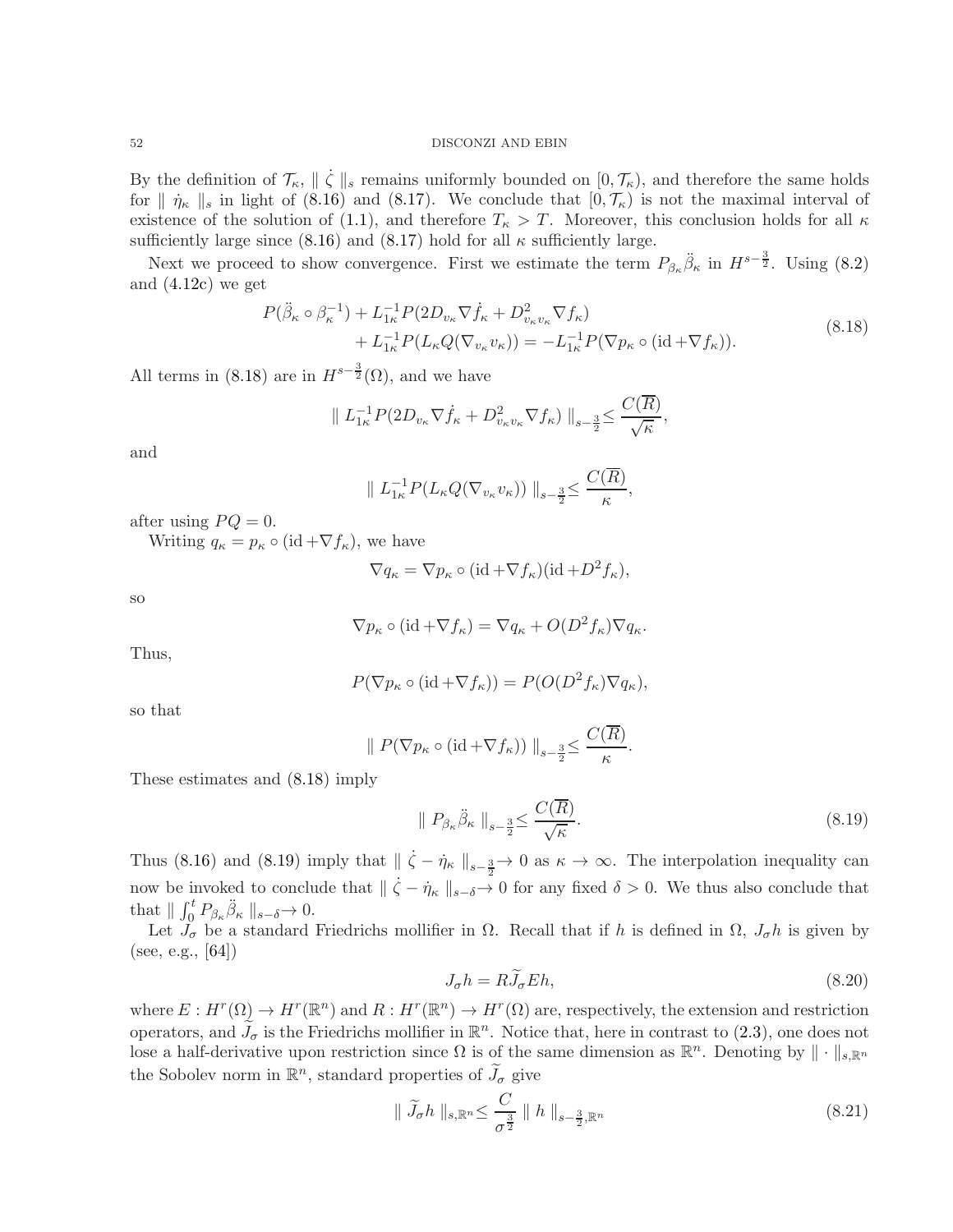if h is in  $H^{s-\frac{3}{2}}(\mathbb{R}^n)$ . From  $(8.20)$  and  $(8.21)$ ,

$$
\begin{split} \parallel J_{\sigma} \int_{0}^{t} P_{\beta_{\kappa}} \ddot{\beta}_{\kappa} \parallel_{s} &= \parallel R \widetilde{J}_{\sigma} E \int_{0}^{t} P_{\beta_{\kappa}} \ddot{\beta}_{\kappa} \parallel_{s} \leq C \parallel \widetilde{J}_{\sigma} E \int_{0}^{t} P_{\beta_{\kappa}} \ddot{\beta}_{\kappa} \parallel_{s, \mathbb{R}^{n}} \\ &\leq \frac{C}{\sigma^{\frac{3}{2}}} \parallel E \int_{0}^{t} P_{\beta_{\kappa}} \ddot{\beta}_{\kappa} \parallel_{s - \frac{3}{2}, \mathbb{R}^{n}} \\ &\leq \frac{C}{\sigma^{\frac{3}{2}}} \parallel \int_{0}^{t} P_{\beta_{\kappa}} \ddot{\beta}_{\kappa} \parallel_{s - \frac{3}{2}} \leq \frac{CT}{\sigma^{\frac{3}{2}}} \parallel P_{\beta_{\kappa}} \ddot{\beta}_{\kappa} \parallel_{s - \frac{3}{2}}. \end{split}
$$

Thus, in light of [\(8.19\)](#page-51-1)

$$
\parallel J_{\sigma} \int_{0}^{t} P_{\beta_{\kappa}} \ddot{\beta}_{\kappa} \parallel_{s} \leq \frac{CT}{\sigma^{\frac{3}{2}}} \parallel P_{\beta_{\kappa}} \ddot{\beta}_{\kappa} \parallel_{s-\frac{3}{2}} \leq \frac{C(\overline{R})}{\sigma^{\frac{3}{2}} \sqrt{\kappa}},
$$
\n(8.22)

where T was absorbed into  $C(\overline{R})$ . Consider

$$
\int_0^t P_{\beta_{\kappa}} \ddot{\beta}_{\kappa} = \int_0^t P_{\beta_{\kappa}} \ddot{\beta}_{\kappa} - J_{\sigma} \int_0^t P_{\beta_{\kappa}} \ddot{\beta}_{\kappa} + J_{\sigma} \int_0^t P_{\beta_{\kappa}} \ddot{\beta}_{\kappa}.
$$

and choose a sequence of  $\sigma$ 's depending on  $\kappa$  by  $\sigma = \sigma_{\kappa} = \frac{1}{\kappa^{\frac{1}{6}}}$ . Then  $\sigma_{\kappa} \to 0$  as  $\kappa \to \infty$  and [\(8.22\)](#page-52-1) gives

<span id="page-52-1"></span>
$$
\| J_{\sigma_{\kappa}} \int_0^t P_{\beta_{\kappa}} \ddot{\beta}_{\kappa} \|_{s} \leq \frac{C(\overline{R})}{\kappa^{\frac{1}{4}}}.
$$

But

$$
\lim_{\sigma \to 0} \| \int_0^t P_{\beta_{\kappa}} \ddot{\beta}_{\kappa} - J_{\sigma} \int_0^t P_{\beta_{\kappa}} \ddot{\beta}_{\kappa} \|_s = 0,
$$

and thus we conclude that

$$
\lim_{\kappa \to \infty} \| \int_0^t P_{\beta_\kappa} \ddot{\beta}_\kappa \|_s = 0.
$$

Combining this with [\(8.16\)](#page-50-5) gives  $\|\n\zeta - \eta_{\kappa}\|_{s} \to 0$  as  $\kappa \to \infty$ . This immediately produces  $\|\n\zeta - \eta_{\kappa}\|_{s} \to 0$ as well since  $\zeta(t) = \zeta(0) + \int_0^t \dot{\zeta}$ , and similarly for  $\eta_{\kappa}$ . From the regularity of  $\eta_{\kappa}$  the convergence is as stated in theorem [1.2,](#page-3-0) finishing the proof.

<span id="page-52-0"></span>8.1. Proof of corollary [1.8.](#page-4-0) From our estimates, we immediately have

$$
\| \nabla f_{\kappa} \|_{s+\frac{3}{2}} \leq \frac{C}{\kappa},
$$

and

$$
\| \nabla \dot{f}_{\kappa} \|_{s} \leq \frac{C}{\sqrt{\kappa}},
$$

so that  $\nabla f_{\kappa} \to 0$  in  $H^{s+\frac{3}{2}}$  and  $\nabla \dot{f}_{\kappa} \to 0$  in  $H^s$ , as stated. Combined with decomposition [\(1.7\)](#page-3-1), this gives

$$
\parallel \eta_{\kappa} - \beta_{\kappa} \parallel_{s} \to 0,
$$

so that  $\beta_{\kappa} \to \zeta$  in  $H^s(\Omega)$  in view of the convergence part of theorem [1.2.](#page-3-0) Similarly, one gets the convergence  $\dot{\beta}_{\kappa} \to \dot{\zeta}$  in  $H^s(\Omega)$  from [\(4.4\)](#page-12-0).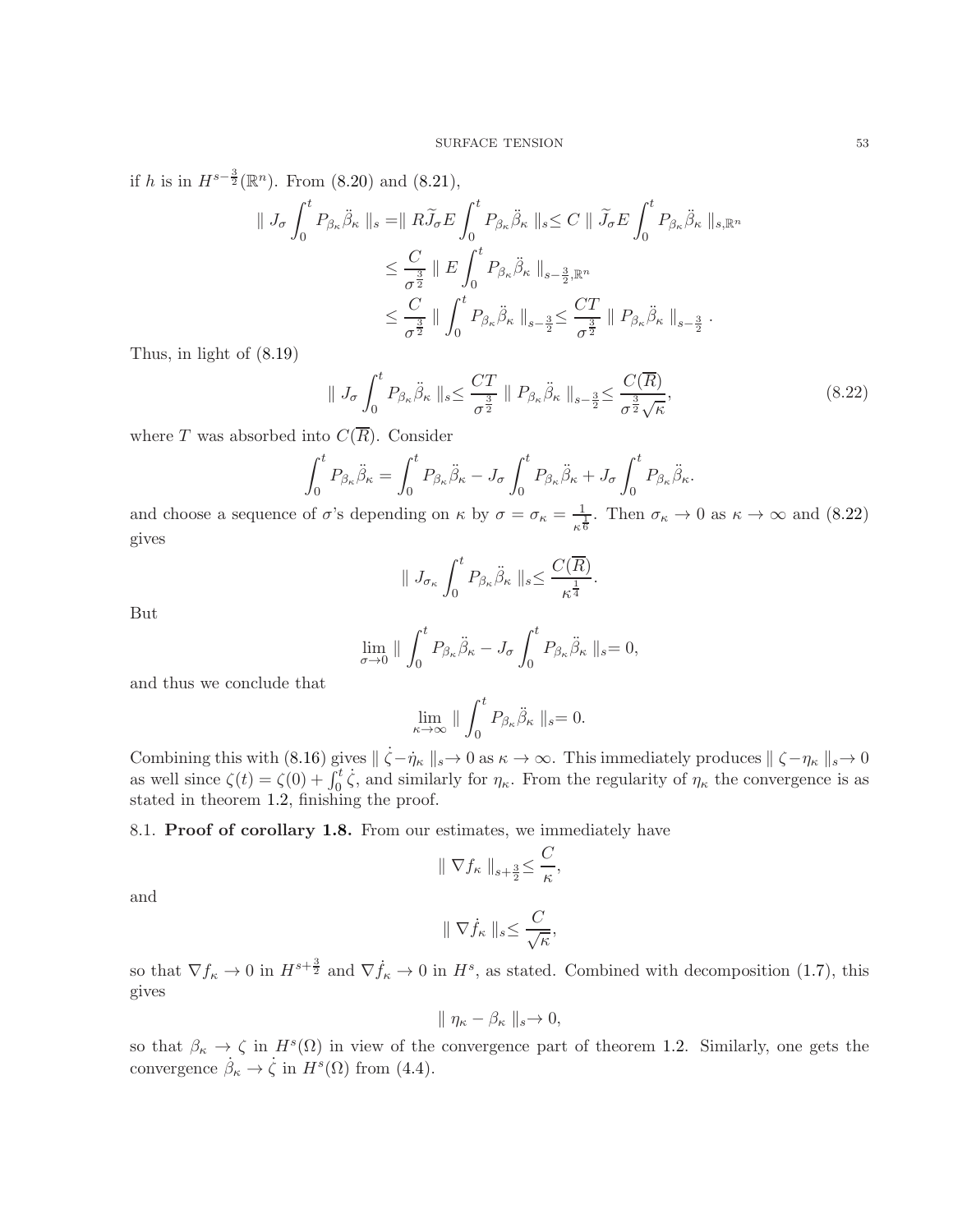#### <span id="page-53-0"></span>**REFERENCES**

- <span id="page-53-22"></span>[1] Adams, R. A.; Fournier, J. J. F. Sobolev spaces. Volume 140, Second Edition (Pure and Applied Mathematics). Academic Press; 2 edition (2003).
- <span id="page-53-7"></span><span id="page-53-4"></span>[2] Aleksandrov, A. D. Uniqueness theorem for surfaces in the large. V. Amer. Math. Soc. Transl. (2) 21 1962 412-416.
- <span id="page-53-8"></span>[3] Ambrose, D. M. Well-posedness of vortex sheets with surface tension, SIAM J. Math. Anal. 35 (2003), no. 1, 211-244.
- [4] Ambrose, D. M.; Masmoudi, N. The zero surface tension limit of two-dimensional water waves, Comm. Pure Appl. Math., 58 (2005), 1287-1315.
- <span id="page-53-23"></span><span id="page-53-13"></span>[5] Bourguignon, J. P.; Brezis, H. Remarks on the Euler equation, Journal of Functional Analysis, Vol.15, 1974, pp. 341-363.
- [6] Castro, A.; Córdoba, D.; Fefferman, C.; Gancedo, F.; Gómez-Serrano, J.; Finite time singularities for the free boundary incompressible Euler equations. Ann. of Math., 178 (2013), 1061-1134.
- <span id="page-53-14"></span>[7] Castro, A.; Córdoba, D.; Fefferman, C.; Gancedo, F.; López-Fernández, M. Rayleigh-Taylor breakdown for the Muskat problem with applications to water waves. Ann. of Math., 175 (2012), 909-948.
- <span id="page-53-9"></span>[8] Craig, W. An existence theory for water waves and the Boussinesq and Korteweg-de Vries scaling limits, Comm. Partial Differential Equations, 10 (1985), no. 8, 787-1003
- <span id="page-53-11"></span>[9] Christodoulou, D.; Lindblad, H. On the motion of the free surface of a liquid, Comm. Pure Appl. Math., 53 (2000), 1536-1602.
- <span id="page-53-3"></span>[10] Coutand, D.; Shkoller, S. Well-posedness of the free-surface incompressible Euler equations with or without surface tension, J. Amer. Math. Soc. 20 (2007), no. 3, 829-930.
- <span id="page-53-12"></span>[11] Coutand, D.; Shkoller, S. A simple proof of well-posedness for the free-surface incompressible Euler equations, Discrete Contin. Dyn. Syst. Ser. S 3 (2010), no. 3, 429-449.
- <span id="page-53-15"></span>[12] Coutand, D.; Shkoller, S. Well-Posedness in Smooth Function Spaces for the Moving-Boundary Three-Dimensional Compressible Euler Equations in Physical Vacuum, Arch. Ration. Mech. Anal. 206 (2012), no. 2, 515-616.
- <span id="page-53-16"></span>[13] Coutand, D.; Shkoller, S. Well-posedness in smooth function spaces for moving-boundary 1-D compressible Euler equations in physical vacuum, Comm. Pure Appl. Math. 64 (2011), no. 3, 328366.
- <span id="page-53-17"></span>[14] Coutand, D.; Shkoller, S. On the finite-time splash and splat singularities for the 3-D free-surface Euler equations. Commun. Math. Phys., 325 (2014), 143-183.
- <span id="page-53-18"></span>[15] Coutand, D.; Hole, J.; Shkoller, S. Well-posedness of the free-boundary compressible 3-D Euler equations with surface tension and the zero surface tension limit, arXiv:1208.2726 [math.AP]
- <span id="page-53-19"></span>[16] Coutand, D.; Lindblad, H.; Shkoller, S. A priori estimates for the free-boundary 3D compressible Euler equations in physical vacuum, Comm. Math. Phys. 296 (2010), no. 2, 559-587.
- <span id="page-53-24"></span>[17] Di Nezza, E.; Palatucci, G.; Valdinoci, E. Hitchhiker's guide to the fractional Sobolev spaces. arXiv:1104.4345 [math.FA]
- <span id="page-53-21"></span>[18] Disconzi, M. M. On a linear problem arising in dynamic boundaries. Evolution Equations and Control Theory, Vol 3., Number 4, p. 627-644 (2014).
- <span id="page-53-2"></span>[19] Disconzi, M. M.; Ebin, D. G. On the limit of large surface tension for a fluid motion with free boundary. Communications in Partial Differential Equations, 39: 740-779 (2014).
- <span id="page-53-26"></span>[20] Ebin, D. G. The manifold of Riemannian metrics, 1970 Global Analysis (Proc. Sympos. Pure Math., Vol. XV, Berkeley, Calif., 1968) pp. 1140, Amer. Math. Soc., Providence, R.I.
- <span id="page-53-10"></span>[21] Ebin, D. G. The equations of motion of a perfect fluid with free boundary are not well posed, Comm. in Partial Diff. Eq., 12 (10), 1175-1201 (1987).
- <span id="page-53-25"></span>[22] Ebin, D. G. Espace des metrique riemanniennes et mouvement des fluids via les varietes d'applications, Ecole Polytechnique, Paris, 1972.
- <span id="page-53-5"></span>[23] Ebin, D. G. The motion of slightly compressible fluids viewed as a motion with strong constraining force, Annals of Math., vol 105, Number 1, 1977, pp 141-200.
- <span id="page-53-20"></span>[24] Ebin, D. G. Motion of slightly compressible fluids in a bounded domain I, Comm. Pure Appl. Math. 35 (1982), no. 4, 451-485.
- <span id="page-53-6"></span>[25] Ebin, D. G.; Disconzi, M. M. Motion of slightly compressible fluids in a bounded domain II, arXiv: 1309.0477 [math.AP] (2013). 49 pages.
- <span id="page-53-1"></span>[26] Ebin, D. G.; Marsden, J. Groups of diffeomorphisms and the motion of an incompressible fluid, Annals of Math., Vol. 92, 1970, pp. 102-163.
- <span id="page-53-27"></span>[27] Gilbarg, D.; Trudinger, N. S. Elliptic partial differential equations of second order. Springer (2001).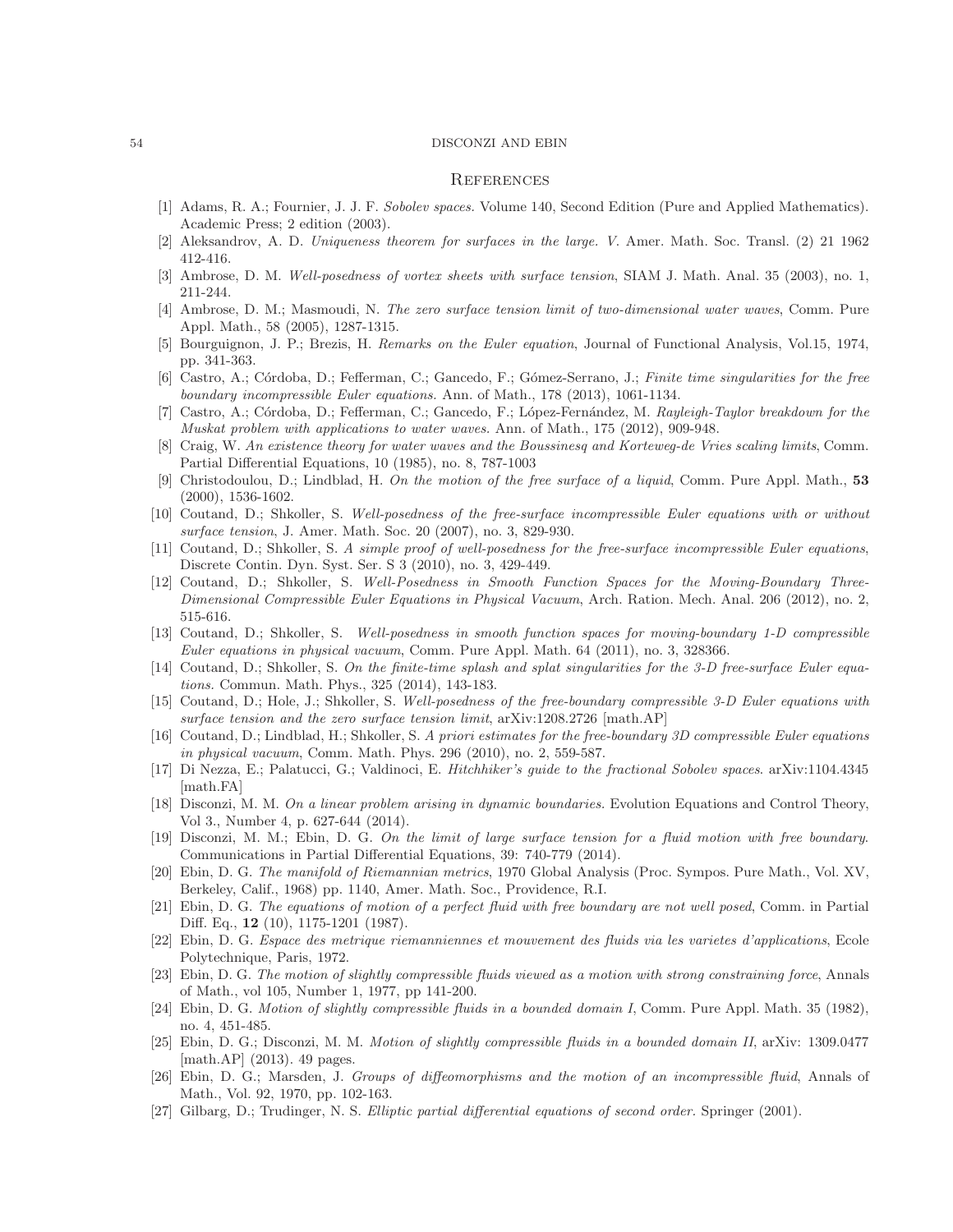- <span id="page-54-26"></span><span id="page-54-23"></span>[28] Han, Q.; Hong, J. Isometric Embedding of Riemannian Manifolds in Euclidean Spaces. American Mathematical Society (Mathematical Surveys and Monographs) (2006).
- <span id="page-54-3"></span>[29] Hille, E.; Phillips, R. S. Functional analysis and semigroups. American Mathematical Society (1957).
- [30] Ifrim, M.; Tataru, D. Two dimensional water waves in holomorphic coordinates II: global solutions. arXiv:1404.7583 [math.AP].
- <span id="page-54-10"></span><span id="page-54-4"></span>[31] Ionescu, A.; Fefferman, C; Lie, V. On the absence of splash singularities in the case of two-fluid interfaces. arXiv:1312.2917 (2013).
- [32] Ionescu, A. D.; Pusateri, F. Global regularity for 2d water waves with surface tension. arXiv:1408.4428 [math.AP] (2014).
- <span id="page-54-24"></span>[33] Kato, T. Linear evolution equations of hyperbolic type. J. Faculty of Science, University of Tokyo, Sec. I, Vol. XVII, Parts 1 and 2 (1970), 241-258.
- <span id="page-54-30"></span><span id="page-54-25"></span>[34] Kato, T. The Cauchy problem for quasi-linear symmetric hyperbolic systems. Arch. Rational Mech. Anal. 58 (1975), no. 3, 181-205.
- <span id="page-54-27"></span>[35] Kato, T. Linear evolution equations of hyperbolic type, II. J. Math. Soc. Japan, Vol 25, No.4 (1973).
- <span id="page-54-16"></span>[36] Kato, T. Perturbation theory for linear operators. Springer.
- [37] Köhne, M.; Prüss, J.; Wilke, M. Qualitative behaviour of solutions for the two-phase Navier-Stokes equations with surface tension. Math. Ann. 356 (2013), no. 2, 737-792.
- <span id="page-54-22"></span><span id="page-54-1"></span>[38] Lang, S. Differentiable manifolds. Addison-Wesley Reading, Mass. (1972).
- <span id="page-54-0"></span>[39] Lannes, D. Well-posedness of the water-waves equations, J. Amer. Math. Soc., 18, (2005) 605-654.
- [40] Lindblad, H. Well-posedness for the motion of an incompressible liquid with free surface boundary, Annals of Mathematics, 162 (2005), 109-194.
- <span id="page-54-6"></span>[41] Lindblad, H. Well-posedness for the linearized motion of an incompressible liquid with free surface boundary, Comm. Pure Appl. Math., 56, (2003), 153-197.
- <span id="page-54-5"></span>[42] Lindblad, H.; Nordgren, K. A priori estimates for the motion of a self-gravitating incompressible liquid with free surface boundary, J. Hyperbolic Differ. Equ. 6 (2009), no. 2, 407-432.
- <span id="page-54-11"></span>[43] Mogilevskii, I. S.; Solonnikov, V. A. On the solvability of an evolution free boundary problem for the Navier-Stokes equations in Hölder spaces of functions. Mathematical problems relating to the Navier-Stokes equation, 105-181, Ser. Adv. Math. Appl. Sci., 11, World Sci. Publ., River Edge, NJ, 1992.
- <span id="page-54-29"></span><span id="page-54-2"></span>[44] Nalimov, V. I. The Cauchy-Poisson Problem (in Russian), Dynamika Splosh. Sredy, 18 (1974),104-210.
- <span id="page-54-21"></span>[45] Munkres, J. R. *Topology*. Pearson, 2nd ed. (2000).
- <span id="page-54-17"></span>[46] Palais, R. S. Seminar on the Atiyah-Singer index theorem. Ann. of Math. Studies No. 57, Princeton (1965).
- [47] Prüss, J.; Simonett, G. On the two-phase Navier-Stokes equations with surface tension. Interfaces Free Bound. 12 (2010), no. 3, 311-345.
- <span id="page-54-28"></span><span id="page-54-8"></span>[48] Schwartz, J. T. Non-linear functional analysis. Gordon and Breach. (1969).
- [49] Schweizer, B. On the three-dimensional Euler equations with a free boundary subject to surface tension. Ann. I. H. Poincaré – AN 22 (2005) 753-781.
- <span id="page-54-19"></span><span id="page-54-18"></span>[50] Secchi, P. On the uniqueness of motion of viscous gaseous stars. Math. Methods Appl. Sci. 13, 391 (1990).
- <span id="page-54-20"></span>[51] Secchi, P. On the motion of gaseous stars in the presence of radiation. Commun. Part. Diff. Eqs. 15, 185 (1990).
- <span id="page-54-7"></span>[52] Secchi, P. On the evolution equations of viscous gaseous stars. Ann. Scuola Norm. Sup. Pisa 36 (1991), 295-318.
- [53] Shatah, J.; Zeng, C.; Geometry and a priori estimates for free boundary problems of the Euler's equation, Communications on Pure and Applied Mathematics Volume 61, Issue 5, pages 698-744, May 2008.
- <span id="page-54-9"></span>[54] Shatah, J.; Zeng, C.; Local well-posedness for fluid interface problems, Arch. Ration. Mech. Anal., Vol. 199, No. 2, 653-705, 2011.
- <span id="page-54-12"></span>[55] Solonnikov, V. A. Solvability of the problem of evolution of an isolated amount of a viscous incompressible capillary fluid. (Russian) Mathematical questions in the theory of wave propagation, 14. Zap. Nauchn. Sem. Leningrad. Otdel. Mat. Inst. Steklov. (LOMI) 140 (1984), 179-186. Translated in J. Soviet Math. 37 (1987).
- <span id="page-54-13"></span>[56] Solonnikov, V. A. Unsteady flow of a finite mass of a fluid bounded by a free surface. (Russian. English summary) Zap. Nauchn. Sem. Leningrad. Otdel. Mat. Inst. Steklov. (LOMI) 152 (1986), 137-157. Translation in J. Soviet Math. 40 (1988), no. 5, 672- 686.
- <span id="page-54-14"></span>[57] Solonnikov, V. A. Unsteady motions of a finite isolated mass of a self-gravitating fluid. (Russian) Algebra i Analiz 1 (1989), no. 1, 207249. Translation in Leningrad Math. J. 1 (1990), no. 1, 227-276.
- <span id="page-54-15"></span>[58] Solonnikov, V. A. Solvability of a problem on the evolution of a viscous incompressible fluid, bounded by a free surface, on a finite time interval. (Russian) Algebra i Analiz 3 (1991), no. 1, 222-257. Translation in St. Petersburg Math. J. 3 (1992), no. 1, 189-220.